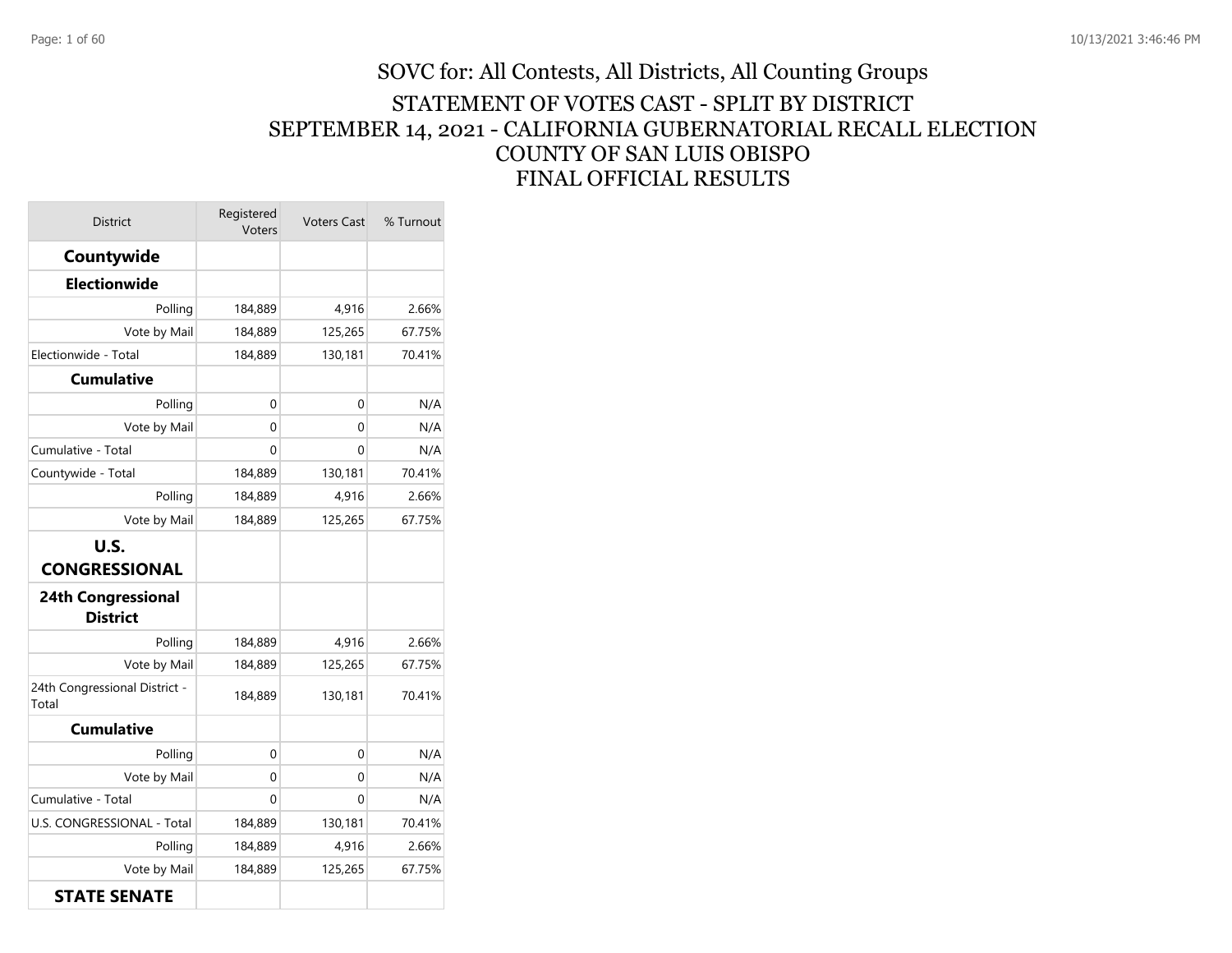| <b>District</b>                                         | Registered<br><b>Voters Cast</b><br>Voters |         | % Turnout |
|---------------------------------------------------------|--------------------------------------------|---------|-----------|
| <b>17th Senatorial</b><br><b>District</b>               |                                            |         |           |
| Polling                                                 | 184,889                                    | 4,916   | 2.66%     |
| Vote by Mail                                            | 184,889                                    | 125,265 | 67.75%    |
| 17th Senatorial District -<br>Total                     | 184,889                                    | 130,181 | 70.41%    |
| <b>Cumulative</b>                                       |                                            |         |           |
| Polling                                                 | 0                                          | 0       | N/A       |
| Vote by Mail                                            | 0                                          | 0       | N/A       |
| Cumulative - Total                                      | 0                                          | 0       | N/A       |
| <b>STATE SENATE- Total</b>                              | 184,889                                    | 130,181 | 70.41%    |
| Polling                                                 | 184,889                                    | 4,916   | 2.66%     |
| Vote by Mail                                            | 184,889                                    | 125,265 | 67.75%    |
| <b>STATE ASSEMBLY</b>                                   |                                            |         |           |
| <b>35th Assembly</b><br><b>District</b>                 |                                            |         |           |
| Polling                                                 | 184,889                                    | 4,916   | 2.66%     |
| Vote by Mail                                            | 184,889                                    | 125,265 | 67.75%    |
| 35th Assembly District - Total                          | 184,889                                    | 130,181 | 70.41%    |
| 37th Assembly<br><b>District</b>                        |                                            |         |           |
| Polling                                                 | 0                                          | 0       | N/A       |
| Vote by Mail                                            | 0                                          | 0       | N/A       |
| 37th Assembly District - Total                          | 0                                          | 0       | N/A       |
| <b>Cumulative</b>                                       |                                            |         |           |
| Polling                                                 | 0                                          | 0       | N/A       |
| Vote by Mail                                            | 0                                          | 0       | N/A       |
| Cumulative - Total                                      | 0                                          | 0       | N/A       |
| STATE ASSEMBLY - Total                                  | 184,889                                    | 130,181 | 70.41%    |
| Polling                                                 | 184,889                                    | 4,916   | 2.66%     |
| Vote by Mail                                            | 184,889                                    | 125,265 | 67.75%    |
| <b>STATE BOARD OF</b><br><b>EQUALIZATION</b>            |                                            |         |           |
| <b>State Board Of</b><br><b>Equalization District 2</b> |                                            |         |           |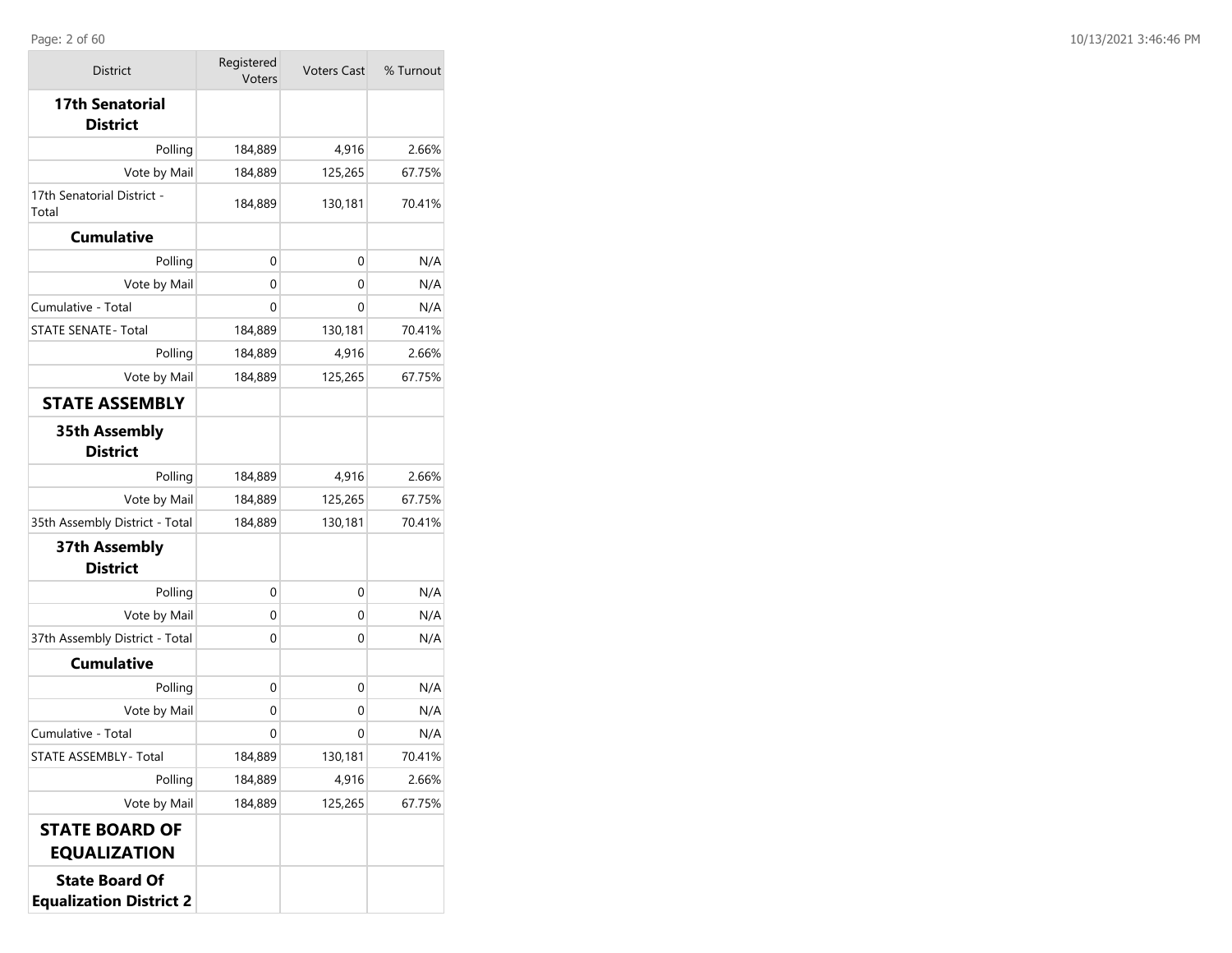| <b>District</b>                                   | Registered<br>Voters | <b>Voters Cast</b> | % Turnout |
|---------------------------------------------------|----------------------|--------------------|-----------|
| Polling                                           | 184,889              | 4,916              | 2.66%     |
| Vote by Mail                                      | 184,889              | 125,265            | 67.75%    |
| State Board Of Equalization<br>District 2 - Total | 184,889              | 130,181            | 70.41%    |
| <b>Cumulative</b>                                 |                      |                    |           |
| Polling                                           | 0                    | 0                  | N/A       |
| Vote by Mail                                      | 0                    | 0                  | N/A       |
| Cumulative - Total                                | 0                    | 0                  | N/A       |
| STATE BOARD OF<br><b>EQUALIZATION - Total</b>     | 184,889              | 130,181            | 70.41%    |
| Polling                                           | 184,889              | 4,916              | 2.66%     |
| Vote by Mail                                      | 184,889              | 125,265            | 67.75%    |
| <b>SUPERVISORIAL</b><br><b>DISTRICT</b>           |                      |                    |           |
| <b>1st Supervisorial</b><br><b>District</b>       |                      |                    |           |
| Polling                                           | 36,208               | 1,047              | 2.89%     |
| Vote by Mail                                      | 36,208               | 23,743             | 65.57%    |
| 1st Supervisorial District -<br>Total             | 36,208               | 24,790             | 68.47%    |
| <b>2nd Supervisorial</b><br><b>District</b>       |                      |                    |           |
| Polling                                           | 33,740               | 792                | 2.35%     |
| Vote by Mail                                      | 33,740               | 24,069             | 71.34%    |
| 2nd Supervisorial District -<br>Total             | 33,740               | 24,861             | 73.68%    |
| <b>3rd Supervisorial</b><br><b>District</b>       |                      |                    |           |
| Polling                                           | 39,115               | 1,020              | 2.61%     |
| Vote by Mail                                      | 39,115               | 26,861             | 68.67%    |
| 3rd Supervisorial District -<br>Total             | 39,115               | 27,881             | 71.28%    |
| <b>4th Supervisorial</b><br><b>District</b>       |                      |                    |           |
| Polling                                           | 39,847               | 909                | 2.28%     |
| Vote by Mail                                      | 39,847               | 26,959             | 67.66%    |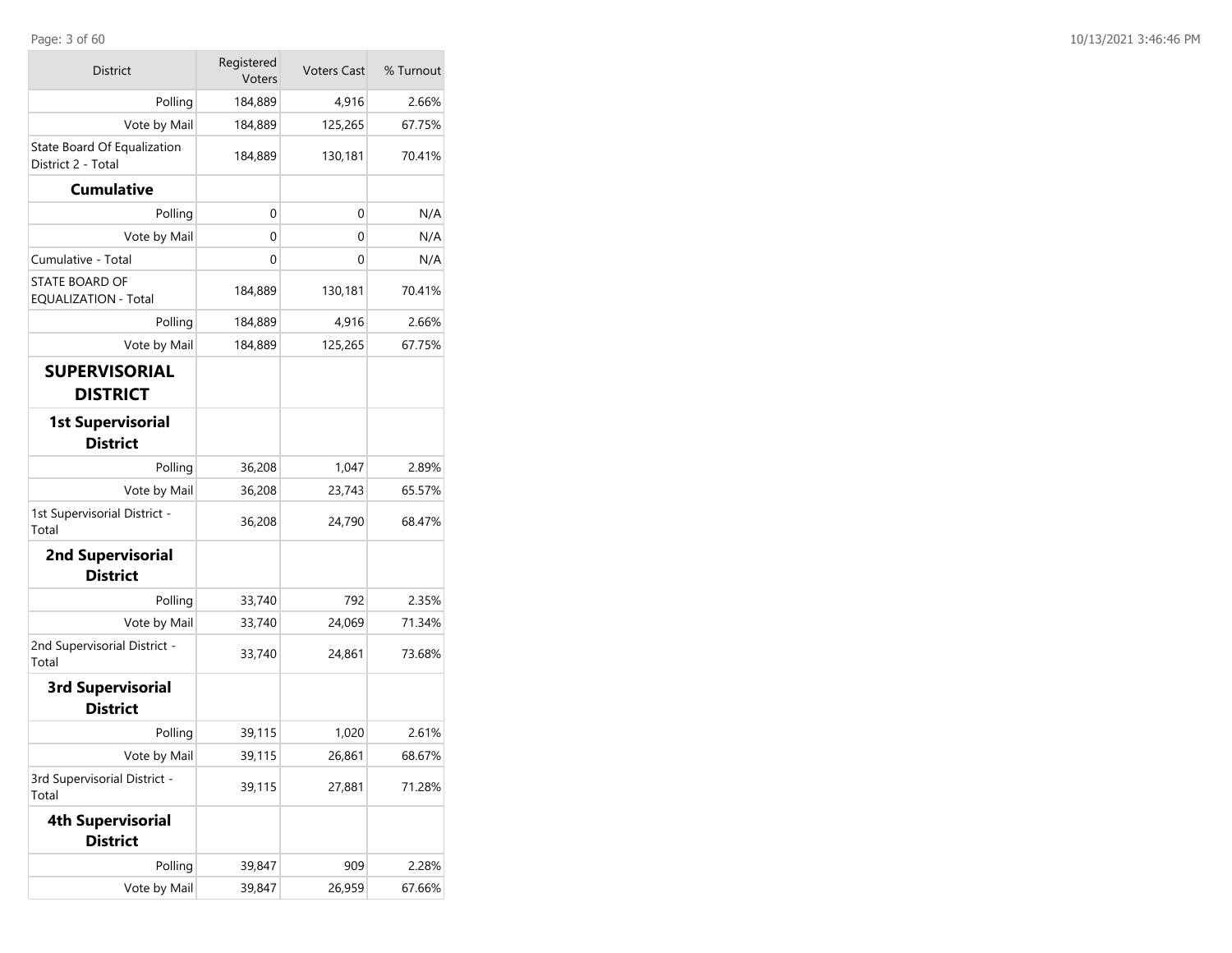| <b>District</b>                             | Registered<br>Voters | <b>Voters Cast</b> | % Turnout |
|---------------------------------------------|----------------------|--------------------|-----------|
| 4th Supervisorial District -<br>Total       | 39,847               | 27,868             | 69.94%    |
| <b>5th Supervisorial</b><br><b>District</b> |                      |                    |           |
| Polling                                     | 35,979               | 1,148              | 3.19%     |
| Vote by Mail                                | 35,979               | 23,633             | 65.69%    |
| 5th Supervisorial District -<br>Total       | 35,979               | 24,781             | 68.88%    |
| <b>Cumulative</b>                           |                      |                    |           |
| Polling                                     | 0                    | 0                  | N/A       |
| Vote by Mail                                | 0                    | 0                  | N/A       |
| Cumulative - Total                          | 0                    | 0                  | N/A       |
| SUPERVISORIAL DISTRICT -<br>Total           | 184,889              | 130,181            | 70.41%    |
| Polling                                     | 184,889              | 4,916              | 2.66%     |
| Vote by Mail                                | 184,889              | 125,265            | 67.75%    |
| <b>CITY JURISDICTION</b>                    |                      |                    |           |
| <b>City Of Arroyo</b><br>Grande             |                      |                    |           |
| Polling                                     | 13,369               | 284                | 2.12%     |
| Vote by Mail                                | 13,369               | 9,499              | 71.05%    |
| City Of Arroyo Grande - Total               | 13,369               | 9,783              | 73.18%    |
| <b>City Of Atascadero</b>                   |                      |                    |           |
| Polling                                     | 20,403               | 567                | 2.78%     |
| Vote by Mail                                | 20,403               | 13,962             | 68.43%    |
| City Of Atascadero - Total                  | 20,403               | 14,529             | 71.21%    |
| <b>City Of El Paso De</b><br><b>Robles</b>  |                      |                    |           |
| Polling                                     | 18,587               | 495                | 2.66%     |
| Vote by Mail                                | 18,587               | 11,837             | 63.68%    |
| City Of El Paso De Robles -<br>Total        | 18,587               | 12,332             | 66.35%    |
| <b>City Of Grover Beach</b>                 |                      |                    |           |
| Polling                                     | 8,199                | 266                | 3.24%     |
| Vote by Mail                                | 8,199                | 5,036              | 61.42%    |
| City Of Grover Beach - Total                | 8,199                | 5,302              | 64.67%    |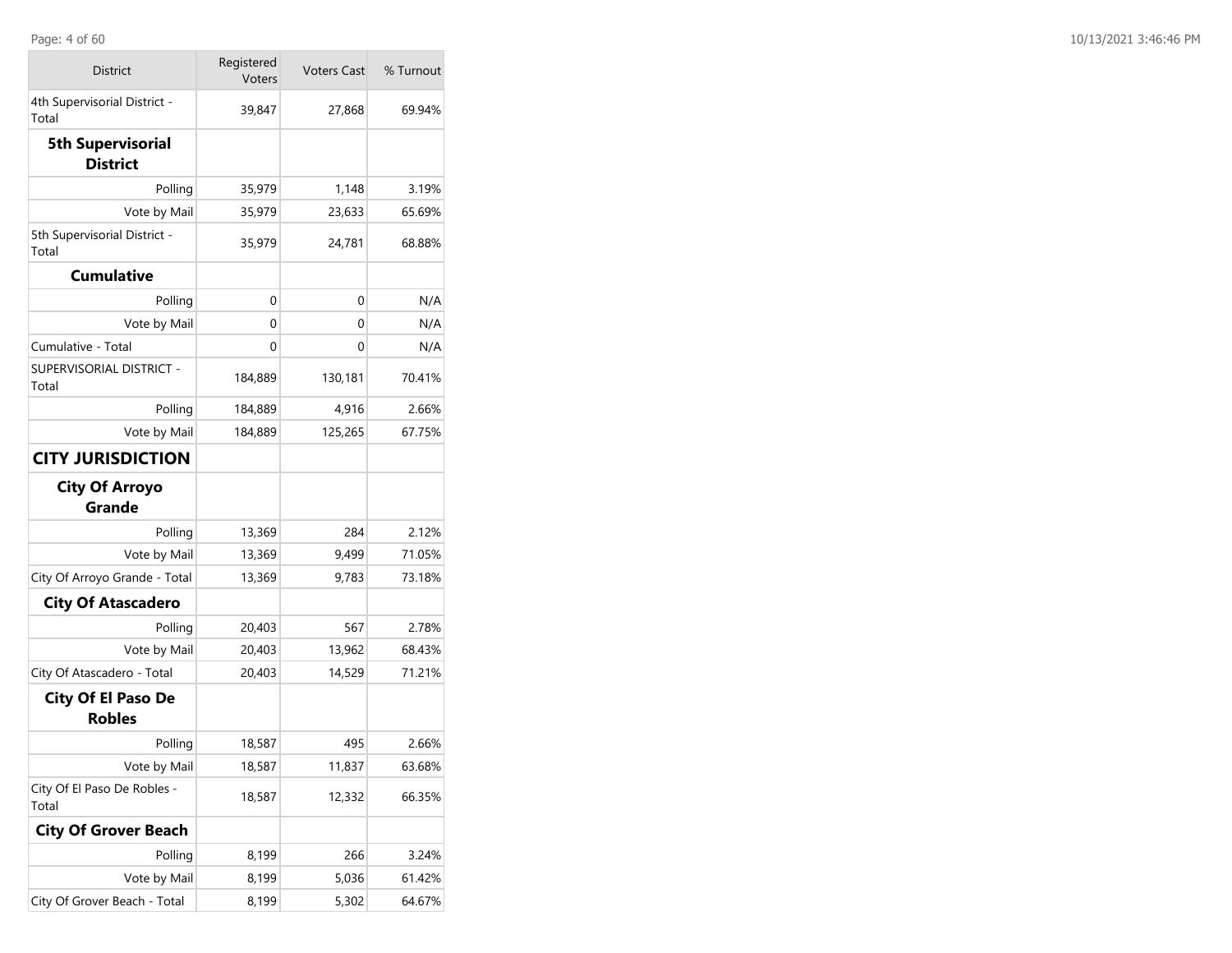## Page: 5 of 60

 $\sim$ 

| <b>District</b>                          | Registered<br>Voters | <b>Voters Cast</b> | % Turnout |
|------------------------------------------|----------------------|--------------------|-----------|
| <b>City Of Morro Bay</b>                 |                      |                    |           |
| Polling                                  | 8,275                | 223                | 2.69%     |
| Vote by Mail                             | 8,275                | 5,954              | 71.95%    |
| City Of Morro Bay - Total                | 8,275                | 6,177              | 74.65%    |
| <b>City Of Pismo Beach</b>               |                      |                    |           |
| Polling                                  | 6,528                | 185                | 2.83%     |
| Vote by Mail                             | 6,528                | 4,754              | 72.82%    |
| City Of Pismo Beach - Total              | 6,528                | 4,939              | 75.66%    |
| <b>City Of San Luis</b><br><b>Obispo</b> |                      |                    |           |
| Polling                                  | 30,013               | 889                | 2.96%     |
| Vote by Mail                             | 30,013               | 19,094             | 63.62%    |
| City Of San Luis Obispo -<br>Total       | 30,013               | 19,983             | 66.58%    |
| <b>Unincorporated</b>                    |                      |                    |           |
| Polling                                  | 79,515               | 2,007              | 2.52%     |
| Vote by Mail                             | 79,515               | 55,129             | 69.33%    |
| Unincorporated - Total                   | 79,515               | 57,136             | 71.86%    |
| <b>Cumulative</b>                        |                      |                    |           |
| Polling                                  | $\mathbf 0$          | 0                  | N/A       |
| Vote by Mail                             | 0                    | 0                  | N/A       |
| Cumulative - Total                       | $\Omega$             | 0                  | N/A       |
| CITY JURISDICTION - Total                | 184,889              | 130,181            | 70.41%    |
| Polling                                  | 184,889              | 4,916              | 2.66%     |
| Vote by Mail                             | 184,889              | 125,265            | 67.75%    |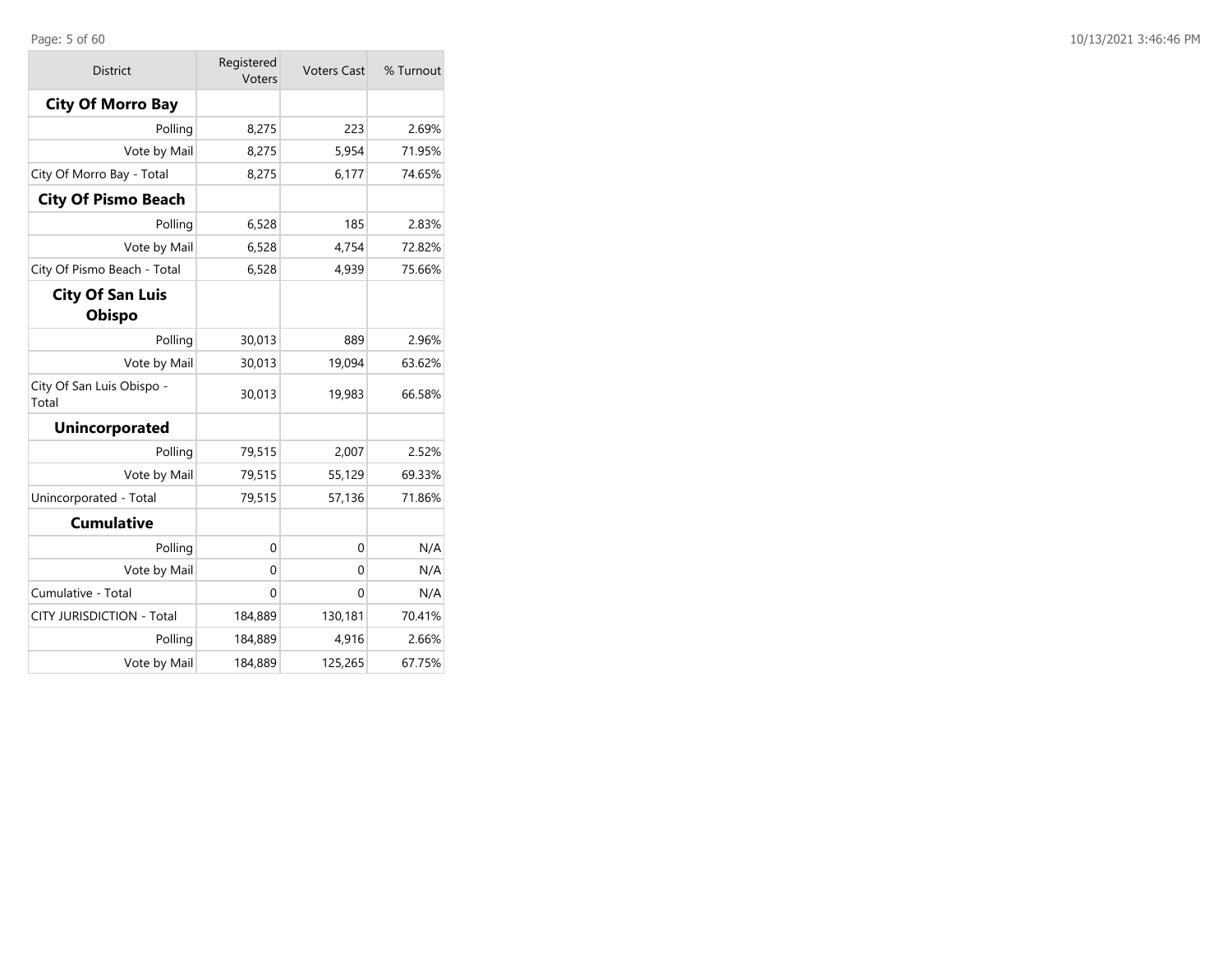$\sim$ 

## **Recall Governor Question (Vote for 1)**

| <b>District</b>                        | <b>Times Cast</b> | Registered<br>Voters | Undervotes | Overvotes      |
|----------------------------------------|-------------------|----------------------|------------|----------------|
| Countywide                             |                   |                      |            |                |
| <b>Electionwide</b>                    |                   |                      |            |                |
| Polling                                | 4,916             | 184,889              | 25         | $\mathbf 0$    |
| Vote by Mail                           | 125,265           | 184,889              | 522        | $\overline{c}$ |
| Electionwide - Total                   | 130,181           | 184,889              | 547        | $\overline{c}$ |
| <b>Cumulative</b>                      |                   |                      |            |                |
| Polling                                | 0                 | $\mathbf 0$          | 0          | $\mathbf 0$    |
| Vote by Mail                           | 0                 | 0                    | 0          | 0              |
| Cumulative - Total                     | $\Omega$          | 0                    | 0          | $\mathbf 0$    |
| Countywide - Total                     | 130,181           | 184,889              | 547        | 2              |
| <b>U.S. CONGRESSIONAL</b>              |                   |                      |            |                |
| <b>24th Congressional District</b>     |                   |                      |            |                |
| Polling                                | 4,916             | 184,889              | 25         | $\mathbf 0$    |
| Vote by Mail                           | 125,265           | 184,889              | 522        | $\overline{c}$ |
| 24th Congressional District -<br>Total | 130,181           | 184,889              | 547        | 2              |
| <b>Cumulative</b>                      |                   |                      |            |                |
| Polling                                | $\Omega$          | $\Omega$             | $\Omega$   | $\mathbf 0$    |
| Vote by Mail                           | 0                 | $\mathbf 0$          | 0          | $\mathbf 0$    |
| Cumulative - Total                     | $\Omega$          | $\mathbf 0$          | 0          | $\mathbf 0$    |
| U.S. CONGRESSIONAL - Total             | 130,181           | 184,889              | 547        | $\overline{c}$ |
| <b>STATE SENATE</b>                    |                   |                      |            |                |
| <b>17th Senatorial District</b>        |                   |                      |            |                |
| Polling                                | 4,916             | 184,889              | 25         | $\pmb{0}$      |
| Vote by Mail                           | 125,265           | 184,889              | 522        | $\overline{c}$ |
| 17th Senatorial District -<br>Total    | 130,181           | 184,889              | 547        | $\overline{c}$ |
| <b>Cumulative</b>                      |                   |                      |            |                |
| Polling                                | $\mathbf 0$       | $\mathbf 0$          | 0          | 0              |

| <b>District</b>                        | KES          |        | $\frac{1}{2}$ |        | <b>Total Votes</b> |
|----------------------------------------|--------------|--------|---------------|--------|--------------------|
| Countywide                             |              |        |               |        |                    |
| <b>Electionwide</b>                    |              |        |               |        |                    |
| Polling                                | 3,334        | 68.17% | 1,557         | 31.83% | 4,891              |
| Vote by Mail                           | 57,869       | 46.39% | 66,872        | 53.61% | 124,741            |
| Electionwide - Total                   | 61,203       | 47.21% | 68,429        | 52.79% | 129,632            |
| <b>Cumulative</b>                      |              |        |               |        |                    |
| Polling                                | $\mathbf 0$  |        | 0             |        | 0                  |
| Vote by Mail                           | 0            |        | 0             |        | $\mathbf 0$        |
| Cumulative - Total                     | 0            |        | 0             |        | $\mathbf{0}$       |
| Countywide - Total                     | 61,203       | 47.21% | 68,429        | 52.79% | 129,632            |
| <b>U.S. CONGRESSIONAL</b>              |              |        |               |        |                    |
| <b>24th Congressional District</b>     |              |        |               |        |                    |
| Polling                                | 3,334        | 68.17% | 1,557         | 31.83% | 4,891              |
| Vote by Mail                           | 57,869       | 46.39% | 66,872        | 53.61% | 124,741            |
| 24th Congressional District -<br>Total | 61,203       | 47.21% | 68,429        | 52.79% | 129,632            |
| <b>Cumulative</b>                      |              |        |               |        |                    |
| Polling                                | $\mathbf{0}$ |        | 0             |        | $\mathbf 0$        |
| Vote by Mail                           | 0            |        | 0             |        | $\overline{0}$     |
| Cumulative - Total                     | $\Omega$     |        | 0             |        | $\mathbf 0$        |
| U.S. CONGRESSIONAL - Total             | 61,203       | 47.21% | 68,429        | 52.79% | 129,632            |
| <b>STATE SENATE</b>                    |              |        |               |        |                    |
| <b>17th Senatorial District</b>        |              |        |               |        |                    |
| Polling                                | 3,334        | 68.17% | 1,557         | 31.83% | 4,891              |
| Vote by Mail                           | 57,869       | 46.39% | 66,872        | 53.61% | 124,741            |
| 17th Senatorial District -<br>Total    | 61,203       | 47.21% | 68,429        | 52.79% | 129,632            |
| <b>Cumulative</b>                      |              |        |               |        |                    |
| Polling                                | 0            |        | 0             |        | 0                  |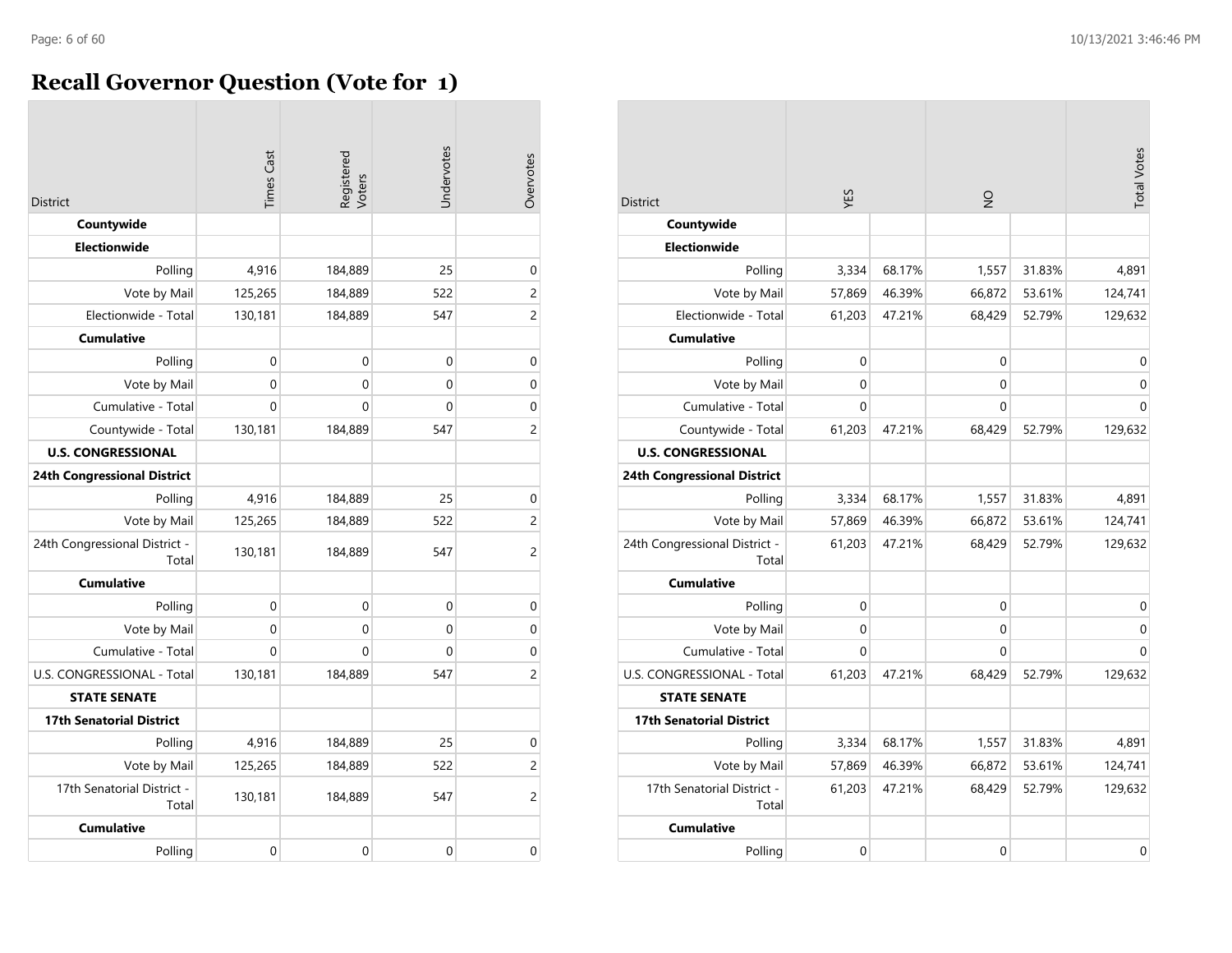| District                               | Inresolve |
|----------------------------------------|-----------|
| Countywide                             |           |
| <b>Electionwide</b>                    |           |
| Polling                                | 0         |
| Vote by Mail                           | 0         |
| Electionwide - Total                   | 0         |
| <b>Cumulative</b>                      |           |
| Polling                                | 0         |
| Vote by Mail                           | $\Omega$  |
| Cumulative - Total                     | 0         |
| Countywide - Total                     | 0         |
| <b>U.S. CONGRESSIONAL</b>              |           |
| <b>24th Congressional District</b>     |           |
| Polling                                | 0         |
| Vote by Mail                           | 0         |
| 24th Congressional District -<br>Total | 0         |
| <b>Cumulative</b>                      |           |
| Polling                                | 0         |
| Vote by Mail                           | 0         |
| Cumulative - Total                     | 0         |
| U.S. CONGRESSIONAL - Total             | 0         |
| <b>STATE SENATE</b>                    |           |
| 17th Senatorial District               |           |
| Polling                                | 0         |
| Vote by Mail                           | 0         |
| 17th Senatorial District -<br>Total    | 0         |
| <b>Cumulative</b>                      |           |
| Polling                                | 0         |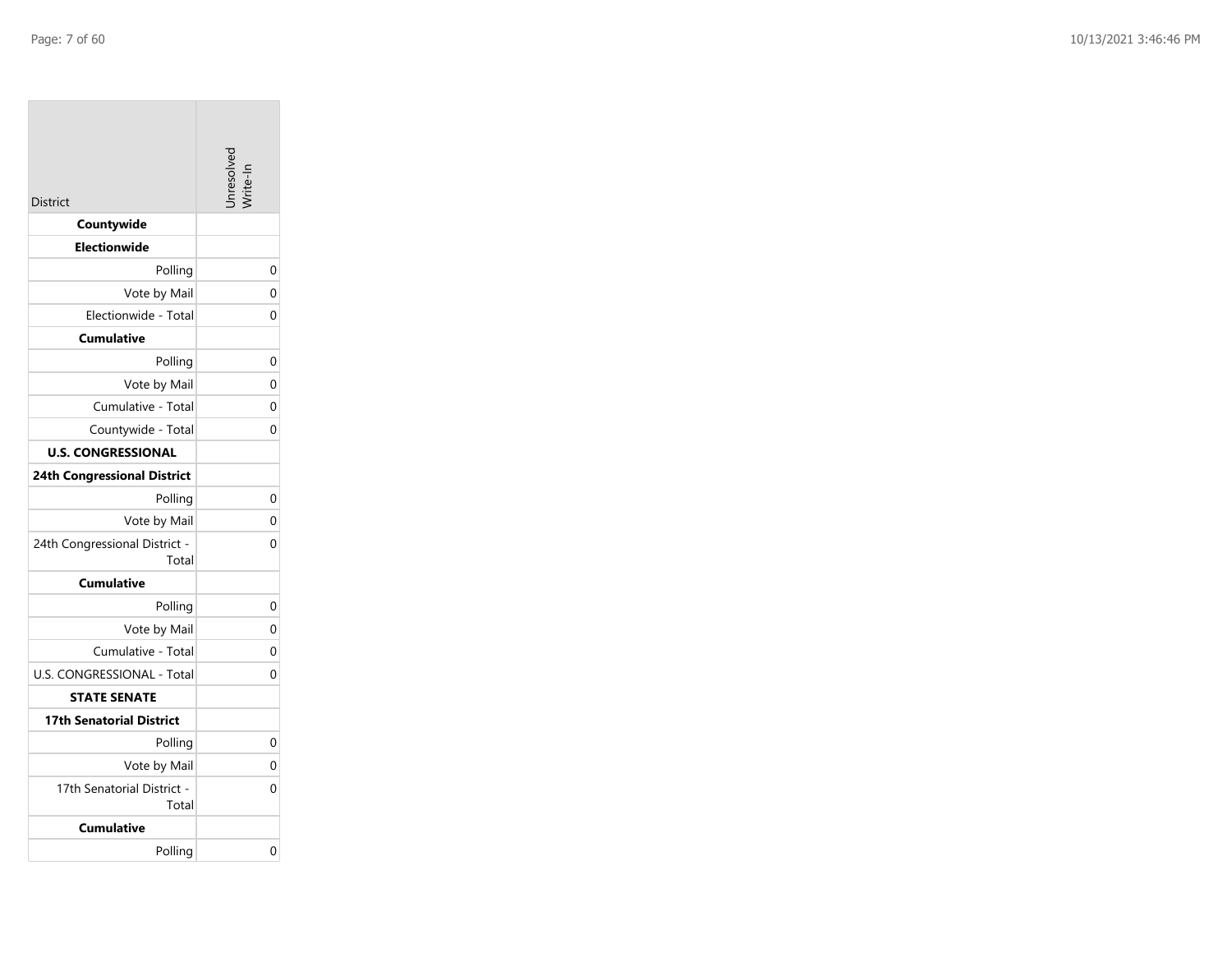$\mathcal{L}^{\text{max}}$ 

| <b>District</b>                                         | <b>Times Cast</b> | Registered<br>Voters | Undervotes  | Overvotes      |
|---------------------------------------------------------|-------------------|----------------------|-------------|----------------|
| Vote by Mail                                            | $\Omega$          | $\Omega$             | $\Omega$    | $\overline{0}$ |
| Cumulative - Total                                      | $\Omega$          | $\mathbf 0$          | $\mathbf 0$ | 0              |
| <b>STATE SENATE - Total</b>                             | 130,181           | 184,889              | 547         | $\overline{c}$ |
| <b>STATE ASSEMBLY</b>                                   |                   |                      |             |                |
| <b>35th Assembly District</b>                           |                   |                      |             |                |
| Polling                                                 | 4,916             | 184,889              | 25          | 0              |
| Vote by Mail                                            | 125,265           | 184,889              | 522         | 2              |
| 35th Assembly District - Total                          | 130,181           | 184,889              | 547         | 2              |
| 37th Assembly District                                  |                   |                      |             |                |
| Polling                                                 | $\mathbf 0$       | 0                    | 0           | 0              |
| Vote by Mail                                            | $\Omega$          | $\mathbf 0$          | $\mathbf 0$ | $\mathbf 0$    |
| 37th Assembly District - Total                          | 0                 | 0                    | 0           | 0              |
| <b>Cumulative</b>                                       |                   |                      |             |                |
| Polling                                                 | 0                 | $\mathbf 0$          | 0           | 0              |
| Vote by Mail                                            | $\Omega$          | 0                    | 0           | 0              |
| Cumulative - Total                                      | 0                 | 0                    | 0           | $\mathbf 0$    |
| STATE ASSEMBLY - Total                                  | 130,181           | 184,889              | 547         | 2              |
| <b>STATE BOARD OF</b><br><b>EQUALIZATION</b>            |                   |                      |             |                |
| <b>State Board Of Equalization</b><br><b>District 2</b> |                   |                      |             |                |
| Polling                                                 | 4,916             | 184,889              | 25          | 0              |
| Vote by Mail                                            | 125,265           | 184,889              | 522         | 2              |
| State Board Of Equalization<br>District 2 - Total       | 130,181           | 184,889              | 547         | $\overline{c}$ |
| <b>Cumulative</b>                                       |                   |                      |             |                |
| Polling                                                 | $\mathbf{0}$      | 0                    | 0           | 0              |
| Vote by Mail                                            | 0                 | 0                    | 0           | 0              |
| Cumulative - Total                                      | 0                 | 0                    | 0           | 0              |
| <b>STATE BOARD OF</b><br><b>EQUALIZATION - Total</b>    | 130,181           | 184,889              | 547         | $\overline{c}$ |

|                                                         | YES         |        | $\frac{1}{2}$ |        | <b>Total Votes</b> |
|---------------------------------------------------------|-------------|--------|---------------|--------|--------------------|
| <b>District</b>                                         | 0           |        | 0             |        | $\mathbf 0$        |
| Vote by Mail                                            | 0           |        | 0             |        | $\Omega$           |
| Cumulative - Total                                      |             | 47.21% |               |        |                    |
| <b>STATE SENATE - Total</b><br><b>STATE ASSEMBLY</b>    | 61,203      |        | 68,429        | 52.79% | 129,632            |
|                                                         |             |        |               |        |                    |
| <b>35th Assembly District</b>                           |             |        |               |        |                    |
| Polling                                                 | 3,334       | 68.17% | 1,557         | 31.83% | 4,891              |
| Vote by Mail                                            | 57,869      | 46.39% | 66,872        | 53.61% | 124,741            |
| 35th Assembly District - Total                          | 61,203      | 47.21% | 68,429        | 52.79% | 129,632            |
| <b>37th Assembly District</b>                           |             |        |               |        |                    |
| Polling                                                 | $\mathbf 0$ |        | 0             |        | $\mathbf 0$        |
| Vote by Mail                                            | $\mathbf 0$ |        | 0             |        | $\mathbf 0$        |
| 37th Assembly District - Total                          | 0           |        | 0             |        | $\mathbf 0$        |
| <b>Cumulative</b>                                       |             |        |               |        |                    |
| Polling                                                 | 0           |        | 0             |        | $\mathbf 0$        |
| Vote by Mail                                            | 0           |        | 0             |        | 0                  |
| Cumulative - Total                                      | 0           |        | 0             |        | 0                  |
| <b>STATE ASSEMBLY - Total</b>                           | 61,203      | 47.21% | 68,429        | 52.79% | 129,632            |
| <b>STATE BOARD OF</b><br><b>EQUALIZATION</b>            |             |        |               |        |                    |
| <b>State Board Of Equalization</b><br><b>District 2</b> |             |        |               |        |                    |
| Polling                                                 | 3,334       | 68.17% | 1,557         | 31.83% | 4,891              |
| Vote by Mail                                            | 57,869      | 46.39% | 66,872        | 53.61% | 124,741            |
| State Board Of Equalization<br>District 2 - Total       | 61,203      | 47.21% | 68,429        | 52.79% | 129,632            |
| <b>Cumulative</b>                                       |             |        |               |        |                    |
| Polling                                                 | $\mathbf 0$ |        | 0             |        | $\mathbf 0$        |
| Vote by Mail                                            | 0           |        | 0             |        | 0                  |
| Cumulative - Total                                      | 0           |        | 0             |        | $\Omega$           |
| <b>STATE BOARD OF</b><br><b>EQUALIZATION - Total</b>    | 61,203      | 47.21% | 68,429        | 52.79% | 129,632            |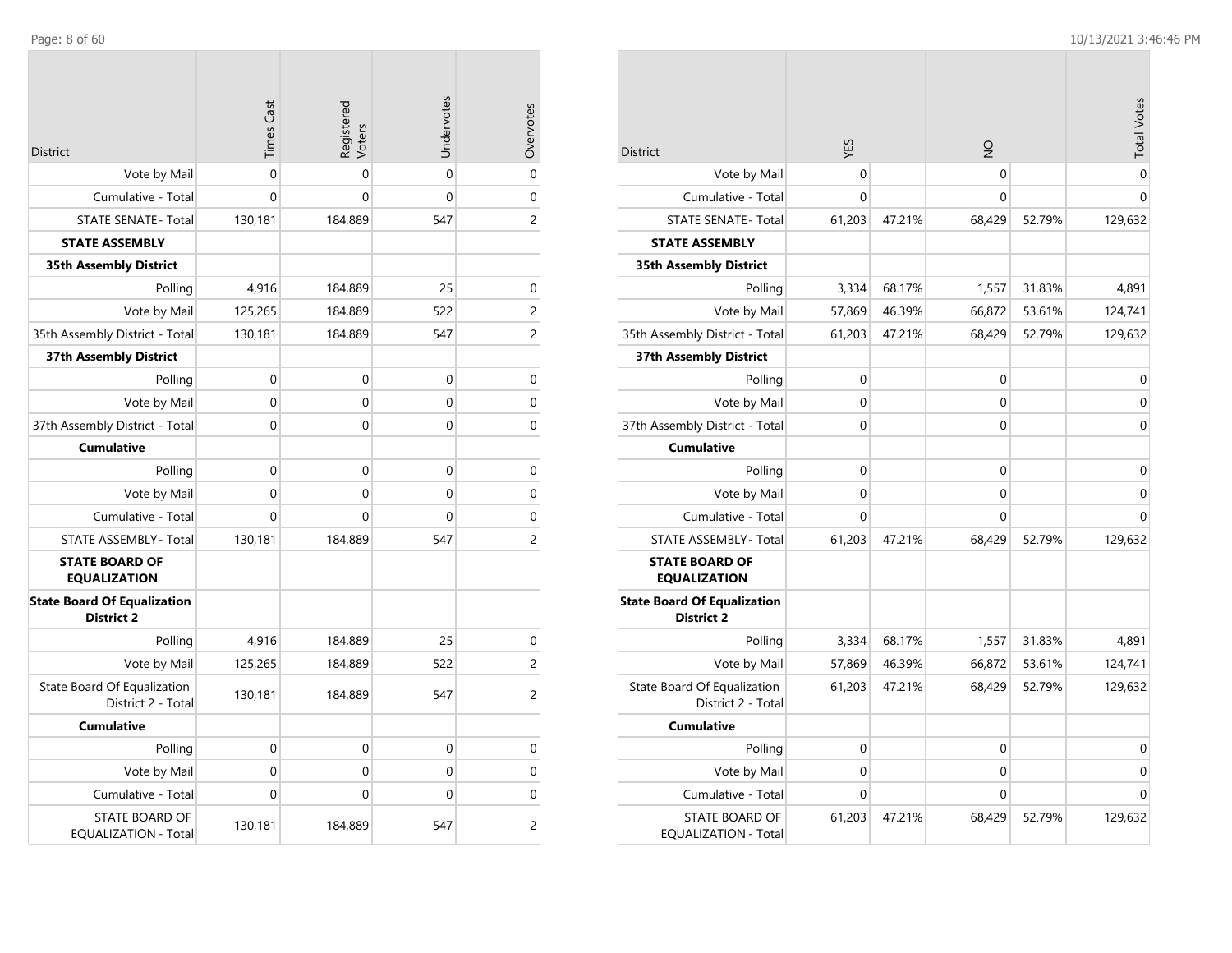|                                                         | avlossir |
|---------------------------------------------------------|----------|
| <b>District</b>                                         |          |
| Vote by Mail                                            | 0        |
| Cumulative - Total                                      | 0        |
| <b>STATE SENATE - Total</b>                             | 0        |
| <b>STATE ASSEMBLY</b>                                   |          |
| 35th Assembly District                                  |          |
| Polling                                                 | 0        |
| Vote by Mail                                            | 0        |
| 35th Assembly District - Total                          | 0        |
| <b>37th Assembly District</b>                           |          |
| Polling                                                 | 0        |
| Vote by Mail                                            | 0        |
| 37th Assembly District - Total                          | 0        |
| <b>Cumulative</b>                                       |          |
| Polling                                                 | 0        |
| Vote by Mail                                            | 0        |
| Cumulative - Total                                      | 0        |
| STATE ASSEMBLY - Total                                  | 0        |
| <b>STATE BOARD OF</b><br><b>EQUALIZATION</b>            |          |
| <b>State Board Of Equalization</b><br><b>District 2</b> |          |
| Polling                                                 | 0        |
| Vote by Mail                                            | 0        |
| State Board Of Equalization<br>District 2 - Total       | 0        |
| <b>Cumulative</b>                                       |          |
| Polling                                                 | 0        |
| Vote by Mail                                            | 0        |
| Cumulative - Total                                      | 0        |
| <b>STATE BOARD OF</b><br>EQUALIZATION - Total           | 0        |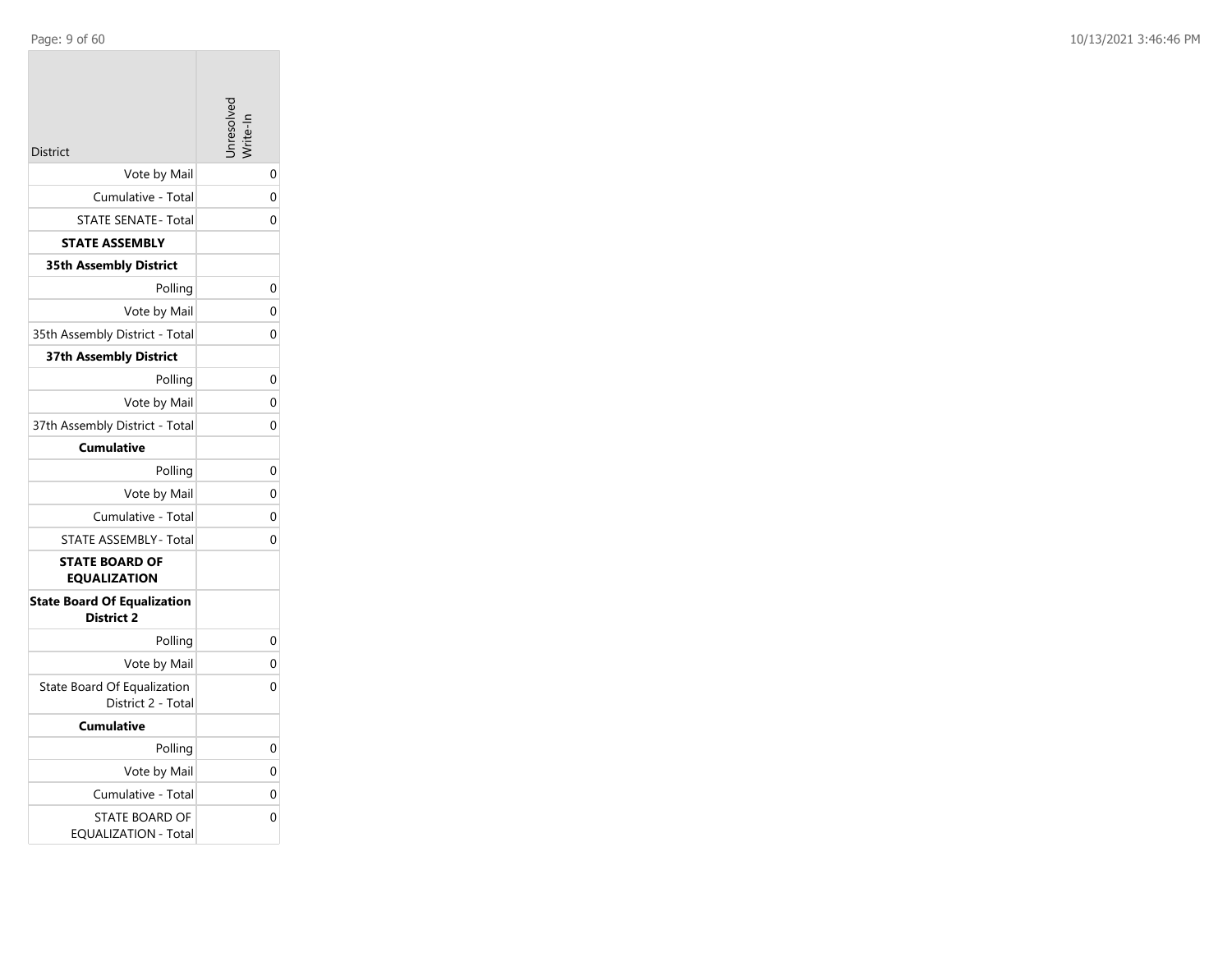|                                       | <b>Times Cast</b> | Registered<br>Voters | Undervotes | Overvotes   |
|---------------------------------------|-------------------|----------------------|------------|-------------|
| District                              |                   |                      |            |             |
| SUPERVISORIAL DISTRICT                |                   |                      |            |             |
| <b>1st Supervisorial District</b>     |                   |                      |            |             |
| Polling                               | 1,047             | 36,208               | 5          | $\pmb{0}$   |
| Vote by Mail                          | 23,743            | 36,208               | 93         | 0           |
| 1st Supervisorial District -<br>Total | 24,790            | 36,208               | 98         | 0           |
| <b>2nd Supervisorial District</b>     |                   |                      |            |             |
| Polling                               | 792               | 33,740               | 4          | $\pmb{0}$   |
| Vote by Mail                          | 24,069            | 33,740               | 104        | $\pmb{0}$   |
| 2nd Supervisorial District -<br>Total | 24,861            | 33,740               | 108        | $\mathbf 0$ |
| <b>3rd Supervisorial District</b>     |                   |                      |            |             |
| Polling                               | 1,020             | 39,115               | 4          | $\mathbf 0$ |
| Vote by Mail                          | 26,861            | 39,115               | 87         | 1           |
| 3rd Supervisorial District -<br>Total | 27,881            | 39,115               | 91         | 1           |
| <b>4th Supervisorial District</b>     |                   |                      |            |             |
| Polling                               | 909               | 39,847               | 8          | $\mathbf 0$ |
| Vote by Mail                          | 26,959            | 39,847               | 148        | $\pmb{0}$   |
| 4th Supervisorial District -<br>Total | 27,868            | 39,847               | 156        | 0           |
| <b>5th Supervisorial District</b>     |                   |                      |            |             |
| Polling                               | 1,148             | 35,979               | 4          | 0           |
| Vote by Mail                          | 23,633            | 35,979               | 90         | 1           |
| 5th Supervisorial District -<br>Total | 24,781            | 35,979               | 94         | 1           |
| <b>Cumulative</b>                     |                   |                      |            |             |
| Polling                               | 0                 | $\mathbf 0$          | 0          | $\mathbf 0$ |
| Vote by Mail                          | 0                 | 0                    | 0          | 0           |
| Cumulative - Total                    | $\mathbf 0$       | 0                    | 0          | 0           |
| SUPERVISORIAL DISTRICT -<br>Total     | 130,181           | 184,889              | 547        | 2           |
| <b>CITY JURISDICTION</b>              |                   |                      |            |             |
| <b>City Of Arroyo Grande</b>          |                   |                      |            |             |
| Polling                               | 284               | 13,369               | 2          | 0           |

|                                       |                  |                  |               |        | <b>Total Votes</b> |
|---------------------------------------|------------------|------------------|---------------|--------|--------------------|
|                                       |                  |                  |               |        |                    |
| <b>District</b>                       | YES              |                  | $\frac{0}{2}$ |        |                    |
| <b>SUPERVISORIAL DISTRICT</b>         |                  |                  |               |        |                    |
| <b>1st Supervisorial District</b>     |                  |                  |               | 19.10% |                    |
| Polling                               | 843              | 80.90%<br>59.73% | 199<br>9,525  | 40.27% | 1,042              |
| Vote by Mail                          | 14,125<br>14,968 | 60.62%           |               | 39.38% | 23,650<br>24,692   |
| 1st Supervisorial District -<br>Total |                  |                  | 9,724         |        |                    |
| <b>2nd Supervisorial District</b>     |                  |                  |               |        |                    |
| Polling                               | 440              | 55.84%           | 348           | 44.16% | 788                |
| Vote by Mail                          | 7,939            | 33.13%           | 16,026        | 66.87% | 23,965             |
| 2nd Supervisorial District -<br>Total | 8,379            | 33.85%           | 16,374        | 66.15% | 24,753             |
| <b>3rd Supervisorial District</b>     |                  |                  |               |        |                    |
| Polling                               | 617              | 60.73%           | 399           | 39.27% | 1,016              |
| Vote by Mail                          | 9,970            | 37.24%           | 16,803        | 62.76% | 26,773             |
| 3rd Supervisorial District -<br>Total | 10,587           | 38.10%           | 17,202        | 61.90% | 27,789             |
| <b>4th Supervisorial District</b>     |                  |                  |               |        |                    |
| Polling                               | 667              | 74.03%           | 234           | 25.97% | 901                |
| Vote by Mail                          | 13,643           | 50.89%           | 13,168        | 49.11% | 26,811             |
| 4th Supervisorial District -<br>Total | 14,310           | 51.64%           | 13,402        | 48.36% | 27,712             |
| <b>5th Supervisorial District</b>     |                  |                  |               |        |                    |
| Polling                               | 767              | 67.05%           | 377           | 32.95% | 1,144              |
| Vote by Mail                          | 12,192           | 51.79%           | 11,350        | 48.21% | 23,542             |
| 5th Supervisorial District -<br>Total | 12,959           | 52.50%           | 11,727        | 47.50% | 24,686             |
| <b>Cumulative</b>                     |                  |                  |               |        |                    |
| Polling                               | 0                |                  | 0             |        | 0                  |
| Vote by Mail                          | 0                |                  | 0             |        | 0                  |
| Cumulative - Total                    | 0                |                  | 0             |        | 0                  |
| SUPERVISORIAL DISTRICT -<br>Total     | 61,203           | 47.21%           | 68,429        | 52.79% | 129,632            |
| <b>CITY JURISDICTION</b>              |                  |                  |               |        |                    |
| <b>City Of Arroyo Grande</b>          |                  |                  |               |        |                    |
| Polling                               | 206              | 73.05%           | 76            | 26.95% | 282                |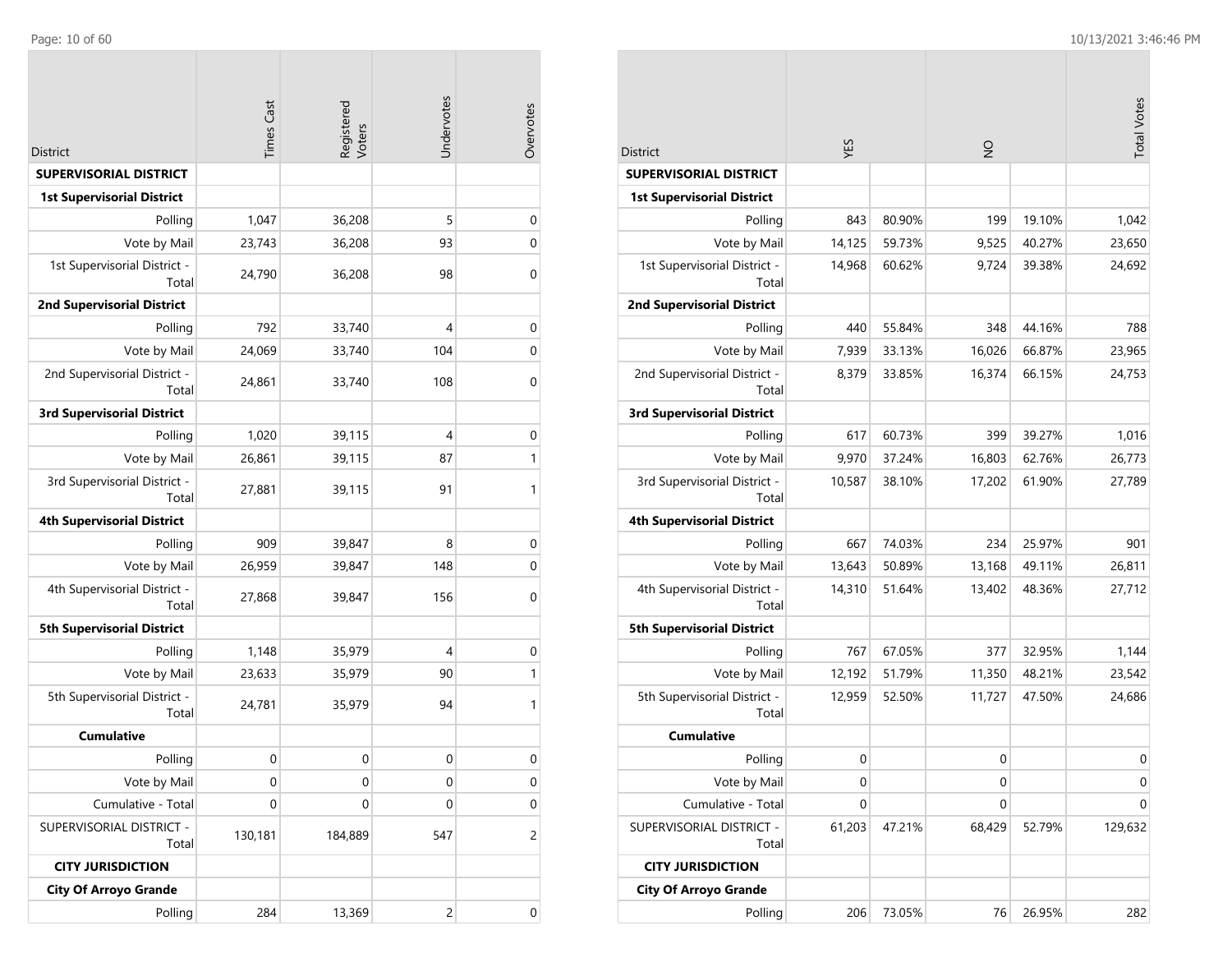|                                       | nresolve |
|---------------------------------------|----------|
| <b>District</b>                       |          |
| <b>SUPERVISORIAL DISTRICT</b>         |          |
| <b>1st Supervisorial District</b>     |          |
| Polling                               | 0        |
| Vote by Mail                          | 0        |
| 1st Supervisorial District -<br>Total | 0        |
| <b>2nd Supervisorial District</b>     |          |
| Polling                               | 0        |
| Vote by Mail                          | 0        |
| 2nd Supervisorial District -<br>Total | 0        |
| <b>3rd Supervisorial District</b>     |          |
| Polling                               | 0        |
| Vote by Mail                          | 0        |
| 3rd Supervisorial District -<br>Total | 0        |
| <b>4th Supervisorial District</b>     |          |
| Polling                               | 0        |
| Vote by Mail                          | 0        |
| 4th Supervisorial District -<br>Total | 0        |
| <b>5th Supervisorial District</b>     |          |
| Polling                               | 0        |
| Vote by Mail                          | 0        |
| 5th Supervisorial District -<br>Total | 0        |
| <b>Cumulative</b>                     |          |
| Polling                               | 0        |
| Vote by Mail                          | 0        |
| Cumulative - Total                    | 0        |
| SUPERVISORIAL DISTRICT -<br>Total     | 0        |
| <b>CITY JURISDICTION</b>              |          |
| <b>City Of Arroyo Grande</b>          |          |
| Polling                               | 0        |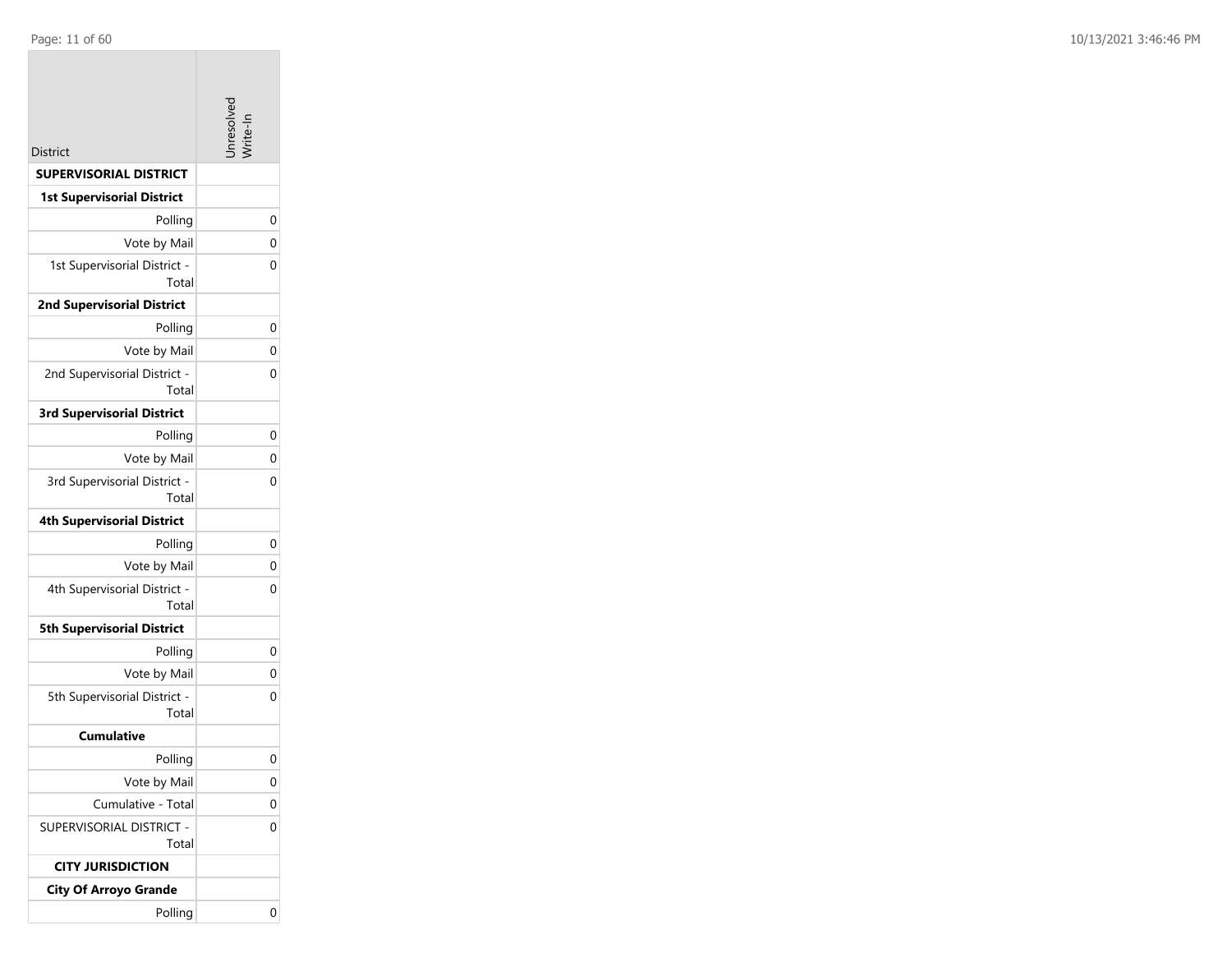| <b>District</b>                      | <b>Times Cast</b> | Registered<br>Voters | Undervotes | Overvotes        |
|--------------------------------------|-------------------|----------------------|------------|------------------|
| Vote by Mail                         | 9,499             | 13,369               | 52         | $\mathbf 0$      |
| City Of Arroyo Grande - Total        | 9,783             | 13,369               | 54         | $\mathbf 0$      |
| <b>City Of Atascadero</b>            |                   |                      |            |                  |
| Polling                              | 567               | 20,403               | 3          | $\mathbf 0$      |
| Vote by Mail                         | 13,962            | 20,403               | 62         | 1                |
| City Of Atascadero - Total           | 14,529            | 20,403               | 65         | 1                |
| <b>City Of El Paso De Robles</b>     |                   |                      |            |                  |
| Polling                              | 495               | 18,587               | 2          | $\mathbf 0$      |
| Vote by Mail                         | 11,837            | 18,587               | 45         | $\mathbf 0$      |
| City Of El Paso De Robles -<br>Total | 12,332            | 18,587               | 47         | 0                |
| <b>City Of Grover Beach</b>          |                   |                      |            |                  |
| Polling                              | 266               | 8,199                | 1          | $\boldsymbol{0}$ |
| Vote by Mail                         | 5,036             | 8,199                | 20         | $\mathbf 0$      |
| City Of Grover Beach - Total         | 5,302             | 8,199                | 21         | 0                |
| <b>City Of Morro Bay</b>             |                   |                      |            |                  |
| Polling                              | 223               | 8,275                | 2          | $\boldsymbol{0}$ |
| Vote by Mail                         | 5,954             | 8,275                | 23         | $\mathbf 0$      |
| City Of Morro Bay - Total            | 6,177             | 8,275                | 25         | $\mathbf 0$      |
| <b>City Of Pismo Beach</b>           |                   |                      |            |                  |
| Polling                              | 185               | 6,528                | 2          | $\mathbf 0$      |
| Vote by Mail                         | 4,754             | 6,528                | 12         | $\mathbf 0$      |
| City Of Pismo Beach - Total          | 4,939             | 6,528                | 14         | 0                |
| <b>City Of San Luis Obispo</b>       |                   |                      |            |                  |
| Polling                              | 889               | 30,013               | 2          | $\mathbf 0$      |
| Vote by Mail                         | 19,094            | 30,013               | 63         | 1                |
| City Of San Luis Obispo -<br>Total   | 19,983            | 30,013               | 65         | $\mathbf{1}$     |
| <b>Unincorporated</b>                |                   |                      |            |                  |
| Polling                              | 2,007             | 79,515               | 11         | $\boldsymbol{0}$ |
| Vote by Mail                         | 55,129            | 79,515               | 245        | $\mathbf 0$      |
| Unincorporated - Total               | 57,136            | 79,515               | 256        | $\boldsymbol{0}$ |

|                                      |        |        |               |        | <b>Total Votes</b> |
|--------------------------------------|--------|--------|---------------|--------|--------------------|
| District                             | YES    |        | $\frac{0}{2}$ |        |                    |
| Vote by Mail                         | 4,305  | 45.57% | 5,142         | 54.43% | 9,447              |
| City Of Arroyo Grande - Total        | 4,511  | 46.37% | 5,218         | 53.63% | 9,729              |
| <b>City Of Atascadero</b>            |        |        |               |        |                    |
| Polling                              | 436    | 77.30% | 128           | 22.70% | 564                |
| Vote by Mail                         | 7,258  | 52.22% | 6,641         | 47.78% | 13,899             |
| City Of Atascadero - Total           | 7,694  | 53.20% | 6,769         | 46.80% | 14,463             |
| <b>City Of El Paso De Robles</b>     |        |        |               |        |                    |
| Polling                              | 373    | 75.66% | 120           | 24.34% | 493                |
| Vote by Mail                         | 6,531  | 55.39% | 5,261         | 44.61% | 11,792             |
| City Of El Paso De Robles -<br>Total | 6,904  | 56.20% | 5,381         | 43.80% | 12,285             |
| <b>City Of Grover Beach</b>          |        |        |               |        |                    |
| Polling                              | 174    | 65.66% | 91            | 34.34% | 265                |
| Vote by Mail                         | 2,288  | 45.61% | 2,728         | 54.39% | 5.016              |
| City Of Grover Beach - Total         | 2,462  | 46.62% | 2,819         | 53.38% | 5,281              |
| <b>City Of Morro Bay</b>             |        |        |               |        |                    |
| Polling                              | 139    | 62.90% | 82            | 37.10% | 221                |
| Vote by Mail                         | 2,235  | 37.68% | 3,696         | 62.32% | 5,931              |
| City Of Morro Bay - Total            | 2,374  | 38.59% | 3,778         | 61.41% | 6,152              |
| <b>City Of Pismo Beach</b>           |        |        |               |        |                    |
| Polling                              | 142    | 77.60% | 41            | 22.40% | 183                |
| Vote by Mail                         | 2,290  | 48.29% | 2,452         | 51.71% | 4,742              |
| City Of Pismo Beach - Total          | 2,432  | 49.38% | 2,493         | 50.62% | 4,925              |
| <b>City Of San Luis Obispo</b>       |        |        |               |        |                    |
| Polling                              | 363    | 40.92% | 524           | 59.08% | 887                |
| Vote by Mail                         | 4,865  | 25.56% | 14,165        | 74.44% | 19,030             |
| City Of San Luis Obispo -<br>Total   | 5,228  | 26.25% | 14,689        | 73.75% | 19,917             |
| <b>Unincorporated</b>                |        |        |               |        |                    |
| Polling                              | 1,501  | 75.20% | 495           | 24.80% | 1,996              |
| Vote by Mail                         | 28,097 | 51.19% | 26,787        | 48.81% | 54,884             |
| Unincorporated - Total               | 29,598 | 52.04% | 27,282        | 47.96% | 56,880             |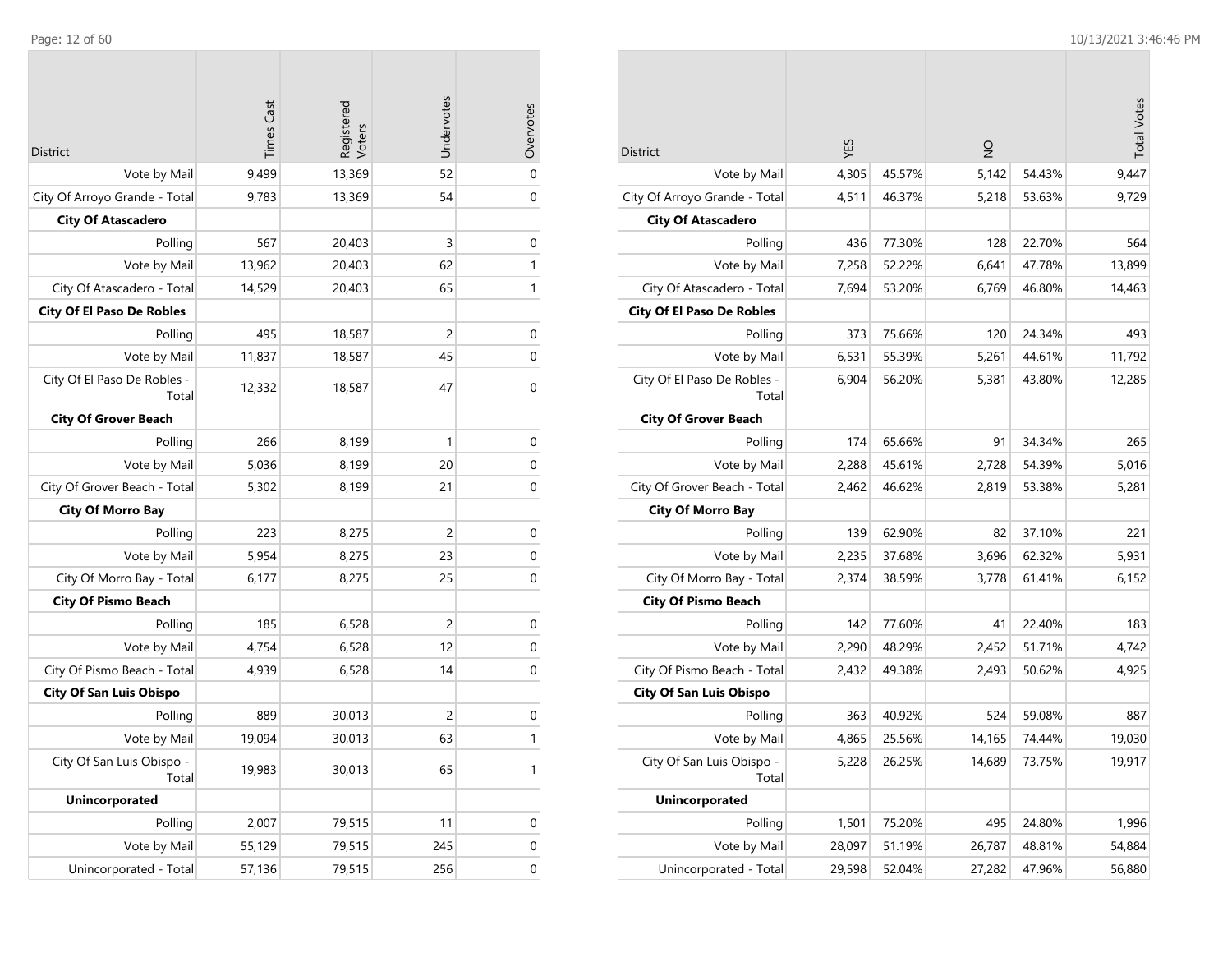| Page: 13 of 60 |  |  |  |
|----------------|--|--|--|
|                |  |  |  |

| <b>District</b>                      | nresolve |
|--------------------------------------|----------|
| Vote by Mail                         | 0        |
| City Of Arroyo Grande - Total        | 0        |
| <b>City Of Atascadero</b>            |          |
| Polling                              | 0        |
| Vote by Mail                         | 0        |
| City Of Atascadero - Total           | 0        |
| <b>City Of El Paso De Robles</b>     |          |
| Polling                              | 0        |
| Vote by Mail                         | 0        |
| City Of El Paso De Robles -<br>Total | 0        |
| <b>City Of Grover Beach</b>          |          |
| Polling                              | 0        |
| Vote by Mail                         | 0        |
| City Of Grover Beach - Total         | 0        |
| <b>City Of Morro Bay</b>             |          |
| Polling                              | 0        |
| Vote by Mail                         | 0        |
| City Of Morro Bay - Total            | 0        |
| <b>City Of Pismo Beach</b>           |          |
| Polling                              | 0        |
| Vote by Mail                         | 0        |
| City Of Pismo Beach - Total          | 0        |
| <b>City Of San Luis Obispo</b>       |          |
| Polling                              | 0        |
| Vote by Mail                         | 0        |
| City Of San Luis Obispo -<br>Total   | 0        |
| <b>Unincorporated</b>                |          |
| Polling                              | 0        |
| Vote by Mail                         | 0        |
| Unincorporated - Total               | 0        |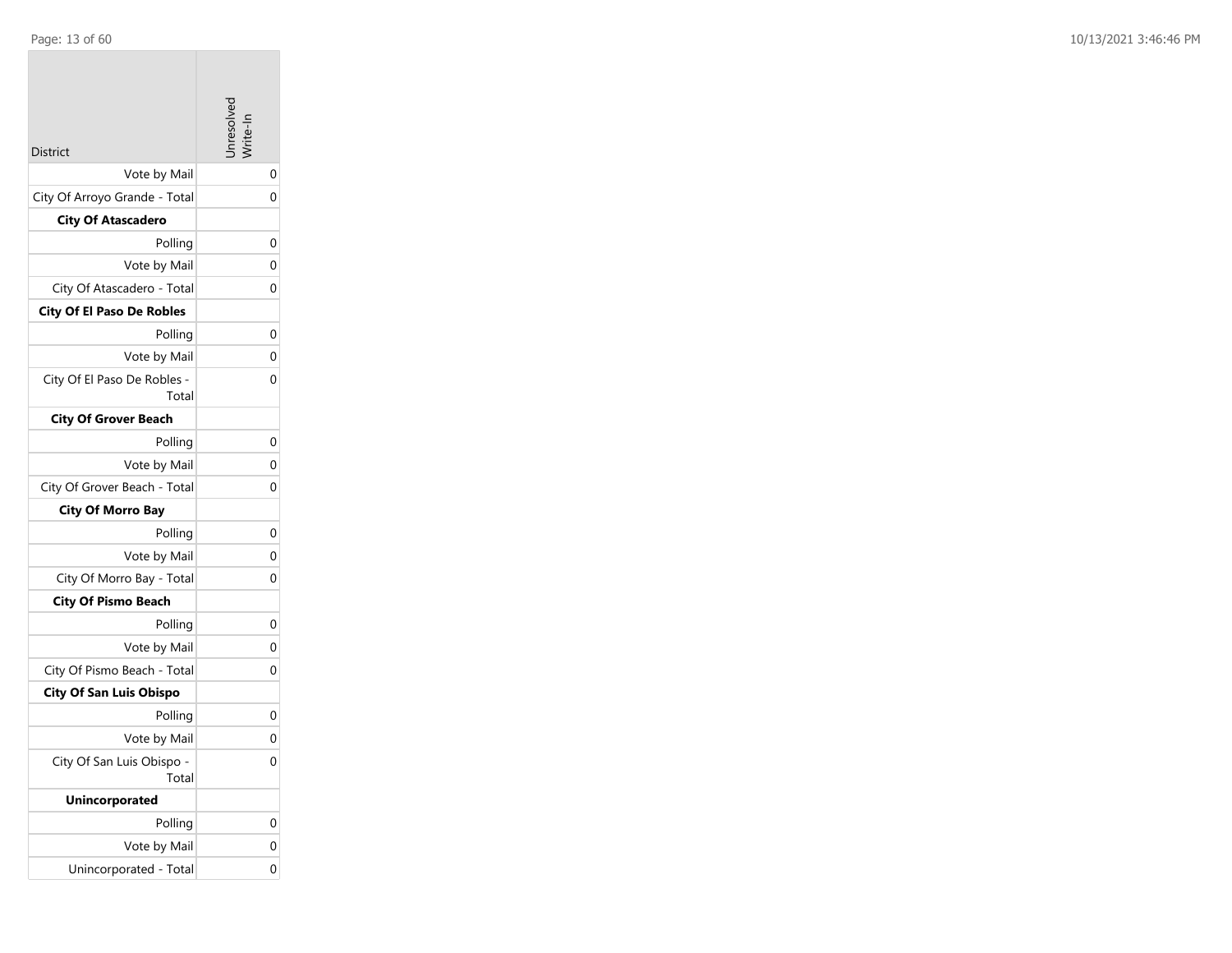| <b>District</b>                  | <b>Times Cast</b> | Registered<br>Voters | Undervotes | vervotes |
|----------------------------------|-------------------|----------------------|------------|----------|
| <b>Cumulative</b>                |                   |                      |            |          |
| Polling                          | 0                 | ი                    | 0          |          |
| Vote by Mail                     | Ω                 | Ω                    | 0          |          |
| Cumulative - Total               | $\Omega$          | 0                    | 0          |          |
| <b>CITY JURISDICTION - Total</b> | 130,181           | 184,889              | 547        |          |

| <b>District</b>           | YES      |        | ş      | <b>Total Votes</b> |         |  |
|---------------------------|----------|--------|--------|--------------------|---------|--|
| <b>Cumulative</b>         |          |        |        |                    |         |  |
| Polling                   | $\Omega$ |        | 0      |                    |         |  |
| Vote by Mail              | 0        |        | 0      |                    |         |  |
| Cumulative - Total        | 0        |        | 0      |                    |         |  |
| CITY JURISDICTION - Total | 61,203   | 47.21% | 68,429 | 52.79%             | 129,632 |  |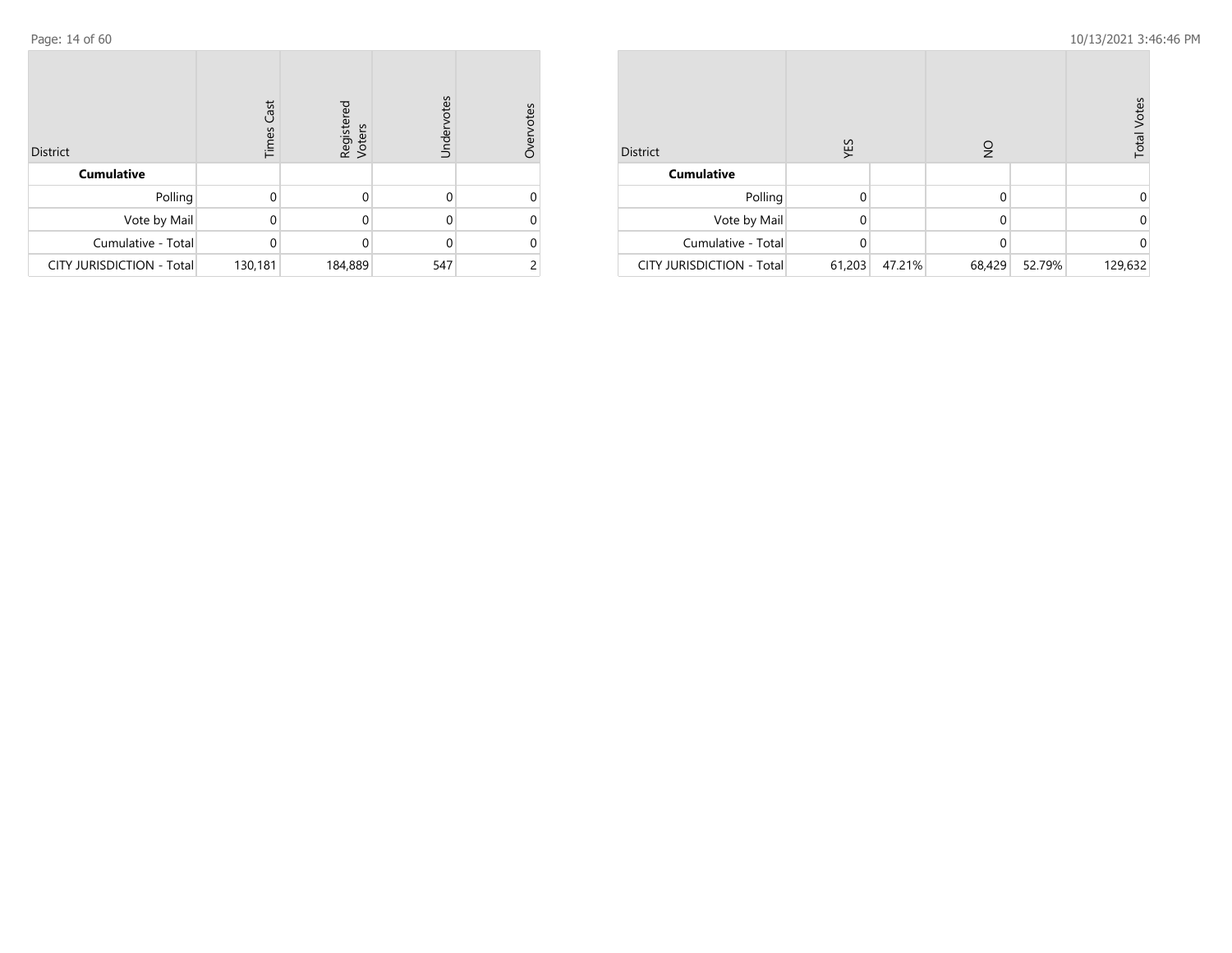Page: 15 of 60 10/13/2021 3:46:46 PM

| <b>District</b>           | Unresolved<br>Write-In |
|---------------------------|------------------------|
| <b>Cumulative</b>         |                        |
| Polling                   |                        |
| Vote by Mail              | ი                      |
| Cumulative - Total        | U                      |
| CITY JURISDICTION - Total |                        |

the control of the control of the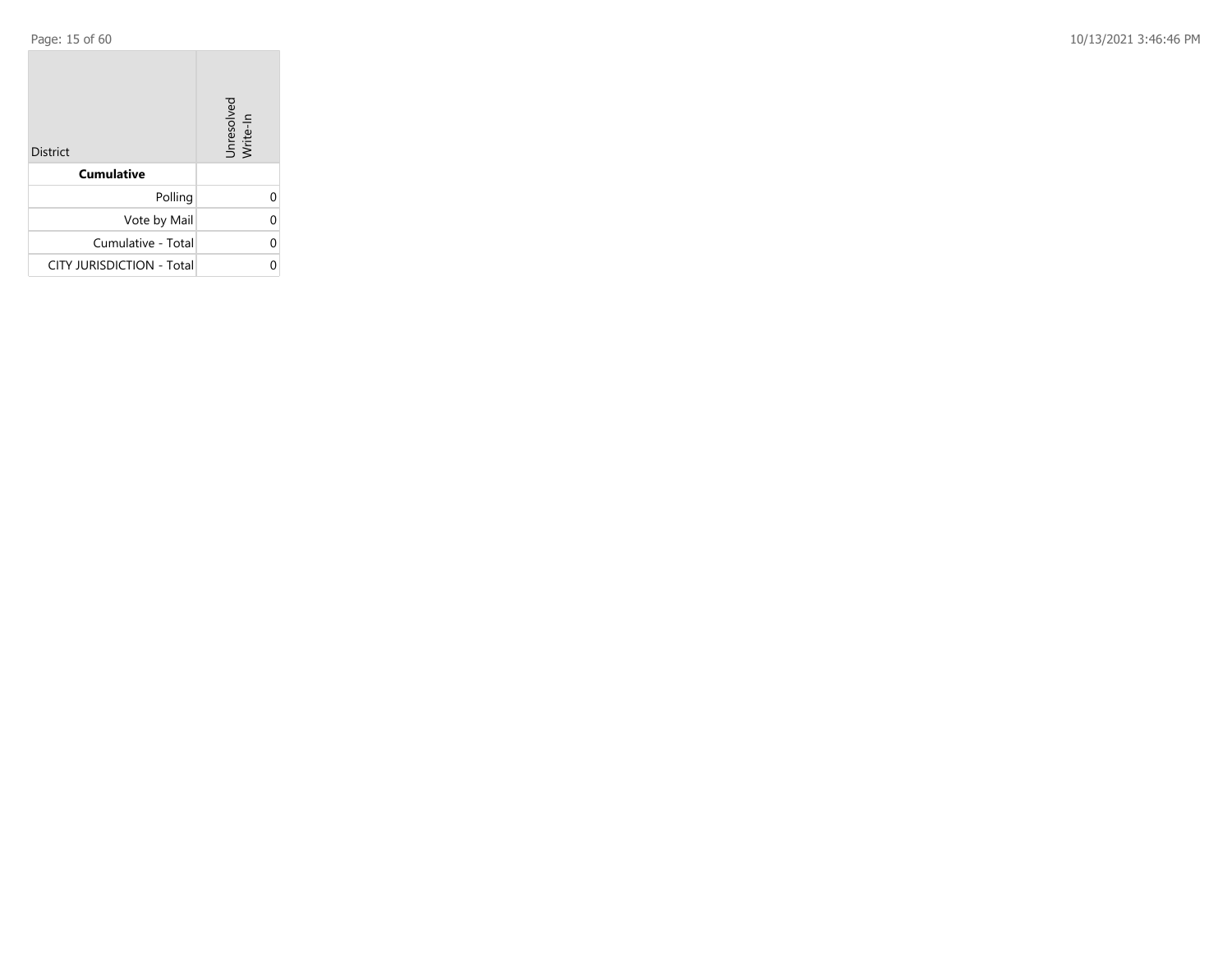## **Governor Recall Replacement Candidates (Vote for 1)**

| <b>District</b>                        | <b>Times Cast</b> | Registered<br>Voters | Undervotes | Overvotes   |
|----------------------------------------|-------------------|----------------------|------------|-------------|
| Countywide                             |                   |                      |            |             |
| <b>Electionwide</b>                    |                   |                      |            |             |
| Polling                                | 4,916             | 184,889              | 922        | 17          |
| Vote by Mail                           | 125,265           | 184,889              | 44,620     | 233         |
| Electionwide - Total                   | 130,181           | 184,889              | 45,542     | 250         |
| <b>Cumulative</b>                      |                   |                      |            |             |
| Polling                                | 0                 | 0                    | 0          | $\mathbf 0$ |
| Vote by Mail                           | 0                 | 0                    | 0          | 0           |
| Cumulative - Total                     | $\Omega$          | 0                    | 0          | $\Omega$    |
| Countywide - Total                     | 130,181           | 184,889              | 45,542     | 250         |
| <b>U.S. CONGRESSIONAL</b>              |                   |                      |            |             |
| <b>24th Congressional District</b>     |                   |                      |            |             |
| Polling                                | 4,916             | 184,889              | 922        | 17          |
| Vote by Mail                           | 125,265           | 184,889              | 44,620     | 233         |
| 24th Congressional District -<br>Total | 130,181           | 184,889              | 45,542     | 250         |
| <b>Cumulative</b>                      |                   |                      |            |             |
| Polling                                | 0                 | 0                    | 0          | 0           |
| Vote by Mail                           | 0                 | 0                    | 0          | 0           |
| Cumulative - Total                     | $\Omega$          | $\Omega$             | 0          | 0           |
| U.S. CONGRESSIONAL - Total             | 130,181           | 184,889              | 45,542     | 250         |
| <b>STATE SENATE</b>                    |                   |                      |            |             |
| <b>17th Senatorial District</b>        |                   |                      |            |             |
| Polling                                | 4,916             | 184,889              | 922        | 17          |
| Vote by Mail                           | 125,265           | 184,889              | 44,620     | 233         |
| 17th Senatorial District -<br>Total    | 130,181           | 184,889              | 45,542     | 250         |
| <b>Cumulative</b>                      |                   |                      |            |             |
| Polling                                | 0                 | 0                    | 0          | 0           |

| <b>District</b>                        | DAN KAPELOVITZ<br>(GRN) |       | KEVIN K. KAUL<br>(NPP) |       |  |
|----------------------------------------|-------------------------|-------|------------------------|-------|--|
| Countywide                             |                         |       |                        |       |  |
| <b>Electionwide</b>                    |                         |       |                        |       |  |
| Polling                                | 14                      | 0.35% | 3                      | 0.08% |  |
| Vote by Mail                           | 499                     | 0.62% | 24                     | 0.03% |  |
| Electionwide - Total                   | 513                     | 0.61% | 27                     | 0.03% |  |
| <b>Cumulative</b>                      |                         |       |                        |       |  |
| Polling                                | 0                       |       | 0                      |       |  |
| Vote by Mail                           | $\Omega$                |       | $\Omega$               |       |  |
| Cumulative - Total                     | $\Omega$                |       | 0                      |       |  |
| Countywide - Total                     | 513                     | 0.61% | 27                     | 0.03% |  |
| <b>U.S. CONGRESSIONAL</b>              |                         |       |                        |       |  |
| <b>24th Congressional District</b>     |                         |       |                        |       |  |
| Polling                                | 14                      | 0.35% | 3                      | 0.08% |  |
| Vote by Mail                           | 499                     | 0.62% | 24                     | 0.03% |  |
| 24th Congressional District -<br>Total | 513                     | 0.61% | 27                     | 0.03% |  |
| <b>Cumulative</b>                      |                         |       |                        |       |  |
| Polling                                | $\mathbf 0$             |       | 0                      |       |  |
| Vote by Mail                           | 0                       |       | 0                      |       |  |
| Cumulative - Total                     | 0                       |       | 0                      |       |  |
| U.S. CONGRESSIONAL - Total             | 513                     | 0.61% | 27                     | 0.03% |  |
| <b>STATE SENATE</b>                    |                         |       |                        |       |  |
| <b>17th Senatorial District</b>        |                         |       |                        |       |  |
| Polling                                | 14                      | 0.35% | 3                      | 0.08% |  |
| Vote by Mail                           | 499                     | 0.62% | 24                     | 0.03% |  |
| 17th Senatorial District -<br>Total    | 513                     | 0.61% | 27                     | 0.03% |  |
| <b>Cumulative</b>                      |                         |       |                        |       |  |
| Polling                                | $\Omega$                |       | 0                      |       |  |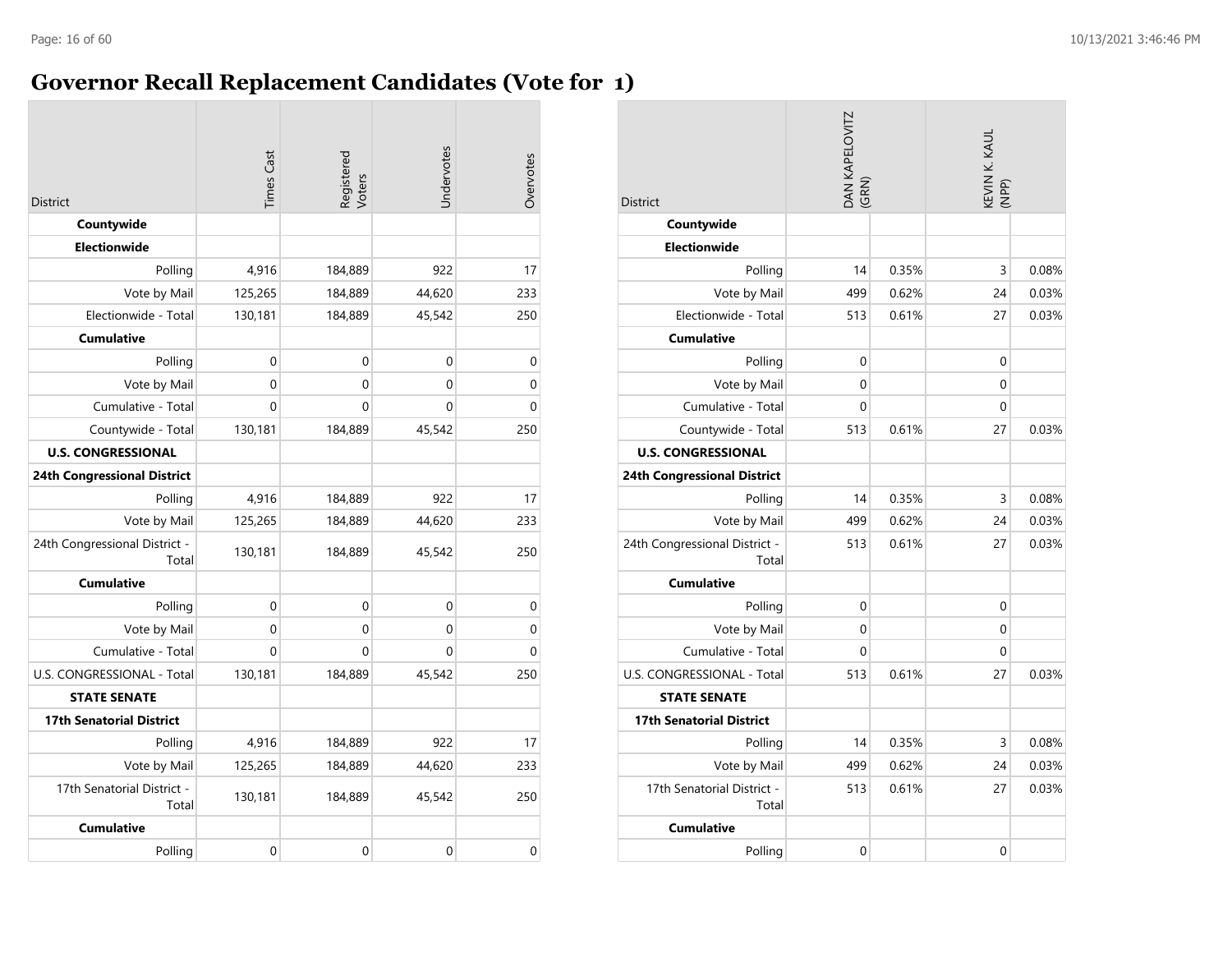| District                               | CHAUNCEY "SLIM"<br>KILLENS<br>CHAUNCEY "SLIM" |       | KEVIN KILEY<br>(REP) |       | PATRICK<br>KILPATRICK<br>(DEM) |       | ANTHONY<br>TRIMINO<br>(REP) |       | JOEL VENTRESCA<br>(DEM) |       | KEVIN L.<br>FAULCONER<br>(REP) |       | RHONDA FURIN<br>(REP) |       |
|----------------------------------------|-----------------------------------------------|-------|----------------------|-------|--------------------------------|-------|-----------------------------|-------|-------------------------|-------|--------------------------------|-------|-----------------------|-------|
| Countywide                             |                                               |       |                      |       |                                |       |                             |       |                         |       |                                |       |                       |       |
| <b>Electionwide</b>                    |                                               |       |                      |       |                                |       |                             |       |                         |       |                                |       |                       |       |
| Polling                                | $\overline{c}$                                | 0.05% | 187                  | 4.70% | 21                             | 0.53% | 34                          | 0.85% | 32                      | 0.80% | 91                             | 2.29% | $\overline{c}$        | 0.05% |
| Vote by Mail                           | 67                                            | 0.08% | 3,384                | 4.21% | 710                            | 0.88% | 235                         | 0.29% | 2,224                   | 2.77% | 5,516                          | 6.86% | 38                    | 0.05% |
| Electionwide - Total                   | 69                                            | 0.08% | 3,571                | 4.23% | 731                            | 0.87% | 269                         | 0.32% | 2,256                   | 2.67% | 5,607                          | 6.64% | 40                    | 0.05% |
| <b>Cumulative</b>                      |                                               |       |                      |       |                                |       |                             |       |                         |       |                                |       |                       |       |
| Polling                                | $\overline{0}$                                |       | $\mathbf 0$          |       | $\boldsymbol{0}$               |       | $\boldsymbol{0}$            |       | $\mathbf 0$             |       | $\mathbf 0$                    |       | $\pmb{0}$             |       |
| Vote by Mail                           | $\boldsymbol{0}$                              |       | $\mathbf 0$          |       | $\pmb{0}$                      |       | 0                           |       | $\mathbf{0}$            |       | 0                              |       | $\mathbf 0$           |       |
| Cumulative - Total                     | $\overline{0}$                                |       | $\mathbf 0$          |       | $\mathbf 0$                    |       | 0                           |       | $\mathbf 0$             |       | $\mathbf 0$                    |       | $\mathbf 0$           |       |
| Countywide - Total                     | 69                                            | 0.08% | 3,571                | 4.23% | 731                            | 0.87% | 269                         | 0.32% | 2,256                   | 2.67% | 5,607                          | 6.64% | 40                    | 0.05% |
| <b>U.S. CONGRESSIONAL</b>              |                                               |       |                      |       |                                |       |                             |       |                         |       |                                |       |                       |       |
| 24th Congressional District            |                                               |       |                      |       |                                |       |                             |       |                         |       |                                |       |                       |       |
| Polling                                | $\overline{c}$                                | 0.05% | 187                  | 4.70% | 21                             | 0.53% | 34                          | 0.85% | 32                      | 0.80% | 91                             | 2.29% | $\overline{c}$        | 0.05% |
| Vote by Mail                           | 67                                            | 0.08% | 3,384                | 4.21% | 710                            | 0.88% | 235                         | 0.29% | 2,224                   | 2.77% | 5,516                          | 6.86% | 38                    | 0.05% |
| 24th Congressional District -<br>Total | 69                                            | 0.08% | 3,571                | 4.23% | 731                            | 0.87% | 269                         | 0.32% | 2,256                   | 2.67% | 5,607                          | 6.64% | 40                    | 0.05% |
| <b>Cumulative</b>                      |                                               |       |                      |       |                                |       |                             |       |                         |       |                                |       |                       |       |
| Polling                                | $\boldsymbol{0}$                              |       | $\boldsymbol{0}$     |       | $\mbox{O}$                     |       | $\boldsymbol{0}$            |       | $\mathbf 0$             |       | 0                              |       | $\pmb{0}$             |       |
| Vote by Mail                           | $\overline{0}$                                |       | $\mathbf 0$          |       | $\mathbf 0$                    |       | 0                           |       | $\mathbf{0}$            |       | 0                              |       | $\mathbf 0$           |       |
| Cumulative - Total                     | $\overline{0}$                                |       | $\Omega$             |       | $\pmb{0}$                      |       | 0                           |       | $\boldsymbol{0}$        |       | $\mathbf 0$                    |       | $\pmb{0}$             |       |
| U.S. CONGRESSIONAL - Total             | 69                                            | 0.08% | 3,571                | 4.23% | 731                            | 0.87% | 269                         | 0.32% | 2,256                   | 2.67% | 5,607                          | 6.64% | 40                    | 0.05% |
| <b>STATE SENATE</b>                    |                                               |       |                      |       |                                |       |                             |       |                         |       |                                |       |                       |       |
| <b>17th Senatorial District</b>        |                                               |       |                      |       |                                |       |                             |       |                         |       |                                |       |                       |       |
| Polling                                | $\overline{2}$                                | 0.05% | 187                  | 4.70% | 21                             | 0.53% | 34                          | 0.85% | 32                      | 0.80% | 91                             | 2.29% | $\overline{c}$        | 0.05% |
| Vote by Mail                           | 67                                            | 0.08% | 3,384                | 4.21% | 710                            | 0.88% | 235                         | 0.29% | 2,224                   | 2.77% | 5,516                          | 6.86% | 38                    | 0.05% |
| 17th Senatorial District -<br>Total    | 69                                            | 0.08% | 3,571                | 4.23% | 731                            | 0.87% | 269                         | 0.32% | 2,256                   | 2.67% | 5,607                          | 6.64% | 40                    | 0.05% |
| <b>Cumulative</b>                      |                                               |       |                      |       |                                |       |                             |       |                         |       |                                |       |                       |       |
| Polling                                | $\mathbf 0$                                   |       | $\mathbf 0$          |       | $\boldsymbol{0}$               |       | 0                           |       | $\mathbf{0}$            |       | 0                              |       | $\pmb{0}$             |       |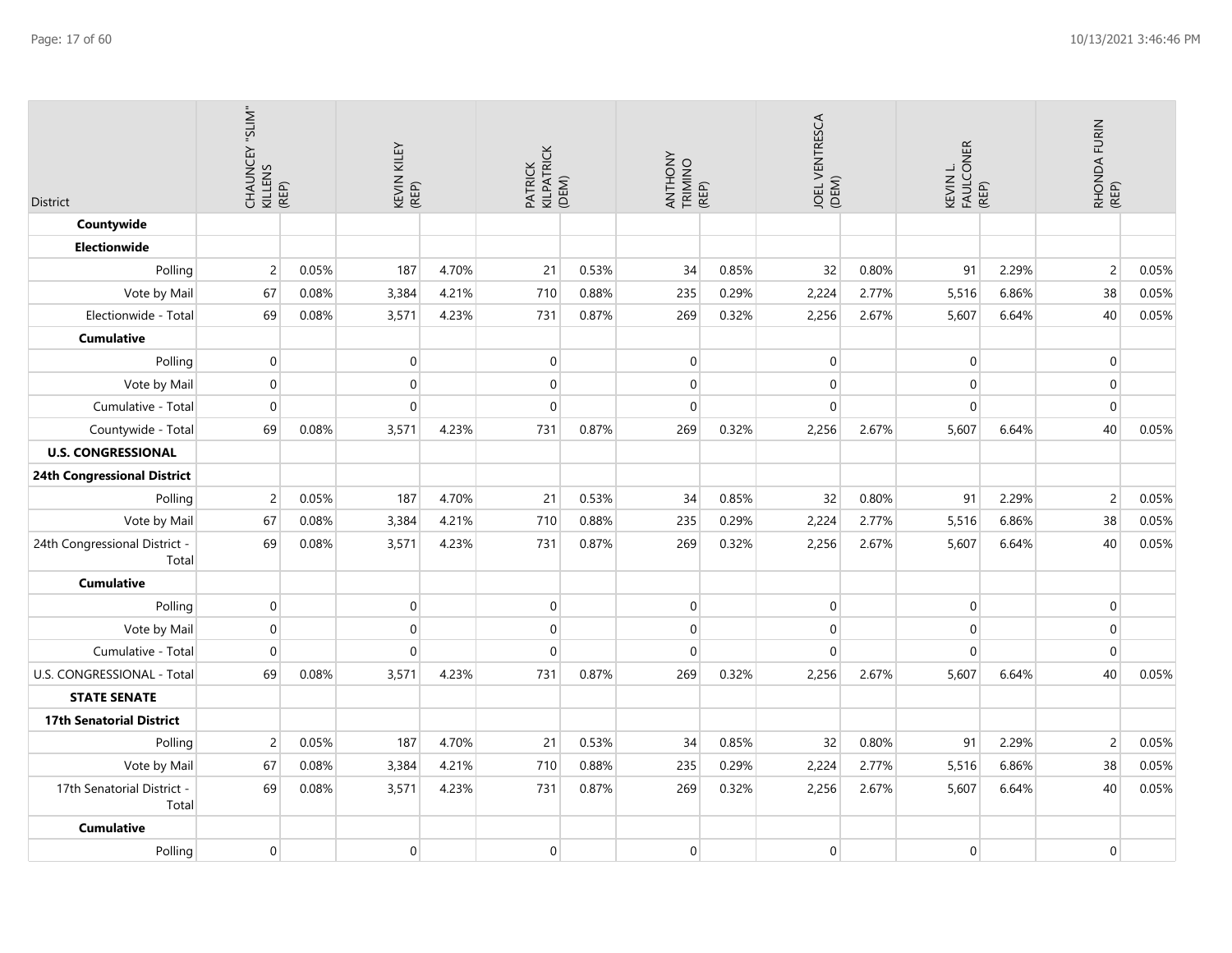| <b>District</b>                        | ROBERT C.<br>NEWMAN II<br>(REP) |       | Dennis Richter<br>(NPP) |       | BRANDON M.<br>ROSS<br>(DEM) |       | SAM L. GALLUCCI<br>(REP) |       | TED GAINES<br>(REP) |       | CAITLYN JENNER<br>(REP) |       | LEO S. ZACKY<br>(REP) |       |
|----------------------------------------|---------------------------------|-------|-------------------------|-------|-----------------------------|-------|--------------------------|-------|---------------------|-------|-------------------------|-------|-----------------------|-------|
| Countywide                             |                                 |       |                         |       |                             |       |                          |       |                     |       |                         |       |                       |       |
| Electionwide                           |                                 |       |                         |       |                             |       |                          |       |                     |       |                         |       |                       |       |
| Polling                                | 13                              | 0.33% | $\mathbf{1}$            | 0.03% | 45                          | 1.13% | $\overline{3}$           | 0.08% | 8                   | 0.20% | 27                      | 0.68% | $\overline{4}$        | 0.10% |
| Vote by Mail                           | 80                              | 0.10% | 83                      | 0.10% | 2,415                       | 3.00% | 116                      | 0.14% | 468                 | 0.58% | 835                     | 1.04% | 61                    | 0.08% |
| Electionwide - Total                   | 93                              | 0.11% | 84                      | 0.10% | 2,460                       | 2.92% | 119                      | 0.14% | 476                 | 0.56% | 862                     | 1.02% | 65                    | 0.08% |
| <b>Cumulative</b>                      |                                 |       |                         |       |                             |       |                          |       |                     |       |                         |       |                       |       |
| Polling                                | $\mathbf{0}$                    |       | $\overline{0}$          |       | 0                           |       | $\pmb{0}$                |       | $\mathbf 0$         |       | $\mathbf 0$             |       | $\overline{0}$        |       |
| Vote by Mail                           | $\overline{0}$                  |       | 0                       |       | 0                           |       | $\boldsymbol{0}$         |       | $\mathbf 0$         |       | 0                       |       | $\overline{0}$        |       |
| Cumulative - Total                     | $\mathbf{0}$                    |       | $\mathsf{O}\xspace$     |       | $\mathbf{0}$                |       | $\pmb{0}$                |       | $\pmb{0}$           |       | $\mathbf 0$             |       | $\overline{0}$        |       |
| Countywide - Total                     | 93                              | 0.11% | 84                      | 0.10% | 2,460                       | 2.92% | 119                      | 0.14% | 476                 | 0.56% | 862                     | 1.02% | 65                    | 0.08% |
| <b>U.S. CONGRESSIONAL</b>              |                                 |       |                         |       |                             |       |                          |       |                     |       |                         |       |                       |       |
| 24th Congressional District            |                                 |       |                         |       |                             |       |                          |       |                     |       |                         |       |                       |       |
| Polling                                | 13                              | 0.33% | $\mathbf{1}$            | 0.03% | 45                          | 1.13% | $\overline{3}$           | 0.08% | 8                   | 0.20% | 27                      | 0.68% | $\overline{4}$        | 0.10% |
| Vote by Mail                           | 80                              | 0.10% | 83                      | 0.10% | 2,415                       | 3.00% | 116                      | 0.14% | 468                 | 0.58% | 835                     | 1.04% | 61                    | 0.08% |
| 24th Congressional District -<br>Total | 93                              | 0.11% | 84                      | 0.10% | 2,460                       | 2.92% | 119                      | 0.14% | 476                 | 0.56% | 862                     | 1.02% | 65                    | 0.08% |
| <b>Cumulative</b>                      |                                 |       |                         |       |                             |       |                          |       |                     |       |                         |       |                       |       |
| Polling                                | $\overline{0}$                  |       | $\boldsymbol{0}$        |       | $\mathsf{O}\xspace$         |       | $\pmb{0}$                |       | $\pmb{0}$           |       | $\mathbf 0$             |       | $\overline{0}$        |       |
| Vote by Mail                           | $\mathbf{0}$                    |       | 0                       |       | 0                           |       | $\mathbf{0}$             |       | $\mathbf 0$         |       | $\mathbf 0$             |       | $\overline{0}$        |       |
| Cumulative - Total                     | $\mathbf{0}$                    |       | $\mathsf{O}\xspace$     |       | $\mathbf 0$                 |       | $\pmb{0}$                |       | $\pmb{0}$           |       | $\mathbf 0$             |       | $\overline{0}$        |       |
| U.S. CONGRESSIONAL - Total             | 93                              | 0.11% | 84                      | 0.10% | 2,460                       | 2.92% | 119                      | 0.14% | 476                 | 0.56% | 862                     | 1.02% | 65                    | 0.08% |
| <b>STATE SENATE</b>                    |                                 |       |                         |       |                             |       |                          |       |                     |       |                         |       |                       |       |
| <b>17th Senatorial District</b>        |                                 |       |                         |       |                             |       |                          |       |                     |       |                         |       |                       |       |
| Polling                                | 13                              | 0.33% | $\mathbf{1}$            | 0.03% | 45                          | 1.13% | $\overline{3}$           | 0.08% | $\boldsymbol{8}$    | 0.20% | 27                      | 0.68% | $\overline{4}$        | 0.10% |
| Vote by Mail                           | 80                              | 0.10% | 83                      | 0.10% | 2,415                       | 3.00% | 116                      | 0.14% | 468                 | 0.58% | 835                     | 1.04% | 61                    | 0.08% |
| 17th Senatorial District -<br>Total    | 93                              | 0.11% | 84                      | 0.10% | 2,460                       | 2.92% | 119                      | 0.14% | 476                 | 0.56% | 862                     | 1.02% | 65                    | 0.08% |
| <b>Cumulative</b>                      |                                 |       |                         |       |                             |       |                          |       |                     |       |                         |       |                       |       |
| Polling                                | $\mathbf{0}$                    |       | $\mathsf{O}\xspace$     |       | $\mathbf 0$                 |       | $\pmb{0}$                |       | $\pmb{0}$           |       | $\mathbf 0$             |       | $\overline{0}$        |       |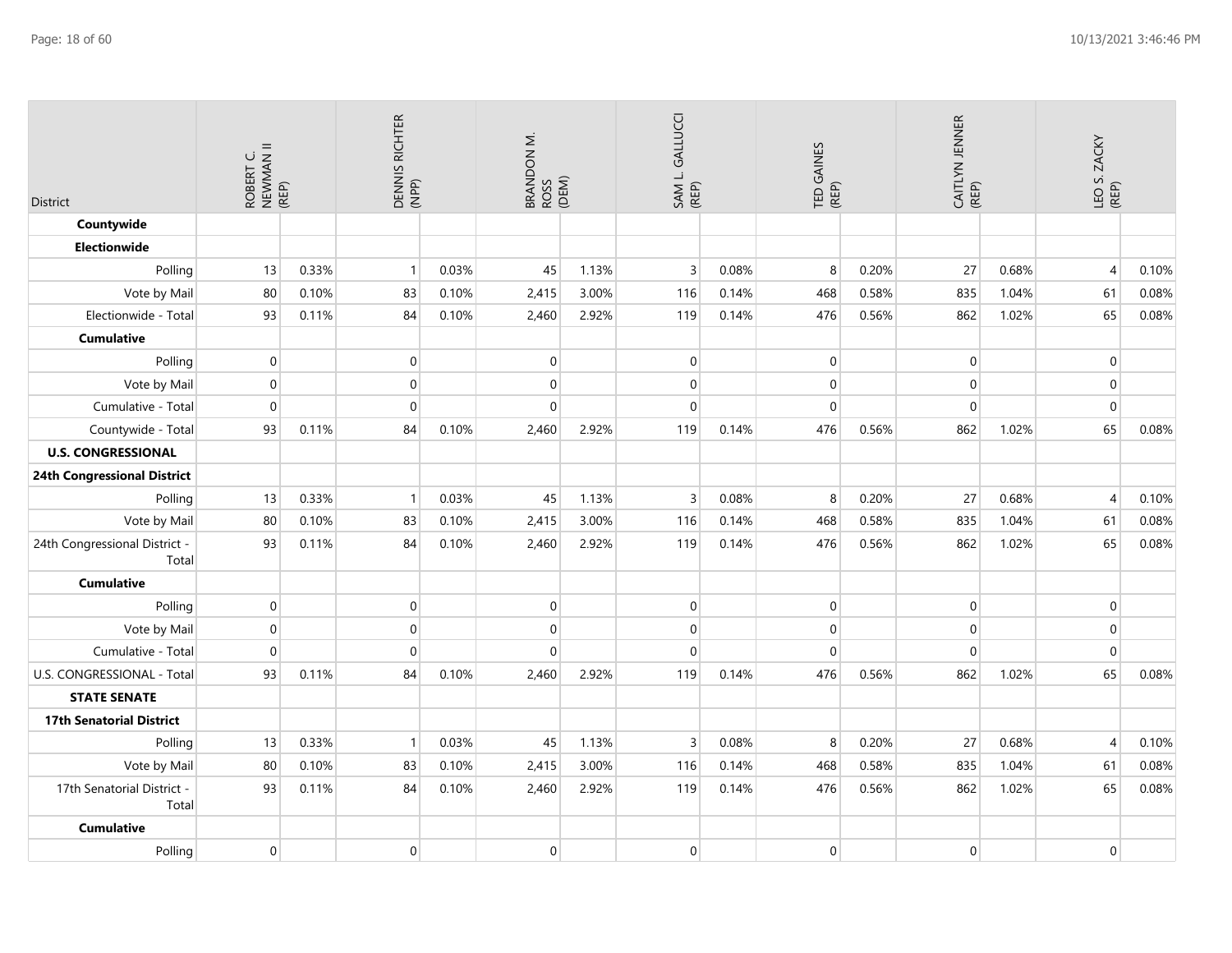| <b>District</b>                        | JENNY RAE LE<br>ROUX<br>(REP) |       | DAVID LOZANO<br>(REP) |       | STEVE CHAVEZ<br>LODGE<br>(REP) |       | MICHAEL LOEBS<br>(NPP) |       | DENIS LUCEY<br>(NPP) |       | DIEGO MARTINEZ<br>(REP) |       | JEREMIAH<br>"JEREMY"<br>MARCINIAK<br>(NPP) |       |
|----------------------------------------|-------------------------------|-------|-----------------------|-------|--------------------------------|-------|------------------------|-------|----------------------|-------|-------------------------|-------|--------------------------------------------|-------|
| Countywide                             |                               |       |                       |       |                                |       |                        |       |                      |       |                         |       |                                            |       |
| <b>Electionwide</b>                    |                               |       |                       |       |                                |       |                        |       |                      |       |                         |       |                                            |       |
| Polling                                | 17                            | 0.43% | 23                    | 0.58% | $\overline{4}$                 | 0.10% | $\overline{7}$         | 0.18% | 5                    | 0.13% | 6                       | 0.15% | $\mathbf{1}$                               | 0.03% |
| Vote by Mail                           | 252                           | 0.31% | 528                   | 0.66% | 121                            | 0.15% | 219                    | 0.27% | 80                   | 0.10% | 46                      | 0.06% | 23                                         | 0.03% |
| Electionwide - Total                   | 269                           | 0.32% | 551                   | 0.65% | 125                            | 0.15% | 226                    | 0.27% | 85                   | 0.10% | 52                      | 0.06% | 24                                         | 0.03% |
| <b>Cumulative</b>                      |                               |       |                       |       |                                |       |                        |       |                      |       |                         |       |                                            |       |
| Polling                                | $\mathbf 0$                   |       | 0                     |       | $\mathbf 0$                    |       | $\mathbf 0$            |       | $\mathbf 0$          |       | $\mathbf{0}$            |       | $\overline{0}$                             |       |
| Vote by Mail                           | $\Omega$                      |       | 0                     |       | $\pmb{0}$                      |       | $\mathbf{0}$           |       | $\pmb{0}$            |       | $\Omega$                |       | $\overline{0}$                             |       |
| Cumulative - Total                     | $\Omega$                      |       | $\mathbf 0$           |       | $\mathbf{0}$                   |       | $\mathbf 0$            |       | $\boldsymbol{0}$     |       | $\mathbf{0}$            |       | $\pmb{0}$                                  |       |
| Countywide - Total                     | 269                           | 0.32% | 551                   | 0.65% | 125                            | 0.15% | 226                    | 0.27% | 85                   | 0.10% | 52                      | 0.06% | 24                                         | 0.03% |
| <b>U.S. CONGRESSIONAL</b>              |                               |       |                       |       |                                |       |                        |       |                      |       |                         |       |                                            |       |
| <b>24th Congressional District</b>     |                               |       |                       |       |                                |       |                        |       |                      |       |                         |       |                                            |       |
| Polling                                | 17                            | 0.43% | 23                    | 0.58% | $\overline{4}$                 | 0.10% | $\overline{7}$         | 0.18% | 5                    | 0.13% | 6                       | 0.15% | $\mathbf{1}$                               | 0.03% |
| Vote by Mail                           | 252                           | 0.31% | 528                   | 0.66% | 121                            | 0.15% | 219                    | 0.27% | 80                   | 0.10% | 46                      | 0.06% | 23                                         | 0.03% |
| 24th Congressional District -<br>Total | 269                           | 0.32% | 551                   | 0.65% | 125                            | 0.15% | 226                    | 0.27% | 85                   | 0.10% | 52                      | 0.06% | 24                                         | 0.03% |
| <b>Cumulative</b>                      |                               |       |                       |       |                                |       |                        |       |                      |       |                         |       |                                            |       |
| Polling                                | $\mathbf{0}$                  |       | 0                     |       | $\mathbf 0$                    |       | $\boldsymbol{0}$       |       | $\mathbf 0$          |       | $\mathbf 0$             |       | $\overline{0}$                             |       |
| Vote by Mail                           | $\Omega$                      |       | 0                     |       | $\mathbf{0}$                   |       | $\mathbf 0$            |       | $\mathbf 0$          |       | $\mathbf{0}$            |       | $\overline{0}$                             |       |
| Cumulative - Total                     | $\Omega$                      |       | $\Omega$              |       | $\mathbf{0}$                   |       | $\mathbf 0$            |       | $\mathbf 0$          |       | $\mathbf{0}$            |       | $\overline{0}$                             |       |
| U.S. CONGRESSIONAL - Total             | 269                           | 0.32% | 551                   | 0.65% | 125                            | 0.15% | 226                    | 0.27% | 85                   | 0.10% | 52                      | 0.06% | 24                                         | 0.03% |
| <b>STATE SENATE</b>                    |                               |       |                       |       |                                |       |                        |       |                      |       |                         |       |                                            |       |
| <b>17th Senatorial District</b>        |                               |       |                       |       |                                |       |                        |       |                      |       |                         |       |                                            |       |
| Polling                                | 17                            | 0.43% | 23                    | 0.58% | 4                              | 0.10% | $\overline{7}$         | 0.18% | 5                    | 0.13% | 6                       | 0.15% | $\mathbf{1}$                               | 0.03% |
| Vote by Mail                           | 252                           | 0.31% | 528                   | 0.66% | 121                            | 0.15% | 219                    | 0.27% | 80                   | 0.10% | 46                      | 0.06% | 23                                         | 0.03% |
| 17th Senatorial District -<br>Total    | 269                           | 0.32% | 551                   | 0.65% | 125                            | 0.15% | 226                    | 0.27% | 85                   | 0.10% | 52                      | 0.06% | 24                                         | 0.03% |
| <b>Cumulative</b>                      |                               |       |                       |       |                                |       |                        |       |                      |       |                         |       |                                            |       |
| Polling                                | $\Omega$                      |       | 0                     |       | $\mathbf 0$                    |       | $\boldsymbol{0}$       |       | $\Omega$             |       | $\mathbf{0}$            |       | $\overline{0}$                             |       |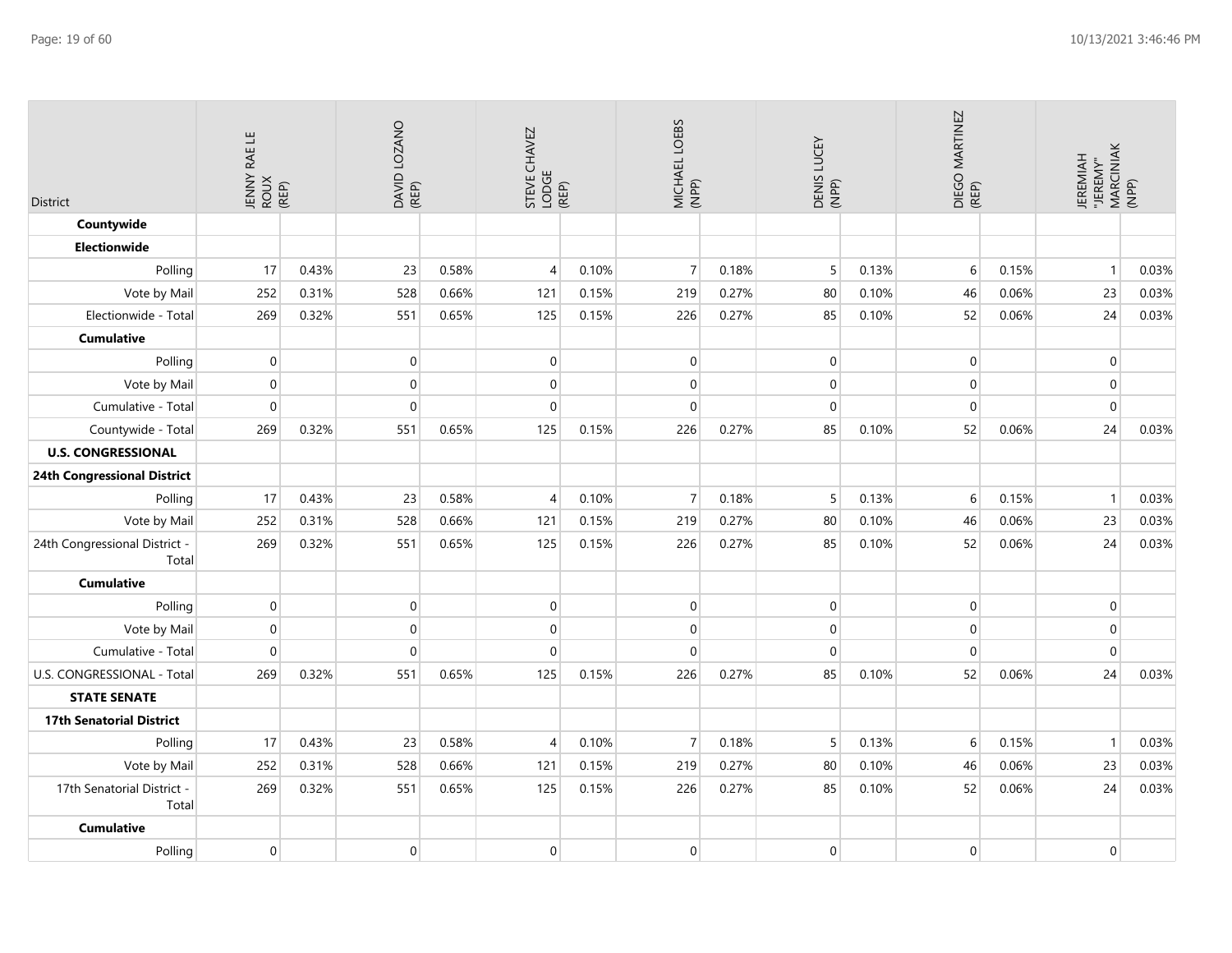| <b>District</b>                        | DANIEL MERCURI<br>(REP) |       | JACQUELINE<br>MCGOWAN<br>(DEM) |       | DAVID MOORE<br>(NPP) |       | ALEXANDER<br>BRAMANTE<br>(REP)<br>DAVID |       | <b>BAADE</b><br>$\sqcup$<br>(DEM) |       | ANGELYNE<br>(NPP) |       | JAMES G. HANINK<br>(NPP) |       |
|----------------------------------------|-------------------------|-------|--------------------------------|-------|----------------------|-------|-----------------------------------------|-------|-----------------------------------|-------|-------------------|-------|--------------------------|-------|
| Countywide                             |                         |       |                                |       |                      |       |                                         |       |                                   |       |                   |       |                          |       |
| <b>Electionwide</b>                    |                         |       |                                |       |                      |       |                                         |       |                                   |       |                   |       |                          |       |
| Polling                                | 3                       | 0.08% | 61                             | 1.53% | 10                   | 0.25% | $\mathsf{3}$                            | 0.08% | 31                                | 0.78% | 9                 | 0.23% | $\overline{3}$           | 0.08% |
| Vote by Mail                           | 33                      | 0.04% | 1,118                          | 1.39% | 207                  | 0.26% | 74                                      | 0.09% | 460                               | 0.57% | 298               | 0.37% | 52                       | 0.06% |
| Electionwide - Total                   | 36                      | 0.04% | 1,179                          | 1.40% | 217                  | 0.26% | 77                                      | 0.09% | 491                               | 0.58% | 307               | 0.36% | 55                       | 0.07% |
| <b>Cumulative</b>                      |                         |       |                                |       |                      |       |                                         |       |                                   |       |                   |       |                          |       |
| Polling                                | $\boldsymbol{0}$        |       | $\pmb{0}$                      |       | $\boldsymbol{0}$     |       | $\boldsymbol{0}$                        |       | $\overline{0}$                    |       | $\mathbf 0$       |       | $\overline{0}$           |       |
| Vote by Mail                           | $\boldsymbol{0}$        |       | $\mathbf 0$                    |       | $\pmb{0}$            |       | $\pmb{0}$                               |       | $\overline{0}$                    |       | $\mathbf 0$       |       | $\overline{0}$           |       |
| Cumulative - Total                     | $\overline{0}$          |       | $\mathsf{O}\xspace$            |       | $\mathbf 0$          |       | $\mathbf 0$                             |       | 0                                 |       | $\mathbf 0$       |       | $\mathbf 0$              |       |
| Countywide - Total                     | 36                      | 0.04% | 1,179                          | 1.40% | 217                  | 0.26% | 77                                      | 0.09% | 491                               | 0.58% | 307               | 0.36% | 55                       | 0.07% |
| <b>U.S. CONGRESSIONAL</b>              |                         |       |                                |       |                      |       |                                         |       |                                   |       |                   |       |                          |       |
| <b>24th Congressional District</b>     |                         |       |                                |       |                      |       |                                         |       |                                   |       |                   |       |                          |       |
| Polling                                | 3                       | 0.08% | 61                             | 1.53% | 10                   | 0.25% | $\overline{3}$                          | 0.08% | 31                                | 0.78% | 9                 | 0.23% | $\overline{3}$           | 0.08% |
| Vote by Mail                           | 33                      | 0.04% | 1,118                          | 1.39% | 207                  | 0.26% | 74                                      | 0.09% | 460                               | 0.57% | 298               | 0.37% | 52                       | 0.06% |
| 24th Congressional District -<br>Total | 36                      | 0.04% | 1,179                          | 1.40% | 217                  | 0.26% | 77                                      | 0.09% | 491                               | 0.58% | 307               | 0.36% | 55                       | 0.07% |
| <b>Cumulative</b>                      |                         |       |                                |       |                      |       |                                         |       |                                   |       |                   |       |                          |       |
| Polling                                | $\boldsymbol{0}$        |       | $\pmb{0}$                      |       | $\mathbf 0$          |       | $\pmb{0}$                               |       | $\overline{0}$                    |       | $\mathbf 0$       |       | $\overline{0}$           |       |
| Vote by Mail                           | 0                       |       | $\mathbf{0}$                   |       | $\mathbf 0$          |       | $\mathbf 0$                             |       | $\boldsymbol{0}$                  |       | $\mathbf 0$       |       | $\overline{0}$           |       |
| Cumulative - Total                     | 0                       |       | $\mathbf{0}$                   |       | $\mathbf 0$          |       | $\mathbf 0$                             |       | 0                                 |       | $\Omega$          |       | $\mathbf{0}$             |       |
| U.S. CONGRESSIONAL - Total             | 36                      | 0.04% | 1,179                          | 1.40% | 217                  | 0.26% | 77                                      | 0.09% | 491                               | 0.58% | 307               | 0.36% | 55                       | 0.07% |
| <b>STATE SENATE</b>                    |                         |       |                                |       |                      |       |                                         |       |                                   |       |                   |       |                          |       |
| <b>17th Senatorial District</b>        |                         |       |                                |       |                      |       |                                         |       |                                   |       |                   |       |                          |       |
| Polling                                | 3                       | 0.08% | 61                             | 1.53% | 10                   | 0.25% | $\overline{3}$                          | 0.08% | 31                                | 0.78% | 9                 | 0.23% | $\overline{3}$           | 0.08% |
| Vote by Mail                           | 33                      | 0.04% | 1,118                          | 1.39% | 207                  | 0.26% | 74                                      | 0.09% | 460                               | 0.57% | 298               | 0.37% | 52                       | 0.06% |
| 17th Senatorial District -<br>Total    | 36                      | 0.04% | 1,179                          | 1.40% | 217                  | 0.26% | 77                                      | 0.09% | 491                               | 0.58% | 307               | 0.36% | 55                       | 0.07% |
| <b>Cumulative</b>                      |                         |       |                                |       |                      |       |                                         |       |                                   |       |                   |       |                          |       |
| Polling                                | $\overline{0}$          |       | $\mathbf{0}$                   |       | $\mathbf 0$          |       | $\mathbf 0$                             |       | $\overline{0}$                    |       | $\mathbf 0$       |       | $\overline{0}$           |       |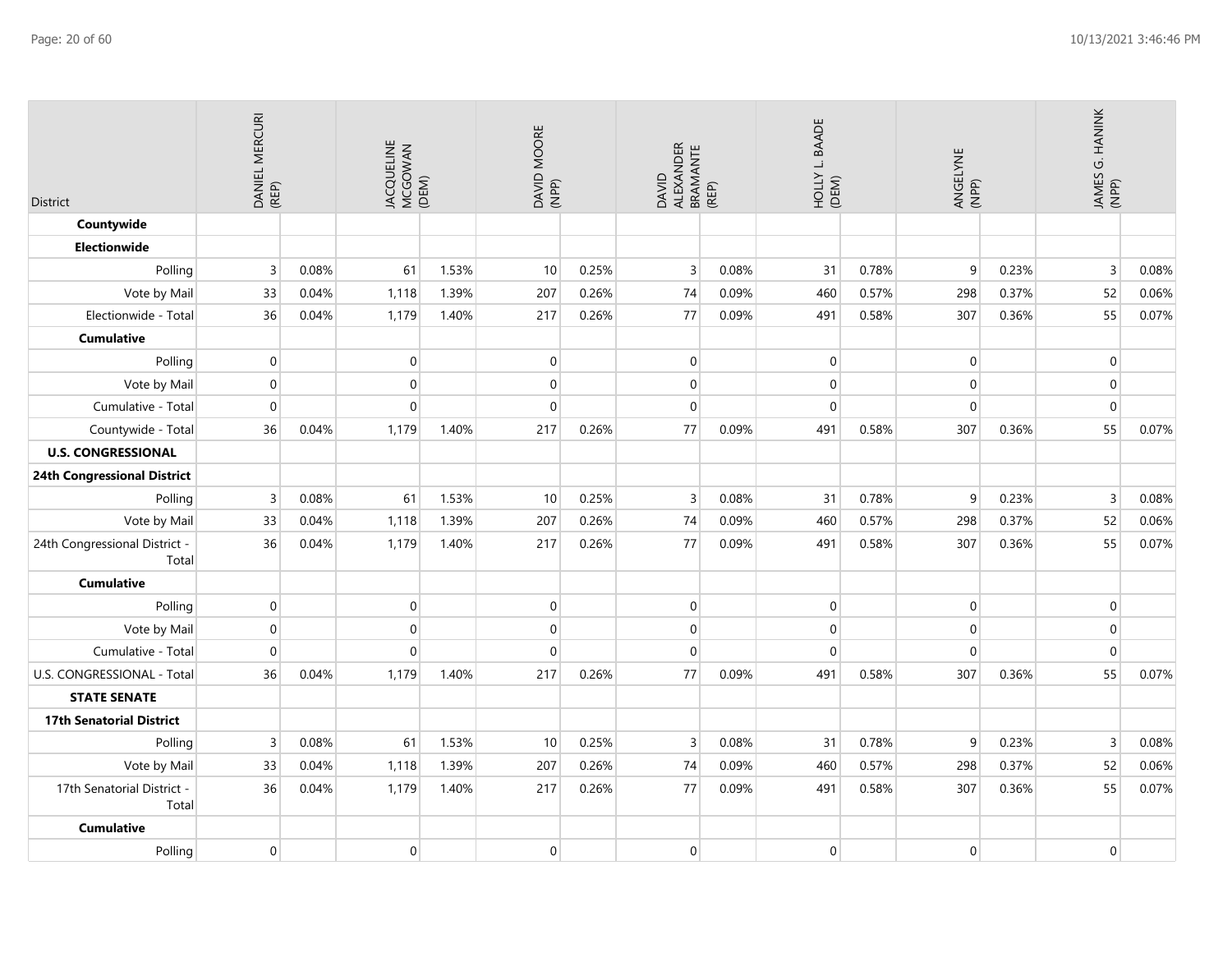| <b>District</b>                        | <b>HILLBERG</b><br>DAVID I<br>(REP) |       | JEFF HEWITT<br>(LIB) |       | DRAKE<br>JOHN R. I<br>(DEM) |       | <b>ELDER</b><br>LARRY A. I<br>(REP) |        | KEVIN PAFFRATH<br>(DEM) |        | ADAM PAPAGAN<br>(NPP) |       | ARMANDO<br>"MANDO" PEREZ-<br>. SERRATO<br>(DEM) |       |
|----------------------------------------|-------------------------------------|-------|----------------------|-------|-----------------------------|-------|-------------------------------------|--------|-------------------------|--------|-----------------------|-------|-------------------------------------------------|-------|
| Countywide                             |                                     |       |                      |       |                             |       |                                     |        |                         |        |                       |       |                                                 |       |
| <b>Electionwide</b>                    |                                     |       |                      |       |                             |       |                                     |        |                         |        |                       |       |                                                 |       |
| Polling                                | $\mathbf 0$                         | 0.00% | 20                   | 0.50% | 21                          | 0.53% | 2,719                               | 68.37% | 272                     | 6.84%  | $\mathbf{1}$          | 0.03% | 23                                              | 0.58% |
| Vote by Mail                           | 20                                  | 0.02% | 547                  | 0.68% | 604                         | 0.75% | 42,579                              | 52.95% | 8,923                   | 11.10% | 43                    | 0.05% | 524                                             | 0.65% |
| Electionwide - Total                   | 20                                  | 0.02% | 567                  | 0.67% | 625                         | 0.74% | 45,298                              | 53.68% | 9,195                   | 10.90% | 44                    | 0.05% | 547                                             | 0.65% |
| <b>Cumulative</b>                      |                                     |       |                      |       |                             |       |                                     |        |                         |        |                       |       |                                                 |       |
| Polling                                | $\mathbf 0$                         |       | 0                    |       | $\mathbf 0$                 |       | $\mathbf 0$                         |        | $\boldsymbol{0}$        |        | $\mathbf 0$           |       | $\overline{0}$                                  |       |
| Vote by Mail                           | $\mathbf{0}$                        |       | $\overline{0}$       |       | $\mathbf 0$                 |       | $\mathbf{0}$                        |        | $\mathbf 0$             |        | 0                     |       | $\overline{0}$                                  |       |
| Cumulative - Total                     | $\overline{0}$                      |       | $\overline{0}$       |       | $\mathbf 0$                 |       | $\mathbf 0$                         |        | $\mathbf 0$             |        | $\mathbf 0$           |       | $\mathbf{0}$                                    |       |
| Countywide - Total                     | 20                                  | 0.02% | 567                  | 0.67% | 625                         | 0.74% | 45,298                              | 53.68% | 9,195                   | 10.90% | 44                    | 0.05% | 547                                             | 0.65% |
| <b>U.S. CONGRESSIONAL</b>              |                                     |       |                      |       |                             |       |                                     |        |                         |        |                       |       |                                                 |       |
| <b>24th Congressional District</b>     |                                     |       |                      |       |                             |       |                                     |        |                         |        |                       |       |                                                 |       |
| Polling                                | $\Omega$                            | 0.00% | 20                   | 0.50% | 21                          | 0.53% | 2,719                               | 68.37% | 272                     | 6.84%  | $\mathbf{1}$          | 0.03% | 23                                              | 0.58% |
| Vote by Mail                           | 20                                  | 0.02% | 547                  | 0.68% | 604                         | 0.75% | 42,579                              | 52.95% | 8,923                   | 11.10% | 43                    | 0.05% | 524                                             | 0.65% |
| 24th Congressional District -<br>Total | 20                                  | 0.02% | 567                  | 0.67% | 625                         | 0.74% | 45,298                              | 53.68% | 9,195                   | 10.90% | 44                    | 0.05% | 547                                             | 0.65% |
| <b>Cumulative</b>                      |                                     |       |                      |       |                             |       |                                     |        |                         |        |                       |       |                                                 |       |
| Polling                                | $\overline{0}$                      |       | $\overline{0}$       |       | $\mathbf 0$                 |       | $\mathbf 0$                         |        | 0                       |        | $\mathbf 0$           |       | $\overline{0}$                                  |       |
| Vote by Mail                           | $\overline{0}$                      |       | $\overline{0}$       |       | $\mathbf 0$                 |       | $\mathbf{0}$                        |        | $\mathbf 0$             |        | $\Omega$              |       | $\overline{0}$                                  |       |
| Cumulative - Total                     | $\mathbf{0}$                        |       | $\overline{0}$       |       | $\mathbf 0$                 |       | $\mathbf 0$                         |        | $\mathbf 0$             |        | $\mathbf 0$           |       | $\mathbf 0$                                     |       |
| U.S. CONGRESSIONAL - Total             | 20                                  | 0.02% | 567                  | 0.67% | 625                         | 0.74% | 45,298                              | 53.68% | 9,195                   | 10.90% | 44                    | 0.05% | 547                                             | 0.65% |
| <b>STATE SENATE</b>                    |                                     |       |                      |       |                             |       |                                     |        |                         |        |                       |       |                                                 |       |
| <b>17th Senatorial District</b>        |                                     |       |                      |       |                             |       |                                     |        |                         |        |                       |       |                                                 |       |
| Polling                                | $\mathbf 0$                         | 0.00% | 20                   | 0.50% | 21                          | 0.53% | 2,719                               | 68.37% | 272                     | 6.84%  | $\mathbf{1}$          | 0.03% | 23                                              | 0.58% |
| Vote by Mail                           | 20                                  | 0.02% | 547                  | 0.68% | 604                         | 0.75% | 42,579                              | 52.95% | 8,923                   | 11.10% | 43                    | 0.05% | 524                                             | 0.65% |
| 17th Senatorial District -<br>Total    | 20                                  | 0.02% | 567                  | 0.67% | 625                         | 0.74% | 45,298                              | 53.68% | 9,195                   | 10.90% | 44                    | 0.05% | 547                                             | 0.65% |
| <b>Cumulative</b>                      |                                     |       |                      |       |                             |       |                                     |        |                         |        |                       |       |                                                 |       |
| Polling                                | $\mathbf{0}$                        |       | 0                    |       | $\mathbf 0$                 |       | $\mathbf 0$                         |        | 0                       |        | $\mathbf 0$           |       | $\overline{0}$                                  |       |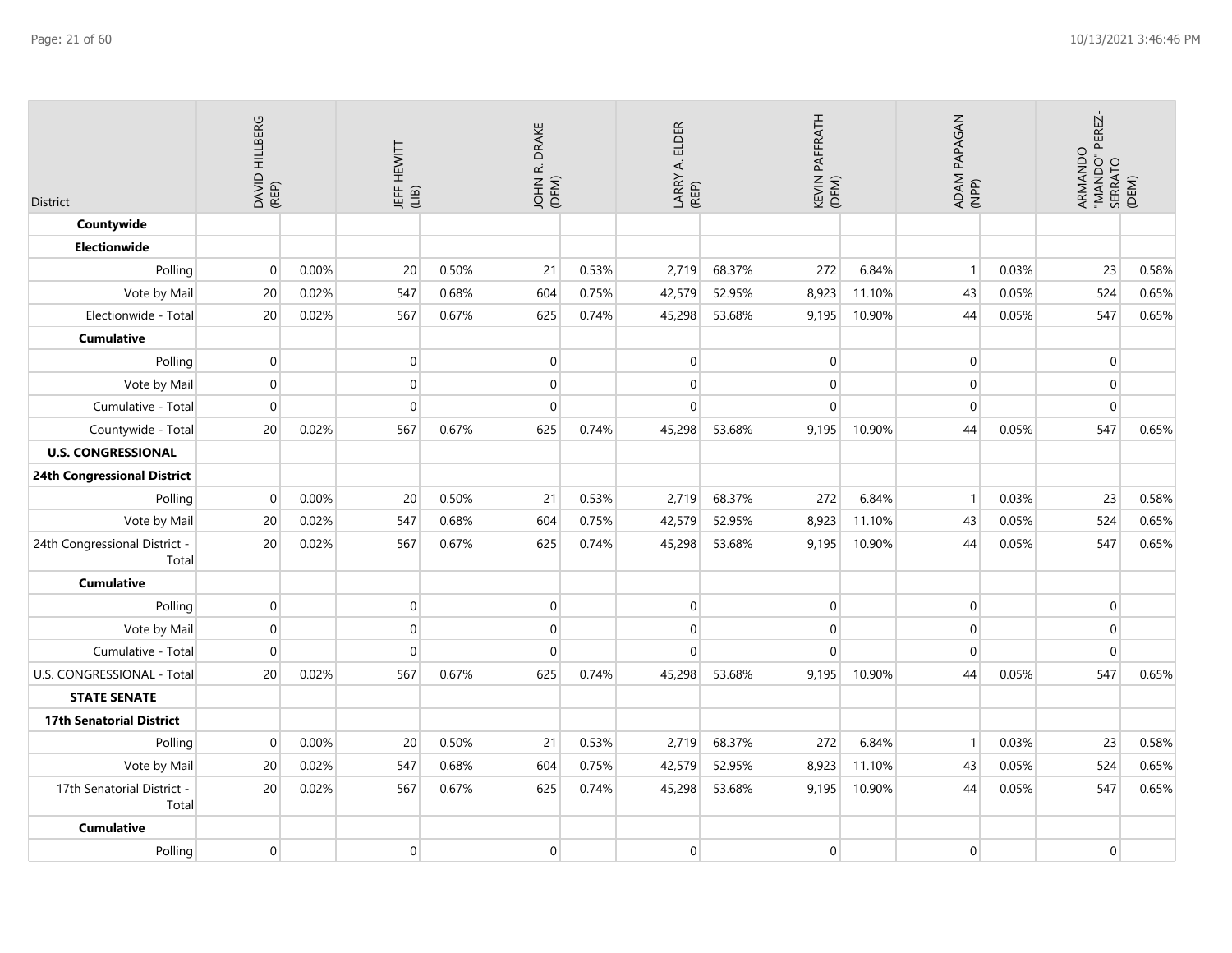| <b>District</b>                        | č<br>JOHN 0 |       | HEATHER COLLINS<br>(GRN) |       | DANIEL WATTS<br>(DEM) |       | NICKOLAS<br>WILDSTAR<br>(REP) |       | STEPHENS<br>SARAH S<br>(REP) |       | DENVER STONER<br>(REP) |       | JOE M. SYMMON<br>(REP) |       |
|----------------------------------------|-------------|-------|--------------------------|-------|-----------------------|-------|-------------------------------|-------|------------------------------|-------|------------------------|-------|------------------------|-------|
| Countywide                             |             |       |                          |       |                       |       |                               |       |                              |       |                        |       |                        |       |
| <b>Electionwide</b>                    |             |       |                          |       |                       |       |                               |       |                              |       |                        |       |                        |       |
| Polling                                | 150         | 3.77% | 8 <sup>°</sup>           | 0.20% | 47                    | 1.18% | $5\overline{)}$               | 0.13% | $\overline{7}$               | 0.18% | 9                      | 0.23% | $\mathbf{1}$           | 0.03% |
| Vote by Mail                           | 4,743       | 5.90% | 247                      | 0.31% | 966                   | 1.20% | 50                            | 0.06% | 94                           | 0.12% | 255                    | 0.32% | 15                     | 0.02% |
| Electionwide - Total                   | 4,893       | 5.80% | 255                      | 0.30% | 1,013                 | 1.20% | 55                            | 0.07% | 101                          | 0.12% | 264                    | 0.31% | 16                     | 0.02% |
| <b>Cumulative</b>                      |             |       |                          |       |                       |       |                               |       |                              |       |                        |       |                        |       |
| Polling                                | 0           |       | $\boldsymbol{0}$         |       | 0                     |       | $\pmb{0}$                     |       | $\mathbf 0$                  |       | $\mathbf 0$            |       | $\mathbf 0$            |       |
| Vote by Mail                           | 0           |       | $\boldsymbol{0}$         |       | 0                     |       | $\pmb{0}$                     |       | $\boldsymbol{0}$             |       | $\mathbf 0$            |       | $\mathbf 0$            |       |
| Cumulative - Total                     | $\Omega$    |       | $\overline{0}$           |       | $\Omega$              |       | $\mathbf{0}$                  |       | $\mathbf 0$                  |       | $\mathbf 0$            |       | $\mathbf 0$            |       |
| Countywide - Total                     | 4,893       | 5.80% | 255                      | 0.30% | 1,013                 | 1.20% | 55                            | 0.07% | 101                          | 0.12% | 264                    | 0.31% | 16                     | 0.02% |
| <b>U.S. CONGRESSIONAL</b>              |             |       |                          |       |                       |       |                               |       |                              |       |                        |       |                        |       |
| 24th Congressional District            |             |       |                          |       |                       |       |                               |       |                              |       |                        |       |                        |       |
| Polling                                | 150         | 3.77% | 8                        | 0.20% | 47                    | 1.18% | 5                             | 0.13% | $\overline{7}$               | 0.18% | $\mathsf 9$            | 0.23% | $\mathbf{1}$           | 0.03% |
| Vote by Mail                           | 4,743       | 5.90% | 247                      | 0.31% | 966                   | 1.20% | 50                            | 0.06% | 94                           | 0.12% | 255                    | 0.32% | 15                     | 0.02% |
| 24th Congressional District -<br>Total | 4,893       | 5.80% | 255                      | 0.30% | 1,013                 | 1.20% | 55                            | 0.07% | 101                          | 0.12% | 264                    | 0.31% | 16                     | 0.02% |
| <b>Cumulative</b>                      |             |       |                          |       |                       |       |                               |       |                              |       |                        |       |                        |       |
| Polling                                | $\Omega$    |       | $\boldsymbol{0}$         |       | $\mathbf 0$           |       | $\pmb{0}$                     |       | $\pmb{0}$                    |       | $\mathbf 0$            |       | $\mathbf 0$            |       |
| Vote by Mail                           | $\mathbf 0$ |       | $\boldsymbol{0}$         |       | $\boldsymbol{0}$      |       | $\mathbf{0}$                  |       | $\boldsymbol{0}$             |       | $\mathbf 0$            |       | $\mathbf 0$            |       |
| Cumulative - Total                     | $\Omega$    |       | $\overline{0}$           |       | $\Omega$              |       | $\mathbf{0}$                  |       | $\mathbf 0$                  |       | $\mathbf 0$            |       | $\mathbf 0$            |       |
| U.S. CONGRESSIONAL - Total             | 4,893       | 5.80% | 255                      | 0.30% | 1,013                 | 1.20% | 55                            | 0.07% | 101                          | 0.12% | 264                    | 0.31% | 16                     | 0.02% |
| <b>STATE SENATE</b>                    |             |       |                          |       |                       |       |                               |       |                              |       |                        |       |                        |       |
| <b>17th Senatorial District</b>        |             |       |                          |       |                       |       |                               |       |                              |       |                        |       |                        |       |
| Polling                                | 150         | 3.77% | 8                        | 0.20% | 47                    | 1.18% | 5                             | 0.13% | $\overline{7}$               | 0.18% | 9                      | 0.23% | $\mathbf{1}$           | 0.03% |
| Vote by Mail                           | 4,743       | 5.90% | 247                      | 0.31% | 966                   | 1.20% | 50                            | 0.06% | 94                           | 0.12% | 255                    | 0.32% | 15                     | 0.02% |
| 17th Senatorial District -<br>Total    | 4,893       | 5.80% | 255                      | 0.30% | 1,013                 | 1.20% | 55                            | 0.07% | 101                          | 0.12% | 264                    | 0.31% | 16                     | 0.02% |
| <b>Cumulative</b>                      |             |       |                          |       |                       |       |                               |       |                              |       |                        |       |                        |       |
| Polling                                | $\Omega$    |       | 0                        |       | $\mathbf 0$           |       | $\mathbf 0$                   |       | $\mathbf 0$                  |       | $\mathbf{0}$           |       | $\mathbf 0$            |       |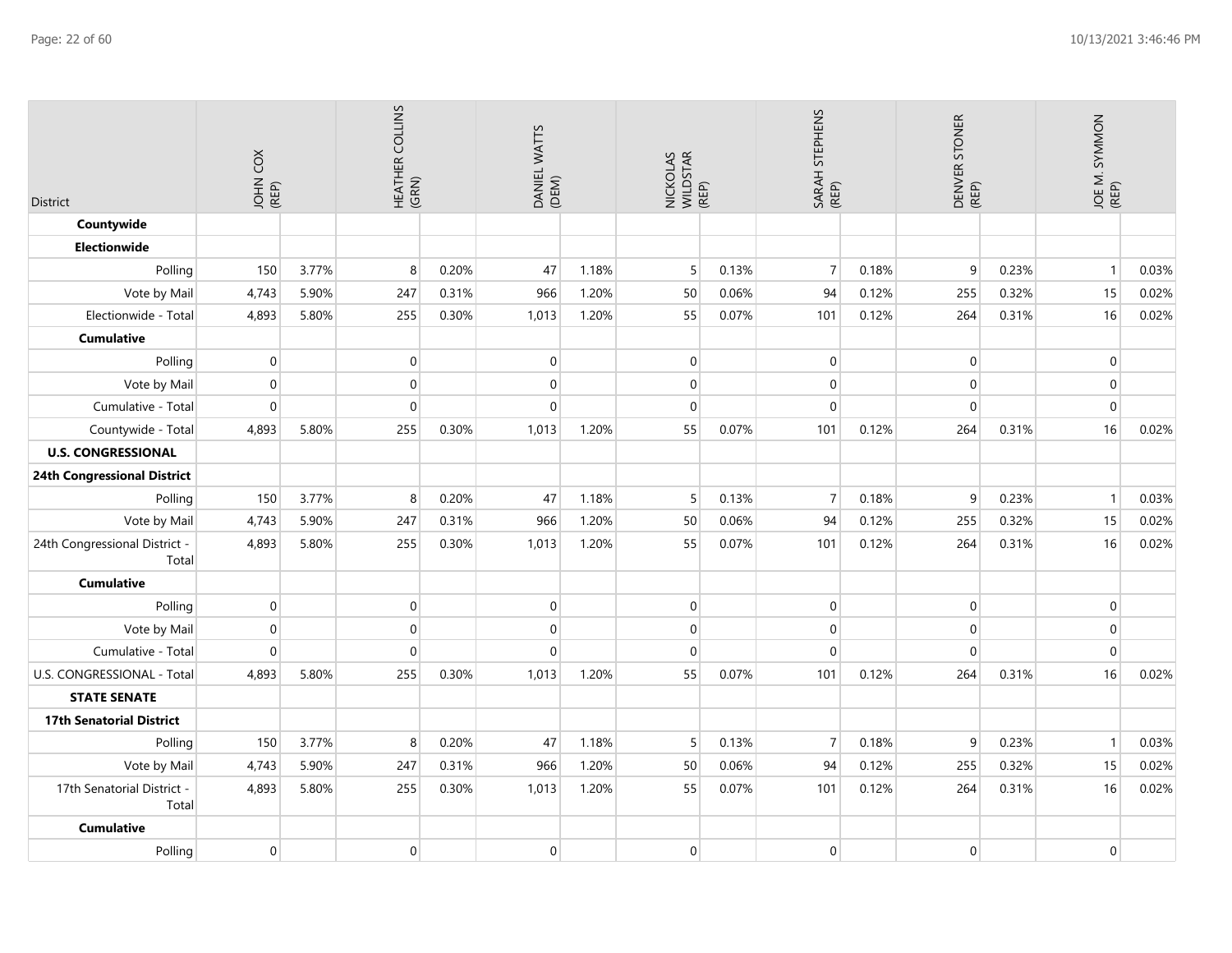| <b>District</b>                        | MAJOR SINGH<br>(NPP) |       | DOUG OSE<br>(REP) |       | <b>Total Votes</b> | ROXANNE<br>Qualified Write In |       | Qualified Write In<br>STACY SMITH |       | MAJOR WILLIAMS<br>Qualified Write In |       | THUY E. HUGENS<br>Qualified Write In |       |
|----------------------------------------|----------------------|-------|-------------------|-------|--------------------|-------------------------------|-------|-----------------------------------|-------|--------------------------------------|-------|--------------------------------------|-------|
| Countywide                             |                      |       |                   |       |                    |                               |       |                                   |       |                                      |       |                                      |       |
| <b>Electionwide</b>                    |                      |       |                   |       |                    |                               |       |                                   |       |                                      |       |                                      |       |
| Polling                                | 6                    | 0.15% | 11                | 0.28% | 3,977              | $\mathbf 0$                   | 0.00% | $\mathbf 0$                       | 0.00% | $\overline{7}$                       | 0.18% | $\mathbf 0$                          | 0.00% |
| Vote by Mail                           | 121                  | 0.15% | 295               | 0.37% | 80,412             | $\mathbf 0$                   | 0.00% | $\mathbf{0}$                      | 0.00% | 119                                  | 0.15% | $\mathbf{1}$                         | 0.00% |
| Electionwide - Total                   | 127                  | 0.15% | 306               | 0.36% | 84,389             | $\mathbf 0$                   | 0.00% | $\mathbf 0$                       | 0.00% | 126                                  | 0.15% | $\mathbf{1}$                         | 0.00% |
| <b>Cumulative</b>                      |                      |       |                   |       |                    |                               |       |                                   |       |                                      |       |                                      |       |
| Polling                                | $\mathbf{0}$         |       | $\overline{0}$    |       | $\Omega$           | $\mathbf 0$                   |       | $\mathbf 0$                       |       | $\mathbf 0$                          |       | $\mathbf 0$                          |       |
| Vote by Mail                           | $\boldsymbol{0}$     |       | $\overline{0}$    |       | $\Omega$           | $\mathbf 0$                   |       | $\mathbf 0$                       |       | $\mathbf 0$                          |       | $\mathbf 0$                          |       |
| Cumulative - Total                     | $\mathbf 0$          |       | $\mathbf 0$       |       | $\mathbf{0}$       | $\Omega$                      |       | $\Omega$                          |       | $\Omega$                             |       | $\mathbf 0$                          |       |
| Countywide - Total                     | 127                  | 0.15% | 306               | 0.36% | 84,389             | $\mathbf 0$                   | 0.00% | $\pmb{0}$                         | 0.00% | 126                                  | 0.15% | $\mathbf{1}$                         | 0.00% |
| <b>U.S. CONGRESSIONAL</b>              |                      |       |                   |       |                    |                               |       |                                   |       |                                      |       |                                      |       |
| 24th Congressional District            |                      |       |                   |       |                    |                               |       |                                   |       |                                      |       |                                      |       |
| Polling                                | 6                    | 0.15% | 11                | 0.28% | 3,977              | $\mathbf 0$                   | 0.00% | $\pmb{0}$                         | 0.00% | $\overline{7}$                       | 0.18% | $\mathbf 0$                          | 0.00% |
| Vote by Mail                           | 121                  | 0.15% | 295               | 0.37% | 80,412             | $\mathbf 0$                   | 0.00% | $\mathbf 0$                       | 0.00% | 119                                  | 0.15% | $\mathbf{1}$                         | 0.00% |
| 24th Congressional District -<br>Total | 127                  | 0.15% | 306               | 0.36% | 84,389             | $\mathbf 0$                   | 0.00% | $\mathbf{0}$                      | 0.00% | 126                                  | 0.15% | $\mathbf{1}$                         | 0.00% |
| <b>Cumulative</b>                      |                      |       |                   |       |                    |                               |       |                                   |       |                                      |       |                                      |       |
| Polling                                | $\mathbf 0$          |       | $\boldsymbol{0}$  |       | $\Omega$           | $\mathbf 0$                   |       | $\mathbf 0$                       |       | $\mathbf 0$                          |       | $\pmb{0}$                            |       |
| Vote by Mail                           | $\mathbf 0$          |       | $\overline{0}$    |       | $\Omega$           | $\mathbf 0$                   |       | $\mathbf 0$                       |       | $\mathbf 0$                          |       | $\mathbf 0$                          |       |
| Cumulative - Total                     | $\mathbf 0$          |       | $\mathbf 0$       |       | $\Omega$           | $\Omega$                      |       | $\Omega$                          |       | $\Omega$                             |       | $\mathbf 0$                          |       |
| U.S. CONGRESSIONAL - Total             | 127                  | 0.15% | 306               | 0.36% | 84,389             | $\mathbf 0$                   | 0.00% | $\pmb{0}$                         | 0.00% | 126                                  | 0.15% | $\mathbf{1}$                         | 0.00% |
| <b>STATE SENATE</b>                    |                      |       |                   |       |                    |                               |       |                                   |       |                                      |       |                                      |       |
| <b>17th Senatorial District</b>        |                      |       |                   |       |                    |                               |       |                                   |       |                                      |       |                                      |       |
| Polling                                | 6                    | 0.15% | 11                | 0.28% | 3,977              | $\mathbf 0$                   | 0.00% | $\mathbf 0$                       | 0.00% | $\overline{7}$                       | 0.18% | $\mathbf 0$                          | 0.00% |
| Vote by Mail                           | 121                  | 0.15% | 295               | 0.37% | 80,412             | $\mathbf 0$                   | 0.00% | $\pmb{0}$                         | 0.00% | 119                                  | 0.15% | $\mathbf{1}$                         | 0.00% |
| 17th Senatorial District -<br>Total    | 127                  | 0.15% | 306               | 0.36% | 84,389             | $\mathbf 0$                   | 0.00% | $\mathbf 0$                       | 0.00% | 126                                  | 0.15% | $\mathbf{1}$                         | 0.00% |
| <b>Cumulative</b>                      |                      |       |                   |       |                    |                               |       |                                   |       |                                      |       |                                      |       |
| Polling                                | $\mathbf 0$          |       | $\boldsymbol{0}$  |       | $\mathbf 0$        | $\mathbf 0$                   |       | $\mathbf 0$                       |       | $\mathbf 0$                          |       | $\pmb{0}$                            |       |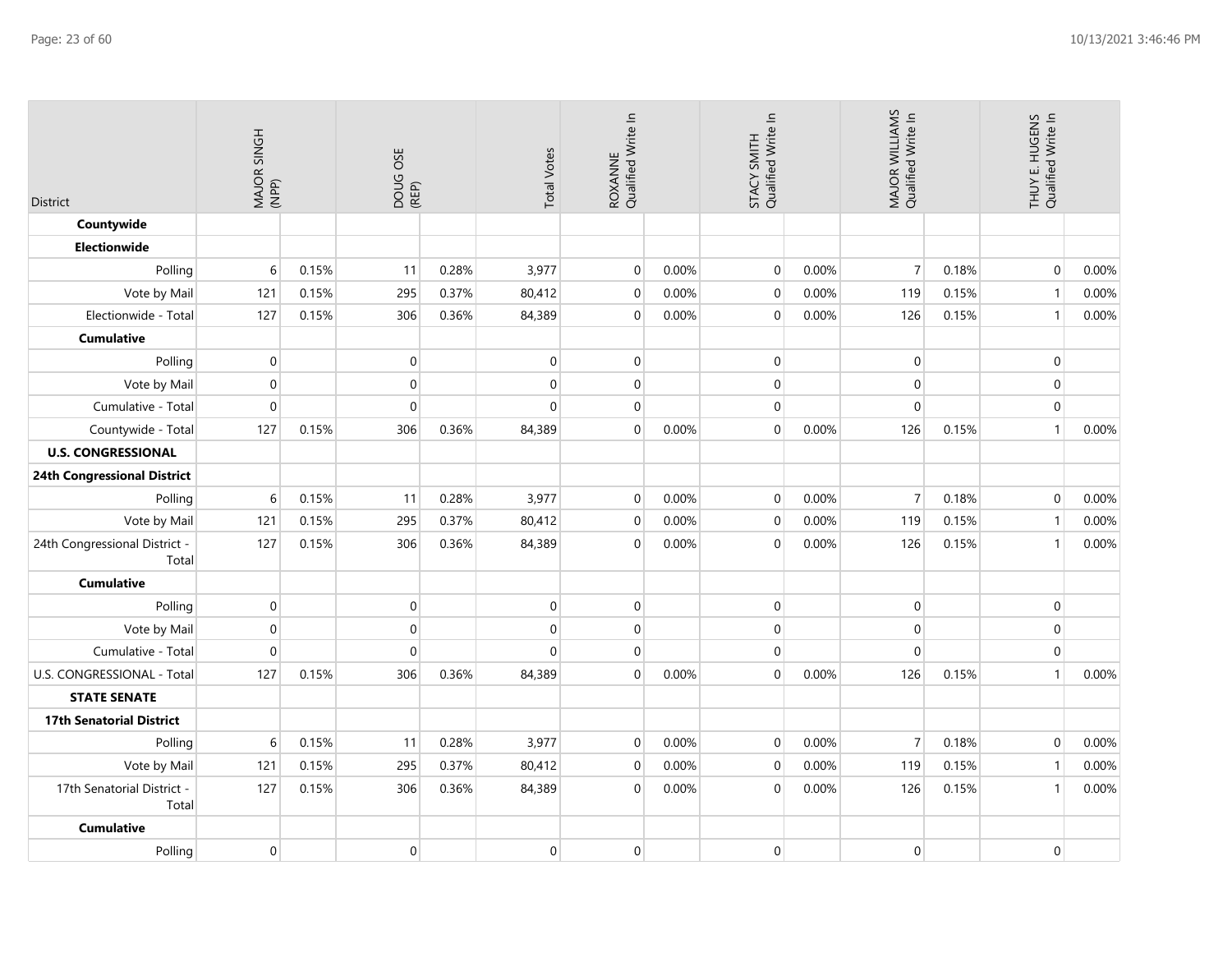| <b>District</b>                        | MIKI HABRYN<br>Qualified Write In |       | VINCE LUNDGREN<br>Qualified Write In |       | Qualified Write In<br>VIVEK B. MOHAN |       | Unresolved<br>Write-In |
|----------------------------------------|-----------------------------------|-------|--------------------------------------|-------|--------------------------------------|-------|------------------------|
| Countywide                             |                                   |       |                                      |       |                                      |       |                        |
| <b>Electionwide</b>                    |                                   |       |                                      |       |                                      |       |                        |
| Polling                                | $\mathbf 0$                       | 0.00% | $\boldsymbol{0}$                     | 0.00% | $\pmb{0}$                            | 0.00% | $\mathbf 0$            |
| Vote by Mail                           | 0                                 | 0.00% | 0                                    | 0.00% | $\mathbf 0$                          | 0.00% | $\boldsymbol{0}$       |
| Electionwide - Total                   | 0                                 | 0.00% | 0                                    | 0.00% | $\mathbf 0$                          | 0.00% | $\mathbf 0$            |
| <b>Cumulative</b>                      |                                   |       |                                      |       |                                      |       |                        |
| Polling                                | 0                                 |       | 0                                    |       | $\boldsymbol{0}$                     |       | $\boldsymbol{0}$       |
| Vote by Mail                           | 0                                 |       | 0                                    |       | $\mathbf 0$                          |       | $\mathbf 0$            |
| Cumulative - Total                     | 0                                 |       | 0                                    |       | $\mathbf 0$                          |       | $\boldsymbol{0}$       |
| Countywide - Total                     | 0                                 | 0.00% | 0                                    | 0.00% | $\mathbf 0$                          | 0.00% | $\mathbf 0$            |
| <b>U.S. CONGRESSIONAL</b>              |                                   |       |                                      |       |                                      |       |                        |
| <b>24th Congressional District</b>     |                                   |       |                                      |       |                                      |       |                        |
| Polling                                | $\boldsymbol{0}$                  | 0.00% | 0                                    | 0.00% | 0                                    | 0.00% | $\mathbf 0$            |
| Vote by Mail                           | 0                                 | 0.00% | 0                                    | 0.00% | 0                                    | 0.00% | $\boldsymbol{0}$       |
| 24th Congressional District -<br>Total | 0                                 | 0.00% | 0                                    | 0.00% | $\mathbf 0$                          | 0.00% | 0                      |
| <b>Cumulative</b>                      |                                   |       |                                      |       |                                      |       |                        |
| Polling                                | 0                                 |       | 0                                    |       | $\boldsymbol{0}$                     |       | $\mathbf 0$            |
| Vote by Mail                           | 0                                 |       | 0                                    |       | $\boldsymbol{0}$                     |       | $\boldsymbol{0}$       |
| Cumulative - Total                     | 0                                 |       | 0                                    |       | 0                                    |       | $\mathbf 0$            |
| U.S. CONGRESSIONAL - Total             | 0                                 | 0.00% | 0                                    | 0.00% | $\mathbf 0$                          | 0.00% | $\mathbf 0$            |
| <b>STATE SENATE</b>                    |                                   |       |                                      |       |                                      |       |                        |
| <b>17th Senatorial District</b>        |                                   |       |                                      |       |                                      |       |                        |
| Polling                                | 0                                 | 0.00% | $\mathbf 0$                          | 0.00% | 0                                    | 0.00% | $\mathbf 0$            |
| Vote by Mail                           | 0                                 | 0.00% | 0                                    | 0.00% | 0                                    | 0.00% | $\mathbf 0$            |
| 17th Senatorial District -<br>Total    | 0                                 | 0.00% | 0                                    | 0.00% | $\boldsymbol{0}$                     | 0.00% | $\boldsymbol{0}$       |
| <b>Cumulative</b>                      |                                   |       |                                      |       |                                      |       |                        |
| Polling                                | 0                                 |       | 0                                    |       | $\mathbf 0$                          |       | $\mathbf 0$            |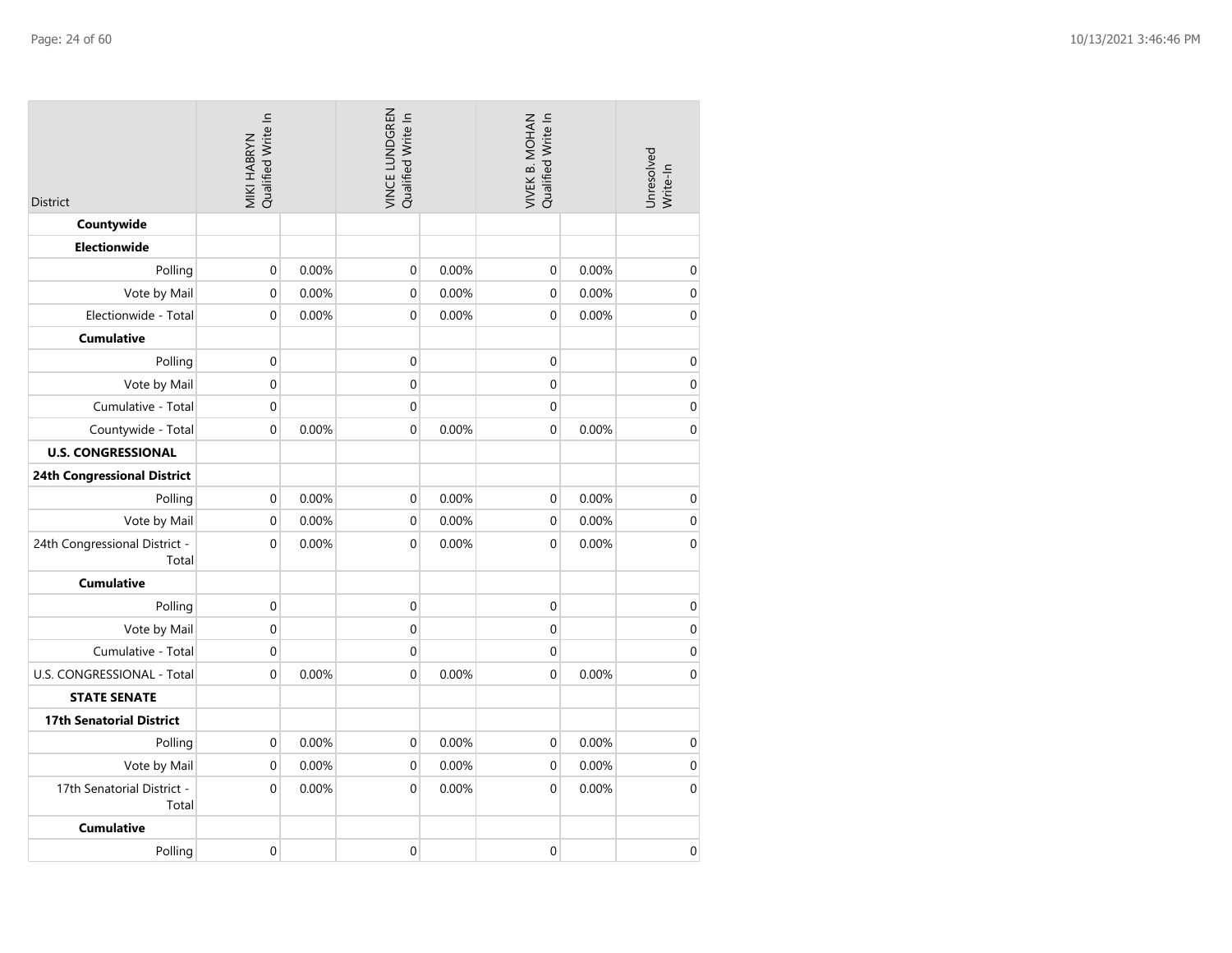| <b>District</b>                                         | <b>Times Cast</b> | Registered<br>Voters | Undervotes  | Overvotes   |
|---------------------------------------------------------|-------------------|----------------------|-------------|-------------|
| Vote by Mail                                            | 0                 | 0                    | $\Omega$    | 0           |
| Cumulative - Total                                      | $\Omega$          | $\Omega$             | $\Omega$    | $\mathbf 0$ |
| <b>STATE SENATE - Total</b>                             | 130,181           | 184,889              | 45,542      | 250         |
| <b>STATE ASSEMBLY</b>                                   |                   |                      |             |             |
| <b>35th Assembly District</b>                           |                   |                      |             |             |
| Polling                                                 | 4,916             | 184,889              | 922         | 17          |
| Vote by Mail                                            | 125,265           | 184,889              | 44,620      | 233         |
| 35th Assembly District - Total                          | 130,181           | 184,889              | 45,542      | 250         |
| 37th Assembly District                                  |                   |                      |             |             |
| Polling                                                 | $\mathbf 0$       | 0                    | $\mathbf 0$ | 0           |
| Vote by Mail                                            | $\mathbf 0$       | $\mathbf 0$          | 0           | 0           |
| 37th Assembly District - Total                          | 0                 | $\mathbf 0$          | $\mathbf 0$ | $\mathbf 0$ |
| <b>Cumulative</b>                                       |                   |                      |             |             |
| Polling                                                 | $\mathbf 0$       | $\mathbf 0$          | 0           | 0           |
| Vote by Mail                                            | $\overline{0}$    | 0                    | 0           | 0           |
| Cumulative - Total                                      | 0                 | 0                    | 0           | 0           |
| <b>STATE ASSEMBLY - Total</b>                           | 130,181           | 184,889              | 45,542      | 250         |
| <b>STATE BOARD OF</b><br><b>EQUALIZATION</b>            |                   |                      |             |             |
| <b>State Board Of Equalization</b><br><b>District 2</b> |                   |                      |             |             |
| Polling                                                 | 4,916             | 184,889              | 922         | 17          |
| Vote by Mail                                            | 125,265           | 184,889              | 44,620      | 233         |
| State Board Of Equalization<br>District 2 - Total       | 130,181           | 184,889              | 45,542      | 250         |
| <b>Cumulative</b>                                       |                   |                      |             |             |
| Polling                                                 | 0                 | 0                    | 0           | 0           |
| Vote by Mail                                            | 0                 | 0                    | 0           | 0           |
| Cumulative - Total                                      | 0                 | 0                    | 0           | 0           |
| STATE BOARD OF<br>EQUALIZATION - Total                  | 130,181           | 184,889              | 45,542      | 250         |

| <b>District</b>                                         | <b>DAN KAPELOVITZ</b><br>(GRN) |       | KEVIN K. KAUL<br>(NPP) |       |
|---------------------------------------------------------|--------------------------------|-------|------------------------|-------|
| Vote by Mail                                            | 0                              |       | $\mathbf 0$            |       |
| Cumulative - Total                                      | 0                              |       | 0                      |       |
| <b>STATE SENATE - Total</b>                             | 513                            | 0.61% | 27                     | 0.03% |
| <b>STATE ASSEMBLY</b>                                   |                                |       |                        |       |
| <b>35th Assembly District</b>                           |                                |       |                        |       |
| Polling                                                 | 14                             | 0.35% | 3                      | 0.08% |
| Vote by Mail                                            | 499                            | 0.62% | 24                     | 0.03% |
| 35th Assembly District - Total                          | 513                            | 0.61% | 27                     | 0.03% |
| <b>37th Assembly District</b>                           |                                |       |                        |       |
| Polling                                                 | 0                              |       | 0                      |       |
| Vote by Mail                                            | 0                              |       | 0                      |       |
| 37th Assembly District - Total                          | 0                              |       | 0                      |       |
| <b>Cumulative</b>                                       |                                |       |                        |       |
| Polling                                                 | 0                              |       | 0                      |       |
| Vote by Mail                                            | 0                              |       | 0                      |       |
| Cumulative - Total                                      | 0                              |       | 0                      |       |
| <b>STATE ASSEMBLY- Total</b>                            | 513                            | 0.61% | 27                     | 0.03% |
| <b>STATE BOARD OF</b><br><b>EQUALIZATION</b>            |                                |       |                        |       |
| <b>State Board Of Equalization</b><br><b>District 2</b> |                                |       |                        |       |
| Polling                                                 | 14                             | 0.35% | 3                      | 0.08% |
| Vote by Mail                                            | 499                            | 0.62% | 24                     | 0.03% |
| State Board Of Equalization<br>District 2 - Total       | 513                            | 0.61% | 27                     | 0.03% |
| <b>Cumulative</b>                                       |                                |       |                        |       |
| Polling                                                 | 0                              |       | 0                      |       |
| Vote by Mail                                            | 0                              |       | 0                      |       |
| Cumulative - Total                                      | 0                              |       | 0                      |       |
| <b>STATE BOARD OF</b><br>EQUALIZATION - Total           | 513                            | 0.61% | 27                     | 0.03% |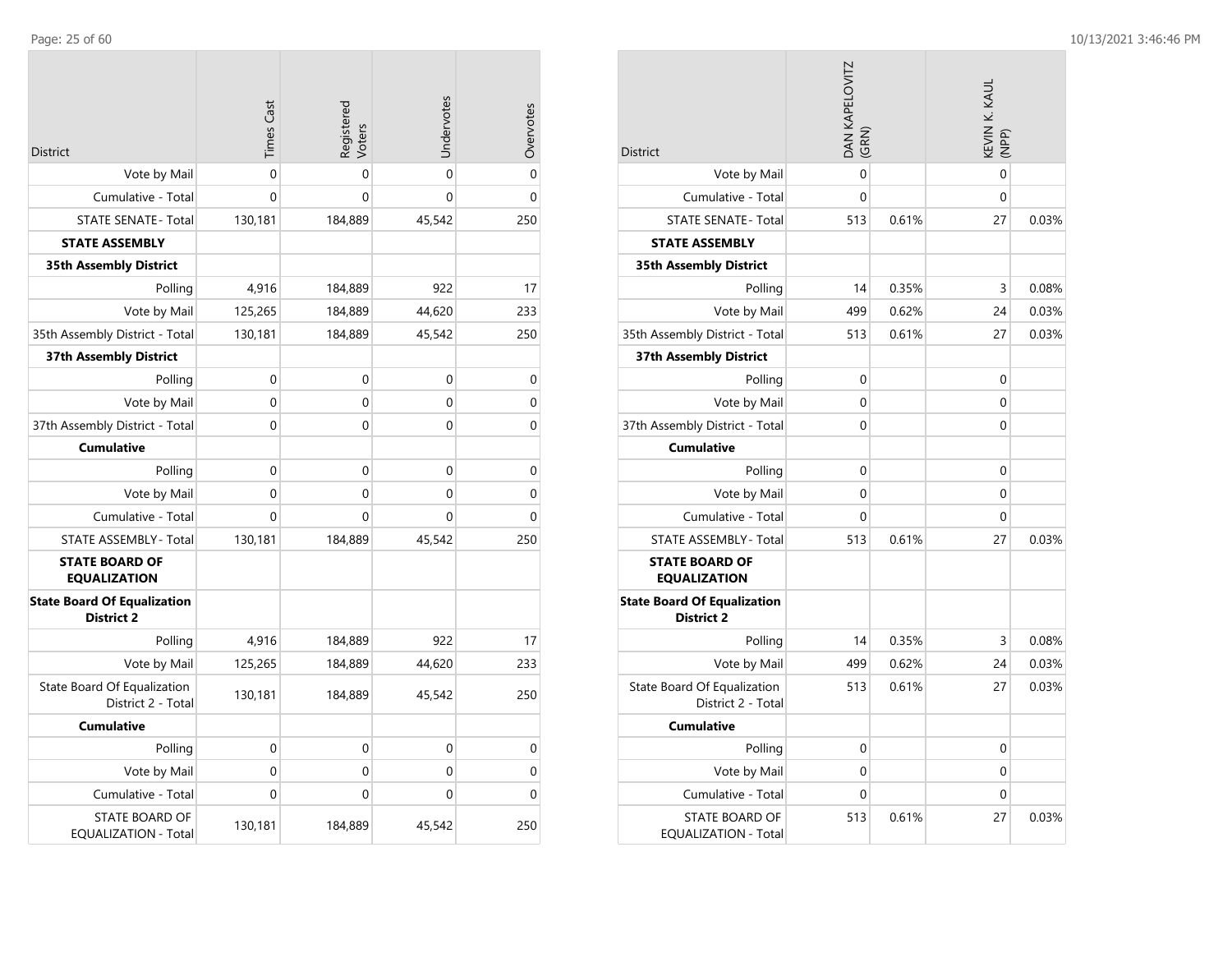| District                                                | CHAUNCEY "SLIM"<br>KILLENS<br>KEENS |       | KEVIN KILEY<br>(REP) |       | PATRICK<br>KILPATRICK<br>(DEM) |       | ANTHONY<br>TRIMINO<br>(REP) |       | JOEL VENTRESCA<br>(DEM) |       | KEVIN L.<br>FAULCONER<br>(REP) |       | RHONDA FURIN<br>(REP) |       |
|---------------------------------------------------------|-------------------------------------|-------|----------------------|-------|--------------------------------|-------|-----------------------------|-------|-------------------------|-------|--------------------------------|-------|-----------------------|-------|
| Vote by Mail                                            | $\pmb{0}$                           |       | $\mathbf 0$          |       | $\mathbf 0$                    |       | 0                           |       | $\mathbf 0$             |       | $\Omega$                       |       | $\pmb{0}$             |       |
| Cumulative - Total                                      | $\mathbf 0$                         |       | $\mathbf 0$          |       | $\mathbf 0$                    |       | 0                           |       | $\mathbf 0$             |       | 0                              |       | $\pmb{0}$             |       |
| <b>STATE SENATE - Total</b>                             | 69                                  | 0.08% | 3,571                | 4.23% | 731                            | 0.87% | 269                         | 0.32% | 2,256                   | 2.67% | 5,607                          | 6.64% | 40                    | 0.05% |
| <b>STATE ASSEMBLY</b>                                   |                                     |       |                      |       |                                |       |                             |       |                         |       |                                |       |                       |       |
| <b>35th Assembly District</b>                           |                                     |       |                      |       |                                |       |                             |       |                         |       |                                |       |                       |       |
| Polling                                                 | 2                                   | 0.05% | 187                  | 4.70% | 21                             | 0.53% | 34                          | 0.85% | 32                      | 0.80% | 91                             | 2.29% | $\overline{c}$        | 0.05% |
| Vote by Mail                                            | 67                                  | 0.08% | 3,384                | 4.21% | 710                            | 0.88% | 235                         | 0.29% | 2,224                   | 2.77% | 5,516                          | 6.86% | 38                    | 0.05% |
| 35th Assembly District - Total                          | 69                                  | 0.08% | 3,571                | 4.23% | 731                            | 0.87% | 269                         | 0.32% | 2,256                   | 2.67% | 5,607                          | 6.64% | 40                    | 0.05% |
| 37th Assembly District                                  |                                     |       |                      |       |                                |       |                             |       |                         |       |                                |       |                       |       |
| Polling                                                 | $\mathbf 0$                         |       | $\mathbf 0$          |       | $\mathbf 0$                    |       | 0                           |       | $\mathbf 0$             |       | 0                              |       | 0                     |       |
| Vote by Mail                                            | $\mathbf 0$                         |       | $\mathbf{0}$         |       | $\pmb{0}$                      |       | 0                           |       | $\mathbf 0$             |       | $\Omega$                       |       | $\boldsymbol{0}$      |       |
| 37th Assembly District - Total                          | 0                                   |       | $\mathbf 0$          |       | $\overline{0}$                 |       | 0                           |       | $\mathbf 0$             |       | 0                              |       | $\pmb{0}$             |       |
| <b>Cumulative</b>                                       |                                     |       |                      |       |                                |       |                             |       |                         |       |                                |       |                       |       |
| Polling                                                 | $\pmb{0}$                           |       | $\mathbf 0$          |       | $\mathbf 0$                    |       | 0                           |       | $\mathbf 0$             |       | 0                              |       | $\boldsymbol{0}$      |       |
| Vote by Mail                                            | $\mathbf 0$                         |       | $\mathbf{0}$         |       | $\mathbf 0$                    |       | 0                           |       | $\mathbf 0$             |       | 0                              |       | $\pmb{0}$             |       |
| Cumulative - Total                                      | 0                                   |       | $\pmb{0}$            |       | $\pmb{0}$                      |       | 0                           |       | $\mathbf 0$             |       | 0                              |       | $\boldsymbol{0}$      |       |
| STATE ASSEMBLY - Total                                  | 69                                  | 0.08% | 3,571                | 4.23% | 731                            | 0.87% | 269                         | 0.32% | 2,256                   | 2.67% | 5,607                          | 6.64% | 40                    | 0.05% |
| <b>STATE BOARD OF</b><br><b>EQUALIZATION</b>            |                                     |       |                      |       |                                |       |                             |       |                         |       |                                |       |                       |       |
| <b>State Board Of Equalization</b><br><b>District 2</b> |                                     |       |                      |       |                                |       |                             |       |                         |       |                                |       |                       |       |
| Polling                                                 | $\overline{c}$                      | 0.05% | 187                  | 4.70% | 21                             | 0.53% | 34                          | 0.85% | 32                      | 0.80% | 91                             | 2.29% | $\overline{c}$        | 0.05% |
| Vote by Mail                                            | 67                                  | 0.08% | 3,384                | 4.21% | 710                            | 0.88% | 235                         | 0.29% | 2,224                   | 2.77% | 5,516                          | 6.86% | 38                    | 0.05% |
| State Board Of Equalization<br>District 2 - Total       | 69                                  | 0.08% | 3,571                | 4.23% | 731                            | 0.87% | 269                         | 0.32% | 2,256                   | 2.67% | 5,607                          | 6.64% | 40                    | 0.05% |
| <b>Cumulative</b>                                       |                                     |       |                      |       |                                |       |                             |       |                         |       |                                |       |                       |       |
| Polling                                                 | $\mathbf 0$                         |       | $\pmb{0}$            |       | $\mathbf 0$                    |       | 0                           |       | $\mathbf 0$             |       | 0                              |       | $\boldsymbol{0}$      |       |
| Vote by Mail                                            | $\mathbf 0$                         |       | $\mathbf{0}$         |       | $\overline{0}$                 |       | 0                           |       | $\mathbf 0$             |       | 0                              |       | $\pmb{0}$             |       |
| Cumulative - Total                                      | $\mathbf 0$                         |       | $\mathbf{0}$         |       | $\mathbf 0$                    |       | $\Omega$                    |       | $\Omega$                |       | $\Omega$                       |       | $\mathbf 0$           |       |
| STATE BOARD OF<br><b>EQUALIZATION - Total</b>           | 69                                  | 0.08% | 3,571                | 4.23% | 731                            | 0.87% | 269                         | 0.32% | 2,256                   | 2.67% | 5,607                          | 6.64% | 40                    | 0.05% |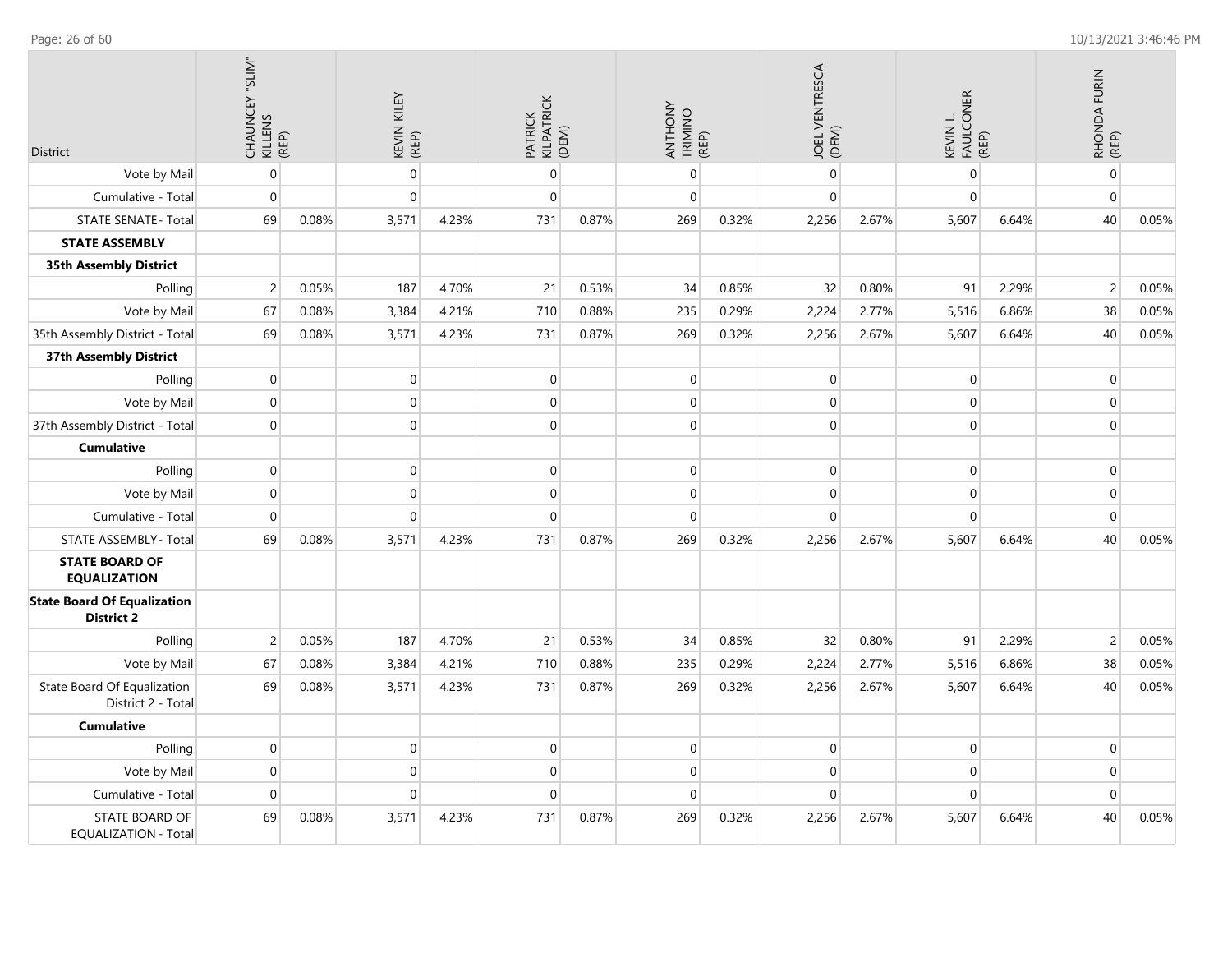| <b>District</b>                                         | ROBERT C.<br>NEWMAN II<br>(REP) |       | DENNIS RICHTER<br>(NPP) |       | BRANDON M.<br>ROSS<br>(DEM) |       | SAM L. GALLUCCI<br>(REP) |       | TED GAINES<br>(REP) |       | CAITLYN JENNER<br>(REP) |       | LEO S. ZACKY<br>(REP) |       |
|---------------------------------------------------------|---------------------------------|-------|-------------------------|-------|-----------------------------|-------|--------------------------|-------|---------------------|-------|-------------------------|-------|-----------------------|-------|
| Vote by Mail                                            | $\mathbf 0$                     |       | $\mathbf{0}$            |       | 0                           |       | $\pmb{0}$                |       | $\boldsymbol{0}$    |       | $\pmb{0}$               |       | $\mathbf 0$           |       |
| Cumulative - Total                                      | $\boldsymbol{0}$                |       | $\mathbf 0$             |       | $\mathbf 0$                 |       | $\mathbf 0$              |       | $\boldsymbol{0}$    |       | $\pmb{0}$               |       | $\pmb{0}$             |       |
| <b>STATE SENATE - Total</b>                             | 93                              | 0.11% | 84                      | 0.10% | 2,460                       | 2.92% | 119                      | 0.14% | 476                 | 0.56% | 862                     | 1.02% | 65                    | 0.08% |
| <b>STATE ASSEMBLY</b>                                   |                                 |       |                         |       |                             |       |                          |       |                     |       |                         |       |                       |       |
| 35th Assembly District                                  |                                 |       |                         |       |                             |       |                          |       |                     |       |                         |       |                       |       |
| Polling                                                 | 13                              | 0.33% | $\mathbf{1}$            | 0.03% | 45                          | 1.13% | $\overline{3}$           | 0.08% | 8                   | 0.20% | 27                      | 0.68% | $\overline{4}$        | 0.10% |
| Vote by Mail                                            | 80                              | 0.10% | 83                      | 0.10% | 2,415                       | 3.00% | 116                      | 0.14% | 468                 | 0.58% | 835                     | 1.04% | 61                    | 0.08% |
| 35th Assembly District - Total                          | 93                              | 0.11% | 84                      | 0.10% | 2,460                       | 2.92% | 119                      | 0.14% | 476                 | 0.56% | 862                     | 1.02% | 65                    | 0.08% |
| 37th Assembly District                                  |                                 |       |                         |       |                             |       |                          |       |                     |       |                         |       |                       |       |
| Polling                                                 | $\mathbf 0$                     |       | 0                       |       | 0                           |       | $\mathbf 0$              |       | $\mathbf 0$         |       | $\pmb{0}$               |       | $\mathbf 0$           |       |
| Vote by Mail                                            | $\mathbf 0$                     |       | $\mathbf 0$             |       | 0                           |       | $\mathbf{0}$             |       | 0                   |       | $\mathbf 0$             |       | $\mathbf 0$           |       |
| 37th Assembly District - Total                          | $\mathbf 0$                     |       | $\mathbf 0$             |       | $\overline{0}$              |       | $\mathbf 0$              |       | $\mathbf 0$         |       | $\mathbf 0$             |       | $\mathbf{0}$          |       |
| <b>Cumulative</b>                                       |                                 |       |                         |       |                             |       |                          |       |                     |       |                         |       |                       |       |
| Polling                                                 | $\boldsymbol{0}$                |       | $\boldsymbol{0}$        |       | $\mathsf{O}\xspace$         |       | $\pmb{0}$                |       | $\mathsf{O}\xspace$ |       | $\mathbf 0$             |       | $\mathbf 0$           |       |
| Vote by Mail                                            | $\mathbf 0$                     |       | $\mathbf 0$             |       | $\overline{0}$              |       | $\pmb{0}$                |       | $\boldsymbol{0}$    |       | $\pmb{0}$               |       | $\mathbf 0$           |       |
| Cumulative - Total                                      | $\Omega$                        |       | $\Omega$                |       | 0                           |       | $\pmb{0}$                |       | $\mathsf{O}\xspace$ |       | $\pmb{0}$               |       | $\pmb{0}$             |       |
| STATE ASSEMBLY - Total                                  | 93                              | 0.11% | 84                      | 0.10% | 2,460                       | 2.92% | 119                      | 0.14% | 476                 | 0.56% | 862                     | 1.02% | 65                    | 0.08% |
| <b>STATE BOARD OF</b><br><b>EQUALIZATION</b>            |                                 |       |                         |       |                             |       |                          |       |                     |       |                         |       |                       |       |
| <b>State Board Of Equalization</b><br><b>District 2</b> |                                 |       |                         |       |                             |       |                          |       |                     |       |                         |       |                       |       |
| Polling                                                 | 13                              | 0.33% | $\mathbf{1}$            | 0.03% | 45                          | 1.13% | $\overline{3}$           | 0.08% | 8                   | 0.20% | 27                      | 0.68% | $\overline{4}$        | 0.10% |
| Vote by Mail                                            | 80                              | 0.10% | 83                      | 0.10% | 2,415                       | 3.00% | 116                      | 0.14% | 468                 | 0.58% | 835                     | 1.04% | 61                    | 0.08% |
| State Board Of Equalization<br>District 2 - Total       | 93                              | 0.11% | 84                      | 0.10% | 2,460                       | 2.92% | 119                      | 0.14% | 476                 | 0.56% | 862                     | 1.02% | 65                    | 0.08% |
| <b>Cumulative</b>                                       |                                 |       |                         |       |                             |       |                          |       |                     |       |                         |       |                       |       |
| Polling                                                 | $\mathbf 0$                     |       | $\mathbf 0$             |       | 0                           |       | $\pmb{0}$                |       | $\boldsymbol{0}$    |       | $\pmb{0}$               |       | $\pmb{0}$             |       |
| Vote by Mail                                            | $\mathbf 0$                     |       | $\mathbf 0$             |       | 0                           |       | $\mathbf 0$              |       | $\boldsymbol{0}$    |       | $\mathbf 0$             |       | $\mathbf 0$           |       |
| Cumulative - Total                                      | $\mathbf 0$                     |       | $\Omega$                |       | 0                           |       | $\mathbf 0$              |       | 0                   |       | $\mathbf 0$             |       | $\mathbf 0$           |       |
| STATE BOARD OF<br><b>EQUALIZATION - Total</b>           | 93                              | 0.11% | 84                      | 0.10% | 2,460                       | 2.92% | 119                      | 0.14% | 476                 | 0.56% | 862                     | 1.02% | 65                    | 0.08% |

Page: 27 of 60 10/13/2021 3:46:46 PM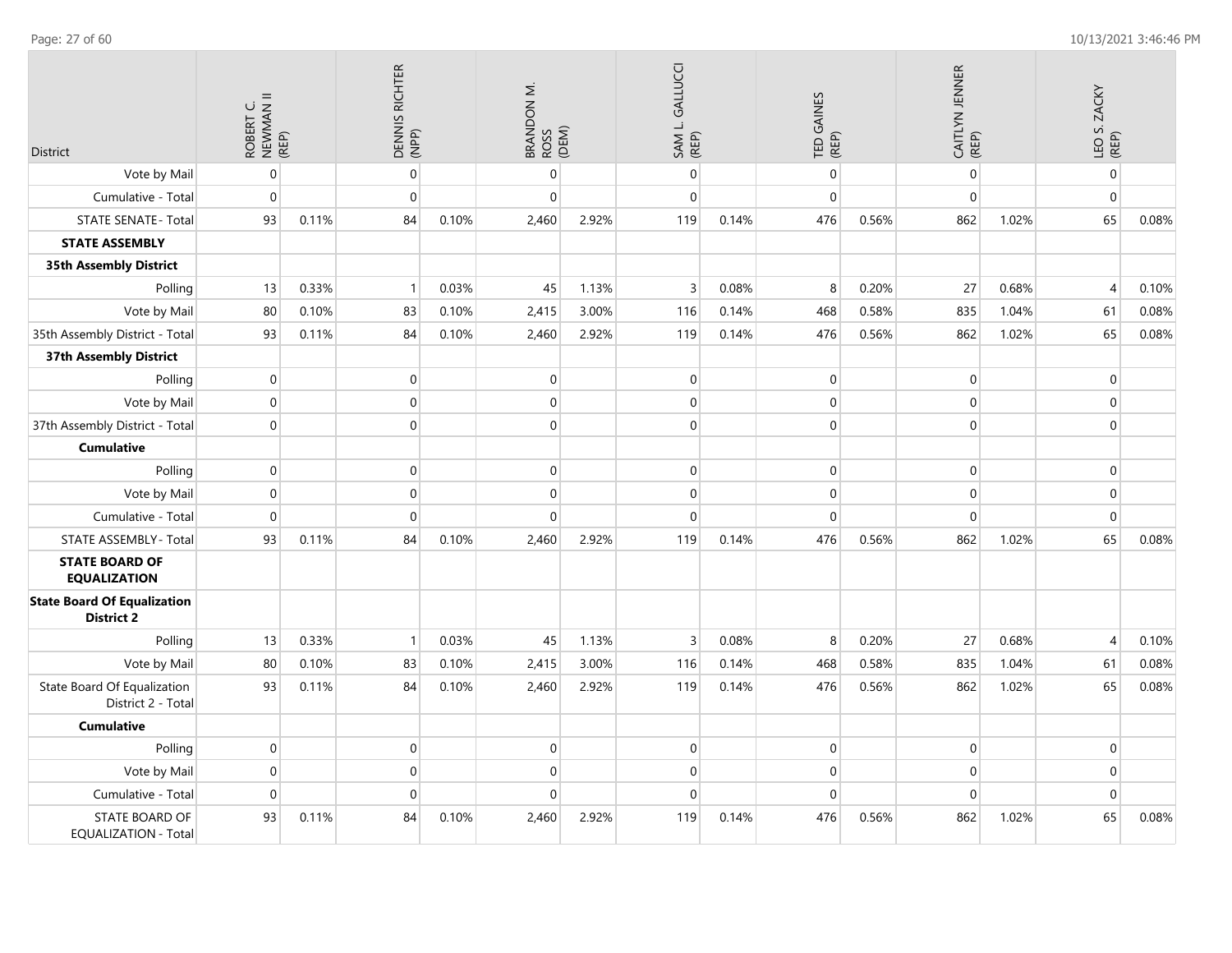| <b>District</b>                                         | JENNY RAE LE<br>ROUX<br>(REP) |       | DAVID LOZANO<br>(REP) |       | STEVE CHAVEZ<br>LODGE<br>(REP) |       | MICHAEL LOEBS<br>(NPP) |       | DENIS LUCEY<br>(NPP) |       | DIEGO MARTINEZ<br>(REP) |       | "JEREMY"<br>MARCINIAK<br>(NPP)<br><b>JEREMIAH</b> |       |
|---------------------------------------------------------|-------------------------------|-------|-----------------------|-------|--------------------------------|-------|------------------------|-------|----------------------|-------|-------------------------|-------|---------------------------------------------------|-------|
| Vote by Mail                                            | $\overline{0}$                |       | $\boldsymbol{0}$      |       | $\pmb{0}$                      |       | $\mathbf 0$            |       | $\mathbf 0$          |       | $\mathbf{0}$            |       | $\boldsymbol{0}$                                  |       |
| Cumulative - Total                                      | $\mathbf{0}$                  |       | $\overline{0}$        |       | $\mathbf 0$                    |       | $\mathbf 0$            |       | $\mathbf 0$          |       | $\mathbf 0$             |       | $\mathbf 0$                                       |       |
| <b>STATE SENATE - Total</b>                             | 269                           | 0.32% | 551                   | 0.65% | 125                            | 0.15% | 226                    | 0.27% | 85                   | 0.10% | 52                      | 0.06% | 24                                                | 0.03% |
| <b>STATE ASSEMBLY</b>                                   |                               |       |                       |       |                                |       |                        |       |                      |       |                         |       |                                                   |       |
| 35th Assembly District                                  |                               |       |                       |       |                                |       |                        |       |                      |       |                         |       |                                                   |       |
| Polling                                                 | 17                            | 0.43% | 23                    | 0.58% | $\overline{4}$                 | 0.10% | $\overline{7}$         | 0.18% | 5                    | 0.13% | 6                       | 0.15% | $\overline{1}$                                    | 0.03% |
| Vote by Mail                                            | 252                           | 0.31% | 528                   | 0.66% | 121                            | 0.15% | 219                    | 0.27% | 80                   | 0.10% | 46                      | 0.06% | 23                                                | 0.03% |
| 35th Assembly District - Total                          | 269                           | 0.32% | 551                   | 0.65% | 125                            | 0.15% | 226                    | 0.27% | 85                   | 0.10% | 52                      | 0.06% | 24                                                | 0.03% |
| 37th Assembly District                                  |                               |       |                       |       |                                |       |                        |       |                      |       |                         |       |                                                   |       |
| Polling                                                 | $\mathbf 0$                   |       | 0                     |       | $\mathbf 0$                    |       | $\mathbf 0$            |       | $\mathbf 0$          |       | $\mathbf 0$             |       | $\mathbf 0$                                       |       |
| Vote by Mail                                            | $\mathbf 0$                   |       | $\mathsf{O}\xspace$   |       | $\boldsymbol{0}$               |       | $\mathbf 0$            |       | $\pmb{0}$            |       | $\mathbf 0$             |       | $\boldsymbol{0}$                                  |       |
| 37th Assembly District - Total                          | $\mathbf{0}$                  |       | $\overline{0}$        |       | $\mathbf 0$                    |       | 0                      |       | $\mathbf{0}$         |       | $\mathbf 0$             |       | $\boldsymbol{0}$                                  |       |
| <b>Cumulative</b>                                       |                               |       |                       |       |                                |       |                        |       |                      |       |                         |       |                                                   |       |
| Polling                                                 | $\mathbf 0$                   |       | $\overline{0}$        |       | $\mathbf 0$                    |       | $\mathbf 0$            |       | $\mathbf 0$          |       | $\mathbf 0$             |       | $\mathbf 0$                                       |       |
| Vote by Mail                                            | $\pmb{0}$                     |       | $\boldsymbol{0}$      |       | $\boldsymbol{0}$               |       | $\mathbf 0$            |       | $\pmb{0}$            |       | $\pmb{0}$               |       | $\mathbf 0$                                       |       |
| Cumulative - Total                                      | $\overline{0}$                |       | $\overline{0}$        |       | $\mathbf 0$                    |       | $\mathbf 0$            |       | $\mathbf{0}$         |       | $\mathbf{0}$            |       | $\mathbf{0}$                                      |       |
| STATE ASSEMBLY - Total                                  | 269                           | 0.32% | 551                   | 0.65% | 125                            | 0.15% | 226                    | 0.27% | 85                   | 0.10% | 52                      | 0.06% | 24                                                | 0.03% |
| <b>STATE BOARD OF</b><br><b>EQUALIZATION</b>            |                               |       |                       |       |                                |       |                        |       |                      |       |                         |       |                                                   |       |
| <b>State Board Of Equalization</b><br><b>District 2</b> |                               |       |                       |       |                                |       |                        |       |                      |       |                         |       |                                                   |       |
| Polling                                                 | 17                            | 0.43% | 23                    | 0.58% | 4                              | 0.10% | $\overline{7}$         | 0.18% | 5                    | 0.13% | 6                       | 0.15% | $\mathbf{1}$                                      | 0.03% |
| Vote by Mail                                            | 252                           | 0.31% | 528                   | 0.66% | 121                            | 0.15% | 219                    | 0.27% | 80                   | 0.10% | 46                      | 0.06% | 23                                                | 0.03% |
| State Board Of Equalization<br>District 2 - Total       | 269                           | 0.32% | 551                   | 0.65% | 125                            | 0.15% | 226                    | 0.27% | 85                   | 0.10% | 52                      | 0.06% | 24                                                | 0.03% |
| <b>Cumulative</b>                                       |                               |       |                       |       |                                |       |                        |       |                      |       |                         |       |                                                   |       |
| Polling                                                 | $\mathbf 0$                   |       | $\overline{0}$        |       | $\boldsymbol{0}$               |       | $\mathbf 0$            |       | $\mathbf 0$          |       | $\mathbf 0$             |       | $\boldsymbol{0}$                                  |       |
| Vote by Mail                                            | $\mathbf 0$                   |       | $\mathsf{O}\xspace$   |       | $\mathbf 0$                    |       | $\mathbf 0$            |       | $\mathbf{0}$         |       | $\mathbf 0$             |       | $\mathbf{0}$                                      |       |
| Cumulative - Total                                      | $\mathbf{0}$                  |       | $\mathbf 0$           |       | $\mathbf 0$                    |       | $\mathbf 0$            |       | $\mathbf{0}$         |       | $\mathbf{0}$            |       | $\mathbf 0$                                       |       |
| STATE BOARD OF<br><b>EQUALIZATION - Total</b>           | 269                           | 0.32% | 551                   | 0.65% | 125                            | 0.15% | 226                    | 0.27% | 85                   | 0.10% | 52                      | 0.06% | 24                                                | 0.03% |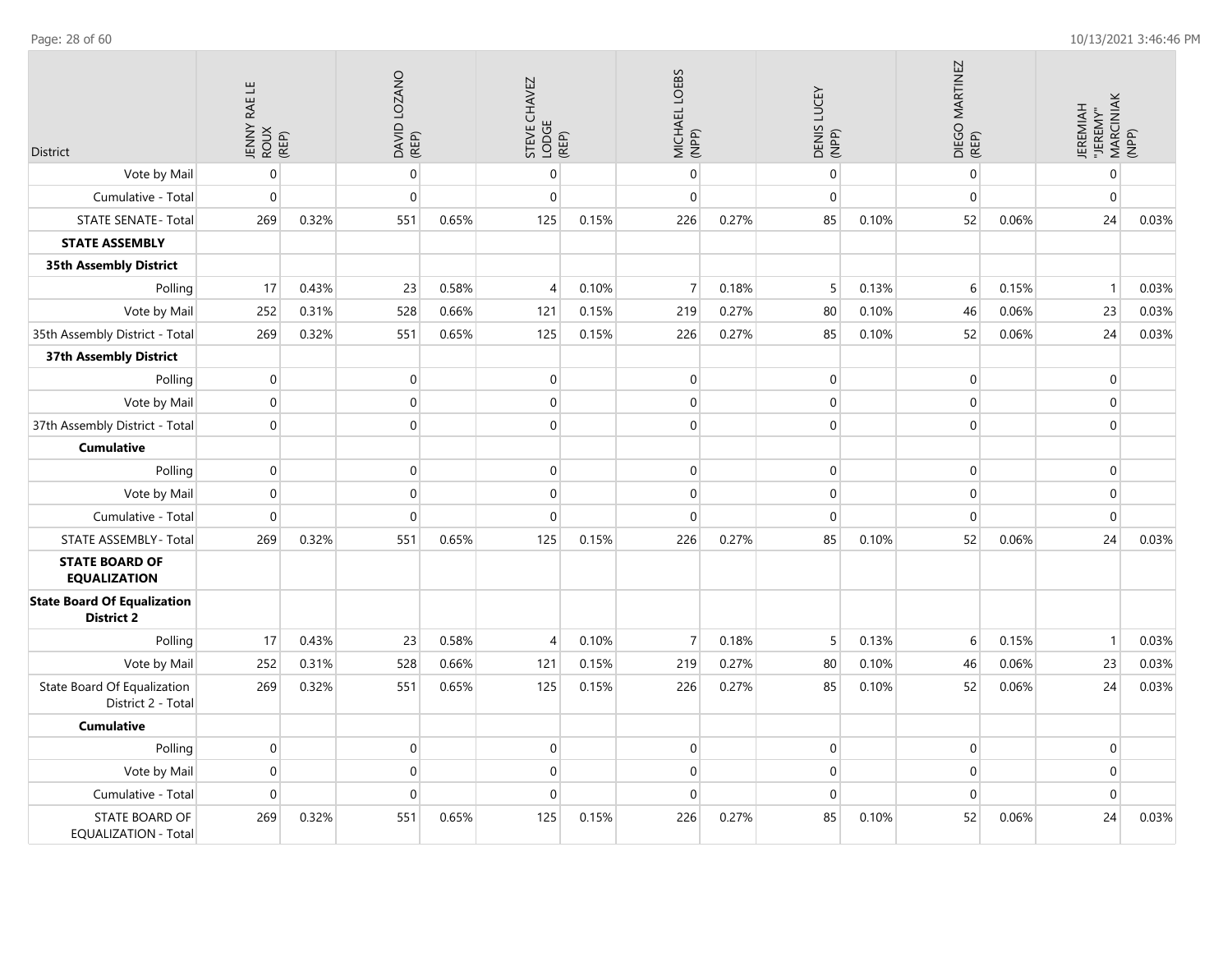| <b>District</b>                                         | DANIEL MERCURI<br>(REP) |       | JACQUELINE<br>MCGOWAN<br>(DEM) |       | DAVID MOORE<br>(NPP) |       | ALEXANDER<br>BRAMANTE<br>(REP)<br>DAVID |       | HOLLY L. BAADE<br>(DEM) |       | ANGELYNE<br>(NPP) |       | JAMES G. HANINK<br>(NPP) |       |
|---------------------------------------------------------|-------------------------|-------|--------------------------------|-------|----------------------|-------|-----------------------------------------|-------|-------------------------|-------|-------------------|-------|--------------------------|-------|
| Vote by Mail                                            | $\boldsymbol{0}$        |       | $\mathbf 0$                    |       | $\mathbf{0}$         |       | 0                                       |       | $\mathbf 0$             |       | $\mathbf 0$       |       | $\boldsymbol{0}$         |       |
| Cumulative - Total                                      | $\mathbf 0$             |       | $\mathbf{0}$                   |       | $\mathbf{0}$         |       | $\overline{0}$                          |       | $\mathbf 0$             |       | $\mathbf 0$       |       | $\mathbf 0$              |       |
| <b>STATE SENATE - Total</b>                             | 36                      | 0.04% | 1,179                          | 1.40% | 217                  | 0.26% | 77                                      | 0.09% | 491                     | 0.58% | 307               | 0.36% | 55                       | 0.07% |
| <b>STATE ASSEMBLY</b>                                   |                         |       |                                |       |                      |       |                                         |       |                         |       |                   |       |                          |       |
| <b>35th Assembly District</b>                           |                         |       |                                |       |                      |       |                                         |       |                         |       |                   |       |                          |       |
| Polling                                                 | $\overline{3}$          | 0.08% | 61                             | 1.53% | 10                   | 0.25% | 3                                       | 0.08% | 31                      | 0.78% | $\mathsf 9$       | 0.23% | 3                        | 0.08% |
| Vote by Mail                                            | 33                      | 0.04% | 1,118                          | 1.39% | 207                  | 0.26% | 74                                      | 0.09% | 460                     | 0.57% | 298               | 0.37% | 52                       | 0.06% |
| 35th Assembly District - Total                          | 36                      | 0.04% | 1,179                          | 1.40% | 217                  | 0.26% | 77                                      | 0.09% | 491                     | 0.58% | 307               | 0.36% | 55                       | 0.07% |
| 37th Assembly District                                  |                         |       |                                |       |                      |       |                                         |       |                         |       |                   |       |                          |       |
| Polling                                                 | $\mathbf 0$             |       | $\mathbf 0$                    |       | $\mathbf 0$          |       | 0                                       |       | $\boldsymbol{0}$        |       | $\mathbf 0$       |       | $\mathbf 0$              |       |
| Vote by Mail                                            | $\mathbf 0$             |       | $\mathbf 0$                    |       | $\mathbf{0}$         |       | 0                                       |       | $\mathbf 0$             |       | $\mathbf 0$       |       | $\mathbf 0$              |       |
| 37th Assembly District - Total                          | $\mathbf 0$             |       | $\Omega$                       |       | $\mathbf 0$          |       | $\overline{0}$                          |       | $\boldsymbol{0}$        |       | $\Omega$          |       | $\mathbf 0$              |       |
| <b>Cumulative</b>                                       |                         |       |                                |       |                      |       |                                         |       |                         |       |                   |       |                          |       |
| Polling                                                 | $\mathbf 0$             |       | $\mathbf 0$                    |       | $\mathbf 0$          |       | 0                                       |       | $\boldsymbol{0}$        |       | $\mathbf 0$       |       | $\mathbf 0$              |       |
| Vote by Mail                                            | $\boldsymbol{0}$        |       | $\mathbf{0}$                   |       | $\mathbf{0}$         |       | $\overline{0}$                          |       | $\mathbf{0}$            |       | $\mathbf 0$       |       | $\mathbf 0$              |       |
| Cumulative - Total                                      | $\mathbf 0$             |       | $\mathbf 0$                    |       | $\mathbf{0}$         |       | $\overline{0}$                          |       | $\mathbf 0$             |       | $\mathbf 0$       |       | $\mathbf 0$              |       |
| STATE ASSEMBLY - Total                                  | 36                      | 0.04% | 1,179                          | 1.40% | 217                  | 0.26% | 77                                      | 0.09% | 491                     | 0.58% | 307               | 0.36% | 55                       | 0.07% |
| <b>STATE BOARD OF</b><br><b>EQUALIZATION</b>            |                         |       |                                |       |                      |       |                                         |       |                         |       |                   |       |                          |       |
| <b>State Board Of Equalization</b><br><b>District 2</b> |                         |       |                                |       |                      |       |                                         |       |                         |       |                   |       |                          |       |
| Polling                                                 | $\overline{3}$          | 0.08% | 61                             | 1.53% | 10                   | 0.25% | $\overline{3}$                          | 0.08% | 31                      | 0.78% | 9                 | 0.23% | $\mathsf 3$              | 0.08% |
| Vote by Mail                                            | 33                      | 0.04% | 1,118                          | 1.39% | 207                  | 0.26% | 74                                      | 0.09% | 460                     | 0.57% | 298               | 0.37% | 52                       | 0.06% |
| State Board Of Equalization<br>District 2 - Total       | 36                      | 0.04% | 1,179                          | 1.40% | 217                  | 0.26% | 77                                      | 0.09% | 491                     | 0.58% | 307               | 0.36% | 55                       | 0.07% |
| <b>Cumulative</b>                                       |                         |       |                                |       |                      |       |                                         |       |                         |       |                   |       |                          |       |
| Polling                                                 | $\mathbf{0}$            |       | $\mathbf{0}$                   |       | $\mathbf{0}$         |       | $\overline{0}$                          |       | $\mathbf 0$             |       | $\mathbf{0}$      |       | $\mathbf 0$              |       |
| Vote by Mail                                            | $\mathbf 0$             |       | $\mathbf 0$                    |       | $\mathbf{0}$         |       | 0                                       |       | $\boldsymbol{0}$        |       | $\mathbf 0$       |       | $\mathbf 0$              |       |
| Cumulative - Total                                      | $\mathbf 0$             |       | $\mathbf 0$                    |       | $\mathbf 0$          |       | 0                                       |       | $\mathbf 0$             |       | $\mathbf 0$       |       | $\mathbf 0$              |       |
| STATE BOARD OF<br><b>EQUALIZATION - Total</b>           | 36                      | 0.04% | 1,179                          | 1.40% | 217                  | 0.26% | 77                                      | 0.09% | 491                     | 0.58% | 307               | 0.36% | 55                       | 0.07% |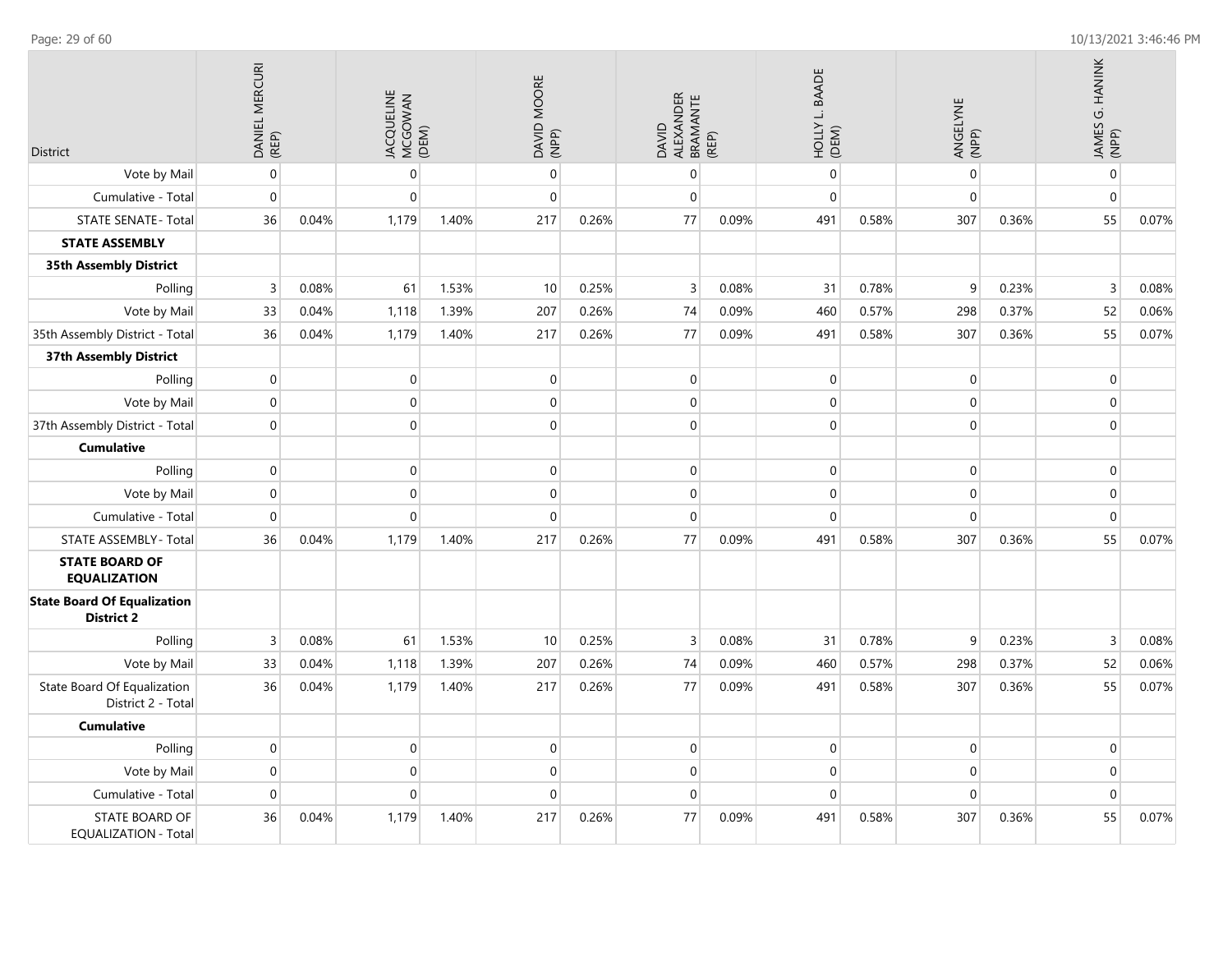| District                                                | DAVID HILLBERG<br>(REP) |       | <b>JEFF HEWITT</b><br>(LIB) |       | <b>DRAKE</b><br>$\vec{\alpha}$<br>JOHN I |       | LARRY A. ELDER<br>(REP) |        | KEVIN PAFFRATH<br>(DEM) |        | ADAM PAPAGAN<br>(NPP) |       | PEREZ-<br>ARMANDO<br>"MANDO" PI<br>SERRATO<br>(DEM) |       |
|---------------------------------------------------------|-------------------------|-------|-----------------------------|-------|------------------------------------------|-------|-------------------------|--------|-------------------------|--------|-----------------------|-------|-----------------------------------------------------|-------|
| Vote by Mail                                            | $\mathbf{0}$            |       | $\mathbf 0$                 |       | $\mathbf 0$                              |       | $\boldsymbol{0}$        |        | $\mathbf 0$             |        | $\mathbf 0$           |       | $\mathbf{0}$                                        |       |
| Cumulative - Total                                      | $\Omega$                |       | $\mathbf 0$                 |       | 0                                        |       | $\overline{0}$          |        | $\mathbf 0$             |        | $\mathbf 0$           |       | $\mathbf 0$                                         |       |
| <b>STATE SENATE - Total</b>                             | 20                      | 0.02% | 567                         | 0.67% | 625                                      | 0.74% | 45,298                  | 53.68% | 9,195                   | 10.90% | 44                    | 0.05% | 547                                                 | 0.65% |
| <b>STATE ASSEMBLY</b>                                   |                         |       |                             |       |                                          |       |                         |        |                         |        |                       |       |                                                     |       |
| <b>35th Assembly District</b>                           |                         |       |                             |       |                                          |       |                         |        |                         |        |                       |       |                                                     |       |
| Polling                                                 | $\Omega$                | 0.00% | 20                          | 0.50% | 21                                       | 0.53% | 2,719                   | 68.37% | 272                     | 6.84%  | $\mathbf{1}$          | 0.03% | 23                                                  | 0.58% |
| Vote by Mail                                            | 20                      | 0.02% | 547                         | 0.68% | 604                                      | 0.75% | 42,579                  | 52.95% | 8,923                   | 11.10% | 43                    | 0.05% | 524                                                 | 0.65% |
| 35th Assembly District - Total                          | 20                      | 0.02% | 567                         | 0.67% | 625                                      | 0.74% | 45,298                  | 53.68% | 9,195                   | 10.90% | 44                    | 0.05% | 547                                                 | 0.65% |
| <b>37th Assembly District</b>                           |                         |       |                             |       |                                          |       |                         |        |                         |        |                       |       |                                                     |       |
| Polling                                                 | $\mathbf{0}$            |       | $\mathbf 0$                 |       | 0                                        |       | $\overline{0}$          |        | $\mathbf 0$             |        | $\mathbf 0$           |       | $\mathbf 0$                                         |       |
| Vote by Mail                                            | $\mathbf 0$             |       | $\mathbf 0$                 |       | $\mathbf 0$                              |       | $\boldsymbol{0}$        |        | $\mathbf 0$             |        | $\mathbf 0$           |       | $\mathbf{0}$                                        |       |
| 37th Assembly District - Total                          | $\Omega$                |       | $\Omega$                    |       | $\overline{0}$                           |       | $\overline{0}$          |        | $\Omega$                |        | $\Omega$              |       | $\mathbf{0}$                                        |       |
| <b>Cumulative</b>                                       |                         |       |                             |       |                                          |       |                         |        |                         |        |                       |       |                                                     |       |
| Polling                                                 | $\boldsymbol{0}$        |       | 0                           |       | 0                                        |       | 0                       |        | $\mathbf 0$             |        | $\mathbf 0$           |       | $\mathbf 0$                                         |       |
| Vote by Mail                                            | $\mathbf{0}$            |       | $\mathbf 0$                 |       | $\mathbf 0$                              |       | $\overline{0}$          |        | $\mathbf{0}$            |        | $\mathbf 0$           |       | $\mathbf{0}$                                        |       |
| Cumulative - Total                                      | $\mathbf{0}$            |       | $\mathbf 0$                 |       | 0                                        |       | $\overline{0}$          |        | $\mathbf 0$             |        | $\mathbf 0$           |       | $\mathbf{0}$                                        |       |
| STATE ASSEMBLY - Total                                  | 20                      | 0.02% | 567                         | 0.67% | 625                                      | 0.74% | 45,298                  | 53.68% | 9,195                   | 10.90% | 44                    | 0.05% | 547                                                 | 0.65% |
| <b>STATE BOARD OF</b><br><b>EQUALIZATION</b>            |                         |       |                             |       |                                          |       |                         |        |                         |        |                       |       |                                                     |       |
| <b>State Board Of Equalization</b><br><b>District 2</b> |                         |       |                             |       |                                          |       |                         |        |                         |        |                       |       |                                                     |       |
| Polling                                                 | $\mathbf 0$             | 0.00% | 20                          | 0.50% | 21                                       | 0.53% | 2,719                   | 68.37% | 272                     | 6.84%  | $\mathbf{1}$          | 0.03% | 23                                                  | 0.58% |
| Vote by Mail                                            | 20                      | 0.02% | 547                         | 0.68% | 604                                      | 0.75% | 42,579                  | 52.95% | 8,923                   | 11.10% | 43                    | 0.05% | 524                                                 | 0.65% |
| State Board Of Equalization<br>District 2 - Total       | 20                      | 0.02% | 567                         | 0.67% | 625                                      | 0.74% | 45,298                  | 53.68% | 9,195                   | 10.90% | 44                    | 0.05% | 547                                                 | 0.65% |
| <b>Cumulative</b>                                       |                         |       |                             |       |                                          |       |                         |        |                         |        |                       |       |                                                     |       |
| Polling                                                 | $\mathbf{0}$            |       | $\mathbf 0$                 |       | 0                                        |       | $\boldsymbol{0}$        |        | $\mathbf 0$             |        | $\pmb{0}$             |       | $\mathbf 0$                                         |       |
| Vote by Mail                                            | $\mathbf{0}$            |       | $\mathbf 0$                 |       | 0                                        |       | $\overline{0}$          |        | $\mathbf 0$             |        | $\mathbf 0$           |       | $\mathbf{0}$                                        |       |
| Cumulative - Total                                      | $\Omega$                |       | $\Omega$                    |       | $\Omega$                                 |       | 0                       |        | $\mathbf 0$             |        | $\mathbf 0$           |       | $\mathbf 0$                                         |       |
| <b>STATE BOARD OF</b><br><b>EQUALIZATION - Total</b>    | 20                      | 0.02% | 567                         | 0.67% | 625                                      | 0.74% | 45,298                  | 53.68% | 9,195                   | 10.90% | 44                    | 0.05% | 547                                                 | 0.65% |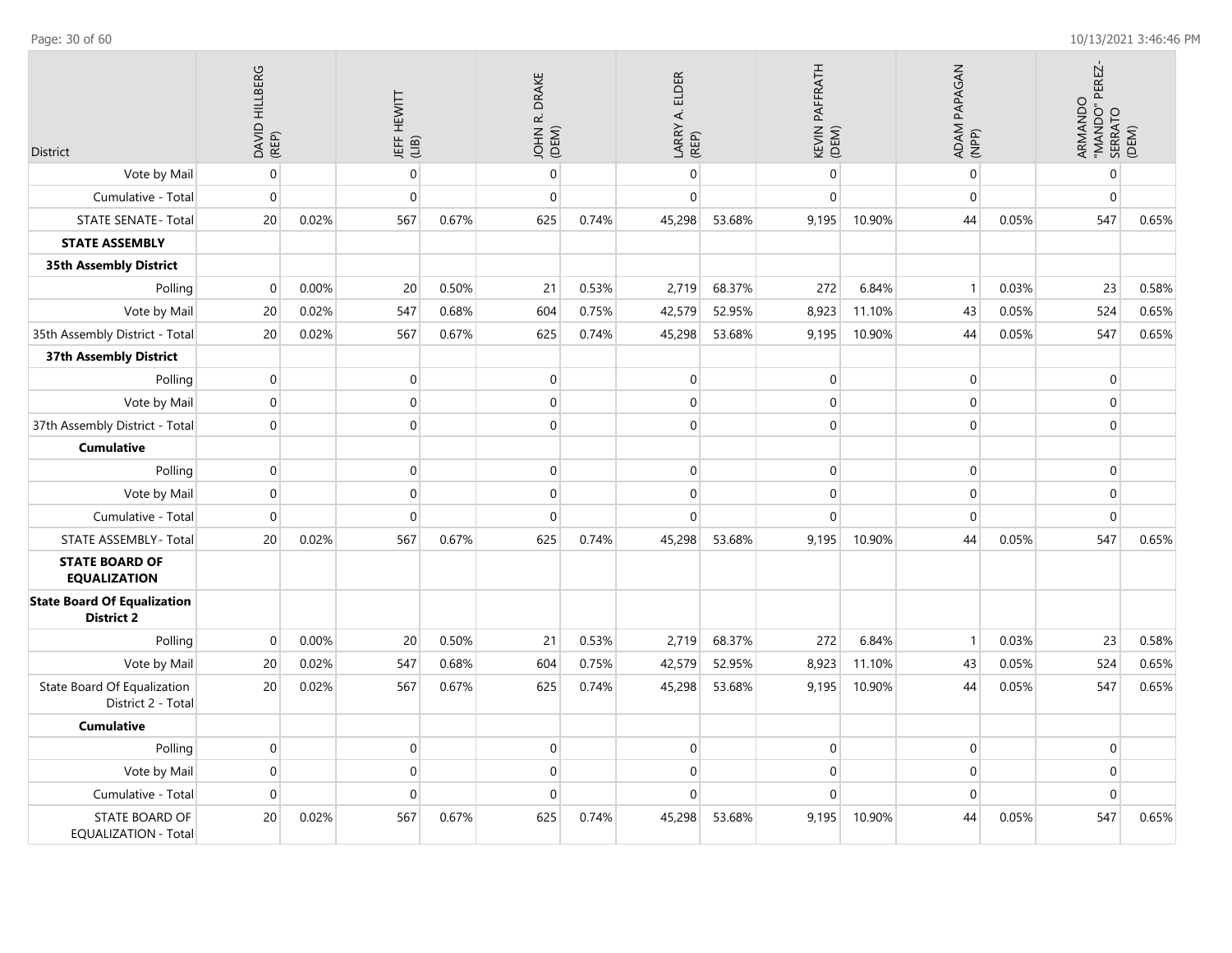| <b>District</b>                                         | JOHN COX<br>(REP) |       | HEATHER COLLINS<br>(GRN) |       | DANIEL WATTS<br>(DEM) |       | NICKOLAS<br>WILDSTAR<br>(REP) |       | SARAH STEPHENS<br>(REP) |       | DENVER STONER<br>(REP) |       | JOE M. SYMMON<br>(REP) |       |
|---------------------------------------------------------|-------------------|-------|--------------------------|-------|-----------------------|-------|-------------------------------|-------|-------------------------|-------|------------------------|-------|------------------------|-------|
| Vote by Mail                                            | $\mathbf 0$       |       | $\boldsymbol{0}$         |       | $\mathbf 0$           |       | $\mathbf 0$                   |       | $\mathbf 0$             |       | $\mathbf 0$            |       | $\pmb{0}$              |       |
| Cumulative - Total                                      | $\mathbf 0$       |       | $\overline{0}$           |       | $\Omega$              |       | $\mathbf{0}$                  |       | $\overline{0}$          |       | $\mathbf 0$            |       | $\pmb{0}$              |       |
| <b>STATE SENATE - Total</b>                             | 4,893             | 5.80% | 255                      | 0.30% | 1,013                 | 1.20% | 55                            | 0.07% | 101                     | 0.12% | 264                    | 0.31% | 16                     | 0.02% |
| <b>STATE ASSEMBLY</b>                                   |                   |       |                          |       |                       |       |                               |       |                         |       |                        |       |                        |       |
| <b>35th Assembly District</b>                           |                   |       |                          |       |                       |       |                               |       |                         |       |                        |       |                        |       |
| Polling                                                 | 150               | 3.77% | 8                        | 0.20% | 47                    | 1.18% | 5                             | 0.13% | $\overline{7}$          | 0.18% | 9                      | 0.23% | $\mathbf{1}$           | 0.03% |
| Vote by Mail                                            | 4,743             | 5.90% | 247                      | 0.31% | 966                   | 1.20% | 50                            | 0.06% | 94                      | 0.12% | 255                    | 0.32% | 15                     | 0.02% |
| 35th Assembly District - Total                          | 4,893             | 5.80% | 255                      | 0.30% | 1,013                 | 1.20% | 55                            | 0.07% | 101                     | 0.12% | 264                    | 0.31% | 16                     | 0.02% |
| 37th Assembly District                                  |                   |       |                          |       |                       |       |                               |       |                         |       |                        |       |                        |       |
| Polling                                                 | $\mathbf 0$       |       | $\mathbf{0}$             |       | $\Omega$              |       | $\mathbf{0}$                  |       | $\overline{0}$          |       | $\mathbf 0$            |       | $\mathbf 0$            |       |
| Vote by Mail                                            | $\mathbf 0$       |       | $\mathbf 0$              |       | $\mathbf 0$           |       | $\mathbf 0$                   |       | $\mathbf{0}$            |       | $\mathbf 0$            |       | $\mathbf 0$            |       |
| 37th Assembly District - Total                          | $\mathbf 0$       |       | $\overline{0}$           |       | $\Omega$              |       | $\mathbf 0$                   |       | $\overline{0}$          |       | $\Omega$               |       | $\mathbf{0}$           |       |
| <b>Cumulative</b>                                       |                   |       |                          |       |                       |       |                               |       |                         |       |                        |       |                        |       |
| Polling                                                 | $\mathbf 0$       |       | $\mathbf 0$              |       | $\Omega$              |       | $\mathbf 0$                   |       | $\mathbf 0$             |       | $\mathbf 0$            |       | $\pmb{0}$              |       |
| Vote by Mail                                            | $\mathbf 0$       |       | $\mathbf 0$              |       | $\mathbf 0$           |       | $\mathbf 0$                   |       | 0                       |       | $\mathbf 0$            |       | $\mathbf 0$            |       |
| Cumulative - Total                                      | $\mathbf 0$       |       | $\mathbf 0$              |       | $\Omega$              |       | $\mathbf{0}$                  |       | $\overline{0}$          |       | $\mathbf 0$            |       | $\pmb{0}$              |       |
| STATE ASSEMBLY - Total                                  | 4,893             | 5.80% | 255                      | 0.30% | 1,013                 | 1.20% | 55                            | 0.07% | 101                     | 0.12% | 264                    | 0.31% | 16                     | 0.02% |
| <b>STATE BOARD OF</b><br><b>EQUALIZATION</b>            |                   |       |                          |       |                       |       |                               |       |                         |       |                        |       |                        |       |
| <b>State Board Of Equalization</b><br><b>District 2</b> |                   |       |                          |       |                       |       |                               |       |                         |       |                        |       |                        |       |
| Polling                                                 | 150               | 3.77% | 8                        | 0.20% | 47                    | 1.18% | 5                             | 0.13% | $\overline{7}$          | 0.18% | 9                      | 0.23% | $\mathbf{1}$           | 0.03% |
| Vote by Mail                                            | 4,743             | 5.90% | 247                      | 0.31% | 966                   | 1.20% | 50                            | 0.06% | 94                      | 0.12% | 255                    | 0.32% | 15                     | 0.02% |
| State Board Of Equalization<br>District 2 - Total       | 4,893             | 5.80% | 255                      | 0.30% | 1,013                 | 1.20% | 55                            | 0.07% | 101                     | 0.12% | 264                    | 0.31% | 16                     | 0.02% |
| <b>Cumulative</b>                                       |                   |       |                          |       |                       |       |                               |       |                         |       |                        |       |                        |       |
| Polling                                                 | $\mathbf 0$       |       | $\mathbf 0$              |       | $\mathbf 0$           |       | $\mathbf 0$                   |       | 0                       |       | $\mathbf 0$            |       | $\mathbf 0$            |       |
| Vote by Mail                                            | $\mathbf 0$       |       | $\mathbf 0$              |       | $\Omega$              |       | $\mathbf{0}$                  |       | $\mathbf{0}$            |       | $\mathbf{0}$           |       | $\mathbf{0}$           |       |
| Cumulative - Total                                      | $\mathbf 0$       |       | $\overline{0}$           |       | $\mathbf 0$           |       | $\mathbf 0$                   |       | $\overline{0}$          |       | $\mathbf 0$            |       | $\mathbf 0$            |       |
| STATE BOARD OF<br><b>EQUALIZATION - Total</b>           | 4,893             | 5.80% | 255                      | 0.30% | 1,013                 | 1.20% | 55                            | 0.07% | 101                     | 0.12% | 264                    | 0.31% | 16                     | 0.02% |

Page: 31 of 60 10/13/2021 3:46:46 PM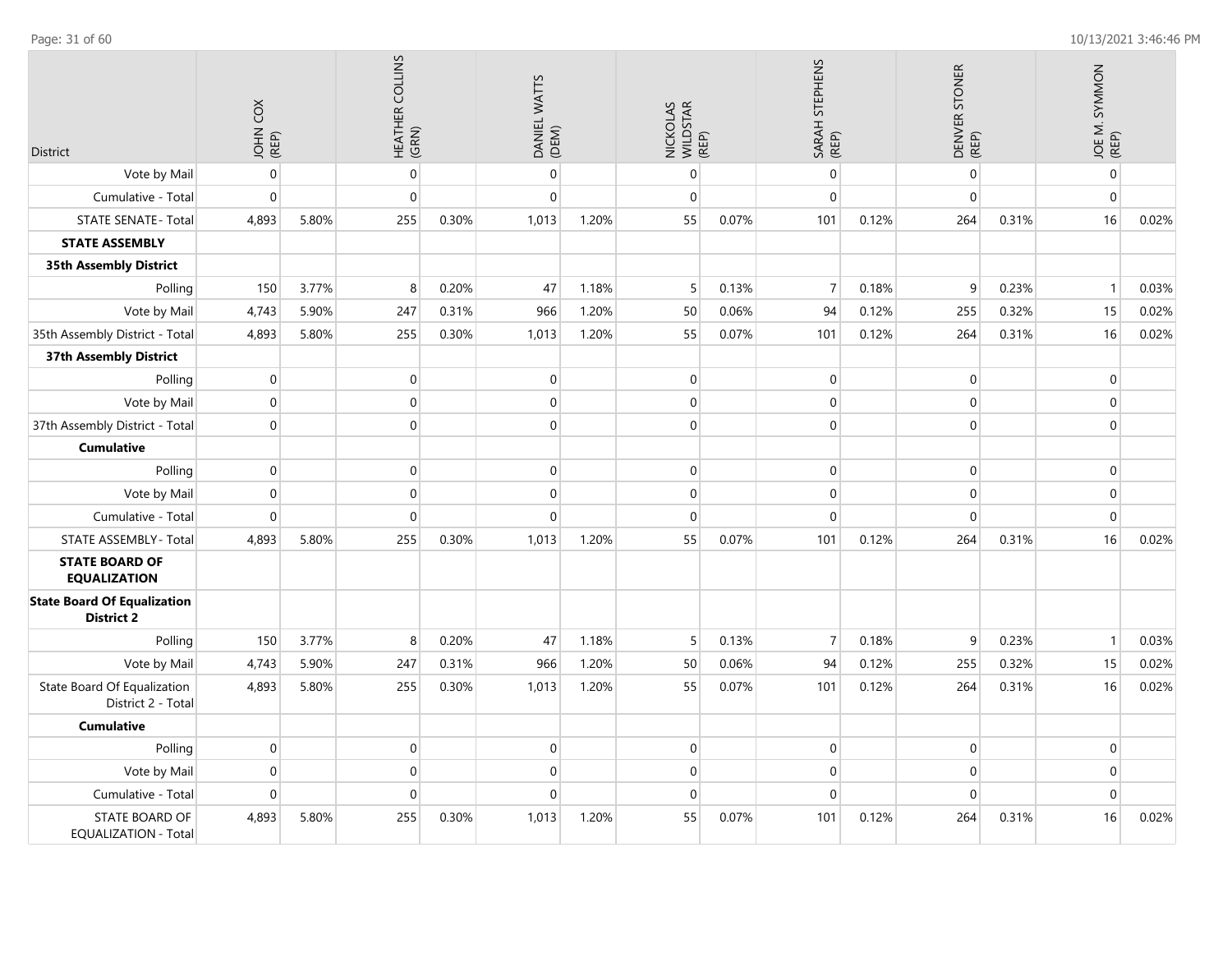| District                                                | MAJOR SINGH<br>(NPP) |       | DOUG OSE<br>(REP) |       | <b>Total Votes</b> | ROXANNE<br>Qualified Write In |       | STACY SMITH<br>Qualified Write In |       | MAJOR WILLIAMS<br>Qualified Write In |       | THUY E. HUGENS<br>Qualified Write In |       |
|---------------------------------------------------------|----------------------|-------|-------------------|-------|--------------------|-------------------------------|-------|-----------------------------------|-------|--------------------------------------|-------|--------------------------------------|-------|
| Vote by Mail                                            | $\pmb{0}$            |       | $\pmb{0}$         |       | $\mathbf 0$        | $\mathbf 0$                   |       | $\mathbf 0$                       |       | $\mathbf 0$                          |       | $\boldsymbol{0}$                     |       |
| Cumulative - Total                                      | $\mathbf 0$          |       | $\mathbf{0}$      |       | $\mathbf 0$        | $\mathbf 0$                   |       | $\mathbf{0}$                      |       | $\mathbf{0}$                         |       | $\mathbf{0}$                         |       |
| <b>STATE SENATE - Total</b>                             | 127                  | 0.15% | 306               | 0.36% | 84,389             | $\pmb{0}$                     | 0.00% | $\mathbf 0$                       | 0.00% | 126                                  | 0.15% | $\mathbf{1}$                         | 0.00% |
| <b>STATE ASSEMBLY</b>                                   |                      |       |                   |       |                    |                               |       |                                   |       |                                      |       |                                      |       |
| <b>35th Assembly District</b>                           |                      |       |                   |       |                    |                               |       |                                   |       |                                      |       |                                      |       |
| Polling                                                 | 6                    | 0.15% | 11                | 0.28% | 3,977              | $\mathbf 0$                   | 0.00% | $\mathbf{0}$                      | 0.00% | $\overline{7}$                       | 0.18% | $\mathbf{0}$                         | 0.00% |
| Vote by Mail                                            | 121                  | 0.15% | 295               | 0.37% | 80,412             | $\mathbf 0$                   | 0.00% | $\mathbf 0$                       | 0.00% | 119                                  | 0.15% | $\mathbf{1}$                         | 0.00% |
| 35th Assembly District - Total                          | 127                  | 0.15% | 306               | 0.36% | 84,389             | $\mathbf 0$                   | 0.00% | $\overline{0}$                    | 0.00% | 126                                  | 0.15% | $\mathbf{1}$                         | 0.00% |
| 37th Assembly District                                  |                      |       |                   |       |                    |                               |       |                                   |       |                                      |       |                                      |       |
| Polling                                                 | $\pmb{0}$            |       | $\boldsymbol{0}$  |       | $\mathbf 0$        | $\mathbf 0$                   |       | $\mathbf 0$                       |       | $\pmb{0}$                            |       | 0                                    |       |
| Vote by Mail                                            | $\mathbf 0$          |       | $\boldsymbol{0}$  |       | $\mathbf 0$        | $\mathbf 0$                   |       | $\mathbf{0}$                      |       | $\mathbf 0$                          |       | $\boldsymbol{0}$                     |       |
| 37th Assembly District - Total                          | $\mathbf 0$          |       | $\overline{0}$    |       | $\mathbf 0$        | $\mathbf 0$                   |       | $\mathbf 0$                       |       | $\mathbf 0$                          |       | $\pmb{0}$                            |       |
| <b>Cumulative</b>                                       |                      |       |                   |       |                    |                               |       |                                   |       |                                      |       |                                      |       |
| Polling                                                 | $\pmb{0}$            |       | $\boldsymbol{0}$  |       | $\mathbf 0$        | $\mathbf 0$                   |       | $\mathbf 0$                       |       | $\mathbf 0$                          |       | $\boldsymbol{0}$                     |       |
| Vote by Mail                                            | $\mathbf 0$          |       | $\boldsymbol{0}$  |       | $\mathbf 0$        | $\mathbf 0$                   |       | $\mathbf 0$                       |       | $\mathbf 0$                          |       | $\boldsymbol{0}$                     |       |
| Cumulative - Total                                      | $\pmb{0}$            |       | $\mathbf{0}$      |       | $\mathbf 0$        | $\mathbf 0$                   |       | $\mathbf{0}$                      |       | $\mathbf{0}$                         |       | $\mathbf{0}$                         |       |
| STATE ASSEMBLY - Total                                  | 127                  | 0.15% | 306               | 0.36% | 84,389             | $\mathbf 0$                   | 0.00% | $\mathbf{0}$                      | 0.00% | 126                                  | 0.15% | $\mathbf{1}$                         | 0.00% |
| <b>STATE BOARD OF</b><br><b>EQUALIZATION</b>            |                      |       |                   |       |                    |                               |       |                                   |       |                                      |       |                                      |       |
| <b>State Board Of Equalization</b><br><b>District 2</b> |                      |       |                   |       |                    |                               |       |                                   |       |                                      |       |                                      |       |
| Polling                                                 | 6                    | 0.15% | 11                | 0.28% | 3,977              | $\mathbf 0$                   | 0.00% | $\mathbf 0$                       | 0.00% | $\overline{7}$                       | 0.18% | $\mathbf 0$                          | 0.00% |
| Vote by Mail                                            | 121                  | 0.15% | 295               | 0.37% | 80,412             | $\mathbf 0$                   | 0.00% | $\mathbf 0$                       | 0.00% | 119                                  | 0.15% | $\mathbf{1}$                         | 0.00% |
| State Board Of Equalization<br>District 2 - Total       | 127                  | 0.15% | 306               | 0.36% | 84,389             | $\mathbf 0$                   | 0.00% | $\Omega$                          | 0.00% | 126                                  | 0.15% | $\mathbf{1}$                         | 0.00% |
| <b>Cumulative</b>                                       |                      |       |                   |       |                    |                               |       |                                   |       |                                      |       |                                      |       |
| Polling                                                 | $\mathbf 0$          |       | $\boldsymbol{0}$  |       | $\mathbf 0$        | $\mathbf 0$                   |       | $\mathbf 0$                       |       | $\mathbf 0$                          |       | $\boldsymbol{0}$                     |       |
| Vote by Mail                                            | $\mathbf 0$          |       | $\overline{0}$    |       | $\mathbf 0$        | $\mathbf 0$                   |       | $\mathbf 0$                       |       | $\mathbf 0$                          |       | $\boldsymbol{0}$                     |       |
| Cumulative - Total                                      | $\pmb{0}$            |       | $\boldsymbol{0}$  |       | $\Omega$           | $\mathbf 0$                   |       | $\mathbf 0$                       |       | $\mathbf 0$                          |       | $\boldsymbol{0}$                     |       |
| STATE BOARD OF<br><b>EQUALIZATION - Total</b>           | 127                  | 0.15% | 306               | 0.36% | 84,389             | $\mathbf 0$                   | 0.00% | $\overline{0}$                    | 0.00% | 126                                  | 0.15% | $\mathbf{1}$                         | 0.00% |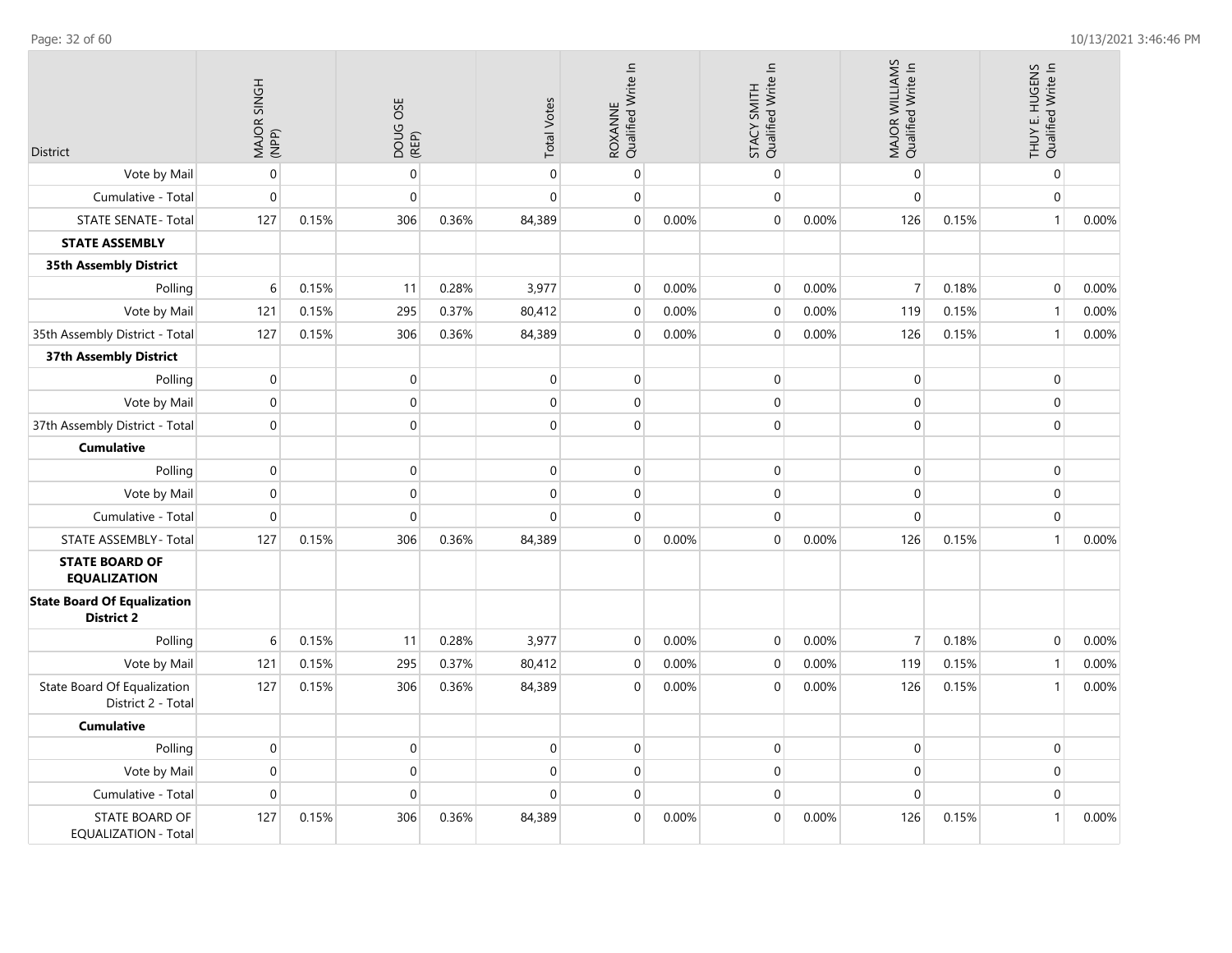| <b>District</b>                                         | Qualified Write In<br>MIKI HABRYN |       | VINCE LUNDGREN<br>Qualified Write In |       | Qualified Write In<br>VIVEK B. MOHAN |       | Unresolved<br>Write-In |
|---------------------------------------------------------|-----------------------------------|-------|--------------------------------------|-------|--------------------------------------|-------|------------------------|
| Vote by Mail                                            | $\mathbf 0$                       |       | $\mathbf 0$                          |       | $\mathbf 0$                          |       | 0                      |
| Cumulative - Total                                      | 0                                 |       | $\mathbf 0$                          |       | $\mathbf 0$                          |       | $\boldsymbol{0}$       |
| <b>STATE SENATE - Total</b>                             | $\mathbf 0$                       | 0.00% | $\mathbf 0$                          | 0.00% | $\mathbf 0$                          | 0.00% | $\boldsymbol{0}$       |
| <b>STATE ASSEMBLY</b>                                   |                                   |       |                                      |       |                                      |       |                        |
| <b>35th Assembly District</b>                           |                                   |       |                                      |       |                                      |       |                        |
| Polling                                                 | 0                                 | 0.00% | $\boldsymbol{0}$                     | 0.00% | $\boldsymbol{0}$                     | 0.00% | $\pmb{0}$              |
| Vote by Mail                                            | $\mathbf 0$                       | 0.00% | $\mathbf 0$                          | 0.00% | $\mathbf 0$                          | 0.00% | $\boldsymbol{0}$       |
| 35th Assembly District - Total                          | $\mathbf 0$                       | 0.00% | $\mathbf 0$                          | 0.00% | $\mathbf 0$                          | 0.00% | $\boldsymbol{0}$       |
| <b>37th Assembly District</b>                           |                                   |       |                                      |       |                                      |       |                        |
| Polling                                                 | $\mathbf 0$                       |       | $\mathbf 0$                          |       | $\mathbf 0$                          |       | $\boldsymbol{0}$       |
| Vote by Mail                                            | $\boldsymbol{0}$                  |       | $\mathbf 0$                          |       | $\boldsymbol{0}$                     |       | $\boldsymbol{0}$       |
| 37th Assembly District - Total                          | $\mathbf 0$                       |       | $\overline{0}$                       |       | $\overline{0}$                       |       | $\boldsymbol{0}$       |
| <b>Cumulative</b>                                       |                                   |       |                                      |       |                                      |       |                        |
| Polling                                                 | $\boldsymbol{0}$                  |       | $\mathbf 0$                          |       | $\mathbf 0$                          |       | $\pmb{0}$              |
| Vote by Mail                                            | $\boldsymbol{0}$                  |       | $\mathbf 0$                          |       | $\mathbf 0$                          |       | $\pmb{0}$              |
| Cumulative - Total                                      | $\mathbf 0$                       |       | $\mathbf 0$                          |       | $\mathbf 0$                          |       | $\mathbf 0$            |
| STATE ASSEMBLY - Total                                  | $\mathbf 0$                       | 0.00% | $\mathbf 0$                          | 0.00% | $\mathbf 0$                          | 0.00% | $\boldsymbol{0}$       |
| <b>STATE BOARD OF</b><br><b>EQUALIZATION</b>            |                                   |       |                                      |       |                                      |       |                        |
| <b>State Board Of Equalization</b><br><b>District 2</b> |                                   |       |                                      |       |                                      |       |                        |
| Polling                                                 | $\boldsymbol{0}$                  | 0.00% | 0                                    | 0.00% | $\mathbf 0$                          | 0.00% | $\pmb{0}$              |
| Vote by Mail                                            | $\boldsymbol{0}$                  | 0.00% | $\boldsymbol{0}$                     | 0.00% | $\boldsymbol{0}$                     | 0.00% | $\pmb{0}$              |
| State Board Of Equalization<br>District 2 - Total       | 0                                 | 0.00% | $\mathbf 0$                          | 0.00% | $\mathbf 0$                          | 0.00% | $\boldsymbol{0}$       |
| <b>Cumulative</b>                                       |                                   |       |                                      |       |                                      |       |                        |
| Polling                                                 | $\boldsymbol{0}$                  |       | $\pmb{0}$                            |       | $\boldsymbol{0}$                     |       | $\pmb{0}$              |
| Vote by Mail                                            | $\mathbf 0$                       |       | $\mathbf 0$                          |       | $\mathbf 0$                          |       | $\mathbf 0$            |
| Cumulative - Total                                      | 0                                 |       | $\mathbf 0$                          |       | $\mathbf 0$                          |       | $\pmb{0}$              |
| <b>STATE BOARD OF</b><br><b>EQUALIZATION - Total</b>    | $\boldsymbol{0}$                  | 0.00% | $\boldsymbol{0}$                     | 0.00% | $\boldsymbol{0}$                     | 0.00% | $\boldsymbol{0}$       |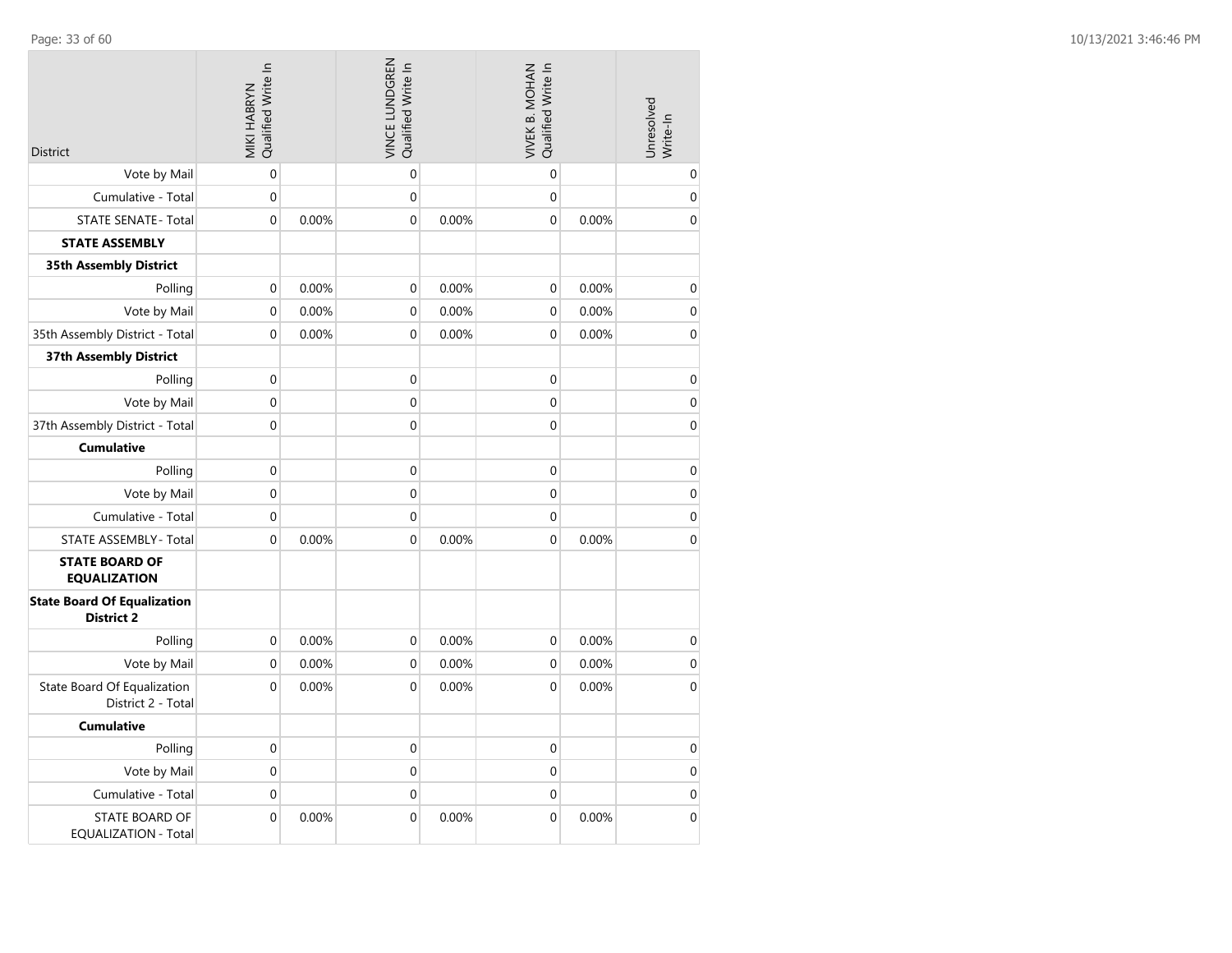|                                       | <b>Times Cast</b> | Registered<br>Voters | Undervotes  | Overvotes   |
|---------------------------------------|-------------------|----------------------|-------------|-------------|
| <b>District</b>                       |                   |                      |             |             |
| <b>SUPERVISORIAL DISTRICT</b>         |                   |                      |             |             |
| <b>1st Supervisorial District</b>     |                   |                      |             |             |
| Polling                               | 1,047             | 36,208               | 141         | 3           |
| Vote by Mail                          | 23,743            | 36,208               | 6,532       | 44          |
| 1st Supervisorial District -<br>Total | 24,790            | 36,208               | 6,673       | 47          |
| <b>2nd Supervisorial District</b>     |                   |                      |             |             |
| Polling                               | 792               | 33,740               | 199         | 1           |
| Vote by Mail                          | 24,069            | 33,740               | 10,772      | 40          |
| 2nd Supervisorial District -<br>Total | 24,861            | 33,740               | 10,971      | 41          |
| <b>3rd Supervisorial District</b>     |                   |                      |             |             |
| Polling                               | 1,020             | 39,115               | 231         | 6           |
| Vote by Mail                          | 26,861            | 39,115               | 10,986      | 41          |
| 3rd Supervisorial District -<br>Total | 27,881            | 39,115               | 11,217      | 47          |
| <b>4th Supervisorial District</b>     |                   |                      |             |             |
| Polling                               | 909               | 39,847               | 146         | 3           |
| Vote by Mail                          | 26,959            | 39,847               | 8,984       | 67          |
| 4th Supervisorial District -<br>Total | 27,868            | 39,847               | 9,130       | 70          |
| <b>5th Supervisorial District</b>     |                   |                      |             |             |
| Polling                               | 1,148             | 35,979               | 205         | 4           |
| Vote by Mail                          | 23,633            | 35,979               | 7,346       | 41          |
| 5th Supervisorial District -<br>Total | 24,781            | 35,979               | 7,551       | 45          |
| <b>Cumulative</b>                     |                   |                      |             |             |
| Polling                               | $\mathbf 0$       | 0                    | $\mathbf 0$ | $\mathbf 0$ |
| Vote by Mail                          | 0                 | 0                    | 0           | $\mathbf 0$ |
| Cumulative - Total                    | $\mathbf 0$       | $\mathbf 0$          | 0           | 0           |
| SUPERVISORIAL DISTRICT -<br>Total     | 130,181           | 184,889              | 45,542      | 250         |
| <b>CITY JURISDICTION</b>              |                   |                      |             |             |
| <b>City Of Arroyo Grande</b>          |                   |                      |             |             |
| Polling                               | 284               | 13,369               | 43          | $\mathbf 0$ |

| District                              | DAN KAPELOVITZ<br>(GRN) |       | KEVIN K. KAUL<br>(NPP) |       |
|---------------------------------------|-------------------------|-------|------------------------|-------|
| <b>SUPERVISORIAL DISTRICT</b>         |                         |       |                        |       |
| <b>1st Supervisorial District</b>     |                         |       |                        |       |
| Polling                               | 1                       | 0.11% | 1                      | 0.11% |
| Vote by Mail                          | 59                      | 0.34% | 4                      | 0.02% |
| 1st Supervisorial District -<br>Total | 60                      | 0.33% | 5                      | 0.03% |
| <b>2nd Supervisorial District</b>     |                         |       |                        |       |
| Polling                               | 4                       | 0.68% | 0                      | 0.00% |
| Vote by Mail                          | 114                     | 0.86% | 5                      | 0.04% |
| 2nd Supervisorial District -<br>Total | 118                     | 0.85% | 5                      | 0.04% |
| <b>3rd Supervisorial District</b>     |                         |       |                        |       |
| Polling                               | 5                       | 0.64% | 0                      | 0.00% |
| Vote by Mail                          | 141                     | 0.89% | 6                      | 0.04% |
| 3rd Supervisorial District -<br>Total | 146                     | 0.88% | 6                      | 0.04% |
| <b>4th Supervisorial District</b>     |                         |       |                        |       |
| Polling                               | 1                       | 0.13% | 2                      | 0.26% |
| Vote by Mail                          | 75                      | 0.42% | 5                      | 0.03% |
| 4th Supervisorial District -<br>Total | 76                      | 0.41% | 7                      | 0.04% |
| <b>5th Supervisorial District</b>     |                         |       |                        |       |
| Polling                               | 3                       | 0.32% | 0                      | 0.00% |
| Vote by Mail                          | 110                     | 0.68% | 4                      | 0.02% |
| 5th Supervisorial District -<br>Total | 113                     | 0.66% | 4                      | 0.02% |
| <b>Cumulative</b>                     |                         |       |                        |       |
| Polling                               | 0                       |       | 0                      |       |
| Vote by Mail                          | 0                       |       | 0                      |       |
| Cumulative - Total                    | 0                       |       | 0                      |       |
| SUPERVISORIAL DISTRICT -<br>Total     | 513                     | 0.61% | 27                     | 0.03% |
| <b>CITY JURISDICTION</b>              |                         |       |                        |       |
| <b>City Of Arroyo Grande</b>          |                         |       |                        |       |
| Polling                               | 0                       | 0.00% | 0                      | 0.00% |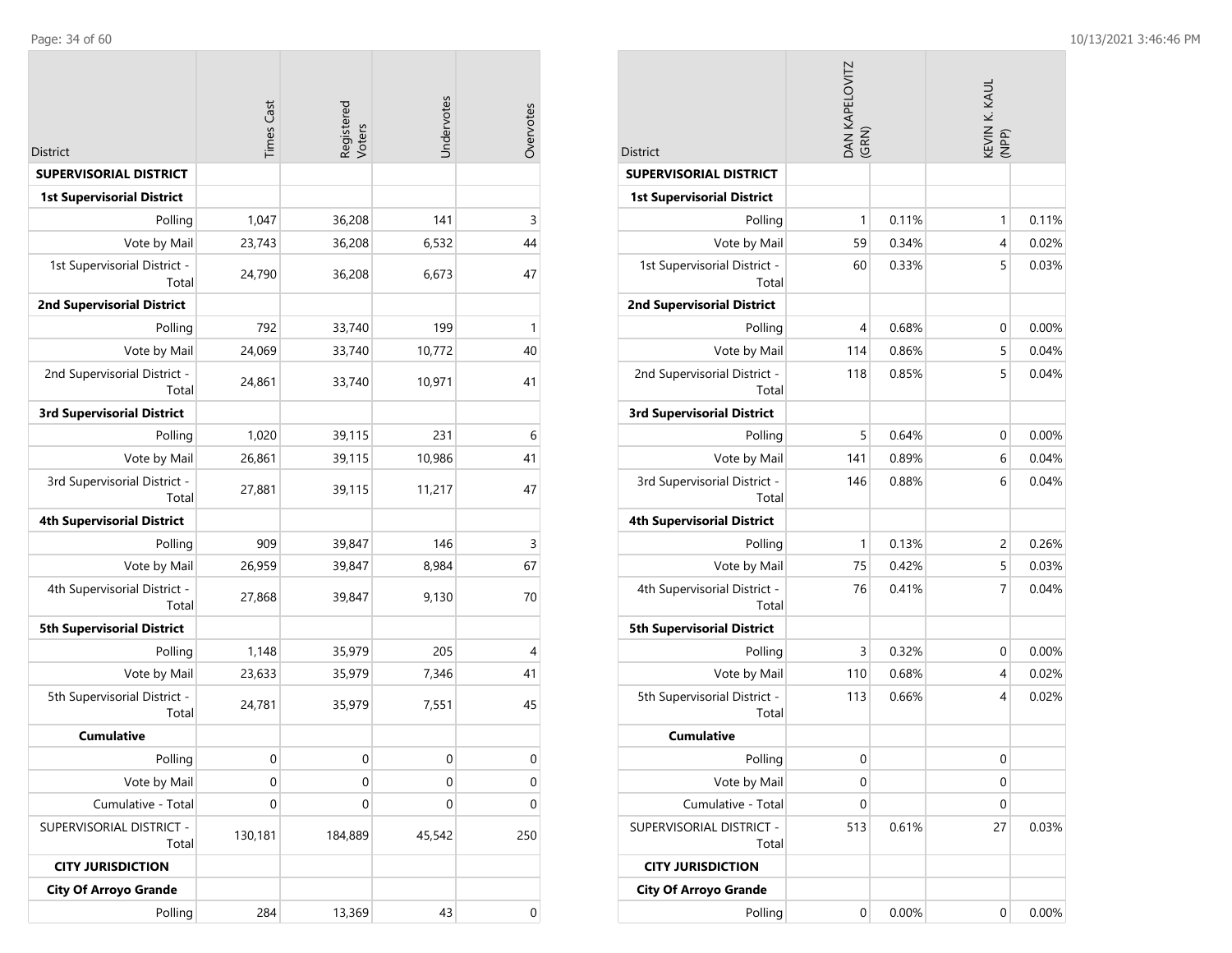| <b>District</b>                       | CHAUNCEY "SLIM"<br>KILLENS<br>CHAUNCEY "SLIM" |       | KEVIN KILEY<br>(REP) |       | PATRICK<br>KILPATRICK<br>(DEM) |       | ANTHONY<br>TRIMINO<br>(REP) |       | JOEL VENTRESCA<br>(DEM) |       | KEVIN L.<br>FAULCONER | (REP) | RHONDA FURIN<br>(REP) |       |
|---------------------------------------|-----------------------------------------------|-------|----------------------|-------|--------------------------------|-------|-----------------------------|-------|-------------------------|-------|-----------------------|-------|-----------------------|-------|
| SUPERVISORIAL DISTRICT                |                                               |       |                      |       |                                |       |                             |       |                         |       |                       |       |                       |       |
| <b>1st Supervisorial District</b>     |                                               |       |                      |       |                                |       |                             |       |                         |       |                       |       |                       |       |
| Polling                               | $\mathbf{1}$                                  | 0.11% | 66                   | 7.31% | $\mathbf{1}$                   | 0.11% | 9                           | 1.00% | 3                       | 0.33% | $\overline{7}$        | 0.78% | $\mathbf 0$           | 0.00% |
| Vote by Mail                          | 22                                            | 0.13% | 909                  | 5.30% | 109                            | 0.63% | 65                          | 0.38% | 261                     | 1.52% | 847                   | 4.93% | 10                    | 0.06% |
| 1st Supervisorial District -<br>Total | 23                                            | 0.13% | 975                  | 5.40% | 110                            | 0.61% | 74                          | 0.41% | 264                     | 1.46% | 854                   | 4.73% | 10                    | 0.06% |
| <b>2nd Supervisorial District</b>     |                                               |       |                      |       |                                |       |                             |       |                         |       |                       |       |                       |       |
| Polling                               | 0                                             | 0.00% | 13                   | 2.20% | 5                              | 0.84% | $\overline{2}$              | 0.34% | 5                       | 0.84% | 26                    | 4.39% | $\mathbf 0$           | 0.00% |
| Vote by Mail                          | $\overline{7}$                                | 0.05% | 407                  | 3.07% | 157                            | 1.18% | 20                          | 0.15% | 549                     | 4.14% | 1,133                 | 8.55% | 10                    | 0.08% |
| 2nd Supervisorial District -<br>Total | $\overline{7}$                                | 0.05% | 420                  | 3.03% | 162                            | 1.17% | 22                          | 0.16% | 554                     | 4.00% | 1,159                 | 8.37% | 10                    | 0.07% |
| <b>3rd Supervisorial District</b>     |                                               |       |                      |       |                                |       |                             |       |                         |       |                       |       |                       |       |
| Polling                               | $\mathbf 0$                                   | 0.00% | 31                   | 3.96% | $\overline{7}$                 | 0.89% | 10                          | 1.28% | 12                      | 1.53% | 22                    | 2.81% | $\mathbf{1}$          | 0.13% |
| Vote by Mail                          | 15                                            | 0.09% | 569                  | 3.59% | 164                            | 1.04% | 48                          | 0.30% | 619                     | 3.91% | 1,478                 | 9.33% | 5                     | 0.03% |
| 3rd Supervisorial District -<br>Total | 15                                            | 0.09% | 600                  | 3.61% | 171                            | 1.03% | 58                          | 0.35% | 631                     | 3.80% | 1,500                 | 9.03% | 6                     | 0.04% |
| <b>4th Supervisorial District</b>     |                                               |       |                      |       |                                |       |                             |       |                         |       |                       |       |                       |       |
| Polling                               | $\mathbf 0$                                   | 0.00% | 24                   | 3.16% | 4                              | 0.53% | 8                           | 1.05% | $\overline{4}$          | 0.53% | 9                     | 1.18% | $\overline{1}$        | 0.13% |
| Vote by Mail                          | 10                                            | 0.06% | 697                  | 3.89% | 151                            | 0.84% | 56                          | 0.31% | 361                     | 2.02% | 1,085                 | 6.06% | 6                     | 0.03% |
| 4th Supervisorial District -<br>Total | 10                                            | 0.05% | 721                  | 3.86% | 155                            | 0.83% | 64                          | 0.34% | 365                     | 1.96% | 1,094                 | 5.86% | $\overline{7}$        | 0.04% |
| <b>5th Supervisorial District</b>     |                                               |       |                      |       |                                |       |                             |       |                         |       |                       |       |                       |       |
| Polling                               | 1                                             | 0.11% | 53                   | 5.64% | 4                              | 0.43% | 5                           | 0.53% | 8                       | 0.85% | 27                    | 2.88% | $\mathbf 0$           | 0.00% |
| Vote by Mail                          | 13                                            | 0.08% | 802                  | 4.94% | 129                            | 0.79% | 46                          | 0.28% | 434                     | 2.67% | 973                   | 5.99% | $\overline{7}$        | 0.04% |
| 5th Supervisorial District -<br>Total | 14                                            | 0.08% | 855                  | 4.98% | 133                            | 0.77% | 51                          | 0.30% | 442                     | 2.57% | 1,000                 | 5.82% | $\overline{7}$        | 0.04% |
| <b>Cumulative</b>                     |                                               |       |                      |       |                                |       |                             |       |                         |       |                       |       |                       |       |
| Polling                               | $\overline{0}$                                |       | $\overline{0}$       |       | $\overline{0}$                 |       | $\overline{0}$              |       | $\overline{0}$          |       | $\mathbf 0$           |       | $\overline{0}$        |       |
| Vote by Mail                          | 0                                             |       | $\mathbf 0$          |       | $\mathbf{0}$                   |       | $\overline{0}$              |       | $\mathbf 0$             |       | 0                     |       | $\mathbf 0$           |       |
| Cumulative - Total                    | 0                                             |       | $\mathbf 0$          |       | $\mathbf 0$                    |       | $\mathbf 0$                 |       | $\mathbf 0$             |       | $\mathbf 0$           |       | $\mathbf 0$           |       |
| SUPERVISORIAL DISTRICT -<br>Total     | 69                                            | 0.08% | 3,571                | 4.23% | 731                            | 0.87% | 269                         | 0.32% | 2,256                   | 2.67% | 5,607                 | 6.64% | 40                    | 0.05% |
| <b>CITY JURISDICTION</b>              |                                               |       |                      |       |                                |       |                             |       |                         |       |                       |       |                       |       |
| <b>City Of Arroyo Grande</b>          |                                               |       |                      |       |                                |       |                             |       |                         |       |                       |       |                       |       |

Polling 0 0.00% 10 4.15% 1 0.41% 2 0.83% 3 1.24% 6 2.49% 0 0.00%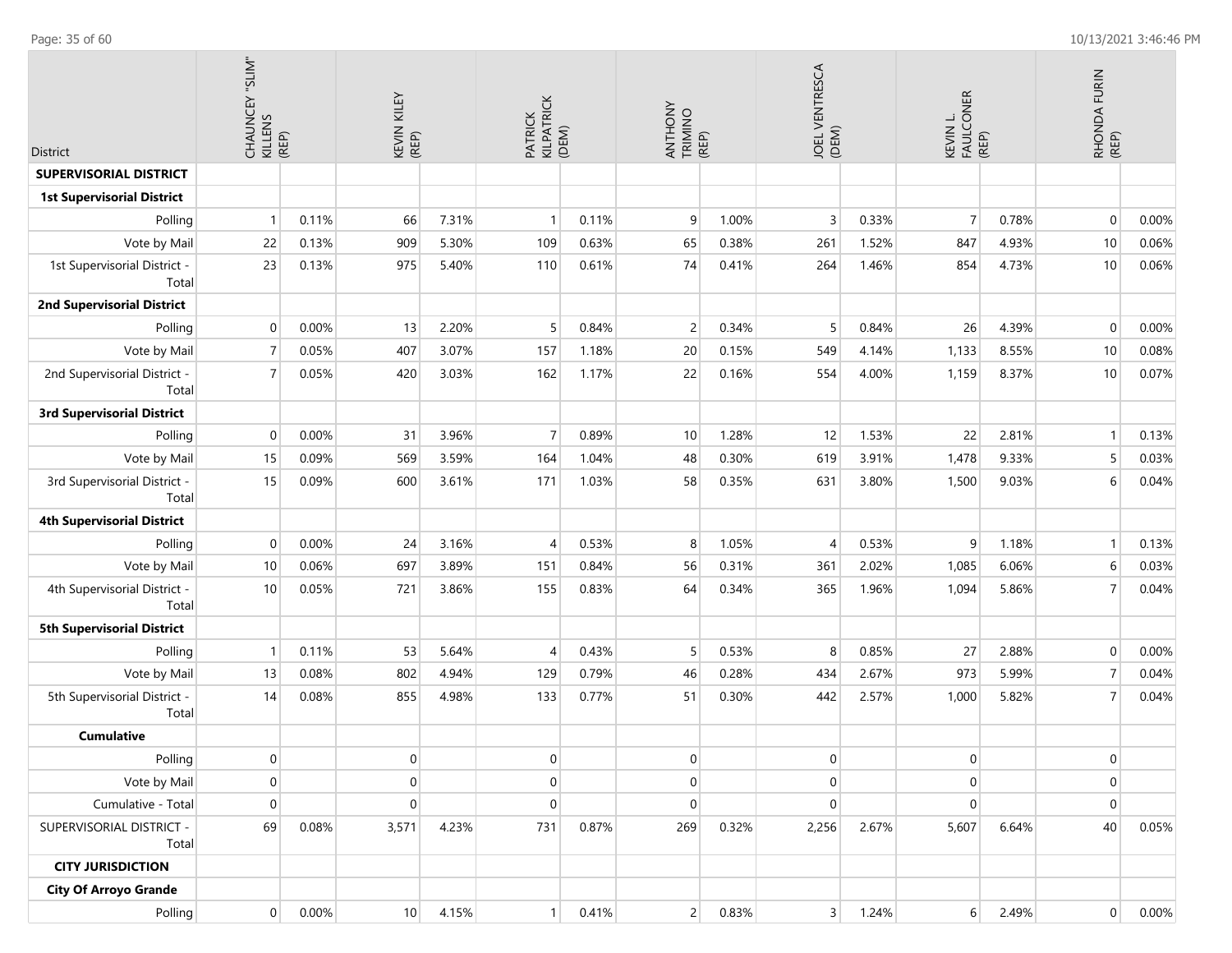| District                              | ROBERT C.<br>NEWMAN II<br>(REP) |       | DENNIS RICHTER<br>(NPP) |       | $\dot{\Xi}$<br>BRANDON N<br>ROSS | (DEM) | SAM L. GALLUCCI<br>(REP) |       | TED GAINES<br>(REP) |       | CAITLYN JENNER<br>(REP) |       | LEO S. ZACKY<br>(REP) |       |
|---------------------------------------|---------------------------------|-------|-------------------------|-------|----------------------------------|-------|--------------------------|-------|---------------------|-------|-------------------------|-------|-----------------------|-------|
| <b>SUPERVISORIAL DISTRICT</b>         |                                 |       |                         |       |                                  |       |                          |       |                     |       |                         |       |                       |       |
| <b>1st Supervisorial District</b>     |                                 |       |                         |       |                                  |       |                          |       |                     |       |                         |       |                       |       |
| Polling                               | $\overline{3}$                  | 0.33% | $\mathbf 0$             | 0.00% | 6                                | 0.66% | $\mathbf 0$              | 0.00% | 3                   | 0.33% | 8                       | 0.89% | 3                     | 0.33% |
| Vote by Mail                          | 18                              | 0.10% | 11                      | 0.06% | 348                              | 2.03% | 23                       | 0.13% | 90                  | 0.52% | 176                     | 1.03% | 13                    | 0.08% |
| 1st Supervisorial District -<br>Total | 21                              | 0.12% | 11                      | 0.06% | 354                              | 1.96% | 23                       | 0.13% | 93                  | 0.51% | 184                     | 1.02% | 16                    | 0.09% |
| <b>2nd Supervisorial District</b>     |                                 |       |                         |       |                                  |       |                          |       |                     |       |                         |       |                       |       |
| Polling                               | 3                               | 0.51% | $\mathbf 0$             | 0.00% | 9                                | 1.52% | $\mathbf 0$              | 0.00% | $\mathbf 0$         | 0.00% | 5                       | 0.84% | $\mathbf 0$           | 0.00% |
| Vote by Mail                          | 8                               | 0.06% | 26                      | 0.20% | 530                              | 4.00% | 21                       | 0.16% | 74                  | 0.56% | 155                     | 1.17% | 14                    | 0.11% |
| 2nd Supervisorial District -<br>Total | 11                              | 0.08% | 26                      | 0.19% | 539                              | 3.89% | 21                       | 0.15% | 74                  | 0.53% | 160                     | 1.16% | 14                    | 0.10% |
| <b>3rd Supervisorial District</b>     |                                 |       |                         |       |                                  |       |                          |       |                     |       |                         |       |                       |       |
| Polling                               | 5                               | 0.64% | $\mathbf 0$             | 0.00% | 10                               | 1.28% | $\mathbf 0$              | 0.00% | $\overline{1}$      | 0.13% | $\overline{7}$          | 0.89% | $\mathbf{1}$          | 0.13% |
| Vote by Mail                          | 15                              | 0.09% | 20                      | 0.13% | 602                              | 3.80% | 21                       | 0.13% | 81                  | 0.51% | 163                     | 1.03% | 11                    | 0.07% |
| 3rd Supervisorial District -<br>Total | 20                              | 0.12% | 20                      | 0.12% | 612                              | 3.68% | 21                       | 0.13% | 82                  | 0.49% | 170                     | 1.02% | 12                    | 0.07% |
| <b>4th Supervisorial District</b>     |                                 |       |                         |       |                                  |       |                          |       |                     |       |                         |       |                       |       |
| Polling                               | $\mathbf{1}$                    | 0.13% | $\mathbf{1}$            | 0.13% | 11                               | 1.45% | $\overline{c}$           | 0.26% | $\overline{c}$      | 0.26% | $\overline{c}$          | 0.26% | $\mathbf 0$           | 0.00% |
| Vote by Mail                          | 18                              | 0.10% | 10                      | 0.06% | 478                              | 2.67% | 29                       | 0.16% | 129                 | 0.72% | 175                     | 0.98% | 14                    | 0.08% |
| 4th Supervisorial District -<br>Total | 19                              | 0.10% | 11                      | 0.06% | 489                              | 2.62% | 31                       | 0.17% | 131                 | 0.70% | 177                     | 0.95% | 14                    | 0.07% |
| <b>5th Supervisorial District</b>     |                                 |       |                         |       |                                  |       |                          |       |                     |       |                         |       |                       |       |
| Polling                               | $\mathbf{1}$                    | 0.11% | $\mathbf 0$             | 0.00% | 9                                | 0.96% | $\mathbf{1}$             | 0.11% | $\overline{c}$      | 0.21% | 5                       | 0.53% | $\mathbf 0$           | 0.00% |
| Vote by Mail                          | 21                              | 0.13% | 16                      | 0.10% | 457                              | 2.81% | 22                       | 0.14% | 94                  | 0.58% | 166                     | 1.02% | 9                     | 0.06% |
| 5th Supervisorial District -<br>Total | 22                              | 0.13% | 16                      | 0.09% | 466                              | 2.71% | 23                       | 0.13% | 96                  | 0.56% | 171                     | 1.00% | 9                     | 0.05% |
| <b>Cumulative</b>                     |                                 |       |                         |       |                                  |       |                          |       |                     |       |                         |       |                       |       |
| Polling                               | $\overline{0}$                  |       | $\pmb{0}$               |       | 0                                |       | $\overline{0}$           |       | 0                   |       | $\boldsymbol{0}$        |       | 0                     |       |
| Vote by Mail                          | $\mathbf 0$                     |       | $\mathbf 0$             |       | $\overline{0}$                   |       | $\overline{0}$           |       | $\pmb{0}$           |       | $\mathbf 0$             |       | $\mathbf{0}$          |       |
| Cumulative - Total                    | $\boldsymbol{0}$                |       | $\mathbf 0$             |       | 0                                |       | $\Omega$                 |       | $\boldsymbol{0}$    |       | $\mathbf 0$             |       | $\mathbf 0$           |       |
| SUPERVISORIAL DISTRICT -<br>Total     | 93                              | 0.11% | 84                      | 0.10% | 2,460                            | 2.92% | 119                      | 0.14% | 476                 | 0.56% | 862                     | 1.02% | 65                    | 0.08% |
| <b>CITY JURISDICTION</b>              |                                 |       |                         |       |                                  |       |                          |       |                     |       |                         |       |                       |       |
| <b>City Of Arroyo Grande</b>          |                                 |       |                         |       |                                  |       |                          |       |                     |       |                         |       |                       |       |

4 1.66%

1 0.41%

1 0.41%

1 0.41%

0 0.00%

Polling

0 0.00%

1 0.41%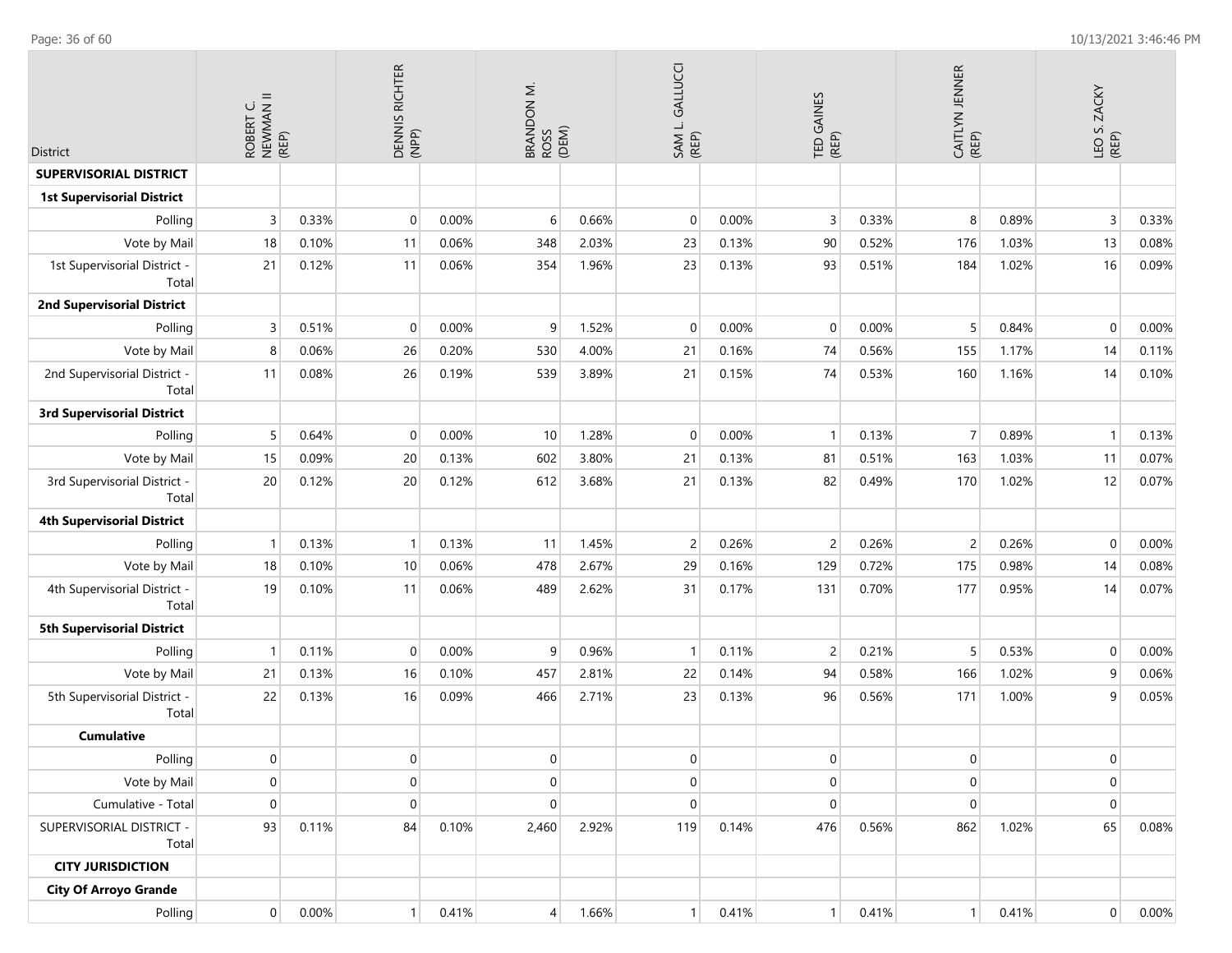**COL** 

 $\sim$ 

| <b>District</b>                       | ш<br>RAE I<br><b>JENNY</b><br>ROUX<br>(REP) |       | DAVID LOZANO<br>(REP) |       | STEVE CHAVEZ<br>LODGE | (REP) | MICHAEL LOEBS<br>(NPP) |       | DENIS LUCEY<br>(NPP) |       | DIEGO MARTINEZ<br>(REP) |       | MARCINIAK<br>(NPP)<br><b>JEREMIAH</b><br>"JEREMY" |       |
|---------------------------------------|---------------------------------------------|-------|-----------------------|-------|-----------------------|-------|------------------------|-------|----------------------|-------|-------------------------|-------|---------------------------------------------------|-------|
| <b>SUPERVISORIAL DISTRICT</b>         |                                             |       |                       |       |                       |       |                        |       |                      |       |                         |       |                                                   |       |
| <b>1st Supervisorial District</b>     |                                             |       |                       |       |                       |       |                        |       |                      |       |                         |       |                                                   |       |
| Polling                               | 6                                           | 0.66% | $\overline{2}$        | 0.22% | $\mathbf{1}$          | 0.11% | $\mathbf 0$            | 0.00% | $\mathbf{0}$         | 0.00% | 2                       | 0.22% | $\mathbf 0$                                       | 0.00% |
| Vote by Mail                          | 45                                          | 0.26% | 127                   | 0.74% | 35                    | 0.20% | 32                     | 0.19% | 10                   | 0.06% | 15                      | 0.09% | $\overline{c}$                                    | 0.01% |
| 1st Supervisorial District -<br>Total | 51                                          | 0.28% | 129                   | 0.71% | 36                    | 0.20% | 32                     | 0.18% | 10                   | 0.06% | 17                      | 0.09% | $\overline{c}$                                    | 0.01% |
| <b>2nd Supervisorial District</b>     |                                             |       |                       |       |                       |       |                        |       |                      |       |                         |       |                                                   |       |
| Polling                               | $\mathbf{0}$                                | 0.00% | $6 \overline{6}$      | 1.01% | $\overline{c}$        | 0.34% | 3                      | 0.51% | $\mathbf{0}$         | 0.00% | $\mathbf 0$             | 0.00% | $\overline{1}$                                    | 0.17% |
| Vote by Mail                          | 32                                          | 0.24% | 79                    | 0.60% | 16                    | 0.12% | 57                     | 0.43% | 22                   | 0.17% | 6                       | 0.05% | 6                                                 | 0.05% |
| 2nd Supervisorial District -<br>Total | 32                                          | 0.23% | 85                    | 0.61% | 18                    | 0.13% | 60                     | 0.43% | 22                   | 0.16% | 6                       | 0.04% | $\overline{7}$                                    | 0.05% |
| <b>3rd Supervisorial District</b>     |                                             |       |                       |       |                       |       |                        |       |                      |       |                         |       |                                                   |       |
| Polling                               |                                             | 0.13% | $\overline{7}$        | 0.89% | $\mathbf 0$           | 0.00% | $\overline{c}$         | 0.26% | $\mathbf{1}$         | 0.13% | 2                       | 0.26% | $\mathbf{0}$                                      | 0.00% |
| Vote by Mail                          | 57                                          | 0.36% | 107                   | 0.68% | 25                    | 0.16% | 41                     | 0.26% | 13                   | 0.08% | 5                       | 0.03% | 6                                                 | 0.04% |
| 3rd Supervisorial District -<br>Total | 58                                          | 0.35% | 114                   | 0.69% | 25                    | 0.15% | 43                     | 0.26% | 14                   | 0.08% | $\overline{7}$          | 0.04% | 6                                                 | 0.04% |
| <b>4th Supervisorial District</b>     |                                             |       |                       |       |                       |       |                        |       |                      |       |                         |       |                                                   |       |
| Polling                               | 5                                           | 0.66% | 3                     | 0.39% | $\mathbf{1}$          | 0.13% | $\overline{c}$         | 0.26% | $\overline{1}$       | 0.13% | $\mathbf 0$             | 0.00% | $\mathbf{0}$                                      | 0.00% |
| Vote by Mail                          | 61                                          | 0.34% | 117                   | 0.65% | 23                    | 0.13% | 35                     | 0.20% | 22                   | 0.12% | 14                      | 0.08% | 3                                                 | 0.02% |
| 4th Supervisorial District -<br>Total | 66                                          | 0.35% | 120                   | 0.64% | 24                    | 0.13% | 37                     | 0.20% | 23                   | 0.12% | 14                      | 0.07% | 3                                                 | 0.02% |
| <b>5th Supervisorial District</b>     |                                             |       |                       |       |                       |       |                        |       |                      |       |                         |       |                                                   |       |
| Polling                               | 5                                           | 0.53% | 5                     | 0.53% | $\mathbf 0$           | 0.00% | $\mathbf 0$            | 0.00% | 3                    | 0.32% | $\overline{2}$          | 0.21% | $\mathbf{0}$                                      | 0.00% |
| Vote by Mail                          | 57                                          | 0.35% | 98                    | 0.60% | 22                    | 0.14% | 54                     | 0.33% | 13                   | 0.08% | 6                       | 0.04% | 6                                                 | 0.04% |
| 5th Supervisorial District -<br>Total | 62                                          | 0.36% | 103                   | 0.60% | 22                    | 0.13% | 54                     | 0.31% | 16                   | 0.09% | 8                       | 0.05% | 6                                                 | 0.03% |
| <b>Cumulative</b>                     |                                             |       |                       |       |                       |       |                        |       |                      |       |                         |       |                                                   |       |
| Polling                               | $\overline{0}$                              |       | $\overline{0}$        |       | 0                     |       | 0                      |       | 0                    |       | $\overline{0}$          |       | $\overline{0}$                                    |       |
| Vote by Mail                          | $\overline{0}$                              |       | $\overline{0}$        |       | $\boldsymbol{0}$      |       | $\mathbf 0$            |       | $\mathbf{0}$         |       | $\overline{0}$          |       | $\mathbf{0}$                                      |       |
| Cumulative - Total                    | $\overline{0}$                              |       | $\overline{0}$        |       | $\pmb{0}$             |       | $\mathbf 0$            |       | $\pmb{0}$            |       | $\mathbf 0$             |       | $\pmb{0}$                                         |       |
| SUPERVISORIAL DISTRICT -<br>Total     | 269                                         | 0.32% | 551                   | 0.65% | 125                   | 0.15% | 226                    | 0.27% | 85                   | 0.10% | 52                      | 0.06% | 24                                                | 0.03% |
| <b>CITY JURISDICTION</b>              |                                             |       |                       |       |                       |       |                        |       |                      |       |                         |       |                                                   |       |
| <b>City Of Arroyo Grande</b>          |                                             |       |                       |       |                       |       |                        |       |                      |       |                         |       |                                                   |       |
| Polling                               | $\overline{4}$                              | 1.66% | $\overline{0}$        | 0.00% | 1                     | 0.41% | 2                      | 0.83% | $\overline{0}$       | 0.00% | $\overline{0}$          | 0.00% | $\overline{0}$                                    | 0.00% |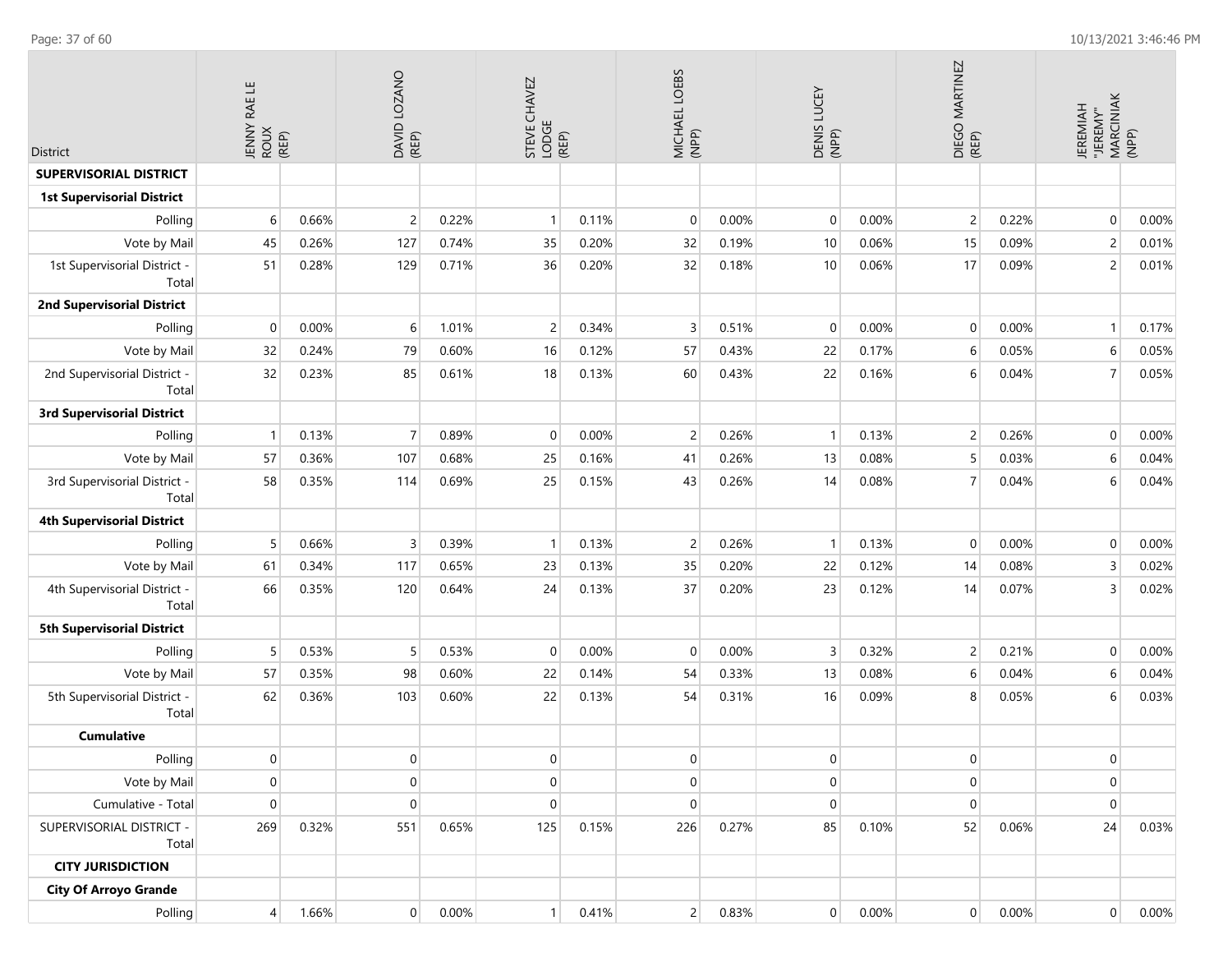| <b>District</b>                       | DANIEL MERCURI<br>(REP) |       | JACQUELINE<br>MCGOWAN<br>(DEM) |       | <b>MOORE</b><br>DAVID I<br>(NPP) |       | ALEXANDER<br>BRAMANTE<br><b>DAVID</b> | (REP) | <b>BAADE</b><br>HOLLY L. E |          | ANGELYNE<br>(NPP) |       | JAMES G. HANINK<br>(NPP) |       |
|---------------------------------------|-------------------------|-------|--------------------------------|-------|----------------------------------|-------|---------------------------------------|-------|----------------------------|----------|-------------------|-------|--------------------------|-------|
| <b>SUPERVISORIAL DISTRICT</b>         |                         |       |                                |       |                                  |       |                                       |       |                            |          |                   |       |                          |       |
| <b>1st Supervisorial District</b>     |                         |       |                                |       |                                  |       |                                       |       |                            |          |                   |       |                          |       |
| Polling                               | $\mathbf{1}$            | 0.11% | 6                              | 0.66% | 5                                | 0.55% | $\mathbf 0$                           | 0.00% | 5                          | 0.55%    | $\mathbf{1}$      | 0.11% | $\overline{0}$           | 0.00% |
| Vote by Mail                          | $\overline{7}$          | 0.04% | 182                            | 1.06% | 23                               | 0.13% | 9                                     | 0.05% | 88                         | 0.51%    | 29                | 0.17% | 11                       | 0.06% |
| 1st Supervisorial District -<br>Total | 8                       | 0.04% | 188                            | 1.04% | 28                               | 0.15% | 9                                     | 0.05% | 93                         | 0.51%    | 30                | 0.17% | 11                       | 0.06% |
| <b>2nd Supervisorial District</b>     |                         |       |                                |       |                                  |       |                                       |       |                            |          |                   |       |                          |       |
| Polling                               | $\mathbf 0$             | 0.00% | 14                             | 2.36% | $\overline{c}$                   | 0.34% | $\overline{2}$                        | 0.34% | 8                          | 1.35%    | $\overline{2}$    | 0.34% | $\overline{0}$           | 0.00% |
| Vote by Mail                          | 5                       | 0.04% | 263                            | 1.98% | 47                               | 0.35% | 12                                    | 0.09% | 113                        | 0.85%    | 73                | 0.55% | 13                       | 0.10% |
| 2nd Supervisorial District -<br>Total | 5                       | 0.04% | 277                            | 2.00% | 49                               | 0.35% | 14                                    | 0.10% | 121                        | 0.87%    | 75                | 0.54% | 13                       | 0.09% |
| <b>3rd Supervisorial District</b>     |                         |       |                                |       |                                  |       |                                       |       |                            |          |                   |       |                          |       |
| Polling                               | $\mathbf 0$             | 0.00% | 20                             | 2.55% | $\mathbf{1}$                     | 0.13% | $\mathbf 0$                           | 0.00% | 8                          | 1.02%    | $\overline{0}$    | 0.00% | $\mathbf{1}$             | 0.13% |
| Vote by Mail                          | 6                       | 0.04% | 255                            | 1.61% | 59                               | 0.37% | 14                                    | 0.09% | 108                        | 0.68%    | 76                | 0.48% | 6                        | 0.04% |
| 3rd Supervisorial District -<br>Total | 6                       | 0.04% | 275                            | 1.65% | 60                               | 0.36% | 14                                    | 0.08% | 116                        | 0.70%    | 76                | 0.46% | $\overline{7}$           | 0.04% |
| <b>4th Supervisorial District</b>     |                         |       |                                |       |                                  |       |                                       |       |                            |          |                   |       |                          |       |
| Polling                               | $\overline{1}$          | 0.13% | $\overline{4}$                 | 0.53% | $\mathbf{1}$                     | 0.13% | $\mathbf{1}$                          | 0.13% | $\overline{c}$             | 0.26%    | $\mathbf{1}$      | 0.13% | $\mathbf{1}$             | 0.13% |
| Vote by Mail                          | 9                       | 0.05% | 223                            | 1.25% | 44                               | 0.25% | 20                                    | 0.11% | 93                         | 0.52%    | 59                | 0.33% | 11                       | 0.06% |
| 4th Supervisorial District -<br>Total | 10                      | 0.05% | 227                            | 1.22% | 45                               | 0.24% | 21                                    | 0.11% | 95                         | 0.51%    | 60                | 0.32% | 12                       | 0.06% |
| <b>5th Supervisorial District</b>     |                         |       |                                |       |                                  |       |                                       |       |                            |          |                   |       |                          |       |
| Polling                               | $\overline{1}$          | 0.11% | 17                             | 1.81% |                                  | 0.11% | $\mathbf 0$                           | 0.00% | 8                          | 0.85%    | 5                 | 0.53% | $\mathbf{1}$             | 0.11% |
| Vote by Mail                          | 6                       | 0.04% | 195                            | 1.20% | 34                               | 0.21% | 19                                    | 0.12% | 58                         | 0.36%    | 61                | 0.38% | 11                       | 0.07% |
| 5th Supervisorial District -<br>Total | $\overline{7}$          | 0.04% | 212                            | 1.23% | 35                               | 0.20% | 19                                    | 0.11% | 66                         | 0.38%    | 66                | 0.38% | 12                       | 0.07% |
| <b>Cumulative</b>                     |                         |       |                                |       |                                  |       |                                       |       |                            |          |                   |       |                          |       |
| Polling                               | $\mathbf 0$             |       | 0                              |       | 0                                |       | $\pmb{0}$                             |       | $\pmb{0}$                  |          | $\overline{0}$    |       | $\mathbf 0$              |       |
| Vote by Mail                          | $\pmb{0}$               |       | 0                              |       | $\mathbf 0$                      |       | $\boldsymbol{0}$                      |       | $\overline{0}$             |          | $\mathbf 0$       |       | $\pmb{0}$                |       |
| Cumulative - Total                    | $\boldsymbol{0}$        |       | $\mathbf 0$                    |       | 0                                |       | $\boldsymbol{0}$                      |       | $\boldsymbol{0}$           |          | $\mathbf 0$       |       | $\pmb{0}$                |       |
| SUPERVISORIAL DISTRICT -<br>Total     | 36                      | 0.04% | 1,179                          | 1.40% | 217                              | 0.26% | 77                                    | 0.09% | 491                        | 0.58%    | 307               | 0.36% | 55                       | 0.07% |
| <b>CITY JURISDICTION</b>              |                         |       |                                |       |                                  |       |                                       |       |                            |          |                   |       |                          |       |
| <b>City Of Arroyo Grande</b>          |                         |       |                                |       |                                  |       |                                       |       |                            |          |                   |       |                          |       |
| Polling                               | $\overline{0}$          | 0.00% | $\mathbf{1}$                   | 0.41% | $\overline{0}$                   | 0.00% | 0                                     | 0.00% | $\overline{0}$             | $0.00\%$ | $\boldsymbol{0}$  | 0.00% | $\boldsymbol{0}$         | 0.00% |

Page: 38 of 60 10/13/2021 3:46:46 PM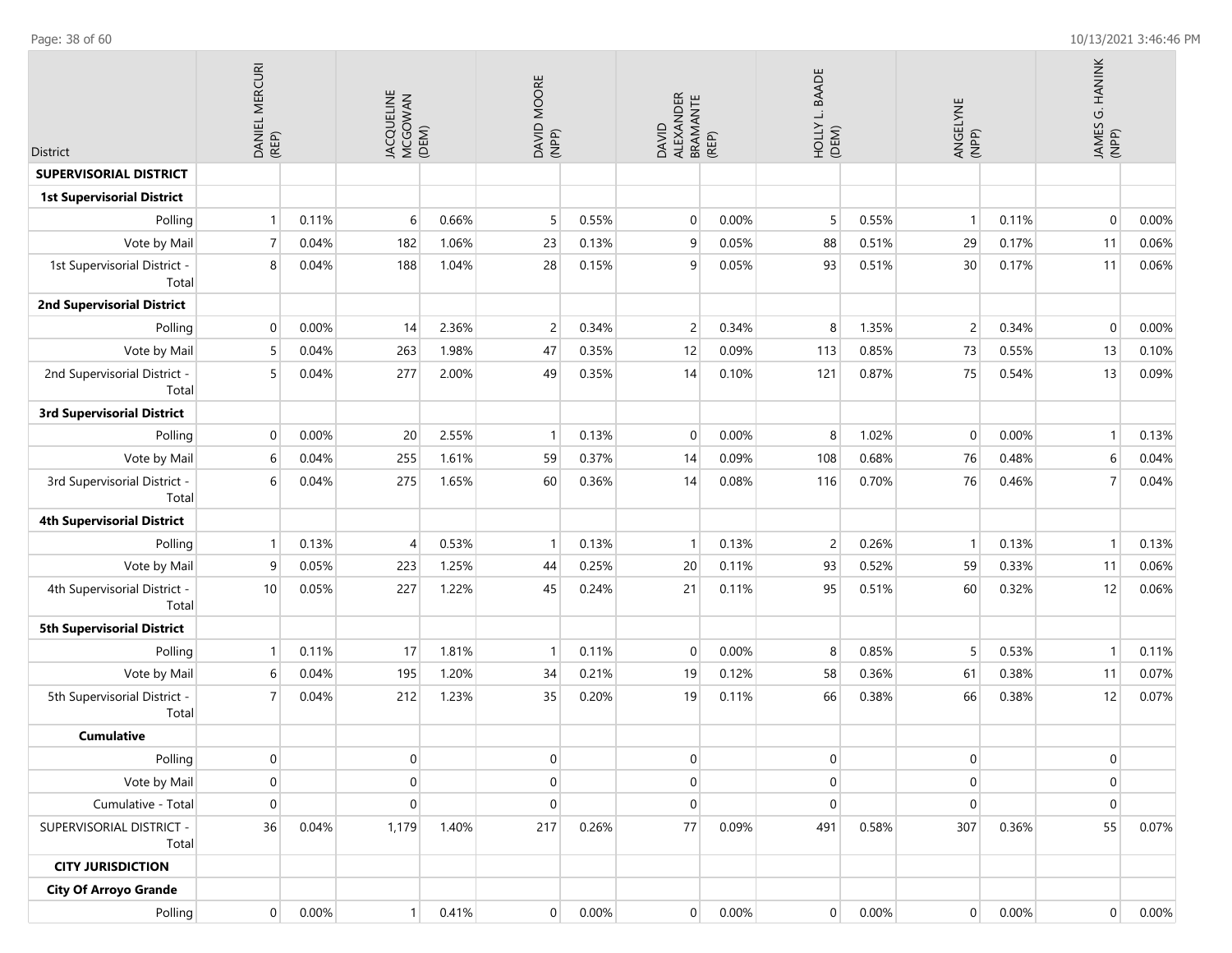| District                              | DAVID HILLBERG<br>(REP) |       | <b>JEFF HEWITT</b><br>(LIB) |       | R. DRAKE<br><b>NHOL</b><br>(DEM) |       | <b>ELDER</b><br>LARRY A. I<br>(REP) |            | PAFFRATH<br>KEVIN I<br>(DEM) |        | ADAM PAPAGAN<br>(NPP) |       | PEREZ-<br>ARMANDO<br>"MANDO" P<br>SERRATO | (DEM) |
|---------------------------------------|-------------------------|-------|-----------------------------|-------|----------------------------------|-------|-------------------------------------|------------|------------------------------|--------|-----------------------|-------|-------------------------------------------|-------|
| <b>SUPERVISORIAL DISTRICT</b>         |                         |       |                             |       |                                  |       |                                     |            |                              |        |                       |       |                                           |       |
| <b>1st Supervisorial District</b>     |                         |       |                             |       |                                  |       |                                     |            |                              |        |                       |       |                                           |       |
| Polling                               | $\mathbf 0$             | 0.00% | 5                           | 0.55% | $\overline{c}$                   | 0.22% | 683                                 | 75.64%     | 26                           | 2.88%  | $\mathbf 0$           | 0.00% | 3                                         | 0.33% |
| Vote by Mail                          | $\overline{c}$          | 0.01% | 90                          | 0.52% | 97                               | 0.57% | 10,500                              | 61.16%     | 1,256                        | 7.32%  | 10                    | 0.06% | 111                                       | 0.65% |
| 1st Supervisorial District -<br>Total | $\overline{c}$          | 0.01% | 95                          | 0.53% | 99                               | 0.55% | 11,183                              | 61.89%     | 1,282                        | 7.09%  | 10                    | 0.06% | 114                                       | 0.63% |
| <b>2nd Supervisorial District</b>     |                         |       |                             |       |                                  |       |                                     |            |                              |        |                       |       |                                           |       |
| Polling                               | $\Omega$                | 0.00% | 3                           | 0.51% | 4                                | 0.68% | 368                                 | 62.16%     | 59                           | 9.97%  | $\mathbf 0$           | 0.00% | 6                                         | 1.01% |
| Vote by Mail                          | 5                       | 0.04% | 116                         | 0.88% | 156                              | 1.18% | 5,723                               | 43.17%     | 2,000                        | 15.09% | 11                    | 0.08% | 94                                        | 0.71% |
| 2nd Supervisorial District -<br>Total |                         | 0.04% | 119                         | 0.86% | 160                              | 1.16% | 6,091                               | 43.98%     | 2,059                        | 14.87% | 11                    | 0.08% | 100                                       | 0.72% |
| <b>3rd Supervisorial District</b>     |                         |       |                             |       |                                  |       |                                     |            |                              |        |                       |       |                                           |       |
| Polling                               | $\Omega$                | 0.00% | 6                           | 0.77% | 5                                | 0.64% | 485                                 | 61.94%     | 68                           | 8.68%  | 0                     | 0.00% | $\overline{4}$                            | 0.51% |
| Vote by Mail                          | 5                       | 0.03% | 113                         | 0.71% | 142                              | 0.90% | 7,146                               | 45.13%     | 2,335                        | 14.75% | 9                     | 0.06% | 114                                       | 0.72% |
| 3rd Supervisorial District -<br>Total |                         | 0.03% | 119                         | 0.72% | 147                              | 0.88% | 7,631                               | 45.92%     | 2,403                        | 14.46% | 9                     | 0.05% | 118                                       | 0.71% |
| <b>4th Supervisorial District</b>     |                         |       |                             |       |                                  |       |                                     |            |                              |        |                       |       |                                           |       |
| Polling                               | $\Omega$                | 0.00% | $\overline{2}$              | 0.26% | $\mathbf{0}$                     | 0.00% | 576                                 | 75.79%     | 39                           | 5.13%  | $\mathbf{1}$          | 0.13% | 6                                         | 0.79% |
| Vote by Mail                          | 5                       | 0.03% | 120                         | 0.67% | 103                              | 0.58% | 10,164                              | 56.76%     | 1,706                        | 9.53%  | 8                     | 0.04% | 130                                       | 0.73% |
| 4th Supervisorial District -<br>Total | 5                       | 0.03% | 122                         | 0.65% | 103                              | 0.55% | 10,740                              | 57.53%     | 1,745                        | 9.35%  | 9                     | 0.05% | 136                                       | 0.73% |
| <b>5th Supervisorial District</b>     |                         |       |                             |       |                                  |       |                                     |            |                              |        |                       |       |                                           |       |
| Polling                               | $\Omega$                | 0.00% |                             | 0.43% | 10                               | 1.06% | 607                                 | 64.64%     | 80                           | 8.52%  | 0                     | 0.00% | 4                                         | 0.43% |
| Vote by Mail                          | 3                       | 0.02% | 108                         | 0.66% | 106                              | 0.65% | 9,046                               | 55.68%     | 1,626                        | 10.01% | 5                     | 0.03% | 75                                        | 0.46% |
| 5th Supervisorial District -<br>Total | 3                       | 0.02% | 112                         | 0.65% | 116                              | 0.68% | 9,653                               | 56.17%     | 1,706                        | 9.93%  | 5                     | 0.03% | 79                                        | 0.46% |
| <b>Cumulative</b>                     |                         |       |                             |       |                                  |       |                                     |            |                              |        |                       |       |                                           |       |
| Polling                               | $\overline{0}$          |       | $\overline{0}$              |       | $\overline{0}$                   |       | $\mathbf 0$                         |            | $\boldsymbol{0}$             |        | $\overline{0}$        |       | $\mathbf 0$                               |       |
| Vote by Mail                          | $\mathbf 0$             |       | $\overline{0}$              |       | 0                                |       | 0                                   |            | $\pmb{0}$                    |        | $\overline{0}$        |       | $\overline{0}$                            |       |
| Cumulative - Total                    | $\mathbf{0}$            |       | $\mathbf 0$                 |       | $\mathbf{0}$                     |       | 0                                   |            | $\overline{0}$               |        | $\mathbf 0$           |       | 0                                         |       |
| SUPERVISORIAL DISTRICT -<br>Total     | 20                      | 0.02% | 567                         | 0.67% | 625                              | 0.74% | 45,298                              | 53.68%     | 9,195                        | 10.90% | 44                    | 0.05% | 547                                       | 0.65% |
| <b>CITY JURISDICTION</b>              |                         |       |                             |       |                                  |       |                                     |            |                              |        |                       |       |                                           |       |
| <b>City Of Arroyo Grande</b>          |                         |       |                             |       |                                  |       |                                     |            |                              |        |                       |       |                                           |       |
| Polling                               | $\overline{0}$          | 0.00% | 1 <sup>1</sup>              | 0.41% | $\overline{0}$                   | 0.00% |                                     | 176 73.03% | 14                           | 5.81%  | $\overline{0}$        | 0.00% | 1 <sup>1</sup>                            | 0.41% |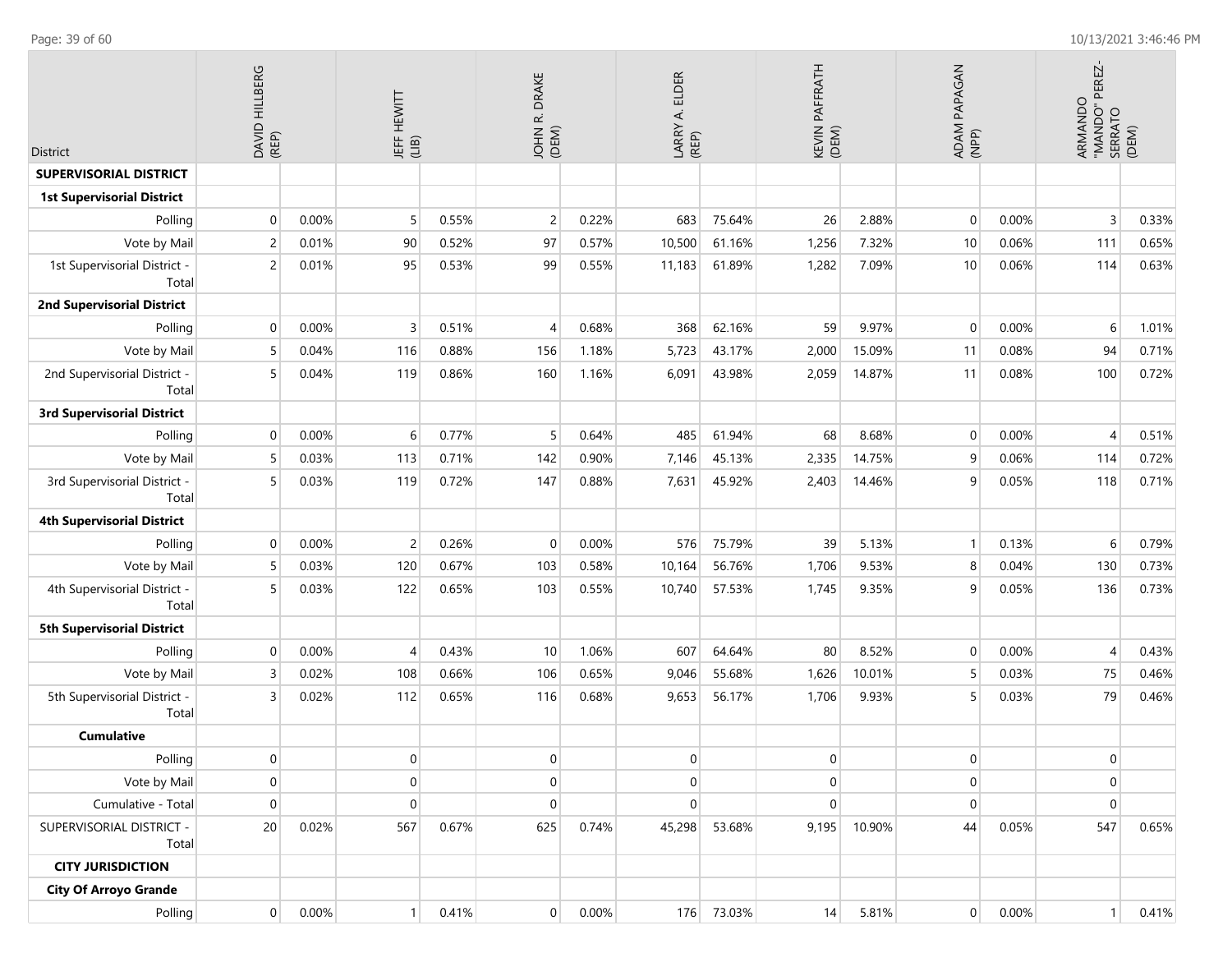| <b>District</b>                       | COX<br>JOHN    |       | HEATHER COLLINS<br>(GRN) |       | DANIEL WATTS<br>(DEM) |       | NICKOLAS<br>WILDSTAR<br>(REP) |          | SARAH STEPHENS<br>(REP) |       | DENVER STONER<br>(REP) |          | JOE M. SYMMON<br>(REP) |       |
|---------------------------------------|----------------|-------|--------------------------|-------|-----------------------|-------|-------------------------------|----------|-------------------------|-------|------------------------|----------|------------------------|-------|
| <b>SUPERVISORIAL DISTRICT</b>         |                |       |                          |       |                       |       |                               |          |                         |       |                        |          |                        |       |
| <b>1st Supervisorial District</b>     |                |       |                          |       |                       |       |                               |          |                         |       |                        |          |                        |       |
| Polling                               | 28             | 3.10% | $\overline{2}$           | 0.22% | $\overline{c}$        | 0.22% | $\overline{2}$                | 0.22%    | $\overline{1}$          | 0.11% | $\mathbf{1}$           | 0.11%    | $\mathbf{1}$           | 0.11% |
| Vote by Mail                          | 1,137          | 6.62% | 29                       | 0.17% | 137                   | 0.80% | 9                             | 0.05%    | 20                      | 0.12% | 54                     | 0.31%    | $\overline{3}$         | 0.02% |
| 1st Supervisorial District -<br>Total | 1,165          | 6.45% | 31                       | 0.17% | 139                   | 0.77% | 11                            | 0.06%    | 21                      | 0.12% | 55                     | 0.30%    | $\overline{4}$         | 0.02% |
| <b>2nd Supervisorial District</b>     |                |       |                          |       |                       |       |                               |          |                         |       |                        |          |                        |       |
| Polling                               | 18             | 3.04% | $\overline{c}$           | 0.34% | 14                    | 2.36% | $\mathbf{1}$                  | 0.17%    | $\overline{c}$          | 0.34% | $\mathbf 0$            | 0.00%    | $\mathbf 0$            | 0.00% |
| Vote by Mail                          | 691            | 5.21% | 79                       | 0.60% | 260                   | 1.96% | 6                             | 0.05%    | 12                      | 0.09% | 49                     | 0.37%    | $\overline{3}$         | 0.02% |
| 2nd Supervisorial District -<br>Total | 709            | 5.12% | 81                       | 0.58% | 274                   | 1.98% | $\overline{7}$                | 0.05%    | 14                      | 0.10% | 49                     | 0.35%    | $\overline{3}$         | 0.02% |
| <b>3rd Supervisorial District</b>     |                |       |                          |       |                       |       |                               |          |                         |       |                        |          |                        |       |
| Polling                               | 34             | 4.34% | $\overline{c}$           | 0.26% | 14                    | 1.79% | $\mathbf{1}$                  | 0.13%    | $\overline{c}$          | 0.26% | $\overline{c}$         | 0.26%    | $\mathbf 0$            | 0.00% |
| Vote by Mail                          | 785            | 4.96% | 65                       | 0.41% | 226                   | 1.43% | $\overline{4}$                | 0.03%    | 21                      | 0.13% | 38                     | 0.24%    | $\overline{1}$         | 0.01% |
| 3rd Supervisorial District -<br>Total | 819            | 4.93% | 67                       | 0.40% | 240                   | 1.44% | 5                             | 0.03%    | 23                      | 0.14% | 40                     | 0.24%    | $\overline{1}$         | 0.01% |
| <b>4th Supervisorial District</b>     |                |       |                          |       |                       |       |                               |          |                         |       |                        |          |                        |       |
| Polling                               | 27             | 3.55% | $\mathbf 0$              | 0.00% | $\overline{7}$        | 0.92% | $\mathbf 0$                   | 0.00%    | $\overline{1}$          | 0.13% | $\overline{c}$         | 0.26%    | $\mathbf 0$            | 0.00% |
| Vote by Mail                          | 1,225          | 6.84% | 32                       | 0.18% | 178                   | 0.99% | 17                            | 0.09%    | 24                      | 0.13% | 48                     | 0.27%    | 5                      | 0.03% |
| 4th Supervisorial District -<br>Total | 1,252          | 6.71% | 32                       | 0.17% | 185                   | 0.99% | 17                            | 0.09%    | 25                      | 0.13% | 50                     | 0.27%    | 5                      | 0.03% |
| <b>5th Supervisorial District</b>     |                |       |                          |       |                       |       |                               |          |                         |       |                        |          |                        |       |
| Polling                               | 43             | 4.58% | $\overline{2}$           | 0.21% | 10                    | 1.06% | $\mathbf{1}$                  | 0.11%    | $\overline{1}$          | 0.11% | $\overline{4}$         | 0.43%    | $\mathbf 0$            | 0.00% |
| Vote by Mail                          | 905            | 5.57% | 42                       | 0.26% | 165                   | 1.02% | 14                            | 0.09%    | 17                      | 0.10% | 66                     | 0.41%    | $\overline{3}$         | 0.02% |
| 5th Supervisorial District -<br>Total | 948            | 5.52% | 44                       | 0.26% | 175                   | 1.02% | 15                            | 0.09%    | 18                      | 0.10% | 70                     | 0.41%    | $\overline{3}$         | 0.02% |
| <b>Cumulative</b>                     |                |       |                          |       |                       |       |                               |          |                         |       |                        |          |                        |       |
| Polling                               | 0              |       | $\overline{0}$           |       | 0                     |       | 0                             |          | $\overline{0}$          |       | 0                      |          | $\overline{0}$         |       |
| Vote by Mail                          | 0              |       | $\mathbf 0$              |       | $\mathbf{0}$          |       | $\overline{0}$                |          | $\pmb{0}$               |       | $\mathbf 0$            |          | $\mathbf 0$            |       |
| Cumulative - Total                    | 0              |       | $\boldsymbol{0}$         |       | $\mathbf{0}$          |       | $\mathbf 0$                   |          | $\pmb{0}$               |       | $\mathbf 0$            |          | $\mathbf 0$            |       |
| SUPERVISORIAL DISTRICT -<br>Total     | 4,893          | 5.80% | 255                      | 0.30% | 1,013                 | 1.20% | 55                            | 0.07%    | 101                     | 0.12% | 264                    | 0.31%    | 16                     | 0.02% |
| <b>CITY JURISDICTION</b>              |                |       |                          |       |                       |       |                               |          |                         |       |                        |          |                        |       |
| <b>City Of Arroyo Grande</b>          |                |       |                          |       |                       |       |                               |          |                         |       |                        |          |                        |       |
| Polling                               | 8 <sup>1</sup> | 3.32% | $\overline{0}$           | 0.00% | 2 <sup>1</sup>        | 0.83% | $\overline{0}$                | $0.00\%$ | $\vert$                 | 0.41% | $\pmb{0}$              | $0.00\%$ | $\overline{0}$         | 0.00% |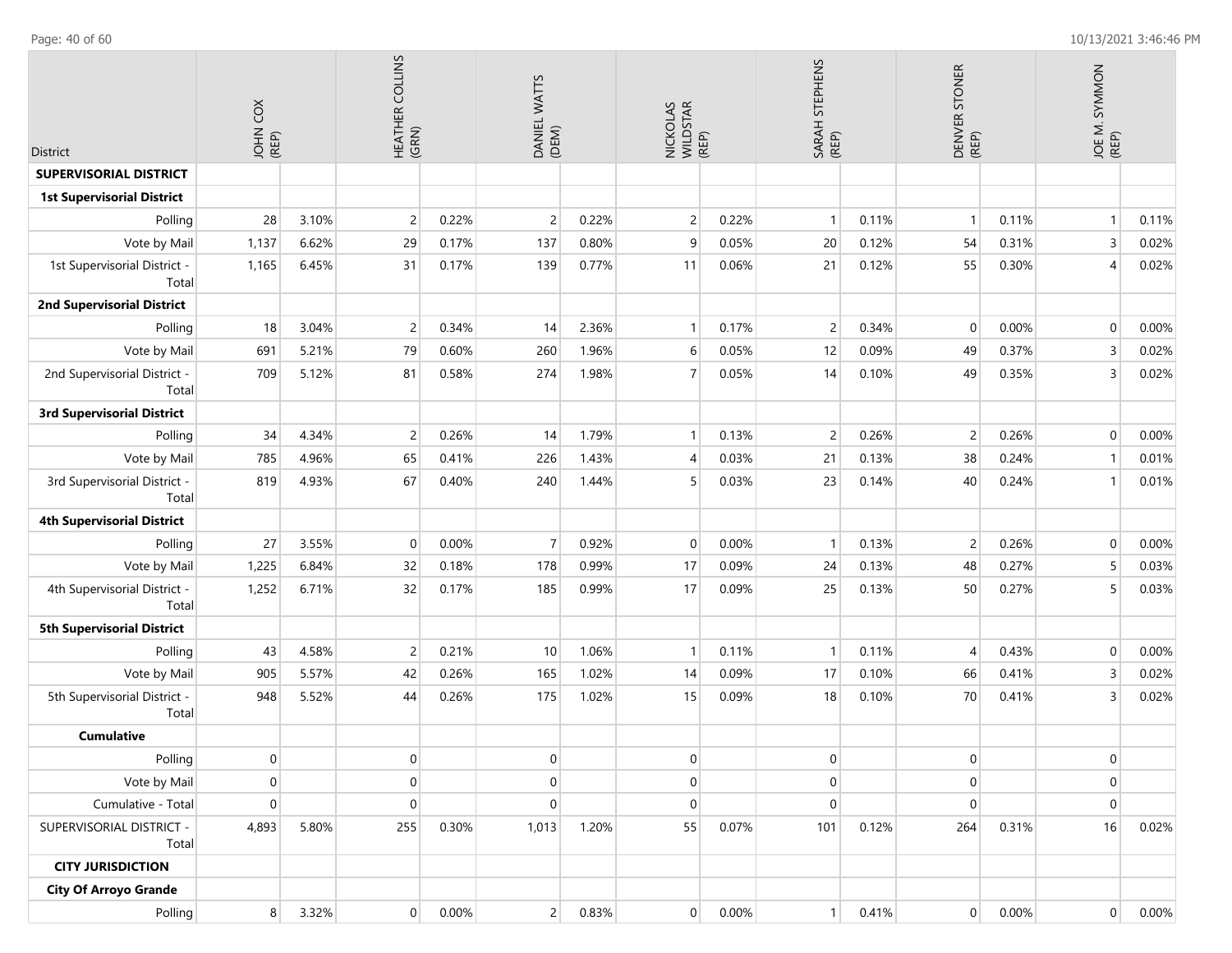Polling

0.00%

0.00% 241

| <b>District</b>                       | MAJOR SINGH<br>(NPP) |       | DOUG OSE<br>(REP) |       | <b>Total Votes</b> | ROXANNE<br>Qualified Write In |       | Qualified Write In<br>STACY SMITH |       | MAJOR WILLIAMS<br>Qualified Write In |       | THUY E. HUGENS<br>Qualified Write In |       |
|---------------------------------------|----------------------|-------|-------------------|-------|--------------------|-------------------------------|-------|-----------------------------------|-------|--------------------------------------|-------|--------------------------------------|-------|
| <b>SUPERVISORIAL DISTRICT</b>         |                      |       |                   |       |                    |                               |       |                                   |       |                                      |       |                                      |       |
| <b>1st Supervisorial District</b>     |                      |       |                   |       |                    |                               |       |                                   |       |                                      |       |                                      |       |
| Polling                               | $\overline{c}$       | 0.22% | $\overline{c}$    | 0.22% | 903                | $\mathbf 0$                   | 0.00% | $\mathbf 0$                       | 0.00% | $\overline{2}$                       | 0.22% | $\mathbf{0}$                         | 0.00% |
| Vote by Mail                          | 26                   | 0.15% | 64                | 0.37% | 17,167             | $\mathbf 0$                   | 0.00% | $\pmb{0}$                         | 0.00% | 42                                   | 0.24% | $\mathbf 0$                          | 0.00% |
| 1st Supervisorial District -<br>Total | 28                   | 0.15% | 66                | 0.37% | 18,070             | $\mathbf 0$                   | 0.00% | $\mathbf 0$                       | 0.00% | 44                                   | 0.24% | $\boldsymbol{0}$                     | 0.00% |
| <b>2nd Supervisorial District</b>     |                      |       |                   |       |                    |                               |       |                                   |       |                                      |       |                                      |       |
| Polling                               | $\overline{1}$       | 0.17% | $\mathbf{1}$      | 0.17% | 592                | $\mathbf 0$                   | 0.00% | $\mathbf 0$                       | 0.00% | $\mathbf{1}$                         | 0.17% | $\mathbf{0}$                         | 0.00% |
| Vote by Mail                          | 24                   | 0.18% | 42                | 0.32% | 13,257             | $\mathbf 0$                   | 0.00% | $\mathbf 0$                       | 0.00% | 12                                   | 0.09% | $\mathbf{0}$                         | 0.00% |
| 2nd Supervisorial District -<br>Total | 25                   | 0.18% | 43                | 0.31% | 13,849             | $\mathbf 0$                   | 0.00% | $\mathbf 0$                       | 0.00% | 13                                   | 0.09% | $\mathbf 0$                          | 0.00% |
| <b>3rd Supervisorial District</b>     |                      |       |                   |       |                    |                               |       |                                   |       |                                      |       |                                      |       |
| Polling                               | $\overline{1}$       | 0.13% | 3                 | 0.38% | 783                | $\mathbf 0$                   | 0.00% | $\mathbf 0$                       | 0.00% | $\mathbf{1}$                         | 0.13% | $\mathbf{0}$                         | 0.00% |
| Vote by Mail                          | 20                   | 0.13% | 59                | 0.37% | 15,834             | $\mathbf 0$                   | 0.00% | $\mathbf{0}$                      | 0.00% | 15                                   | 0.09% | $\mathbf 0$                          | 0.00% |
| 3rd Supervisorial District -<br>Total | 21                   | 0.13% | 62                | 0.37% | 16,617             | $\mathbf 0$                   | 0.00% | $\mathbf 0$                       | 0.00% | 16                                   | 0.10% | $\mathbf{0}$                         | 0.00% |
| <b>4th Supervisorial District</b>     |                      |       |                   |       |                    |                               |       |                                   |       |                                      |       |                                      |       |
| Polling                               | $\mathbf 0$          | 0.00% | 4                 | 0.53% | 760                | $\mathbf 0$                   | 0.00% | $\mathbf 0$                       | 0.00% | 0                                    | 0.00% | $\mathbf 0$                          | 0.00% |
| Vote by Mail                          | 25                   | 0.14% | 62                | 0.35% | 17,908             | $\mathbf 0$                   | 0.00% | $\mathbf 0$                       | 0.00% | 22                                   | 0.12% | $\mathbf{1}$                         | 0.01% |
| 4th Supervisorial District -<br>Total | 25                   | 0.13% | 66                | 0.35% | 18,668             | $\mathbf 0$                   | 0.00% | $\mathbf{0}$                      | 0.00% | 22                                   | 0.12% | $\mathbf{1}$                         | 0.01% |
| <b>5th Supervisorial District</b>     |                      |       |                   |       |                    |                               |       |                                   |       |                                      |       |                                      |       |
| Polling                               | $\overline{c}$       | 0.21% | $\mathbf{1}$      | 0.11% | 939                | $\mathbf 0$                   | 0.00% | $\mathbf 0$                       | 0.00% | 3                                    | 0.32% | $\mathbf 0$                          | 0.00% |
| Vote by Mail                          | 26                   | 0.16% | 68                | 0.42% | 16,246             | $\mathbf 0$                   | 0.00% | $\mathbf{0}$                      | 0.00% | 28                                   | 0.17% | $\mathbf{0}$                         | 0.00% |
| 5th Supervisorial District -<br>Total | 28                   | 0.16% | 69                | 0.40% | 17,185             | $\mathbf 0$                   | 0.00% | $\overline{0}$                    | 0.00% | 31                                   | 0.18% | $\mathbf{0}$                         | 0.00% |
| <b>Cumulative</b>                     |                      |       |                   |       |                    |                               |       |                                   |       |                                      |       |                                      |       |
| Polling                               | $\mathbf 0$          |       | $\pmb{0}$         |       | $\overline{0}$     | $\mathbf 0$                   |       | $\overline{0}$                    |       | $\mathbf 0$                          |       | 0                                    |       |
| Vote by Mail                          | $\mathbf 0$          |       | 0                 |       | $\mathbf 0$        | $\mathbf 0$                   |       | $\pmb{0}$                         |       | $\mathbf 0$                          |       | 0                                    |       |
| Cumulative - Total                    | $\mathbf 0$          |       | $\mathbf 0$       |       | $\Omega$           | $\mathbf 0$                   |       | $\mathbf 0$                       |       | $\mathbf 0$                          |       | $\pmb{0}$                            |       |
| SUPERVISORIAL DISTRICT -<br>Total     | 127                  | 0.15% | 306               | 0.36% | 84,389             | $\mathbf 0$                   | 0.00% | $\overline{0}$                    | 0.00% | 126                                  | 0.15% | 1 <sup>1</sup>                       | 0.00% |
| <b>CITY JURISDICTION</b>              |                      |       |                   |       |                    |                               |       |                                   |       |                                      |       |                                      |       |
| <b>City Of Arroyo Grande</b>          |                      |       |                   |       |                    |                               |       |                                   |       |                                      |       |                                      |       |

0.00%

0.00%

0.00%

0.00%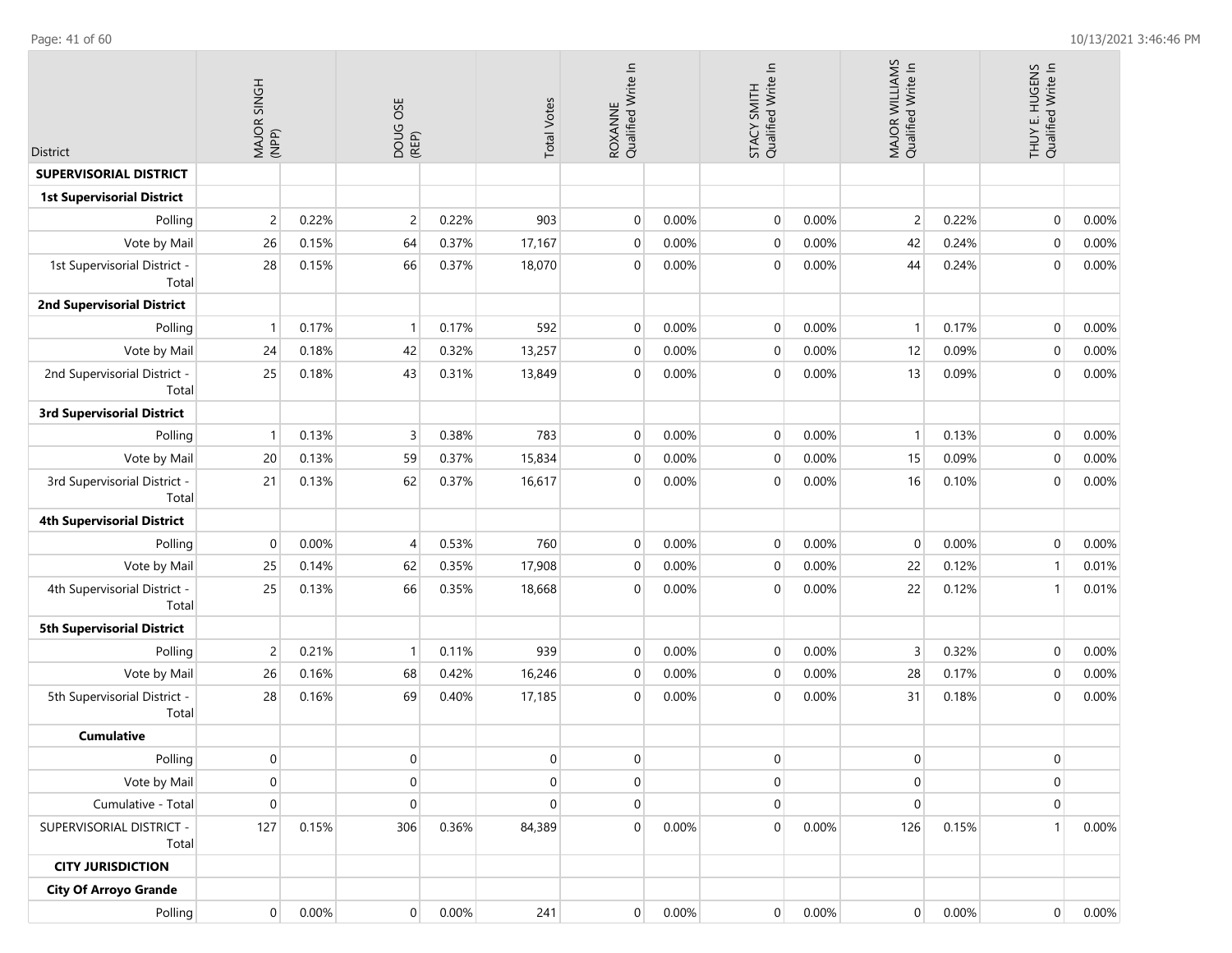| <b>District</b>                       | MIKI HABRYN<br>Qualified Write In |       | VINCE LUNDGREN<br>Qualified Write In |       | Qualified Write In<br>VIVEK B. MOHAN |       | Unresolved<br>Write-In |
|---------------------------------------|-----------------------------------|-------|--------------------------------------|-------|--------------------------------------|-------|------------------------|
| <b>SUPERVISORIAL DISTRICT</b>         |                                   |       |                                      |       |                                      |       |                        |
| <b>1st Supervisorial District</b>     |                                   |       |                                      |       |                                      |       |                        |
| Polling                               | $\boldsymbol{0}$                  | 0.00% | 0                                    | 0.00% | $\mathbf 0$                          | 0.00% | $\boldsymbol{0}$       |
| Vote by Mail                          | $\boldsymbol{0}$                  | 0.00% | 0                                    | 0.00% | $\mathbf 0$                          | 0.00% | $\pmb{0}$              |
| 1st Supervisorial District -<br>Total | $\boldsymbol{0}$                  | 0.00% | 0                                    | 0.00% | $\boldsymbol{0}$                     | 0.00% | $\pmb{0}$              |
| <b>2nd Supervisorial District</b>     |                                   |       |                                      |       |                                      |       |                        |
| Polling                               | $\mathbf 0$                       | 0.00% | 0                                    | 0.00% | $\boldsymbol{0}$                     | 0.00% | $\boldsymbol{0}$       |
| Vote by Mail                          | $\mathbf 0$                       | 0.00% | 0                                    | 0.00% | $\mathbf 0$                          | 0.00% | $\pmb{0}$              |
| 2nd Supervisorial District -<br>Total | $\boldsymbol{0}$                  | 0.00% | 0                                    | 0.00% | 0                                    | 0.00% | $\pmb{0}$              |
| <b>3rd Supervisorial District</b>     |                                   |       |                                      |       |                                      |       |                        |
| Polling                               | $\mathbf 0$                       | 0.00% | 0                                    | 0.00% | $\mathbf 0$                          | 0.00% | $\pmb{0}$              |
| Vote by Mail                          | $\mathbf 0$                       | 0.00% | 0                                    | 0.00% | $\mathbf 0$                          | 0.00% | $\pmb{0}$              |
| 3rd Supervisorial District -<br>Total | $\mathbf 0$                       | 0.00% | 0                                    | 0.00% | $\mathbf 0$                          | 0.00% | $\mathbf 0$            |
| <b>4th Supervisorial District</b>     |                                   |       |                                      |       |                                      |       |                        |
| Polling                               | $\boldsymbol{0}$                  | 0.00% | 0                                    | 0.00% | 0                                    | 0.00% | $\boldsymbol{0}$       |
| Vote by Mail                          | $\mathbf 0$                       | 0.00% | 0                                    | 0.00% | $\mathbf 0$                          | 0.00% | $\pmb{0}$              |
| 4th Supervisorial District -<br>Total | $\boldsymbol{0}$                  | 0.00% | 0                                    | 0.00% | 0                                    | 0.00% | $\pmb{0}$              |
| <b>5th Supervisorial District</b>     |                                   |       |                                      |       |                                      |       |                        |
| Polling                               | $\mathbf 0$                       | 0.00% | 0                                    | 0.00% | $\mathbf 0$                          | 0.00% | 0                      |
| Vote by Mail                          | $\mathbf 0$                       | 0.00% | 0                                    | 0.00% | $\mathbf 0$                          | 0.00% | $\pmb{0}$              |
| 5th Supervisorial District -<br>Total | $\mathbf 0$                       | 0.00% | 0                                    | 0.00% | $\mathbf 0$                          | 0.00% | $\boldsymbol{0}$       |
| <b>Cumulative</b>                     |                                   |       |                                      |       |                                      |       |                        |
| Polling                               | 0                                 |       | 0                                    |       | 0                                    |       | $\pmb{0}$              |
| Vote by Mail                          | 0                                 |       | 0                                    |       | 0                                    |       | $\pmb{0}$              |
| Cumulative - Total                    | 0                                 |       | 0                                    |       | 0                                    |       | $\mathbf 0$            |
| SUPERVISORIAL DISTRICT -<br>Total     | 0                                 | 0.00% | 0                                    | 0.00% | $\mathbf 0$                          | 0.00% | $\boldsymbol{0}$       |
| <b>CITY JURISDICTION</b>              |                                   |       |                                      |       |                                      |       |                        |
| <b>City Of Arroyo Grande</b>          |                                   |       |                                      |       |                                      |       |                        |
| Polling                               | $\pmb{0}$                         | 0.00% | $\boldsymbol{0}$                     | 0.00% | $\boldsymbol{0}$                     | 0.00% | 0                      |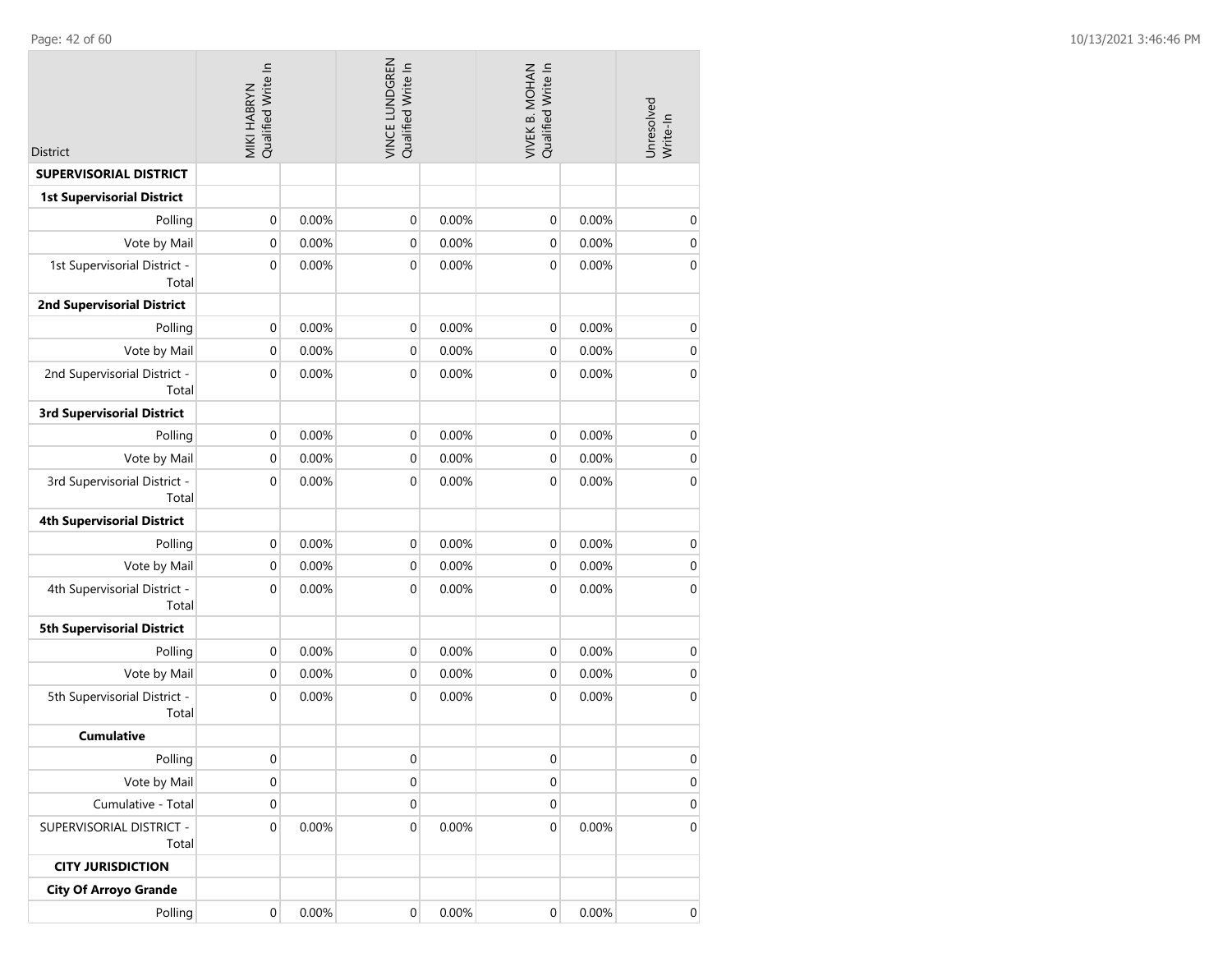$\mathcal{L}^{\text{max}}$ 

| District                             | <b>Times Cast</b> | Registered<br>Voters | Undervotes | Overvotes      |
|--------------------------------------|-------------------|----------------------|------------|----------------|
| Vote by Mail                         | 9,499             | 13,369               | 3,415      | 20             |
| City Of Arroyo Grande - Total        | 9,783             | 13,369               | 3,458      | 20             |
| <b>City Of Atascadero</b>            |                   |                      |            |                |
| Polling                              | 567               | 20,403               | 75         | 2              |
| Vote by Mail                         | 13,962            | 20,403               | 4,377      | 28             |
| City Of Atascadero - Total           | 14,529            | 20,403               | 4,452      | 30             |
| <b>City Of El Paso De Robles</b>     |                   |                      |            |                |
| Polling                              | 495               | 18,587               | 89         | $\overline{c}$ |
| Vote by Mail                         | 11,837            | 18,587               | 3,562      | 21             |
| City Of El Paso De Robles -<br>Total | 12,332            | 18,587               | 3,651      | 23             |
| <b>City Of Grover Beach</b>          |                   |                      |            |                |
| Polling                              | 266               | 8,199                | 44         | 4              |
| Vote by Mail                         | 5,036             | 8,199                | 1,852      | 7              |
| City Of Grover Beach - Total         | 5,302             | 8,199                | 1,896      | 11             |
| <b>City Of Morro Bay</b>             |                   |                      |            |                |
| Polling                              | 223               | 8,275                | 52         | $\mathbf 0$    |
| Vote by Mail                         | 5,954             | 8,275                | 2,557      | 8              |
| City Of Morro Bay - Total            | 6,177             | 8,275                | 2,609      | 8              |
| <b>City Of Pismo Beach</b>           |                   |                      |            |                |
| Polling                              | 185               | 6,528                | 27         | $\mathbf 0$    |
| Vote by Mail                         | 4,754             | 6,528                | 1,615      | 12             |
| City Of Pismo Beach - Total          | 4,939             | 6,528                | 1,642      | 12             |
| <b>City Of San Luis Obispo</b>       |                   |                      |            |                |
| Polling                              | 889               | 30,013               | 284        | $\overline{c}$ |
| Vote by Mail                         | 19,094            | 30,013               | 8,935      | 30             |
| City Of San Luis Obispo -<br>Total   | 19,983            | 30,013               | 9,219      | 32             |
| <b>Unincorporated</b>                |                   |                      |            |                |
| Polling                              | 2,007             | 79,515               | 308        | $\overline{7}$ |
| Vote by Mail                         | 55,129            | 79,515               | 18,307     | 107            |
| Unincorporated - Total               | 57,136            | 79,515               | 18,615     | 114            |

| <b>District</b>                      | DAN KAPELOVITZ<br>(GRN) |       | KEVIN K. KAUL<br>(NPP) |       |
|--------------------------------------|-------------------------|-------|------------------------|-------|
| Vote by Mail                         | 32                      | 0.53% | 1                      | 0.02% |
| City Of Arroyo Grande - Total        | 32                      | 0.51% | 1                      | 0.02% |
| <b>City Of Atascadero</b>            |                         |       |                        |       |
| Polling                              | 1                       | 0.20% | 0                      | 0.00% |
| Vote by Mail                         | 53                      | 0.55% | 1                      | 0.01% |
| City Of Atascadero - Total           | 54                      | 0.54% | 1                      | 0.01% |
| <b>City Of El Paso De Robles</b>     |                         |       |                        |       |
| Polling                              | 1                       | 0.25% | 1                      | 0.25% |
| Vote by Mail                         | 28                      | 0.34% | 3                      | 0.04% |
| City Of El Paso De Robles -<br>Total | 29                      | 0.33% | 4                      | 0.05% |
| <b>City Of Grover Beach</b>          |                         |       |                        |       |
| Polling                              | 1                       | 0.46% | 0                      | 0.00% |
| Vote by Mail                         | 22                      | 0.69% | 2                      | 0.06% |
| City Of Grover Beach - Total         | 23                      | 0.68% | 2                      | 0.06% |
| <b>City Of Morro Bay</b>             |                         |       |                        |       |
| Polling                              | $\overline{2}$          | 1.17% | 0                      | 0.00% |
| Vote by Mail                         | 27                      | 0.80% | 1                      | 0.03% |
| City Of Morro Bay - Total            | 29                      | 0.81% | 1                      | 0.03% |
| <b>City Of Pismo Beach</b>           |                         |       |                        |       |
| Polling                              | 1                       | 0.63% | 0                      | 0.00% |
| Vote by Mail                         | 21                      | 0.67% | 1                      | 0.03% |
| City Of Pismo Beach - Total          | 22                      | 0.67% | 1                      | 0.03% |
| <b>City Of San Luis Obispo</b>       |                         |       |                        |       |
| Polling                              | 5                       | 0.83% | 0                      | 0.00% |
| Vote by Mail                         | 125                     | 1.23% | 5                      | 0.05% |
| City Of San Luis Obispo -<br>Total   | 130                     | 1.21% | 5                      | 0.05% |
| <b>Unincorporated</b>                |                         |       |                        |       |
| Polling                              | 3                       | 0.18% | $\overline{c}$         | 0.12% |
| Vote by Mail                         | 191                     | 0.52% | 10                     | 0.03% |
| Unincorporated - Total               | 194                     | 0.51% | 12                     | 0.03% |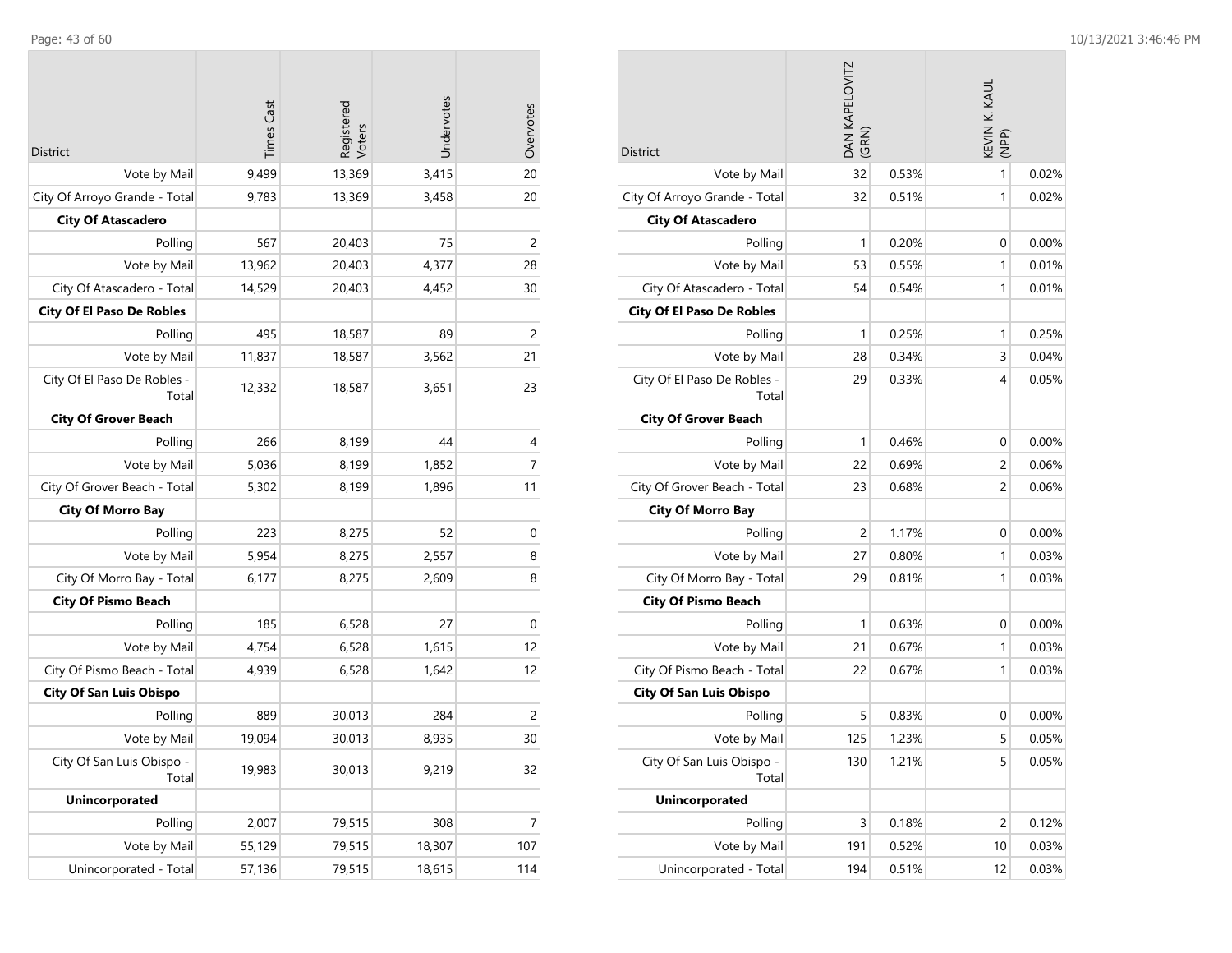| <b>District</b>                      | CHAUNCEY "SLIM"<br>KILLENS<br>KELP) |       | KILEY<br>KEVIN<br>(REP) |       | PATRICK<br>KILPATRICK<br>(DEM) |       | ANTHONY<br>TRIMINO<br>(REP) |       | JOEL VENTRESCA<br>(DEM) |       | KEVIN L.<br>FAULCONER<br>(REP) |        | RHONDA FURIN<br>(REP) |       |
|--------------------------------------|-------------------------------------|-------|-------------------------|-------|--------------------------------|-------|-----------------------------|-------|-------------------------|-------|--------------------------------|--------|-----------------------|-------|
| Vote by Mail                         | $\overline{7}$                      | 0.12% | 250                     | 4.12% | 64                             | 1.06% | 18                          | 0.30% | 147                     | 2.42% | 428                            | 7.06%  | $\overline{3}$        | 0.05% |
| City Of Arroyo Grande - Total        | $\overline{7}$                      | 0.11% | 260                     | 4.12% | 65                             | 1.03% | 20                          | 0.32% | 150                     | 2.38% | 434                            | 6.88%  | 3                     | 0.05% |
| <b>City Of Atascadero</b>            |                                     |       |                         |       |                                |       |                             |       |                         |       |                                |        |                       |       |
| Polling                              | $\overline{1}$                      | 0.20% | 29                      | 5.92% | $\overline{c}$                 | 0.41% | $\overline{4}$              | 0.82% | 5                       | 1.02% | 11                             | 2.24%  | $\mathbf 0$           | 0.00% |
| Vote by Mail                         | 9                                   | 0.09% | 471                     | 4.93% | 65                             | 0.68% | 29                          | 0.30% | 259                     | 2.71% | 524                            | 5.48%  | 5                     | 0.05% |
| City Of Atascadero - Total           | 10                                  | 0.10% | 500                     | 4.98% | 67                             | 0.67% | 33                          | 0.33% | 264                     | 2.63% | 535                            | 5.32%  | 5                     | 0.05% |
| <b>City Of El Paso De Robles</b>     |                                     |       |                         |       |                                |       |                             |       |                         |       |                                |        |                       |       |
| Polling                              | $\overline{\mathbf{1}}$             | 0.25% | 31                      | 7.67% | $\Omega$                       | 0.00% | 0                           | 0.00% |                         | 0.25% | $\overline{1}$                 | 0.25%  | $\mathbf 0$           | 0.00% |
| Vote by Mail                         | 10                                  | 0.12% | 459                     | 5.56% | 61                             | 0.74% | 31                          | 0.38% | 141                     | 1.71% | 460                            | 5.57%  | 5                     | 0.06% |
| City Of El Paso De Robles -<br>Total | 11                                  | 0.13% | 490                     | 5.66% | 61                             | 0.70% | 31                          | 0.36% | 142                     | 1.64% | 461                            | 5.32%  | 5                     | 0.06% |
| <b>City Of Grover Beach</b>          |                                     |       |                         |       |                                |       |                             |       |                         |       |                                |        |                       |       |
| Polling                              | $\mathbf 0$                         | 0.00% | 11                      | 5.05% | 2                              | 0.92% |                             | 0.46% | $\overline{c}$          | 0.92% | 4                              | 1.83%  | $\mathbf{1}$          | 0.46% |
| Vote by Mail                         | $\overline{3}$                      | 0.09% | 135                     | 4.25% | 36                             | 1.13% | 14                          | 0.44% | 86                      | 2.71% | 172                            | 5.41%  | $\mathbf{1}$          | 0.03% |
| City Of Grover Beach - Total         | $\overline{3}$                      | 0.09% | 146                     | 4.30% | 38                             | 1.12% | 15                          | 0.44% | 88                      | 2.59% | 176                            | 5.18%  | $\overline{c}$        | 0.06% |
| <b>City Of Morro Bay</b>             |                                     |       |                         |       |                                |       |                             |       |                         |       |                                |        |                       |       |
| Polling                              | $\mathbf 0$                         | 0.00% | 2                       | 1.17% |                                | 0.58% | 1                           | 0.58% | $\mathbf 0$             | 0.00% | 6                              | 3.51%  | $\mathbf 0$           | 0.00% |
| Vote by Mail                         | $\overline{4}$                      | 0.12% | 127                     | 3.75% | 31                             | 0.91% | 9                           | 0.27% | 101                     | 2.98% | 288                            | 8.50%  | 5                     | 0.15% |
| City Of Morro Bay - Total            | $\overline{4}$                      | 0.11% | 129                     | 3.62% | 32                             | 0.90% | 10                          | 0.28% | 101                     | 2.84% | 294                            | 8.26%  | 5                     | 0.14% |
| <b>City Of Pismo Beach</b>           |                                     |       |                         |       |                                |       |                             |       |                         |       |                                |        |                       |       |
| Polling                              | $\mathbf 0$                         | 0.00% | 9                       | 5.70% |                                | 0.63% | 1                           | 0.63% | $\mathbf{1}$            | 0.63% | 3                              | 1.90%  | $\mathbf 0$           | 0.00% |
| Vote by Mail                         | -1                                  | 0.03% | 96                      | 3.07% | 34                             | 1.09% | 11                          | 0.35% | 74                      | 2.37% | 263                            | 8.41%  | $\mathbf 0$           | 0.00% |
| City Of Pismo Beach - Total          |                                     | 0.03% | 105                     | 3.20% | 35                             | 1.07% | 12                          | 0.37% | 75                      | 2.28% | 266                            | 8.10%  | $\mathbf 0$           | 0.00% |
| <b>City Of San Luis Obispo</b>       |                                     |       |                         |       |                                |       |                             |       |                         |       |                                |        |                       |       |
| Polling                              | $\mathbf 0$                         | 0.00% | 17                      | 2.82% | 4                              | 0.66% | $\overline{c}$              | 0.33% | 13                      | 2.16% | 29                             | 4.81%  | $\mathbf 0$           | 0.00% |
| Vote by Mail                         | 11                                  | 0.11% | 327                     | 3.23% | 122                            | 1.20% | 25                          | 0.25% | 578                     | 5.71% | 1,144                          | 11.29% | $\overline{4}$        | 0.04% |
| City Of San Luis Obispo -<br>Total   | 11                                  | 0.10% | 344                     | 3.21% | 126                            | 1.17% | 27                          | 0.25% | 591                     | 5.51% | 1,173                          | 10.93% | 4                     | 0.04% |
| Unincorporated                       |                                     |       |                         |       |                                |       |                             |       |                         |       |                                |        |                       |       |
| Polling                              | $\mathbf 0$                         | 0.00% | 78                      | 4.61% | $10$                           | 0.59% | 23                          | 1.36% | $\overline{7}$          | 0.41% | 31                             | 1.83%  | $\mathbf{1}$          | 0.06% |
| Vote by Mail                         | 22                                  | 0.06% | 1,519                   | 4.14% | 297                            | 0.81% | 98                          | 0.27% | 838                     | 2.28% | 2,237                          | 6.09%  | 15                    | 0.04% |
| Unincorporated - Total               | 22                                  | 0.06% | 1,597                   | 4.16% | 307                            | 0.80% | 121                         | 0.32% | 845                     | 2.20% | 2,268                          | 5.91%  | 16                    | 0.04% |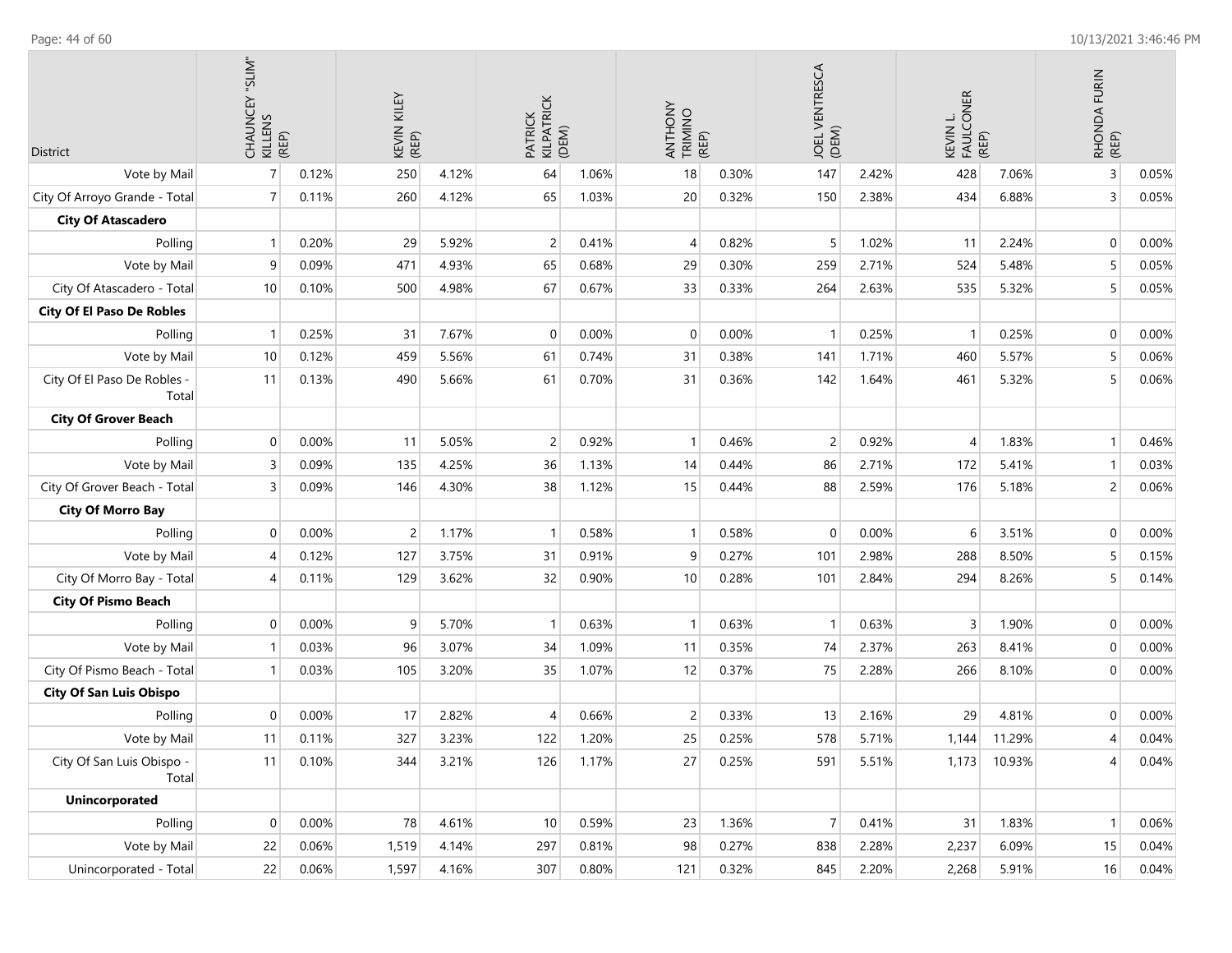| District                             | ROBERT C.<br>NEWMAN II<br>(REP) |       |                | DENNIS RICHTER<br>(NPP)<br>$\overline{c}$<br>0.03% |                | BRANDON M.<br>ROSS<br>(DEM) | SAM L. GALLUCCI<br>(REP) |       | TED GAINES<br>(REP) |       | CAITLYN JENNER<br>(REP) |       | LEO S. ZACKY<br>(REP) |       |
|--------------------------------------|---------------------------------|-------|----------------|----------------------------------------------------|----------------|-----------------------------|--------------------------|-------|---------------------|-------|-------------------------|-------|-----------------------|-------|
| Vote by Mail                         | $\overline{c}$                  | 0.03% |                |                                                    | 190            | 3.13%                       | 11                       | 0.18% | 34                  | 0.56% | 51                      | 0.84% | $\mathbf{1}$          | 0.02% |
| City Of Arroyo Grande - Total        | 2                               | 0.03% | 3              | 0.05%                                              | 194            | 3.08%                       | 12                       | 0.19% | 35                  | 0.56% | 52                      | 0.82% | $\mathbf{1}$          | 0.02% |
| <b>City Of Atascadero</b>            |                                 |       |                |                                                    |                |                             |                          |       |                     |       |                         |       |                       |       |
| Polling                              |                                 | 0.20% | 0              | 0.00%                                              | $\overline{4}$ | 0.82%                       | 0                        | 0.00% | $\mathbf{1}$        | 0.20% | 3                       | 0.61% | $\mathbf 0$           | 0.00% |
| Vote by Mail                         | 15                              | 0.16% | $\overline{4}$ | 0.04%                                              | 286            | 2.99%                       | 14                       | 0.15% | 57                  | 0.60% | 103                     | 1.08% | 6                     | 0.06% |
| City Of Atascadero - Total           | 16                              | 0.16% | $\overline{4}$ | 0.04%                                              | 290            | 2.89%                       | 14                       | 0.14% | 58                  | 0.58% | 106                     | 1.06% | 6                     | 0.06% |
| <b>City Of El Paso De Robles</b>     |                                 |       |                |                                                    |                |                             |                          |       |                     |       |                         |       |                       |       |
| Polling                              | $\mathbf{0}$                    | 0.00% | $\mathbf 0$    | 0.00%                                              | $\overline{4}$ | 0.99%                       | 0                        | 0.00% | $\mathbf{1}$        | 0.25% | 8                       | 1.98% | $\overline{c}$        | 0.50% |
| Vote by Mail                         | 10                              | 0.12% | 8              | 0.10%                                              | 200            | 2.42%                       | 12                       | 0.15% | 46                  | 0.56% | 86                      | 1.04% | 3                     | 0.04% |
| City Of El Paso De Robles -<br>Total | 10                              | 0.12% | 8              | 0.09%                                              | 204            | 2.36%                       | 12                       | 0.14% | 47                  | 0.54% | 94                      | 1.09% | 5                     | 0.06% |
| <b>City Of Grover Beach</b>          |                                 |       |                |                                                    |                |                             |                          |       |                     |       |                         |       |                       |       |
| Polling                              |                                 | 0.46% | 0              | 0.00%                                              | $\overline{c}$ | 0.92%                       | 0                        | 0.00% | $\mathbf{1}$        | 0.46% | $\overline{c}$          | 0.92% | $\mathbf 0$           | 0.00% |
| Vote by Mail                         | 5                               | 0.16% | $\overline{c}$ | 0.06%                                              | 104            | 3.27%                       | 6                        | 0.19% | 19                  | 0.60% | 35                      | 1.10% | 4                     | 0.13% |
| City Of Grover Beach - Total         | 6                               | 0.18% | $\overline{c}$ | 0.06%                                              | 106            | 3.12%                       | 6                        | 0.18% | 20                  | 0.59% | 37                      | 1.09% | 4                     | 0.12% |
| <b>City Of Morro Bay</b>             |                                 |       |                |                                                    |                |                             |                          |       |                     |       |                         |       |                       |       |
| Polling                              | 0                               | 0.00% | 0              | 0.00%                                              | 5              | 2.92%                       | 0                        | 0.00% | $\mathbf 0$         | 0.00% | 2                       | 1.17% | $\mathbf 0$           | 0.00% |
| Vote by Mail                         |                                 | 0.03% | 8              | 0.24%                                              | 132            | 3.89%                       | 2                        | 0.06% | 13                  | 0.38% | 39                      | 1.15% | $\mathbf{1}$          | 0.03% |
| City Of Morro Bay - Total            |                                 | 0.03% | 8              | 0.22%                                              | 137            | 3.85%                       | 2                        | 0.06% | 13                  | 0.37% | 41                      | 1.15% | 1                     | 0.03% |
| <b>City Of Pismo Beach</b>           |                                 |       |                |                                                    |                |                             |                          |       |                     |       |                         |       |                       |       |
| Polling                              | $\overline{c}$                  | 1.27% | 0              | 0.00%                                              | $\mathbf{1}$   | 0.63%                       | 0                        | 0.00% | $\mathbf 0$         | 0.00% | $\overline{1}$          | 0.63% | $\mathbf{1}$          | 0.63% |
| Vote by Mail                         |                                 | 0.03% | $\overline{c}$ | 0.06%                                              | 91             | 2.91%                       | 5                        | 0.16% | 22                  | 0.70% | 36                      | 1.15% | $\overline{1}$        | 0.03% |
| City Of Pismo Beach - Total          | 3                               | 0.09% | $\overline{c}$ | 0.06%                                              | 92             | 2.80%                       | 5                        | 0.15% | 22                  | 0.67% | 37                      | 1.13% | $\overline{c}$        | 0.06% |
| <b>City Of San Luis Obispo</b>       |                                 |       |                |                                                    |                |                             |                          |       |                     |       |                         |       |                       |       |
| Polling                              | 3                               | 0.50% | $\mathbf 0$    | 0.00%                                              | 12             | 1.99%                       | 1                        | 0.17% | $\overline{0}$      | 0.00% | $\overline{4}$          | 0.66% | $\mathbf 0$           | 0.00% |
| Vote by Mail                         | 4                               | 0.04% | 21             | 0.21%                                              | 508            | 5.02%                       | 13                       | 0.13% | 43                  | 0.42% | 103                     | 1.02% | 5                     | 0.05% |
| City Of San Luis Obispo -<br>Total   | 7 <sup>1</sup>                  | 0.07% | 21             | 0.20%                                              | 520            | 4.85%                       | 14                       | 0.13% | 43                  | 0.40% | 107                     | 1.00% | 5                     | 0.05% |
| <b>Unincorporated</b>                |                                 |       |                |                                                    |                |                             |                          |       |                     |       |                         |       |                       |       |
| Polling                              | 6                               | 0.35% | 0              | 0.00%                                              | 13             | 0.77%                       | 1                        | 0.06% | $\overline{4}$      | 0.24% | 6                       | 0.35% | $\overline{1}$        | 0.06% |
| Vote by Mail                         | 42                              | 0.11% | 36             | 0.10%                                              | 904            | 2.46%                       | 53                       | 0.14% | 234                 | 0.64% | 382                     | 1.04% | 40                    | 0.11% |
| Unincorporated - Total               | $48\,$                          | 0.12% | 36             | 0.09%                                              | 917            | 2.39%                       | 54                       | 0.14% | 238                 | 0.62% | 388                     | 1.01% | 41                    | 0.11% |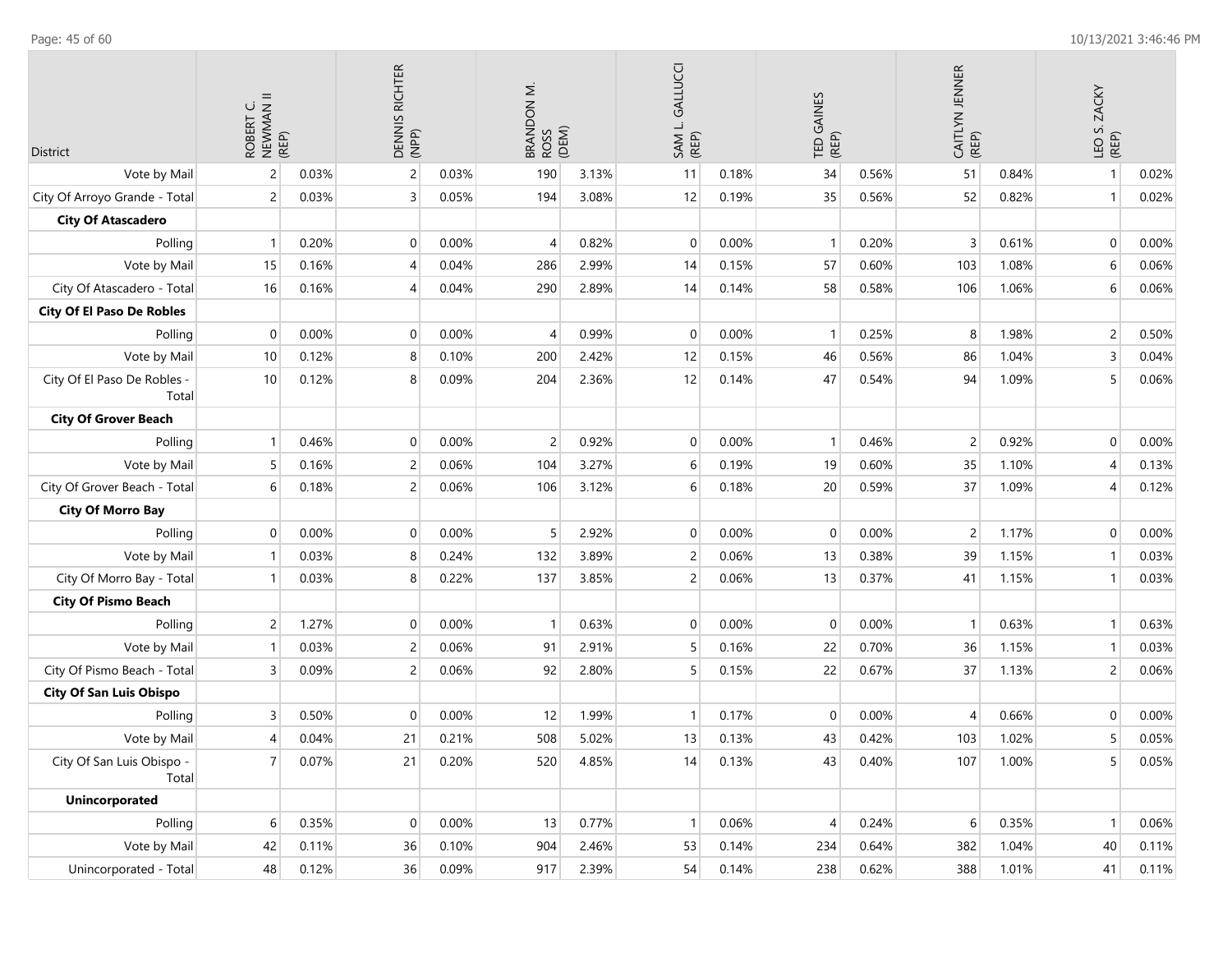| District                             | JENNY RAE LE<br>ROUX<br>(REP) |       | DAVID LOZANO<br>(REP)<br>39<br>0.64% |       | STEVE CHAVEZ<br>LODGE<br>(REP) |       | MICHAEL LOEBS<br>(NPP) |       | DENIS LUCEY<br>(NPP) |       | DIEGO MARTINEZ<br>(REP) |       | JEREMIAH<br>"JEREMY"<br>MARCINIAK | (NPP) |
|--------------------------------------|-------------------------------|-------|--------------------------------------|-------|--------------------------------|-------|------------------------|-------|----------------------|-------|-------------------------|-------|-----------------------------------|-------|
| Vote by Mail                         | 31                            | 0.51% |                                      |       | 6                              | 0.10% | 17                     | 0.28% | 10                   | 0.16% | 4                       | 0.07% | 1                                 | 0.02% |
| City Of Arroyo Grande - Total        | 35                            | 0.56% | 39                                   | 0.62% | $\overline{7}$                 | 0.11% | 19                     | 0.30% | 10                   | 0.16% | 4                       | 0.06% | $\mathbf{1}$                      | 0.02% |
| <b>City Of Atascadero</b>            |                               |       |                                      |       |                                |       |                        |       |                      |       |                         |       |                                   |       |
| Polling                              | 3                             | 0.61% | $\overline{2}$                       | 0.41% | $\mathbf 0$                    | 0.00% | $\mathbf 0$            | 0.00% | $\mathbf{1}$         | 0.20% | $\mathbf{0}$            | 0.00% | $\mathbf 0$                       | 0.00% |
| Vote by Mail                         | 36                            | 0.38% | 60                                   | 0.63% | 14                             | 0.15% | 34                     | 0.36% | 4                    | 0.04% | 6                       | 0.06% | $\overline{4}$                    | 0.04% |
| City Of Atascadero - Total           | 39                            | 0.39% | 62                                   | 0.62% | 14                             | 0.14% | 34                     | 0.34% | 5                    | 0.05% | 6                       | 0.06% | $\overline{4}$                    | 0.04% |
| <b>City Of El Paso De Robles</b>     |                               |       |                                      |       |                                |       |                        |       |                      |       |                         |       |                                   |       |
| Polling                              | 1                             | 0.25% | $\mathbf{1}$                         | 0.25% | $\overline{1}$                 | 0.25% | 0                      | 0.00% | $\mathbf 0$          | 0.00% | $\overline{2}$          | 0.50% | $\mathbf 0$                       | 0.00% |
| Vote by Mail                         | 18                            | 0.22% | 60                                   | 0.73% | 16                             | 0.19% | 18                     | 0.22% | 8                    | 0.10% | 9                       | 0.11% | $\mathbf{1}$                      | 0.01% |
| City Of El Paso De Robles -<br>Total | 19                            | 0.22% | 61                                   | 0.70% | 17                             | 0.20% | 18                     | 0.21% | 8                    | 0.09% | 11                      | 0.13% | $\mathbf{1}$                      | 0.01% |
| <b>City Of Grover Beach</b>          |                               |       |                                      |       |                                |       |                        |       |                      |       |                         |       |                                   |       |
| Polling                              | $\mathbf{0}$                  | 0.00% | $\mathbf{1}$                         | 0.46% | 0                              | 0.00% | $\mathbf{1}$           | 0.46% | $\mathbf{1}$         | 0.46% | $\overline{1}$          | 0.46% | $\mathbf 0$                       | 0.00% |
| Vote by Mail                         | 17                            | 0.54% | 14                                   | 0.44% | 6                              | 0.19% | 11                     | 0.35% | $\mathbf{1}$         | 0.03% | $\overline{c}$          | 0.06% | $\mathbf 0$                       | 0.00% |
| City Of Grover Beach - Total         | 17                            | 0.50% | 15                                   | 0.44% | 6                              | 0.18% | 12                     | 0.35% | $\overline{2}$       | 0.06% | 3                       | 0.09% | $\mathbf 0$                       | 0.00% |
| <b>City Of Morro Bay</b>             |                               |       |                                      |       |                                |       |                        |       |                      |       |                         |       |                                   |       |
| Polling                              | $\mathbf{0}$                  | 0.00% | 2                                    | 1.17% | $\mathbf 0$                    | 0.00% | $\mathbf 0$            | 0.00% | $\mathbf 0$          | 0.00% | $\mathbf{0}$            | 0.00% | $\mathbf 0$                       | 0.00% |
| Vote by Mail                         | 8                             | 0.24% | 26                                   | 0.77% | $\mathsf{3}$                   | 0.09% | $\overline{7}$         | 0.21% | 8                    | 0.24% | $\overline{1}$          | 0.03% | $\mathbf{1}$                      | 0.03% |
| City Of Morro Bay - Total            | 8                             | 0.22% | 28                                   | 0.79% | $\overline{3}$                 | 0.08% | $\overline{7}$         | 0.20% | 8                    | 0.22% | $\mathbf 1$             | 0.03% | -1                                | 0.03% |
| <b>City Of Pismo Beach</b>           |                               |       |                                      |       |                                |       |                        |       |                      |       |                         |       |                                   |       |
| Polling                              | $\mathbf{0}$                  | 0.00% | $\overline{2}$                       | 1.27% | $\mathbf 0$                    | 0.00% | 0                      | 0.00% | $\mathbf 0$          | 0.00% | $\mathbf 1$             | 0.63% | $\mathbf 0$                       | 0.00% |
| Vote by Mail                         | 10                            | 0.32% | 23                                   | 0.74% | 3                              | 0.10% | $\overline{1}$         | 0.03% | $\mathbf{1}$         | 0.03% | $\mathbf 1$             | 0.03% | 4                                 | 0.13% |
| City Of Pismo Beach - Total          | 10                            | 0.30% | 25                                   | 0.76% | 3                              | 0.09% |                        | 0.03% | $\mathbf{1}$         | 0.03% | $\overline{c}$          | 0.06% | 4                                 | 0.12% |
| <b>City Of San Luis Obispo</b>       |                               |       |                                      |       |                                |       |                        |       |                      |       |                         |       |                                   |       |
| Polling                              | $\mathbf{1}$                  | 0.17% | $\overline{4}$                       | 0.66% | $\mathbf 0$                    | 0.00% | -1                     | 0.17% | 2                    | 0.33% | $\mathbf 1$             | 0.17% | $\mathbf 0$                       | 0.00% |
| Vote by Mail                         | 33                            | 0.33% | 54                                   | 0.53% | 22                             | 0.22% | 50                     | 0.49% | 16                   | 0.16% | $\overline{c}$          | 0.02% | $\overline{4}$                    | 0.04% |
| City Of San Luis Obispo -<br>Total   | 34                            | 0.32% | 58                                   | 0.54% | 22                             | 0.20% | 51                     | 0.48% | 18                   | 0.17% | 3                       | 0.03% | 4                                 | 0.04% |
| <b>Unincorporated</b>                |                               |       |                                      |       |                                |       |                        |       |                      |       |                         |       |                                   |       |
| Polling                              | 8                             | 0.47% | 11                                   | 0.65% | $\overline{2}$                 | 0.12% | 3                      | 0.18% | $\mathbf{1}$         | 0.06% | $\overline{1}$          | 0.06% | $\mathbf{1}$                      | 0.06% |
| Vote by Mail                         | 99                            | 0.27% | 252                                  | 0.69% | 51                             | 0.14% | 81                     | 0.22% | 32                   | 0.09% | 21                      | 0.06% | 8                                 | 0.02% |
| Unincorporated - Total               | 107                           | 0.28% | 263                                  | 0.68% | 53                             | 0.14% | 84                     | 0.22% | 33                   | 0.09% | 22                      | 0.06% | $\boldsymbol{9}$                  | 0.02% |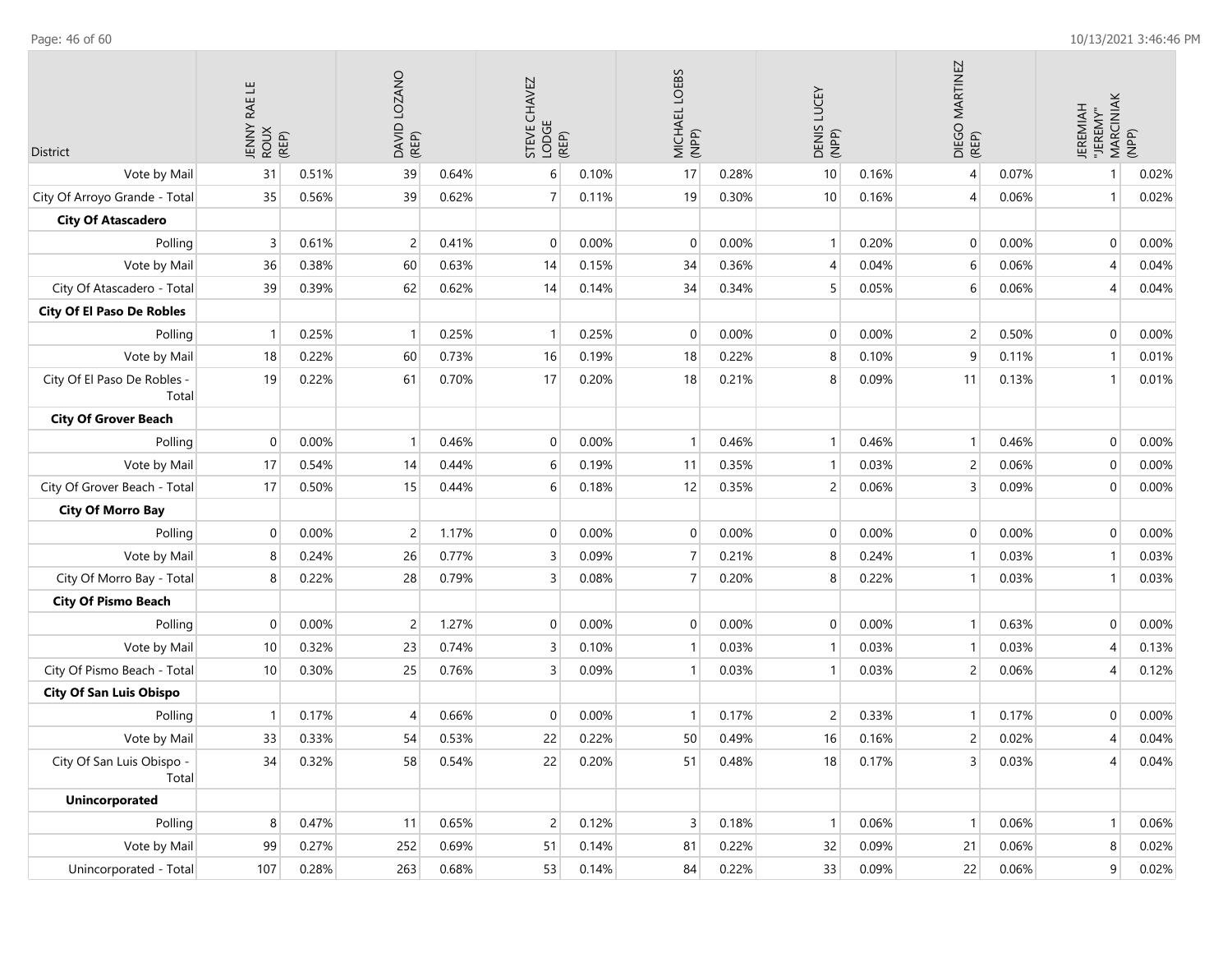| District                             | DANIEL MERCURI<br>(REP) |       | JACQUELINE<br>MCGOWAN<br>(DEM) |       | DAVID MOORE<br>(NPP)<br>19<br>0.31% |       | ALEXANDER<br>BRAMANTE<br>DAVID | (REP) | L. BAADE<br>(DEN) |       | ANGELYNE<br>(NPP)        |       | JAMES G. HANINK<br>(NPP) |       |
|--------------------------------------|-------------------------|-------|--------------------------------|-------|-------------------------------------|-------|--------------------------------|-------|-------------------|-------|--------------------------|-------|--------------------------|-------|
| Vote by Mail                         | $\overline{3}$          | 0.05% | 67                             | 1.10% |                                     |       | 6                              | 0.10% | 39                | 0.64% | 24                       | 0.40% | $\,$ 6                   | 0.10% |
| City Of Arroyo Grande - Total        | $\overline{3}$          | 0.05% | 68                             | 1.08% | 19                                  | 0.30% | 6                              | 0.10% | 39                | 0.62% | 24                       | 0.38% | 6                        | 0.10% |
| <b>City Of Atascadero</b>            |                         |       |                                |       |                                     |       |                                |       |                   |       |                          |       |                          |       |
| Polling                              | $\mathbf{1}$            | 0.20% | 7                              | 1.43% | $\mathbf 0$                         | 0.00% | $\mathbf 0$                    | 0.00% | $\overline{c}$    | 0.41% | 0                        | 0.00% | $\mathbf 0$              | 0.00% |
| Vote by Mail                         | 5                       | 0.05% | 120                            | 1.26% | 15                                  | 0.16% | 13                             | 0.14% | 41                | 0.43% | 44                       | 0.46% | $\overline{7}$           | 0.07% |
| City Of Atascadero - Total           | 6                       | 0.06% | 127                            | 1.26% | 15                                  | 0.15% | 13                             | 0.13% | 43                | 0.43% | 44                       | 0.44% | $\overline{7}$           | 0.07% |
| <b>City Of El Paso De Robles</b>     |                         |       |                                |       |                                     |       |                                |       |                   |       |                          |       |                          |       |
| Polling                              | $\mathbf 0$             | 0.00% | 4                              | 0.99% | $\overline{c}$                      | 0.50% | 0                              | 0.00% | 3                 | 0.74% | $\mathbf{1}$             | 0.25% | $\mathbf 0$              | 0.00% |
| Vote by Mail                         | 5                       | 0.06% | 100                            | 1.21% | 13                                  | 0.16% | 4                              | 0.05% | 44                | 0.53% | 15                       | 0.18% | 10                       | 0.12% |
| City Of El Paso De Robles -<br>Total | 5                       | 0.06% | 104                            | 1.20% | 15                                  | 0.17% | $\overline{A}$                 | 0.05% | 47                | 0.54% | 16                       | 0.18% | 10                       | 0.12% |
| <b>City Of Grover Beach</b>          |                         |       |                                |       |                                     |       |                                |       |                   |       |                          |       |                          |       |
| Polling                              | $\mathbf 0$             | 0.00% | 10                             | 4.59% | 0                                   | 0.00% | 0                              | 0.00% | $\mathbf{1}$      | 0.46% | $\mathbf 0$              | 0.00% | $\mathbf 0$              | 0.00% |
| Vote by Mail                         | $\overline{3}$          | 0.09% | 62                             | 1.95% | 11                                  | 0.35% | 6                              | 0.19% | 19                | 0.60% | 10                       | 0.31% | $\overline{1}$           | 0.03% |
| City Of Grover Beach - Total         | 3                       | 0.09% | 72                             | 2.12% | 11                                  | 0.32% | 6                              | 0.18% | 20                | 0.59% | 10                       | 0.29% | $\overline{1}$           | 0.03% |
| <b>City Of Morro Bay</b>             |                         |       |                                |       |                                     |       |                                |       |                   |       |                          |       |                          |       |
| Polling                              | $\mathbf 0$             | 0.00% | 1                              | 0.58% | $\mathbf 0$                         | 0.00% | $\pmb{0}$                      | 0.00% | $\mathbf{1}$      | 0.58% | $\mathbf 0$              | 0.00% | $\mathbf 0$              | 0.00% |
| Vote by Mail                         | - 1                     | 0.03% | 54                             | 1.59% | 10                                  | 0.30% | $\overline{4}$                 | 0.12% | 23                | 0.68% | 19                       | 0.56% | 5                        | 0.15% |
| City Of Morro Bay - Total            | -1                      | 0.03% | 55                             | 1.54% | 10                                  | 0.28% | 4                              | 0.11% | 24                | 0.67% | 19                       | 0.53% | 5                        | 0.14% |
| <b>City Of Pismo Beach</b>           |                         |       |                                |       |                                     |       |                                |       |                   |       |                          |       |                          |       |
| Polling                              | $\mathbf 0$             | 0.00% |                                | 0.63% | 0                                   | 0.00% | $\mathbf 0$                    | 0.00% | $\mathbf 0$       | 0.00% | 0                        | 0.00% | $\mathbf{1}$             | 0.63% |
| Vote by Mail                         | $\mathbf 0$             | 0.00% | 36                             | 1.15% | 10                                  | 0.32% | $\overline{4}$                 | 0.13% | 19                | 0.61% | 17                       | 0.54% | $\overline{c}$           | 0.06% |
| City Of Pismo Beach - Total          | $\Omega$                | 0.00% | 37                             | 1.13% | 10                                  | 0.30% | 4                              | 0.12% | 19                | 0.58% | 17                       | 0.52% | 3                        | 0.09% |
| <b>City Of San Luis Obispo</b>       |                         |       |                                |       |                                     |       |                                |       |                   |       |                          |       |                          |       |
| Polling                              | $\Omega$                | 0.00% | 21                             | 3.48% | $\overline{c}$                      | 0.33% | $\mathbf 0$                    | 0.00% | 14                | 2.32% | 4                        | 0.66% | $\mathbf{1}$             | 0.17% |
| Vote by Mail                         | 3                       | 0.03% | 209                            | 2.06% | 44                                  | 0.43% | 6                              | 0.06% | 73                | 0.72% | 57                       | 0.56% | $6 \overline{6}$         | 0.06% |
| City Of San Luis Obispo -<br>Total   | 3                       | 0.03% | 230                            | 2.14% | 46                                  | 0.43% | 6                              | 0.06% | 87                | 0.81% | 61                       | 0.57% | $\overline{7}$           | 0.07% |
| <b>Unincorporated</b>                |                         |       |                                |       |                                     |       |                                |       |                   |       |                          |       |                          |       |
| Polling                              | $\overline{c}$          | 0.12% | 16                             | 0.95% | $6\,$                               | 0.35% | $\mathsf 3$                    | 0.18% | 10                | 0.59% | $\overline{\mathcal{A}}$ | 0.24% | $\overline{1}$           | 0.06% |
| Vote by Mail                         | 13                      | 0.04% | 470                            | 1.28% | 85                                  | 0.23% | 31                             | 0.08% | 202               | 0.55% | 112                      | 0.31% | 15                       | 0.04% |
| Unincorporated - Total               | 15                      | 0.04% | 486                            | 1.27% | 91                                  | 0.24% | 34                             | 0.09% | 212               | 0.55% | 116                      | 0.30% | 16                       | 0.04% |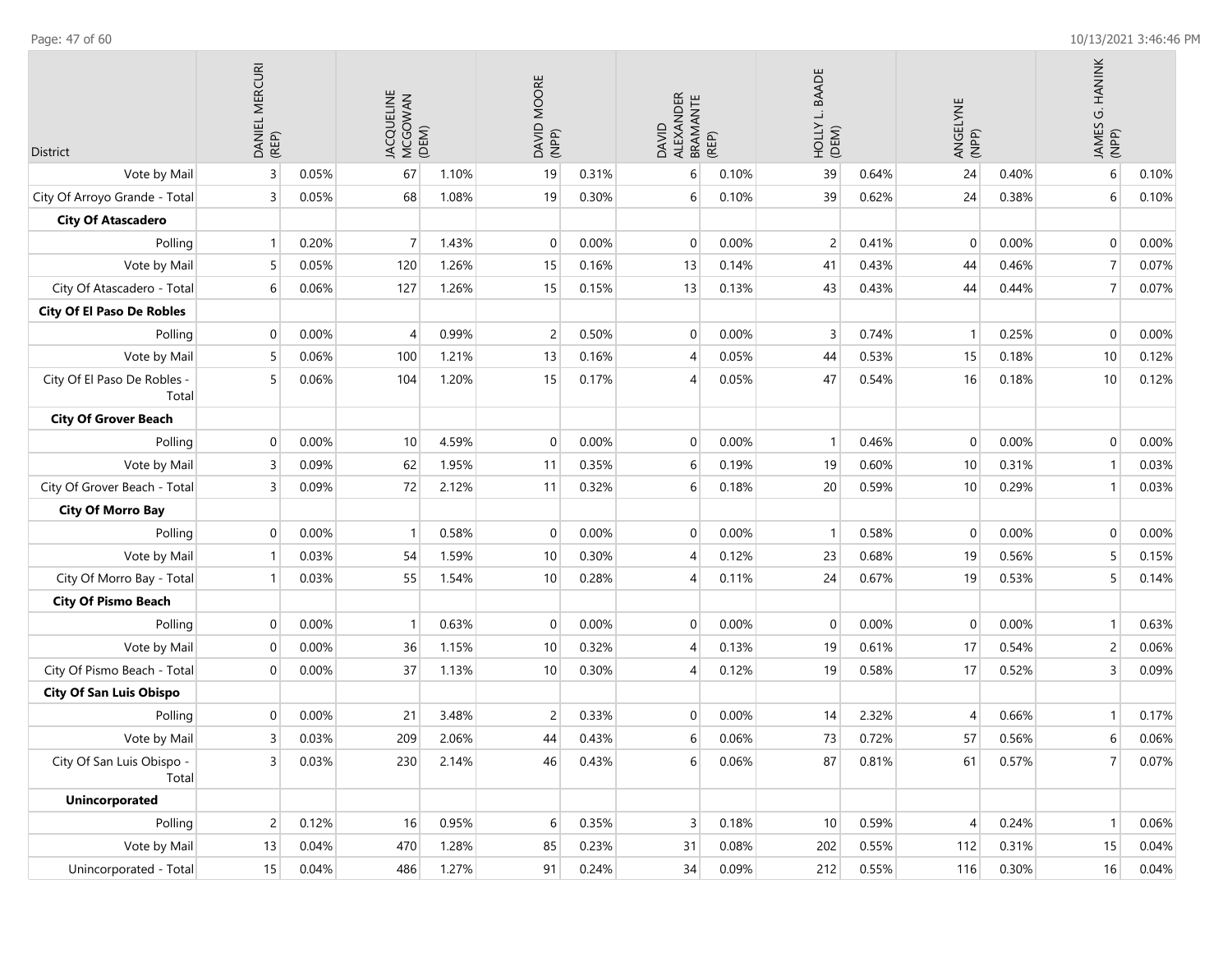| District                             | DAVID HILLBERG<br>(REP) |       | <b>JEFF HEWITT</b><br>(11B) | 49<br>0.81% |              | JOHN<br>(DEM) | ELDER<br>$\dot{\mathbf{r}}$<br>LARRY<br>(REP) |        | PAFFRATH<br>KEVIN<br>(DEM) |        | ADAM PAPAGAN<br>(NPP) |       | PEREZ<br>ARMANDO<br>"MANDO"<br>SERRATO | (DEM) |
|--------------------------------------|-------------------------|-------|-----------------------------|-------------|--------------|---------------|-----------------------------------------------|--------|----------------------------|--------|-----------------------|-------|----------------------------------------|-------|
| Vote by Mail                         | 3                       | 0.05% |                             |             | 45           | 0.74%         | 3,179                                         | 52.42% | 746                        | 12.30% | 3                     | 0.05% | 20                                     | 0.33% |
| City Of Arroyo Grande - Total        | 3                       | 0.05% | 50                          | 0.79%       | 45           | 0.71%         | 3,355                                         | 53.21% | 760                        | 12.05% | 3                     | 0.05% | 21                                     | 0.33% |
| <b>City Of Atascadero</b>            |                         |       |                             |             |              |               |                                               |        |                            |        |                       |       |                                        |       |
| Polling                              | $\mathbf 0$             | 0.00% | 4                           | 0.82%       |              | 0.20%         | 343                                           | 70.00% | 24                         | 4.90%  | $\mathbf 0$           | 0.00% | 3                                      | 0.61% |
| Vote by Mail                         | $\mathbf 1$             | 0.01% | 76                          | 0.80%       | 55           | 0.58%         | 5,390                                         | 56.40% | 921                        | 9.64%  | $\overline{c}$        | 0.02% | 52                                     | 0.54% |
| City Of Atascadero - Total           | -1                      | 0.01% | 80                          | 0.80%       | 56           | 0.56%         | 5,733                                         | 57.06% | 945                        | 9.41%  | $\overline{c}$        | 0.02% | 55                                     | 0.55% |
| <b>City Of El Paso De Robles</b>     |                         |       |                             |             |              |               |                                               |        |                            |        |                       |       |                                        |       |
| Polling                              | 0                       | 0.00% | $\Omega$                    | 0.00%       | 2            | 0.50%         | 300                                           | 74.26% | 11                         | 2.72%  | $\mathbf 0$           | 0.00% | $\mathbf 0$                            | 0.00% |
| Vote by Mail                         | $\mathbf 1$             | 0.01% | 49                          | 0.59%       | 57           | 0.69%         | 4,759                                         | 57.66% | 722                        | 8.75%  | $\mathbf{1}$          | 0.01% | 61                                     | 0.74% |
| City Of El Paso De Robles -<br>Total | -1                      | 0.01% | 49                          | 0.57%       | 59           | 0.68%         | 5,059                                         | 58.43% | 733                        | 8.47%  |                       | 0.01% | 61                                     | 0.70% |
| <b>City Of Grover Beach</b>          |                         |       |                             |             |              |               |                                               |        |                            |        |                       |       |                                        |       |
| Polling                              | 0                       | 0.00% | $\Omega$                    | 0.00%       | $\mathbf{0}$ | 0.00%         | 134                                           | 61.47% | 20                         | 9.17%  | $\mathbf{0}$          | 0.00% | $\mathbf{1}$                           | 0.46% |
| Vote by Mail                         | 2                       | 0.06% | 20                          | 0.63%       | 23           | 0.72%         | 1,683                                         | 52.97% | 346                        | 10.89% | 1                     | 0.03% | 34                                     | 1.07% |
| City Of Grover Beach - Total         | 2                       | 0.06% | 20                          | 0.59%       | 23           | 0.68%         | 1,817                                         | 53.52% | 366                        | 10.78% | 1                     | 0.03% | 35                                     | 1.03% |
| <b>City Of Morro Bay</b>             |                         |       |                             |             |              |               |                                               |        |                            |        |                       |       |                                        |       |
| Polling                              | $\mathbf 0$             | 0.00% | $\Omega$                    | 0.00%       | 3            | 1.75%         | 120                                           | 70.18% | 9                          | 5.26%  | $\mathbf 0$           | 0.00% | 2                                      | 1.17% |
| Vote by Mail                         | $\overline{1}$          | 0.03% | 15                          | 0.44%       | 29           | 0.86%         | 1,575                                         | 46.47% | 448                        | 13.22% | $\mathbf 0$           | 0.00% | 36                                     | 1.06% |
| City Of Morro Bay - Total            | -1                      | 0.03% | 15                          | 0.42%       | 32           | 0.90%         | 1,695                                         | 47.61% | 457                        | 12.84% | $\mathbf 0$           | 0.00% | 38                                     | 1.07% |
| <b>City Of Pismo Beach</b>           |                         |       |                             |             |              |               |                                               |        |                            |        |                       |       |                                        |       |
| Polling                              | 0                       | 0.00% |                             | 0.63%       | $\mathbf 0$  | 0.00%         | 111                                           | 70.25% | 8                          | 5.06%  | $\overline{0}$        | 0.00% | $\mathbf 0$                            | 0.00% |
| Vote by Mail                         | $\mathbf 0$             | 0.00% | 20                          | 0.64%       | 15           | 0.48%         | 1,675                                         | 53.57% | 355                        | 11.35% | 3                     | 0.10% | 15                                     | 0.48% |
| City Of Pismo Beach - Total          | $\Omega$                | 0.00% | 21                          | 0.64%       | 15           | 0.46%         | 1,786                                         | 54.37% | 363                        | 11.05% | 3                     | 0.09% | 15                                     | 0.46% |
| <b>City Of San Luis Obispo</b>       |                         |       |                             |             |              |               |                                               |        |                            |        |                       |       |                                        |       |
| Polling                              | $\Omega$                | 0.00% |                             | 0.66%       | 14           | 2.32%         | 291                                           | 48.26% | 103                        | 17.08% | $\Omega$              | 0.00% | 6                                      | 1.00% |
| Vote by Mail                         | 3                       | 0.03% | 93                          | 0.92%       | 145          | 1.43%         | 3,335                                         | 32.93% | 2,088                      | 20.61% | 8                     | 0.08% | 80                                     | 0.79% |
| City Of San Luis Obispo -<br>Total   | 3                       | 0.03% | 97                          | 0.90%       | 159          | 1.48%         | 3,626                                         | 33.79% | 2,191                      | 20.42% | 8                     | 0.07% | 86                                     | 0.80% |
| <b>Unincorporated</b>                |                         |       |                             |             |              |               |                                               |        |                            |        |                       |       |                                        |       |
| Polling                              | 0                       | 0.00% | 10                          | 0.59%       | $\mathbf{1}$ | 0.06%         | 1,244                                         | 73.52% | 83                         | 4.91%  | $\mathbf{1}$          | 0.06% | 10                                     | 0.59% |
| Vote by Mail                         | 9                       | 0.02% | 225                         | 0.61%       | 235          | 0.64%         | 20,983                                        | 57.15% | 3,297                      | 8.98%  | 25                    | 0.07% | 226                                    | 0.62% |
| Unincorporated - Total               | 9                       | 0.02% | 235                         | 0.61%       | 236          | 0.61%         | 22,227                                        | 57.87% | 3,380                      | 8.80%  | 26                    | 0.07% | 236                                    | 0.61% |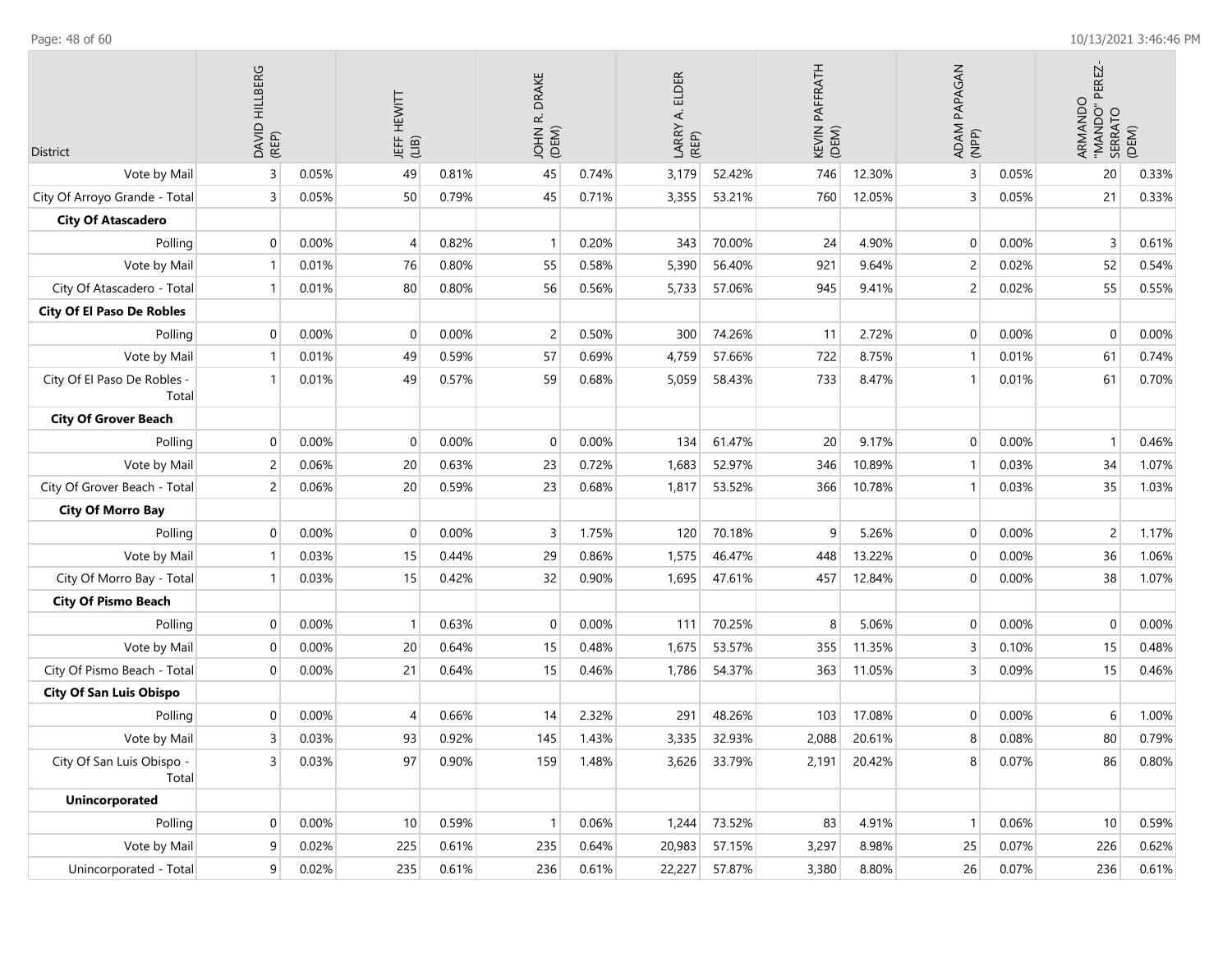| <b>District</b>                      | č<br>JOHN<br>(REP) |       | HEATHER COLLINS<br>(GRN) |       | DANIEL WATTS<br>(DEM)<br>76<br>1.25% |       | NICKOLAS<br>WILDSTAR<br>(REP) |       | SARAH STEPHENS<br>(REP) |       | DENVER STONER<br>(REP) |       | JOE M. SYMMON<br>(REP) |       |
|--------------------------------------|--------------------|-------|--------------------------|-------|--------------------------------------|-------|-------------------------------|-------|-------------------------|-------|------------------------|-------|------------------------|-------|
| Vote by Mail                         | 362                | 5.97% | $\overline{7}$           | 0.12% |                                      |       | 5                             | 0.08% | $\overline{7}$          | 0.12% | 16                     | 0.26% | $\overline{c}$         | 0.03% |
| City Of Arroyo Grande - Total        | 370                | 5.87% | $\overline{7}$           | 0.11% | 78                                   | 1.24% | 5                             | 0.08% | 8                       | 0.13% | 16                     | 0.25% | $\overline{c}$         | 0.03% |
| <b>City Of Atascadero</b>            |                    |       |                          |       |                                      |       |                               |       |                         |       |                        |       |                        |       |
| Polling                              | 30                 | 6.12% | $\pmb{0}$                | 0.00% | $\mathsf 3$                          | 0.61% | 0                             | 0.00% | $\mathbf{0}$            | 0.00% | 3                      | 0.61% | 0                      | 0.00% |
| Vote by Mail                         | 515                | 5.39% | 22                       | 0.23% | 90                                   | 0.94% | 12                            | 0.13% | 9                       | 0.09% | 36                     | 0.38% | 3                      | 0.03% |
| City Of Atascadero - Total           | 545                | 5.42% | 22                       | 0.22% | 93                                   | 0.93% | 12                            | 0.12% | 9                       | 0.09% | 39                     | 0.39% | 3                      | 0.03% |
| <b>City Of El Paso De Robles</b>     |                    |       |                          |       |                                      |       |                               |       |                         |       |                        |       |                        |       |
| Polling                              | 17                 | 4.21% | $\overline{c}$           | 0.50% | $\overline{0}$                       | 0.00% | $\mathbf{1}$                  | 0.25% | $\mathbf{1}$            | 0.25% | $\mathbf{0}$           | 0.00% | $\mathbf{1}$           | 0.25% |
| Vote by Mail                         | 520                | 6.30% | 15                       | 0.18% | 78                                   | 0.94% | 6                             | 0.07% | 10                      | 0.12% | 20                     | 0.24% | 3                      | 0.04% |
| City Of El Paso De Robles -<br>Total | 537                | 6.20% | 17                       | 0.20% | 78                                   | 0.90% | $\overline{7}$                | 0.08% | 11                      | 0.13% | 20                     | 0.23% | 4                      | 0.05% |
| <b>City Of Grover Beach</b>          |                    |       |                          |       |                                      |       |                               |       |                         |       |                        |       |                        |       |
| Polling                              | 9                  | 4.13% | 1                        | 0.46% | 5                                    | 2.29% | 1 <sup>1</sup>                | 0.46% | $\mathbf{1}$            | 0.46% | $\mathbf{1}$           | 0.46% | $\mathbf 0$            | 0.00% |
| Vote by Mail                         | 165                | 5.19% | 14                       | 0.44% | 35                                   | 1.10% | $\overline{c}$                | 0.06% | $\overline{7}$          | 0.22% | 17                     | 0.54% | $\mathbf 0$            | 0.00% |
| City Of Grover Beach - Total         | 174                | 5.13% | 15                       | 0.44% | 40                                   | 1.18% | 3                             | 0.09% | 8                       | 0.24% | 18                     | 0.53% | $\mathbf 0$            | 0.00% |
| <b>City Of Morro Bay</b>             |                    |       |                          |       |                                      |       |                               |       |                         |       |                        |       |                        |       |
| Polling                              | 9                  | 5.26% | $\overline{c}$           | 1.17% | $\overline{c}$                       | 1.17% | 1                             | 0.58% | $\mathbf{0}$            | 0.00% | $\mathbf 0$            | 0.00% | 0                      | 0.00% |
| Vote by Mail                         | 209                | 6.17% | 10                       | 0.30% | 61                                   | 1.80% | 3                             | 0.09% | 3                       | 0.09% | 15                     | 0.44% | $\mathbf 0$            | 0.00% |
| City Of Morro Bay - Total            | 218                | 6.12% | 12                       | 0.34% | 63                                   | 1.77% | $\overline{4}$                | 0.11% | 3                       | 0.08% | 15                     | 0.42% | $\boldsymbol{0}$       | 0.00% |
| <b>City Of Pismo Beach</b>           |                    |       |                          |       |                                      |       |                               |       |                         |       |                        |       |                        |       |
| Polling                              | 11                 | 6.96% | $\mathbf 0$              | 0.00% | $\mathbf{1}$                         | 0.63% | 0                             | 0.00% | $\mathbf{0}$            | 0.00% | $\mathbf 0$            | 0.00% | $\mathbf 0$            | 0.00% |
| Vote by Mail                         | 177                | 5.66% | 7                        | 0.22% | 35                                   | 1.12% | $\overline{c}$                | 0.06% | 6                       | 0.19% | 10                     | 0.32% | $\mathbf 0$            | 0.00% |
| City Of Pismo Beach - Total          | 188                | 5.72% | $\overline{7}$           | 0.21% | 36                                   | 1.10% | $\overline{c}$                | 0.06% | 6                       | 0.18% | 10                     | 0.30% | $\mathbf 0$            | 0.00% |
| <b>City Of San Luis Obispo</b>       |                    |       |                          |       |                                      |       |                               |       |                         |       |                        |       |                        |       |
| Polling                              | 13                 | 2.16% | 2                        | 0.33% | 18                                   | 2.99% | 0                             | 0.00% | $\mathbf 0$             | 0.00% | $\mathbf{1}$           | 0.17% | $\mathbf 0$            | 0.00% |
| Vote by Mail                         | 385                | 3.80% | 62                       | 0.61% | 218                                  | 2.15% | $\mathbf{1}$                  | 0.01% | 9                       | 0.09% | 19                     | 0.19% | $\mathbf{1}$           | 0.01% |
| City Of San Luis Obispo -<br>Total   | 398                | 3.71% | 64                       | 0.60% | 236                                  | 2.20% | 1 <sup>1</sup>                | 0.01% | 9                       | 0.08% | 20 <sub>2</sub>        | 0.19% | 1 <sup>1</sup>         | 0.01% |
| <b>Unincorporated</b>                |                    |       |                          |       |                                      |       |                               |       |                         |       |                        |       |                        |       |
| Polling                              | 53                 | 3.13% | 1                        | 0.06% | 16                                   | 0.95% | $\overline{c}$                | 0.12% | 4                       | 0.24% | 4                      | 0.24% | 0                      | 0.00% |
| Vote by Mail                         | 2,410              | 6.56% | 110                      | 0.30% | 373                                  | 1.02% | 19                            | 0.05% | 43                      | 0.12% | 122                    | 0.33% | 6                      | 0.02% |
| Unincorporated - Total               | 2,463              | 6.41% | 111                      | 0.29% | 389                                  | 1.01% | 21                            | 0.05% | 47                      | 0.12% | 126                    | 0.33% | 6                      | 0.02% |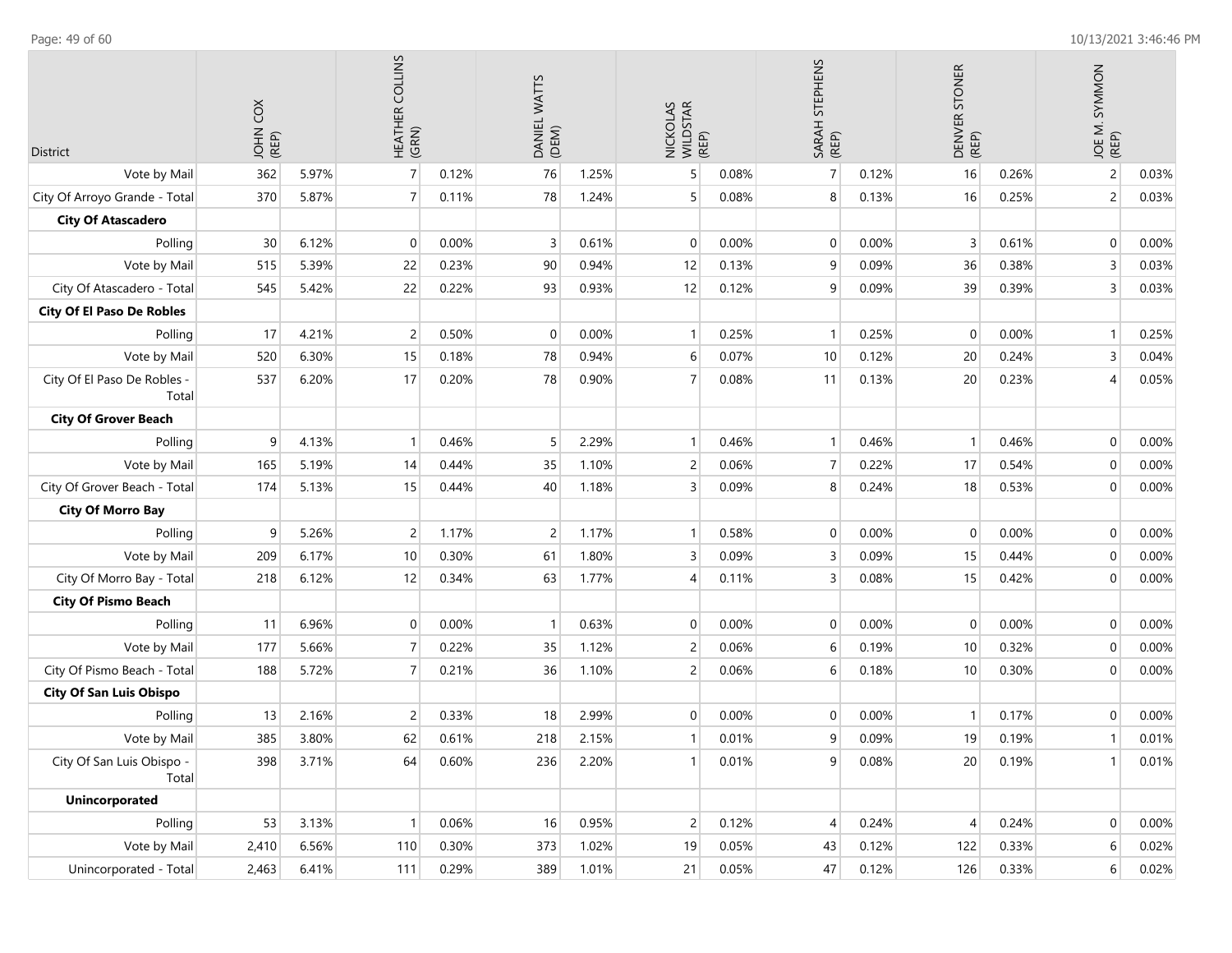| <b>District</b>                      | MAJOR SINGH<br>(NPP) |       | DOUG OSE<br>(REP) |       | <b>Total Votes</b> | ROXANNE<br>Qualified Write In |       | Qualified Write In<br>STACY SMITH |       | MAJOR WILLIAMS<br>Qualified Write In |       | THUY E. HUGENS<br>Qualified Write In |       |
|--------------------------------------|----------------------|-------|-------------------|-------|--------------------|-------------------------------|-------|-----------------------------------|-------|--------------------------------------|-------|--------------------------------------|-------|
| Vote by Mail                         | $\overline{7}$       | 0.12% | 18                | 0.30% | 6,064              | $\mathbf 0$                   | 0.00% | $\mathbf 0$                       | 0.00% | 5                                    | 0.08% | $\mathbf{1}$                         | 0.02% |
| City Of Arroyo Grande - Total        | $\overline{7}$       | 0.11% | 18                | 0.29% | 6,305              | $\mathbf 0$                   | 0.00% | $\boldsymbol{0}$                  | 0.00% |                                      | 0.08% | $\mathbf{1}$                         | 0.02% |
| <b>City Of Atascadero</b>            |                      |       |                   |       |                    |                               |       |                                   |       |                                      |       |                                      |       |
| Polling                              | $\mathbf 0$          | 0.00% | $\mathbf{1}$      | 0.20% | 490                | $\mathbf 0$                   | 0.00% | $\mathbf{0}$                      | 0.00% | $\Omega$                             | 0.00% | $\overline{0}$                       | 0.00% |
| Vote by Mail                         | 14                   | 0.15% | 41                | 0.43% | 9,557              | $\mathbf 0$                   | 0.00% | $\boldsymbol{0}$                  | 0.00% | 14                                   | 0.15% | $\pmb{0}$                            | 0.00% |
| City Of Atascadero - Total           | 14                   | 0.14% | 42                | 0.42% | 10,047             | $\mathbf 0$                   | 0.00% | $\mathbf{0}$                      | 0.00% | 14                                   | 0.14% | $\mathbf{0}$                         | 0.00% |
| <b>City Of El Paso De Robles</b>     |                      |       |                   |       |                    |                               |       |                                   |       |                                      |       |                                      |       |
| Polling                              | $\overline{c}$       | 0.50% | 0                 | 0.00% | 404                | $\mathbf 0$                   | 0.00% | $\mathbf 0$                       | 0.00% | -1                                   | 0.25% | $\mathbf{0}$                         | 0.00% |
| Vote by Mail                         | 17                   | 0.21% | 26                | 0.31% | 8,254              | $\mathbf 0$                   | 0.00% | $\mathbf 0$                       | 0.00% | 25                                   | 0.30% | 0                                    | 0.00% |
| City Of El Paso De Robles -<br>Total | 19                   | 0.22% | 26                | 0.30% | 8,658              | $\mathbf 0$                   | 0.00% | $\mathbf 0$                       | 0.00% | 26                                   | 0.30% | 0                                    | 0.00% |
| <b>City Of Grover Beach</b>          |                      |       |                   |       |                    |                               |       |                                   |       |                                      |       |                                      |       |
| Polling                              | $\mathbf 0$          | 0.00% | $\mathbf{1}$      | 0.46% | 218                | $\mathbf 0$                   | 0.00% | $\mathbf 0$                       | 0.00% | $\mathbf{1}$                         | 0.46% | $\mathbf{0}$                         | 0.00% |
| Vote by Mail                         | 6                    | 0.19% | 9                 | 0.28% | 3,177              | $\mathbf 0$                   | 0.00% | $\mathbf 0$                       | 0.00% | 4                                    | 0.13% | 0                                    | 0.00% |
| City Of Grover Beach - Total         | 6                    | 0.18% | 10                | 0.29% | 3,395              | $\mathbf 0$                   | 0.00% | $\mathbf 0$                       | 0.00% | 5                                    | 0.15% | $\pmb{0}$                            | 0.00% |
| <b>City Of Morro Bay</b>             |                      |       |                   |       |                    |                               |       |                                   |       |                                      |       |                                      |       |
| Polling                              | $\mathbf 0$          | 0.00% | $\mathbf 0$       | 0.00% | 171                | $\mathbf 0$                   | 0.00% | $\mathbf 0$                       | 0.00% | $\mathbf 0$                          | 0.00% | $\mathbf{0}$                         | 0.00% |
| Vote by Mail                         | 9                    | 0.27% | 13                | 0.38% | 3,389              | $\mathbf 0$                   | 0.00% | $\mathbf 0$                       | 0.00% | 3                                    | 0.09% | 0                                    | 0.00% |
| City Of Morro Bay - Total            | 9                    | 0.25% | 13                | 0.37% | 3,560              | $\mathbf 0$                   | 0.00% | $\mathbf{0}$                      | 0.00% | 3                                    | 0.08% | $\mathbf 0$                          | 0.00% |
| <b>City Of Pismo Beach</b>           |                      |       |                   |       |                    |                               |       |                                   |       |                                      |       |                                      |       |
| Polling                              | $\mathbf 0$          | 0.00% | $\mathbf 0$       | 0.00% | 158                | $\mathbf 0$                   | 0.00% | $\mathbf 0$                       | 0.00% | $\mathbf 0$                          | 0.00% | $\mathbf{0}$                         | 0.00% |
| Vote by Mail                         | 5                    | 0.16% | 12                | 0.38% | 3,127              | $\mathbf 0$                   | 0.00% | $\mathbf{0}$                      | 0.00% | $\mathbf 0$                          | 0.00% | 0                                    | 0.00% |
| City Of Pismo Beach - Total          | 5                    | 0.15% | 12                | 0.37% | 3,285              | $\mathbf 0$                   | 0.00% | $\mathbf 0$                       | 0.00% | 0                                    | 0.00% | $\mathbf{0}$                         | 0.00% |
| <b>City Of San Luis Obispo</b>       |                      |       |                   |       |                    |                               |       |                                   |       |                                      |       |                                      |       |
| Polling                              | $\overline{4}$       | 0.66% | 3                 | 0.50% | 603                | $\mathbf 0$                   | 0.00% | $\mathbf 0$                       | 0.00% | 3                                    | 0.50% | 0                                    | 0.00% |
| Vote by Mail                         | 17                   | 0.17% | 35                | 0.35% | 10,129             | $\mathbf 0$                   | 0.00% | $\mathbf 0$                       | 0.00% | 13                                   | 0.13% | 0                                    | 0.00% |
| City Of San Luis Obispo -<br>Total   | 21                   | 0.20% | 38                | 0.35% | 10,732             | $\boldsymbol{0}$              | 0.00% | $\pmb{0}$                         | 0.00% | 16                                   | 0.15% | $\overline{0}$                       | 0.00% |
| <b>Unincorporated</b>                |                      |       |                   |       |                    |                               |       |                                   |       |                                      |       |                                      |       |
| Polling                              | $\mathbf 0$          | 0.00% | 6                 | 0.35% | 1,692              | $\pmb{0}$                     | 0.00% | $\mathbf 0$                       | 0.00% | $\overline{c}$                       | 0.12% | $\overline{0}$                       | 0.00% |
| Vote by Mail                         | 46                   | 0.13% | 141               | 0.38% | 36,715             | 0                             | 0.00% | $\mathbf 0$                       | 0.00% | 55                                   | 0.15% | $\mathbf 0$                          | 0.00% |
| Unincorporated - Total               | 46                   | 0.12% | 147               | 0.38% | 38,407             | $\pmb{0}$                     | 0.00% | $\boldsymbol{0}$                  | 0.00% | 57                                   | 0.15% | $\overline{0}$                       | 0.00% |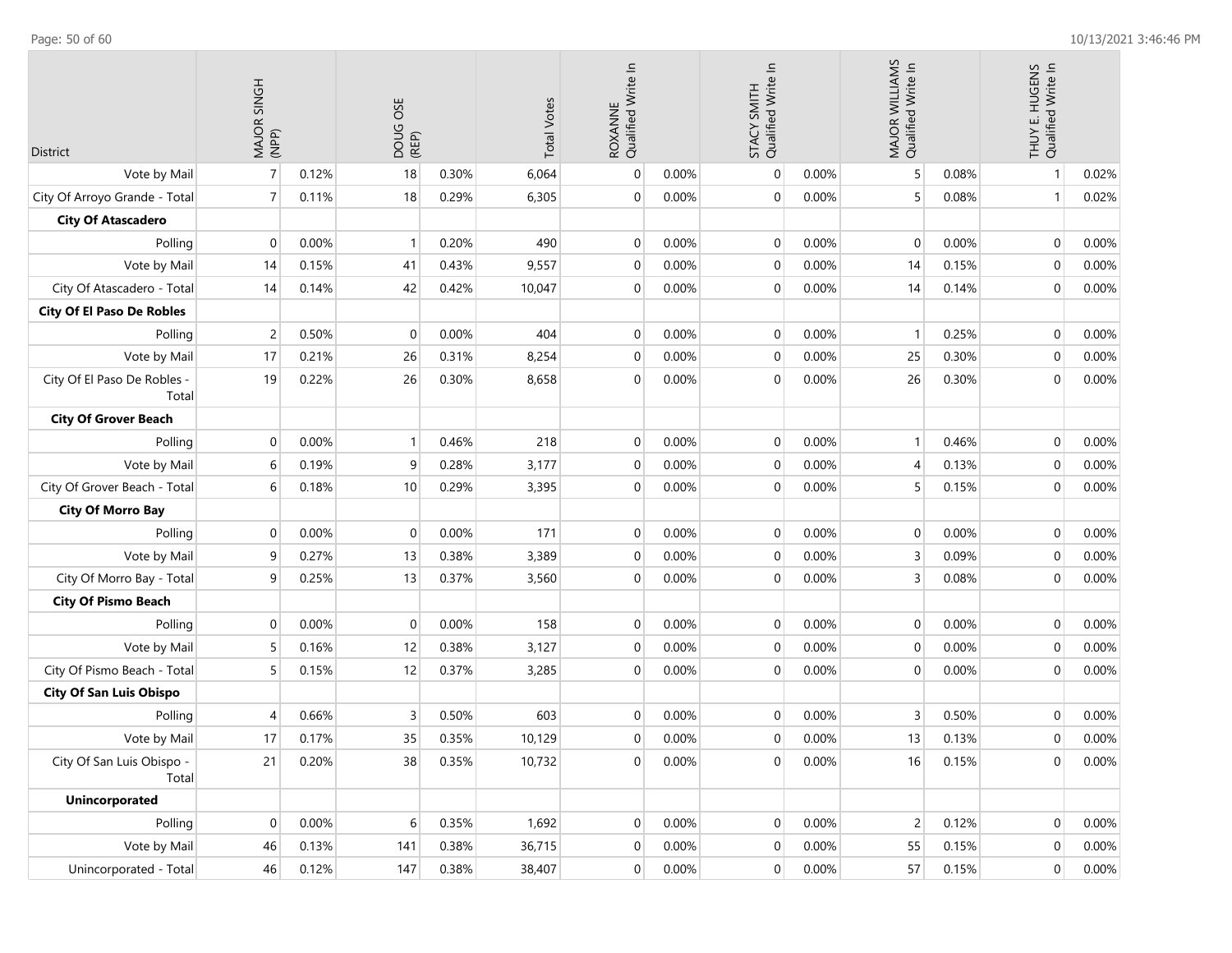| <b>District</b>                      | Qualified Write In<br>MIKI HABRYN |          | VINCE LUNDGREN<br>Qualified Write In |          | Qualified Write In<br><b>VIVEK B. MOHAN</b> |          | Unresolved<br>Write-In |
|--------------------------------------|-----------------------------------|----------|--------------------------------------|----------|---------------------------------------------|----------|------------------------|
| Vote by Mail                         | $\mathbf 0$                       | 0.00%    | $\mathbf 0$                          | 0.00%    | $\mathbf 0$                                 | 0.00%    | 0                      |
| City Of Arroyo Grande - Total        | $\mathbf 0$                       | 0.00%    | 0                                    | 0.00%    | $\mathbf 0$                                 | 0.00%    | $\mathbf 0$            |
| <b>City Of Atascadero</b>            |                                   |          |                                      |          |                                             |          |                        |
| Polling                              | $\boldsymbol{0}$                  | 0.00%    | 0                                    | 0.00%    | $\mathbf 0$                                 | 0.00%    | $\mathbf 0$            |
| Vote by Mail                         | $\mathbf 0$                       | 0.00%    | 0                                    | 0.00%    | $\mathbf 0$                                 | 0.00%    | $\boldsymbol{0}$       |
| City Of Atascadero - Total           | $\boldsymbol{0}$                  | 0.00%    | $\mathbf 0$                          | 0.00%    | $\mathbf 0$                                 | 0.00%    | $\mathbf 0$            |
| <b>City Of El Paso De Robles</b>     |                                   |          |                                      |          |                                             |          |                        |
| Polling                              | $\boldsymbol{0}$                  | 0.00%    | 0                                    | 0.00%    | $\mathbf 0$                                 | 0.00%    | 0                      |
| Vote by Mail                         | $\mathbf 0$                       | 0.00%    | 0                                    | 0.00%    | $\mathbf 0$                                 | 0.00%    | $\boldsymbol{0}$       |
| City Of El Paso De Robles -<br>Total | 0                                 | 0.00%    | 0                                    | 0.00%    | $\mathbf 0$                                 | 0.00%    | $\mathbf 0$            |
| <b>City Of Grover Beach</b>          |                                   |          |                                      |          |                                             |          |                        |
| Polling                              | $\boldsymbol{0}$                  | 0.00%    | 0                                    | 0.00%    | $\boldsymbol{0}$                            | 0.00%    | $\mathbf 0$            |
| Vote by Mail                         | 0                                 | 0.00%    | 0                                    | 0.00%    | $\mathbf 0$                                 | 0.00%    | $\mathbf 0$            |
| City Of Grover Beach - Total         | $\mathbf 0$                       | 0.00%    | 0                                    | 0.00%    | $\mathbf 0$                                 | 0.00%    | $\boldsymbol{0}$       |
| <b>City Of Morro Bay</b>             |                                   |          |                                      |          |                                             |          |                        |
| Polling                              | $\boldsymbol{0}$                  | 0.00%    | $\mathbf 0$                          | 0.00%    | $\mathbf 0$                                 | 0.00%    | $\mathbf 0$            |
| Vote by Mail                         | 0                                 | 0.00%    | 0                                    | 0.00%    | 0                                           | 0.00%    | $\mathbf 0$            |
| City Of Morro Bay - Total            | $\mathbf 0$                       | 0.00%    | 0                                    | 0.00%    | $\boldsymbol{0}$                            | 0.00%    | $\mathbf 0$            |
| <b>City Of Pismo Beach</b>           |                                   |          |                                      |          |                                             |          |                        |
| Polling                              | $\boldsymbol{0}$                  | 0.00%    | $\mathbf 0$                          | 0.00%    | $\boldsymbol{0}$                            | 0.00%    | $\mathbf 0$            |
| Vote by Mail                         | $\mathbf 0$                       | 0.00%    | 0                                    | 0.00%    | $\mathbf 0$                                 | 0.00%    | $\boldsymbol{0}$       |
| City Of Pismo Beach - Total          | 0                                 | 0.00%    | 0                                    | 0.00%    | $\mathbf 0$                                 | 0.00%    | 0                      |
| <b>City Of San Luis Obispo</b>       |                                   |          |                                      |          |                                             |          |                        |
| Polling                              | 0                                 | 0.00%    | 0                                    | 0.00%    | 0                                           | 0.00%    | $\boldsymbol{0}$       |
| Vote by Mail                         | $\mathbf 0$                       | 0.00%    | 0                                    | 0.00%    | $\mathbf 0$                                 | 0.00%    | $\boldsymbol{0}$       |
| City Of San Luis Obispo -<br>Total   | 0                                 | $0.00\%$ | 0                                    | $0.00\%$ | 0                                           | $0.00\%$ | 0                      |
| <b>Unincorporated</b>                |                                   |          |                                      |          |                                             |          |                        |
| Polling                              | $\mathbf 0$                       | 0.00%    | $\pmb{0}$                            | 0.00%    | $\pmb{0}$                                   | 0.00%    | 0                      |
| Vote by Mail                         | 0                                 | 0.00%    | 0                                    | 0.00%    | $\pmb{0}$                                   | 0.00%    | 0                      |
| Unincorporated - Total               | $\pmb{0}$                         | 0.00%    | 0                                    | 0.00%    | $\pmb{0}$                                   | 0.00%    | $\mathbf 0$            |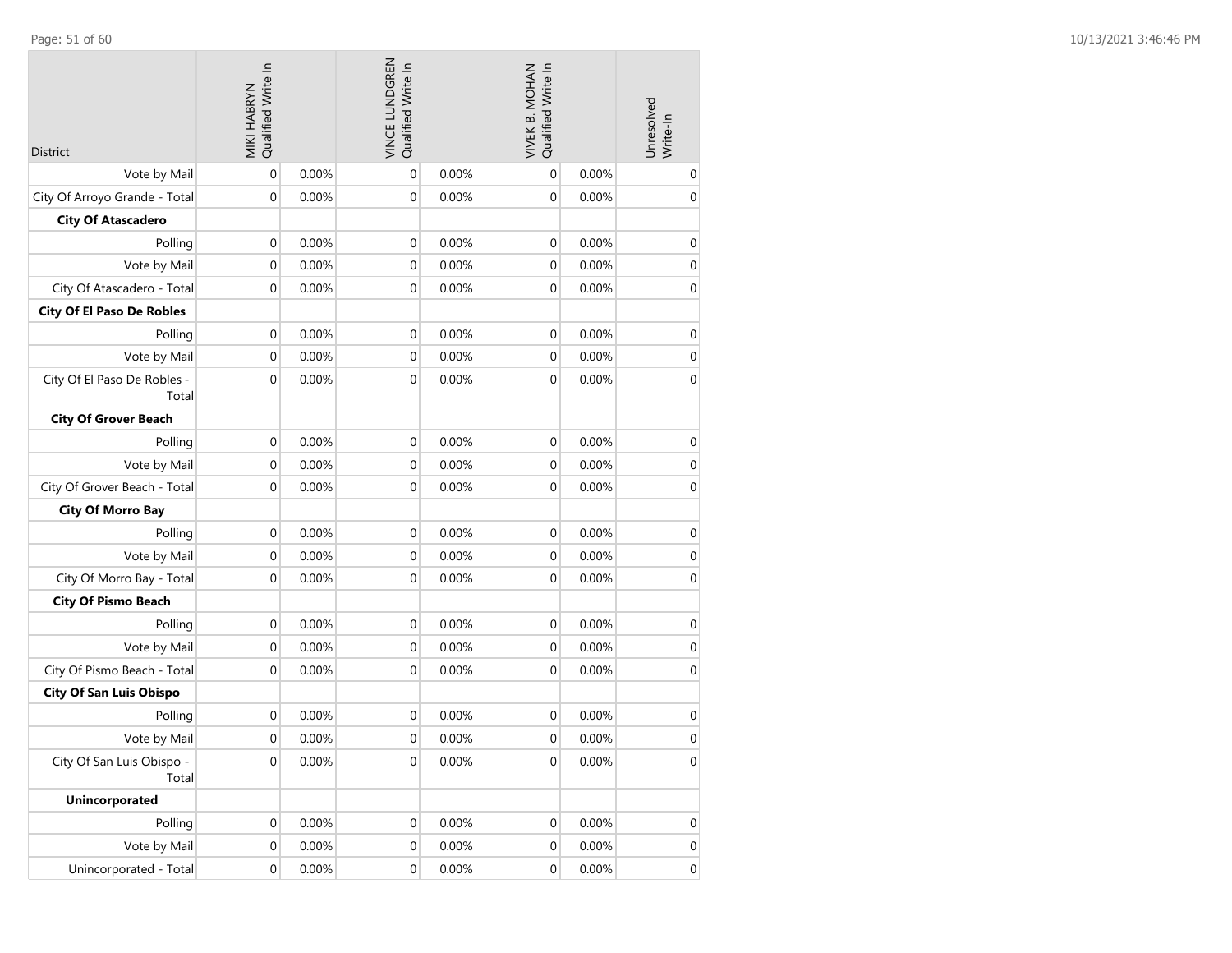| <b>District</b>                  | Cast<br>Times | Registered<br>Voters | Undervotes | Overvotes |
|----------------------------------|---------------|----------------------|------------|-----------|
| <b>Cumulative</b>                |               |                      |            |           |
| Polling                          | 0             | 0                    | 0          |           |
| Vote by Mail                     | 0             | 0                    | 0          |           |
| Cumulative - Total               | 0             | 0                    | $\Omega$   |           |
| <b>CITY JURISDICTION - Total</b> | 130,181       | 184,889              | 45,542     | 250       |

| <b>District</b>                  | DAN KAPELOVITZ<br>(GRN) |       | KEVIN K. KAUL<br>(NPP) |       |
|----------------------------------|-------------------------|-------|------------------------|-------|
| <b>Cumulative</b>                |                         |       |                        |       |
| Polling                          | 0                       |       | 0                      |       |
| Vote by Mail                     | 0                       |       | 0                      |       |
| Cumulative - Total               | $\Omega$                |       | 0                      |       |
| <b>CITY JURISDICTION - Total</b> | 513                     | 0.61% | 27                     | 0.03% |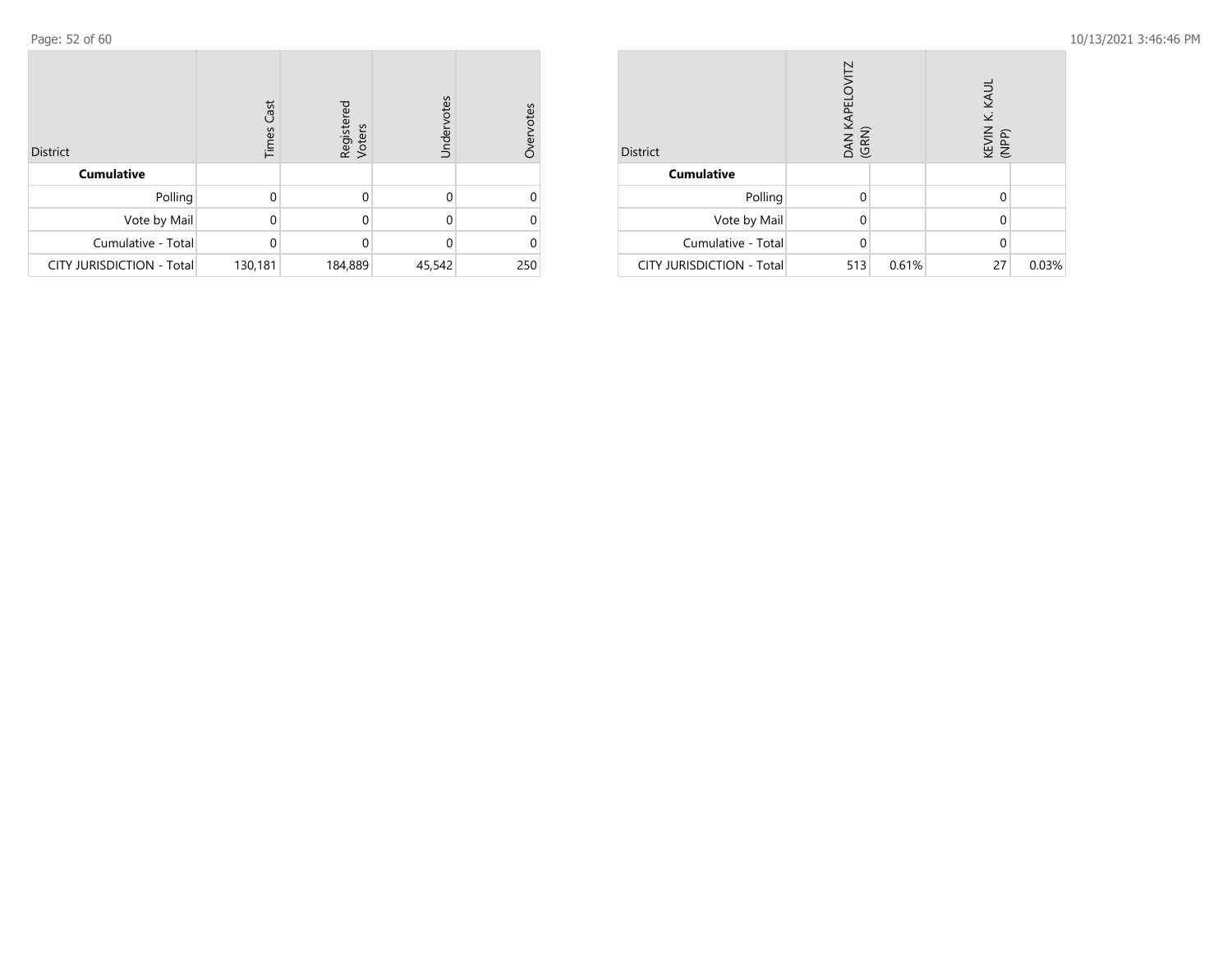| District                  | CHAL<br>KILLEI<br>CHAL |       | ш<br>$\overline{\mathbf{y}}$<br>KEN<br>KEN |       | <u> 등 때</u><br>$\Omega$ |       | E<br>E | (REP) | <b>OEN</b> |       | 띥<br>조 도 | (REI  | RHOM<br>(REP) |       |
|---------------------------|------------------------|-------|--------------------------------------------|-------|-------------------------|-------|--------|-------|------------|-------|----------|-------|---------------|-------|
| <b>Cumulative</b>         |                        |       |                                            |       |                         |       |        |       |            |       |          |       |               |       |
| Polling                   |                        |       |                                            |       |                         |       |        |       |            |       |          |       |               |       |
| Vote by Mail              |                        |       |                                            |       |                         |       |        |       |            |       |          |       |               |       |
| Cumulative - Total        |                        |       |                                            |       |                         |       |        |       |            |       |          |       |               |       |
| CITY JURISDICTION - Total | 69                     | 0.08% | 3,571                                      | 4.23% | 731                     | 0.87% | 269    | 0.32% | 2,256      | 2.67% | 5,607    | 6.64% | 40            | 0.05% |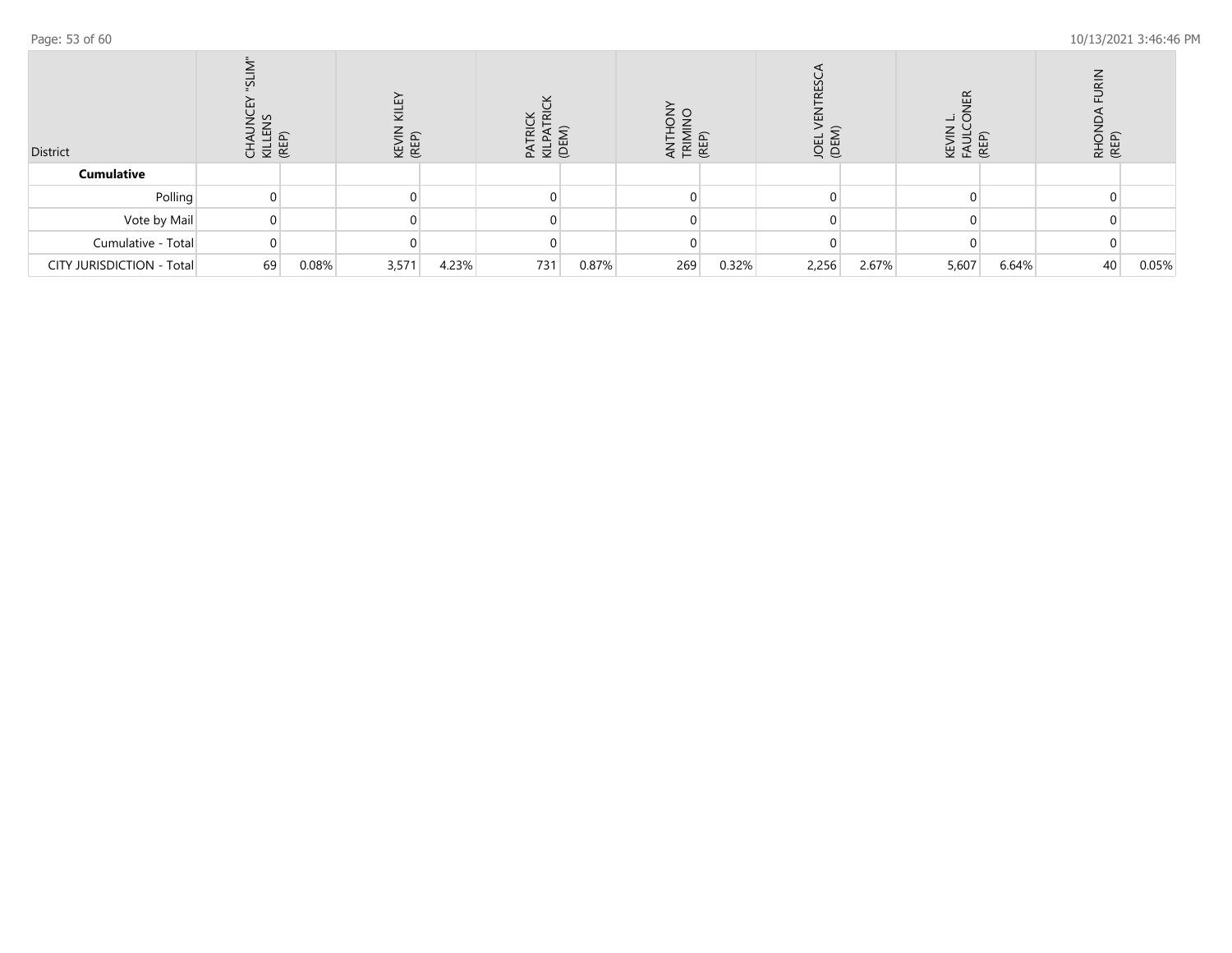| District                  | <b>ROBE</b><br>NEW<br>(REP) |       | $\propto$<br><b>DENNI</b><br>(NPP) |       | 35<br>Z<br><b>BROS</b> |       | SAM<br>(REP) |       | ပ္ပ<br>TED (<br>(REP) |       | (RE<br>U |       | 군 ED<br>SE |       |
|---------------------------|-----------------------------|-------|------------------------------------|-------|------------------------|-------|--------------|-------|-----------------------|-------|----------|-------|------------|-------|
| <b>Cumulative</b>         |                             |       |                                    |       |                        |       |              |       |                       |       |          |       |            |       |
| Polling                   |                             |       |                                    |       |                        |       |              |       |                       |       |          |       |            |       |
| Vote by Mail              |                             |       |                                    |       |                        |       |              |       |                       |       |          |       |            |       |
| Cumulative - Total        |                             |       |                                    |       |                        |       |              |       |                       |       |          |       |            |       |
| CITY JURISDICTION - Total | 93                          | 0.11% | 84                                 | 0.10% | 2,460                  | 2.92% | 119          | 0.14% | 476                   | 0.56% | 862      | 1.02% | 65         | 0.08% |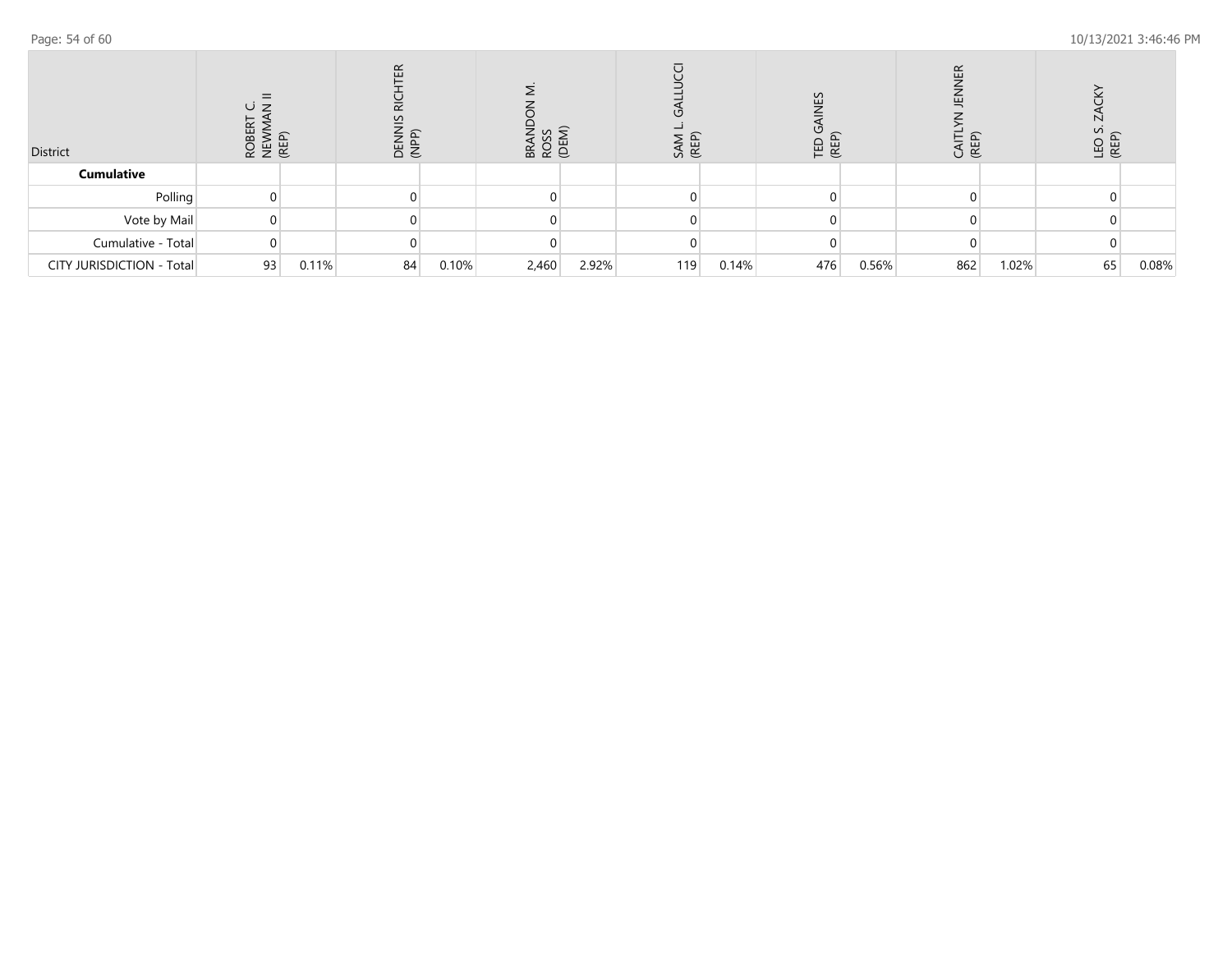| District                  | O<br>픽<br>윽<br>ה ה<br>로 중 監 |       | DAVI<br>(REP) |       | N<br>◡<br>٣<br>ت<br>STEVE<br>LODC<br>(REP) |       | <b>OEBS</b><br>こと<br>こと |       |    |       | $\overline{ }$<br>DIEGC<br>(REP) |       | Ē<br>萬臣<br>≥ |       |
|---------------------------|-----------------------------|-------|---------------|-------|--------------------------------------------|-------|-------------------------|-------|----|-------|----------------------------------|-------|--------------|-------|
| <b>Cumulative</b>         |                             |       |               |       |                                            |       |                         |       |    |       |                                  |       |              |       |
| Polling                   |                             |       |               |       |                                            |       |                         |       |    |       |                                  |       |              |       |
| Vote by Mail              |                             |       |               |       |                                            |       |                         |       |    |       |                                  |       |              |       |
| Cumulative - Total        |                             |       |               |       |                                            |       |                         |       |    |       |                                  |       |              |       |
| CITY JURISDICTION - Total | 269                         | 0.32% | 551           | 0.65% | 125                                        | 0.15% | 226                     | 0.27% | 85 | 0.10% | 52                               | 0.06% | 24           | 0.03% |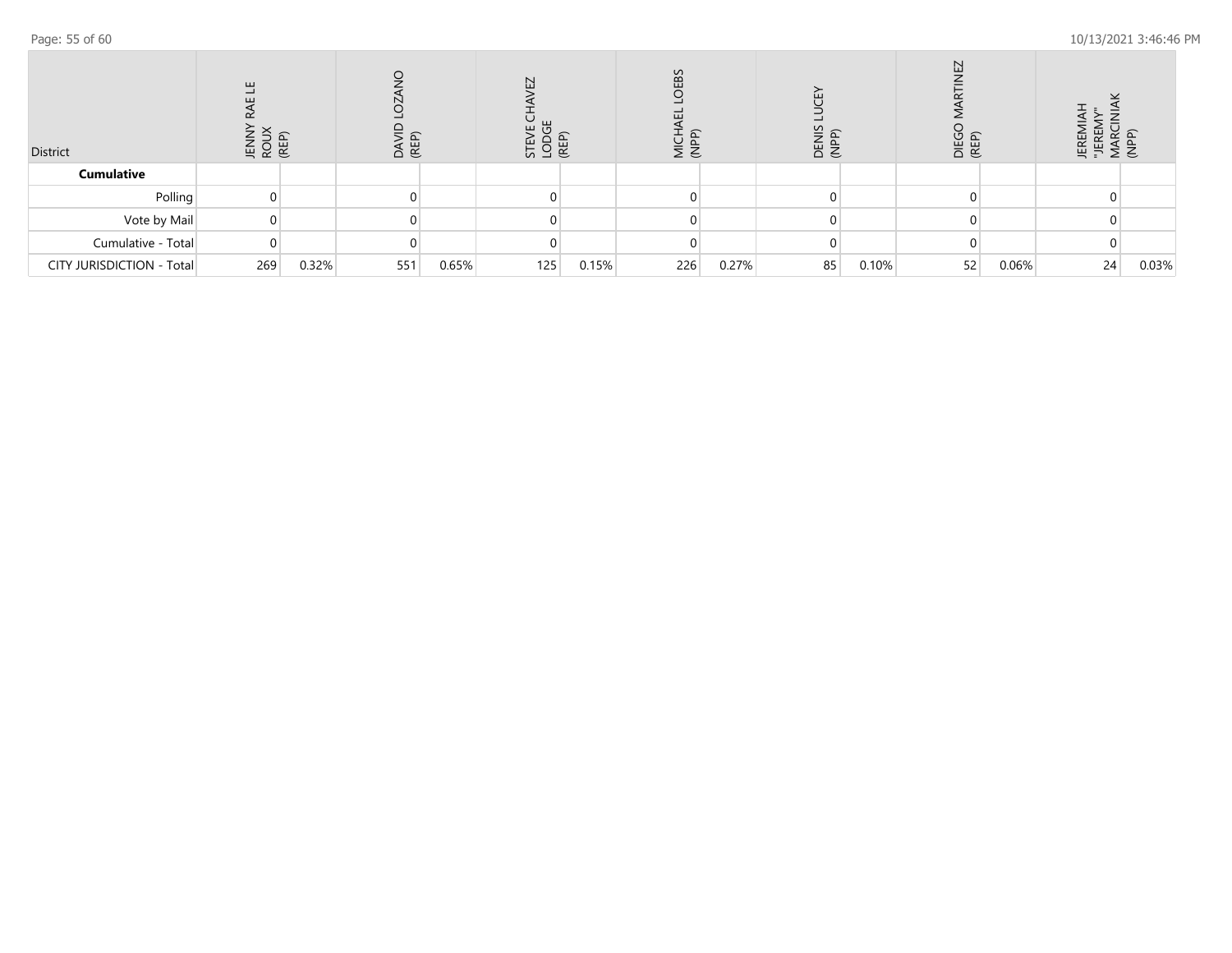| District                  | $\overline{\alpha}$<br>$\sim$<br>ш<br>DANI<br>(REP) |       | 팤<br>쁘<br>MCGC<br>(DEM)<br>≛ |       | 븼<br>≏<br>€ |       | $E$ $E$<br>$\overline{a}$ | BRAN<br>(REP) | ш<br>മ<br>오늘 |       | 팤<br><b>UBD</b><br>PP)<br>€<br>$\triangleleft$ |       | 53<br>ड़ इ |       |
|---------------------------|-----------------------------------------------------|-------|------------------------------|-------|-------------|-------|---------------------------|---------------|--------------|-------|------------------------------------------------|-------|------------|-------|
| <b>Cumulative</b>         |                                                     |       |                              |       |             |       |                           |               |              |       |                                                |       |            |       |
| Polling                   |                                                     |       |                              |       |             |       |                           |               |              |       |                                                |       |            |       |
| Vote by Mail              |                                                     |       |                              |       |             |       |                           |               |              |       |                                                |       |            |       |
| Cumulative - Total        |                                                     |       |                              |       |             |       |                           |               |              |       |                                                |       |            |       |
| CITY JURISDICTION - Total | 36                                                  | 0.04% | 1,179                        | 1.40% | 217         | 0.26% | 77                        | 0.09%         | 491          | 0.58% | 307                                            | 0.36% | 55         | 0.07% |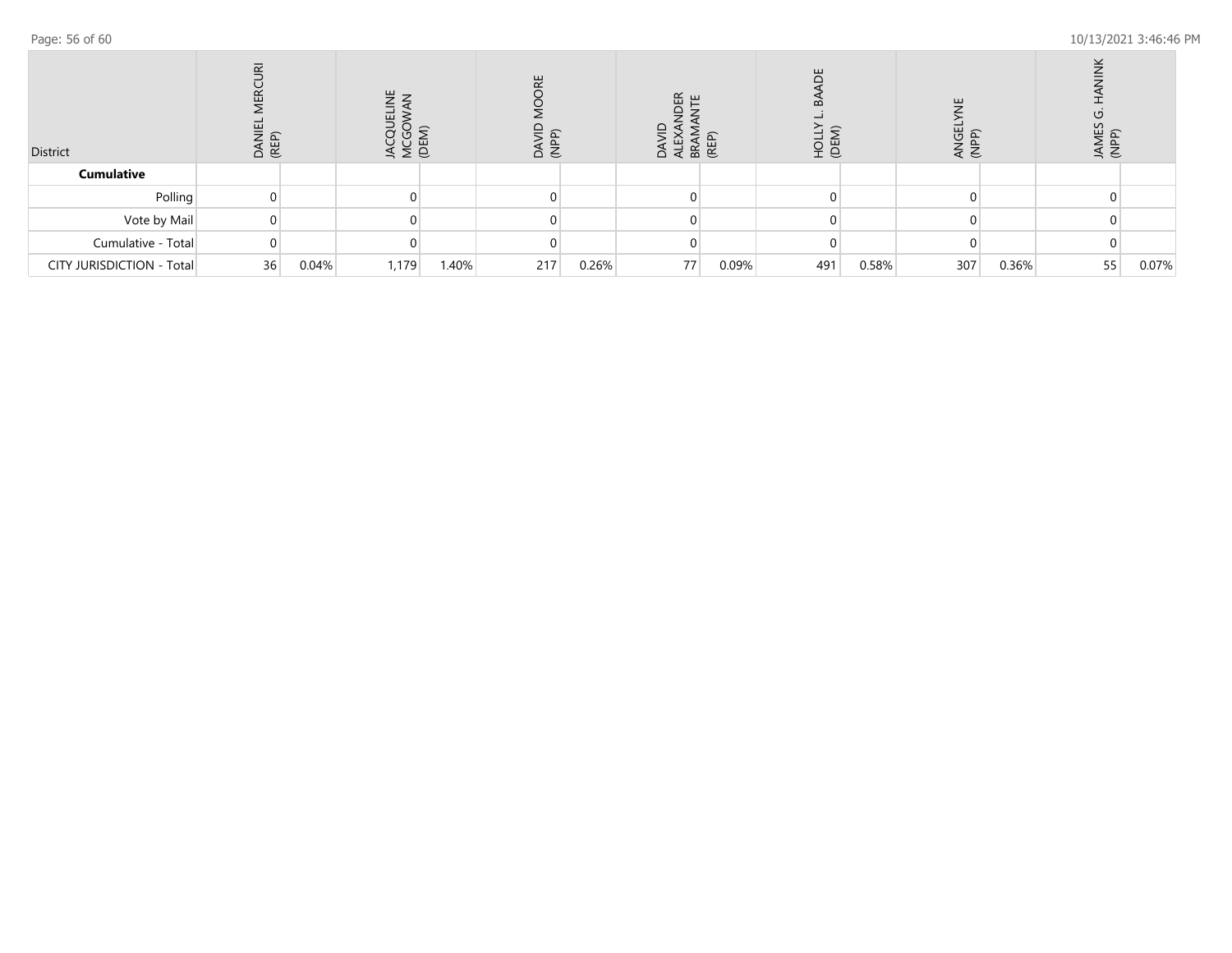| District                  | U<br><b>BER</b><br>DA'<br>(RE |       |     | 上<br>(LIB) |     | ш<br>ğ â |        | (REP)<br>(REP) | ≓<br>KEVI<br>(DEN |        | ଢ<br>≏<br>$\prec$<br>€ |       | 없 호 |       |
|---------------------------|-------------------------------|-------|-----|------------|-----|----------|--------|----------------|-------------------|--------|------------------------|-------|-----|-------|
| <b>Cumulative</b>         |                               |       |     |            |     |          |        |                |                   |        |                        |       |     |       |
| Polling                   |                               |       |     |            |     |          |        |                |                   |        |                        |       |     |       |
| Vote by Mail              |                               |       |     |            |     |          |        |                |                   |        |                        |       |     |       |
| Cumulative - Total        |                               |       |     |            |     |          |        |                |                   |        |                        |       |     |       |
| CITY JURISDICTION - Total | 20                            | 0.02% | 567 | 0.67%      | 625 | 0.74%    | 45,298 | 53.68%         | 9,195             | 10.90% | 44                     | 0.05% | 547 | 0.65% |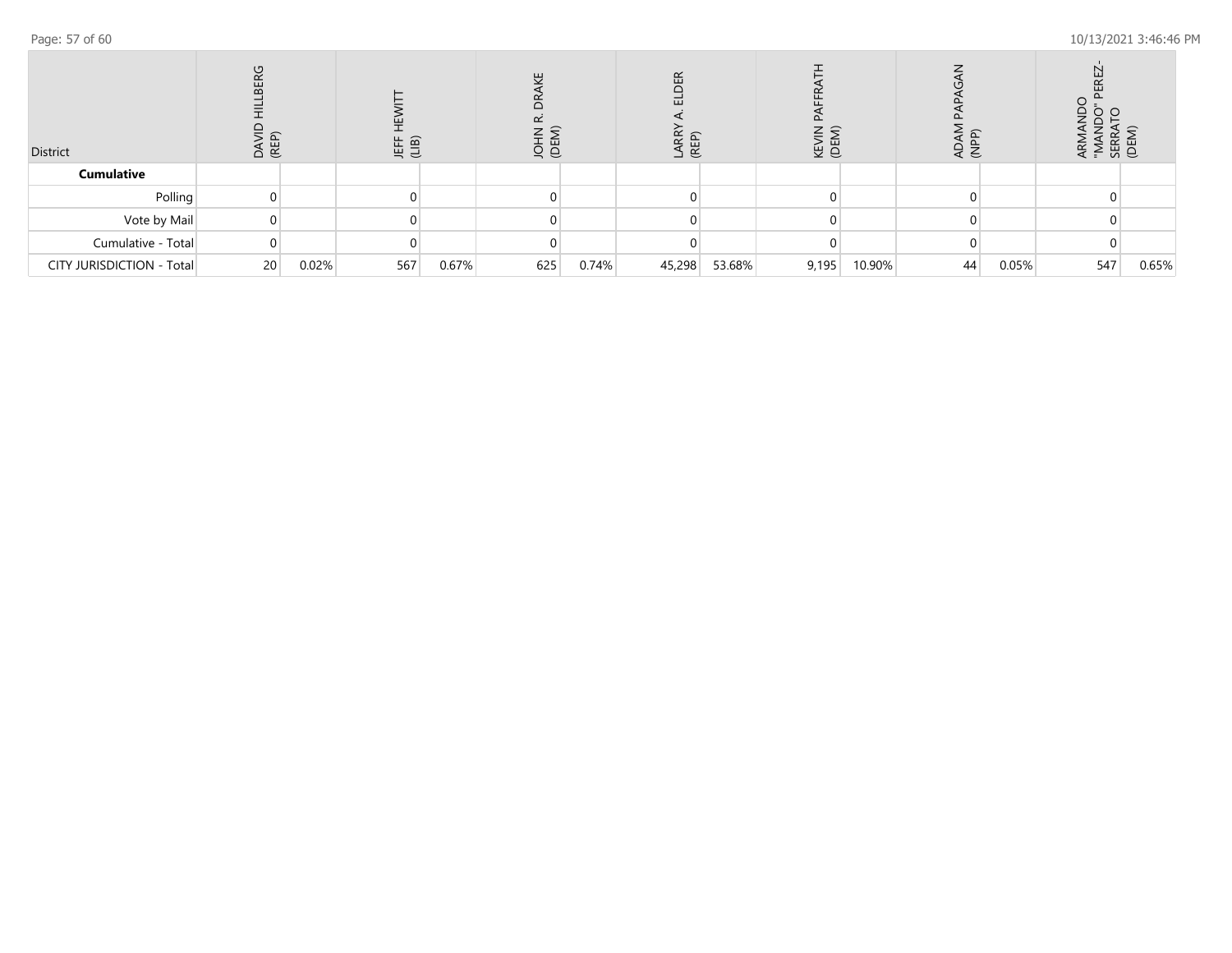| District                  | (REP) |       | $\overline{\Omega}$<br>ÆΚ<br>HEA <sup>-</sup><br>(GRN |       | $\Omega$<br>ĕ<br>ര |       | $\omega \propto$<br>$rac{1}{2}$ $rac{1}{2}$ $rac{1}{2}$ $rac{1}{2}$ |       | $\sim$<br>SARA<br>(REP) |       | <b>LER</b><br>$\Omega$<br>DEN<br>(REP) |       | JOE I<br>(REP) |       |
|---------------------------|-------|-------|-------------------------------------------------------|-------|--------------------|-------|---------------------------------------------------------------------|-------|-------------------------|-------|----------------------------------------|-------|----------------|-------|
| <b>Cumulative</b>         |       |       |                                                       |       |                    |       |                                                                     |       |                         |       |                                        |       |                |       |
| Polling                   |       |       |                                                       |       |                    |       |                                                                     |       |                         |       |                                        |       |                |       |
| Vote by Mail              |       |       |                                                       |       |                    |       |                                                                     |       |                         |       |                                        |       |                |       |
| Cumulative - Total        |       |       |                                                       |       |                    |       |                                                                     |       |                         |       |                                        |       |                |       |
| CITY JURISDICTION - Total | 4,893 | 5.80% | 255                                                   | 0.30% | 1,013              | 1.20% | 55                                                                  | 0.07% | 101                     | 0.12% | 264                                    | 0.31% | 16             | 0.02% |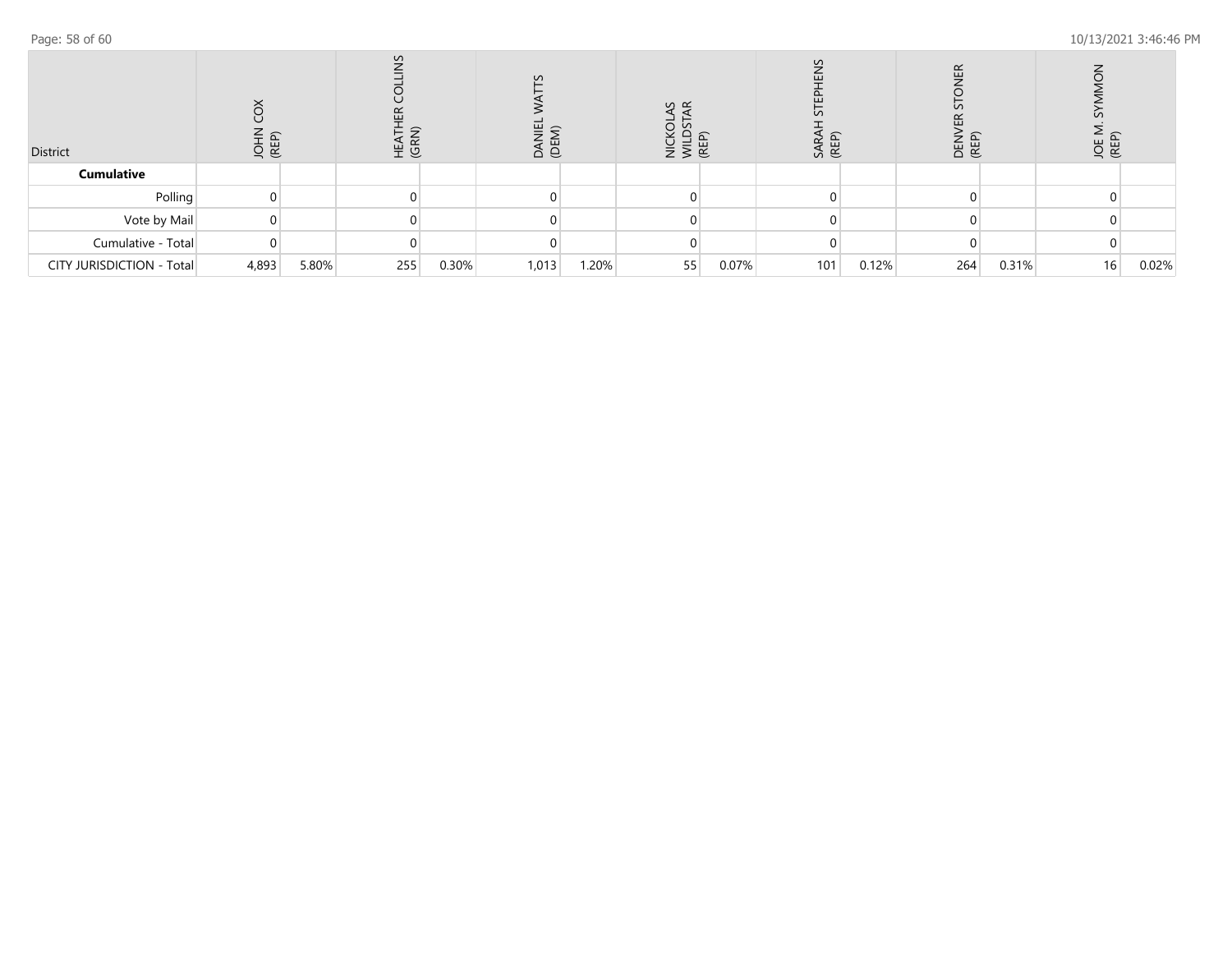| District                  | (NPP) |       | 说<br><b>DOU</b><br>(REP) |       | <u>ကို</u><br>Total | SS S |       | ℸ<br>≒<br>5 q |       | $\Omega$<br>≔<br>Σđ |       | S<br>† ō |       |
|---------------------------|-------|-------|--------------------------|-------|---------------------|------|-------|---------------|-------|---------------------|-------|----------|-------|
| <b>Cumulative</b>         |       |       |                          |       |                     |      |       |               |       |                     |       |          |       |
| Polling                   |       |       |                          |       |                     |      |       |               |       |                     |       |          |       |
| Vote by Mail              |       |       |                          |       |                     |      |       |               |       |                     |       |          |       |
| Cumulative - Total        |       |       |                          |       |                     |      |       |               |       |                     |       |          |       |
| CITY JURISDICTION - Total | 127   | 0.15% | 306                      | 0.36% | 84,389              |      | 0.00% | 0             | 0.00% | 126                 | 0.15% |          | 0.00% |